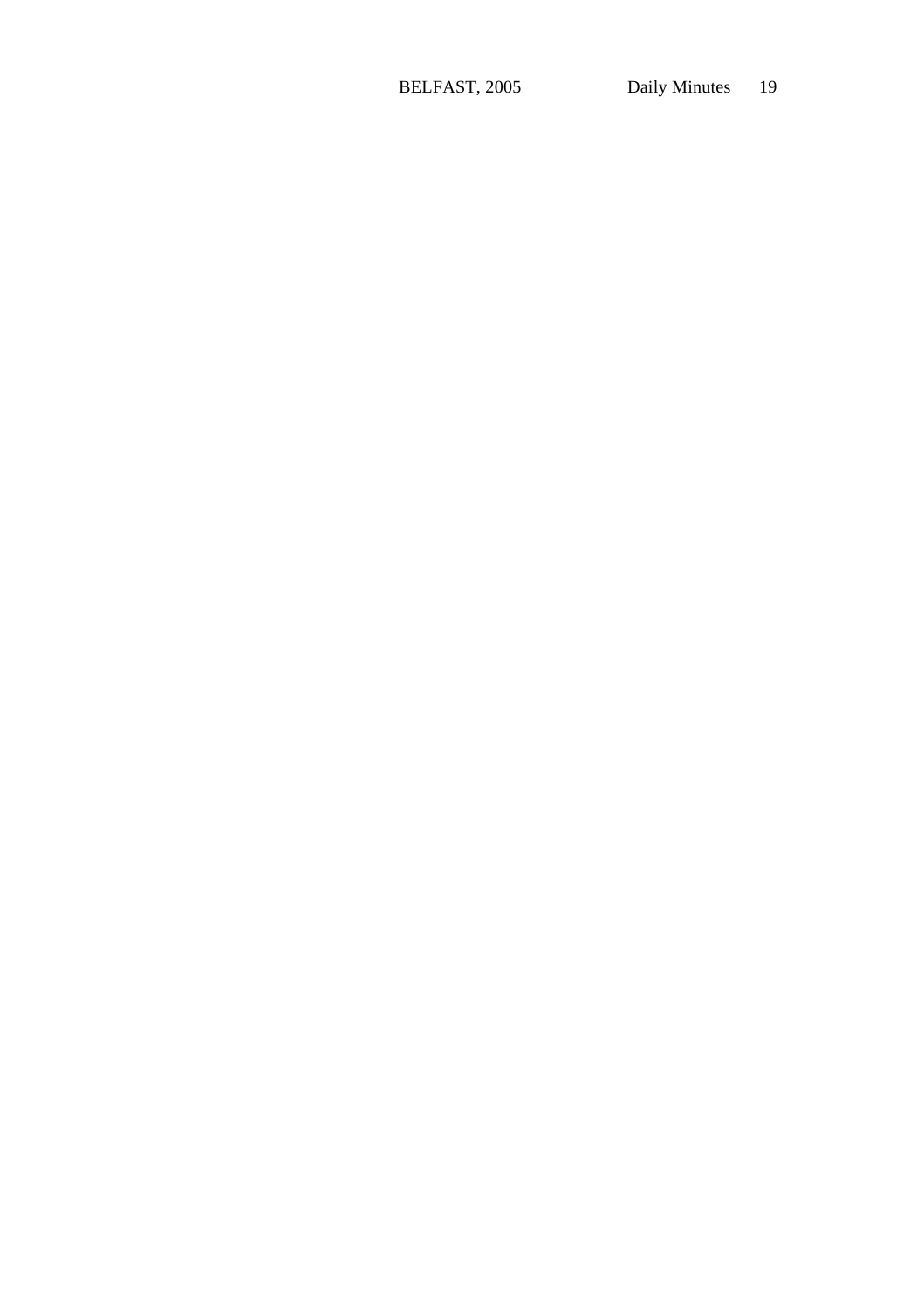| 20<br>Daily Minutes | BELFAST, 2005 |
|---------------------|---------------|
|---------------------|---------------|

The following Ministers and Ruling Elders were present at the Annual Meeting:-

The Moderator welcomed, on behalf of the Assembly, representatives of sister Churches, of Universities and Community Organisations, and other special guests present.

The Moderator, having expressed thanks for the help he had received during the past year of office, asked the Assembly to proceed to the election and appointment of a successor to him in office for the ensuing year.

The Clerk submitted the nominations of Presbyteries for the Moderatorship as follows:-

| The Rev R E H Uprichard, BA, BD, MTh, PhD  12 votes |  |
|-----------------------------------------------------|--|
|                                                     |  |
|                                                     |  |
|                                                     |  |
|                                                     |  |
|                                                     |  |

On the motion of the Rev D Clarke, seconded by the Rev Dr J Fell, the Rev Dr R E H Uprichard was unanimously called to the Chair, welcomed by the retiring Moderator and commended to God in prayer.

The Right Rev Dr R E H Uprichard then addressed the House.

The sederunt came to a close at 8.45pm, the Moderator pronouncing the Benediction.

#### **SECOND SESSION**

**Tuesday, 7th June, 2005 Half past nine o'clock. Forenoon**

The Assembly convened, the Moderator leading in prayer.

The Report of the **BUSINESS BOARD** (Reports pp 105-112) was submitted BOARD by the Rev Dr D J Watts, together with the following Supplementary Report: **BUSINESS**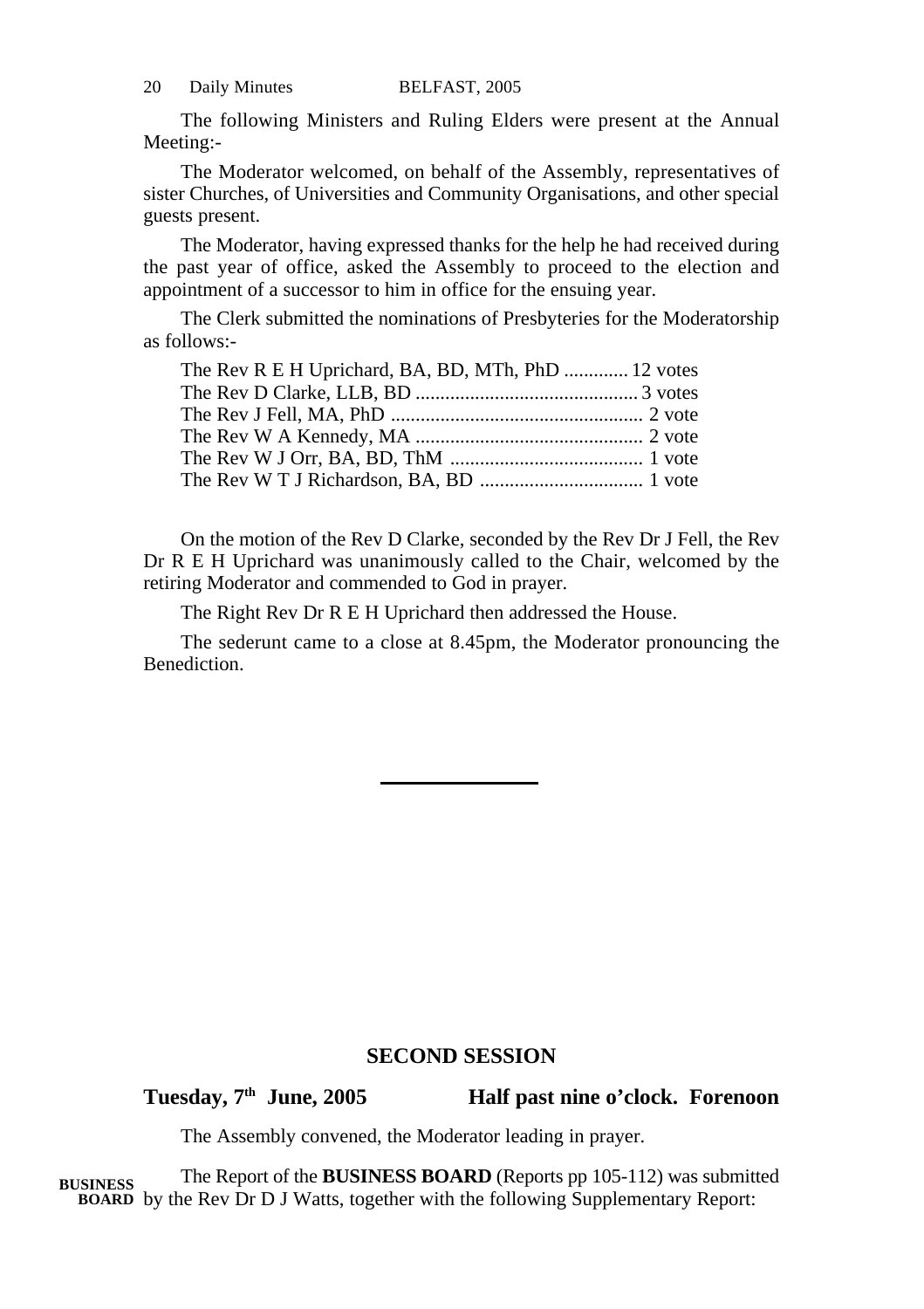#### **BUSINESS BOARD – Supplementary Report**

1. Code Par 226(a) allows the General Assembly, on the proposal of the relevant Presbytery, to decide to allow a minister who has voluntarily resigned the pastoral charge of a congregation to have his name enrolled as Minister-Emeritus of the congregation and as such be a member of the superior courts of the Church. The Rev F A C Wilson resigned the charge of Armagh Road, Portadown on 1 August, 2004, and the Armagh Presbytery now asks that his name be enrolled as Minister-Emeritus of Armagh Road. An appropriate resolution is appended.

2. The attention of the Business Board was drawn to the fact that two **Involvement of** reports from other Assemblies comment on the involvement of young people in **Young People**the business of those Assemblies. A resolution is appended to invite the Business Board, in consultation with the Board of Youth and Children's Ministry, to consider ways to facilitate the active engagement of young people in the debate of the General Assembly.

### **DELEGATES TO OTHER CHURCHES**

#### **The National Synod of the Église Réformée de France (ERF) (2005)**

*The Right Rev Dr K N E Newell reports:*

1. It must be marvellous to spend 'a year in Provence', but the few days I spent in Aix in May were memorable for the warmth of the weather, beauty of the location and the generous welcome given me by the members of the ERF.

2. To get some point of comparison, about 2% of France's 60 million are protestant and of these there are about 350,000 in the ERF. The ERF is organised in 375 parishes in 8 regional synods and served by 332 ministers.

3. The National Synod differs from our General Assembly in being a residential assembly attended by 92 voting delegates plus the same number of consultative but non-voting delegates. It meets from Thursday to Sunday and closes with the celebration of Holy Communion on the Sunday morning. During the Synod, we were privileged to have an excellent interpreter in the person of Dr Gordon Campbell, who is Professor of New Testament at the Free Reformed College in Aix. Gordon and Sandra and their family went to France in 1989 to work with the ERF.

4. In addition to the usual debates, the coffee breaks and conversations at lunch, several things interested me:

- The invitation given to me to address the Synod as the Moderator of the Presbyterian Church in Ireland;
- The challenge of rapid secularisation and dechristianisation of French and European society over the past thirty years. This has eaten into the size of the ERF and created big financial problems;
- The encouraging upsurge in candidates for the ministry, of whom half are women;
- The challenge of the Synodical theme: Confessing Christ in a secular society. "The ERF is neither sick nor moribund but she is not adapted to her means and to her mission. She needs to readjust. … In a period of crisis, the church must return to the fundamentals: how to proclaim the Gospel in a secular society."

**Membership of Church Courts**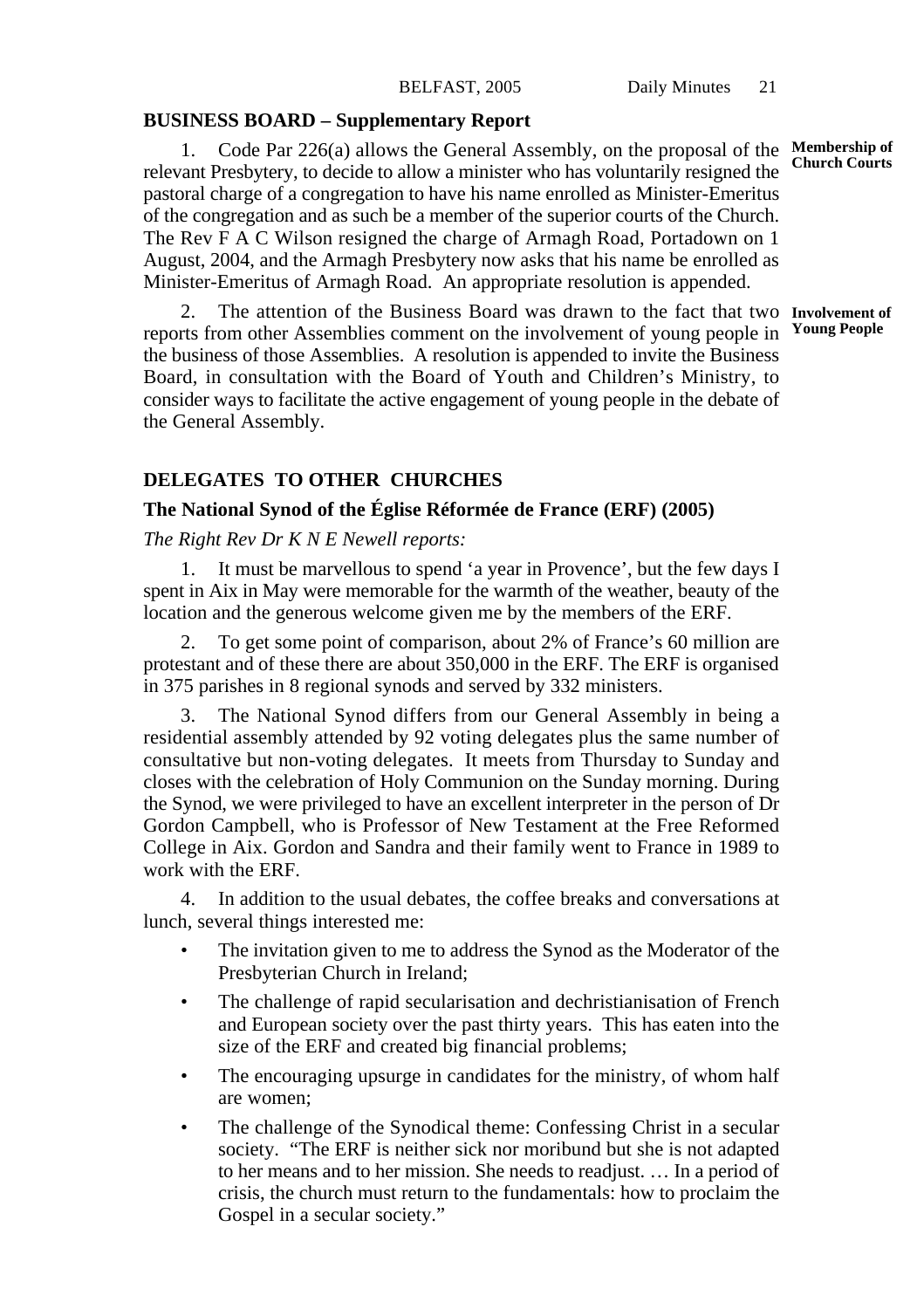| 22<br>Daily Minutes | BELFAST, 2005 |
|---------------------|---------------|
|---------------------|---------------|

5. We have much to learn from our French brothers and sisters for this is a challenge that is increasingly relevant to all the churches in Ireland.

#### **The Church of Scotland General Assembly (2005)**

*The Right Rev Dr K N E Newell reports:*

1. Edinburgh must be one of the most beautiful settings anywhere in the world for a General Assembly. The ancient castle rises majestically above the city looking down on its next-door neighbours – the Assembly Hall, New College Divinity School and the house of the reformer John Knox (1505-1572).

2. I was privileged to represent our Church, along with the Rev Wilson Gordon of First Comber and Mr Denis Boyd, the Clerk of Session in Fitzroy. Our wives, Val, May and Phyllis accompanied us. The hospitality and warmth of welcome made us feel part of the whole event.

3. The Assembly began on Saturday morning with the Election of the new Moderator, the Rt Rev David Lacy. Mr Lacy is Minister of Kilmarnock Henderson parish church in Ayrshire. He took over from Dr Alison Elliot, the Church of Scotland's first woman Moderator, and an elder of the Kirk. The opening ceremony was held in the presence of the Queen's representative, the Lord High Commissioner, Lord Mackay of Clashfern.

4. On Sunday evening delegates from Churches in the UK, Ireland and Overseas were introduced to the Moderator. The range of representatives was impressive: the Presbyterian Church of Wales, the United Reformed Church, the Baptist Union of Scotland, the Church of England, the Methodist Church in Scotland, the Religious Society of Friends, the Roman Catholic Church, the Salvation Army, the Scottish Episcopal Church, the United Free Church of Scotland and the Congregational Federation in Scotland.

5. As we sat with 28 Presbyterian delegates from around the globe we realized just how widespread the Reformed family is: the Presbyterian Church in USA, Cuba, Trinidad and Tobago, Ghana, Sudan, East Africa, Egypt, Myanmar, Taiwan, Korea, Australia and Aoteara New Zealand – to name just a few!

6. Following our introduction to the Moderator I was asked to address the Assembly and bring the good wishes of the UK and Irish delegates. I spoke of the close bonds of faith, history, culture and affection that bind together the mother Church with her daughter in Ireland.

7. As the week unfolded there was a good balance between the ordering of business and the opportunities to get to know fellow Christians from Scotland and other parts of the world. Special moments included the Garden Party on Saturday in the grounds of Holyrood Palace, Sunday Morning Worship in St Giles Cathedral and a moving Service of Holy Communion at the Assembly on Monday.

8. Weighty reports stimulated questions, discussion and an earthy humour characteristic of the Scots. The Church of Scotland, with its 600,000 members, 100,000 children, 1400 ministers and 1250 charges is facing steady decline, like most mainline churches in western Europe, including our own (1% per annum). It is also under increasing financial pressures. However, there is a real desire to reverse these trends and an openness to the Holy Spirit in attempting new initiatives in the name of Christ.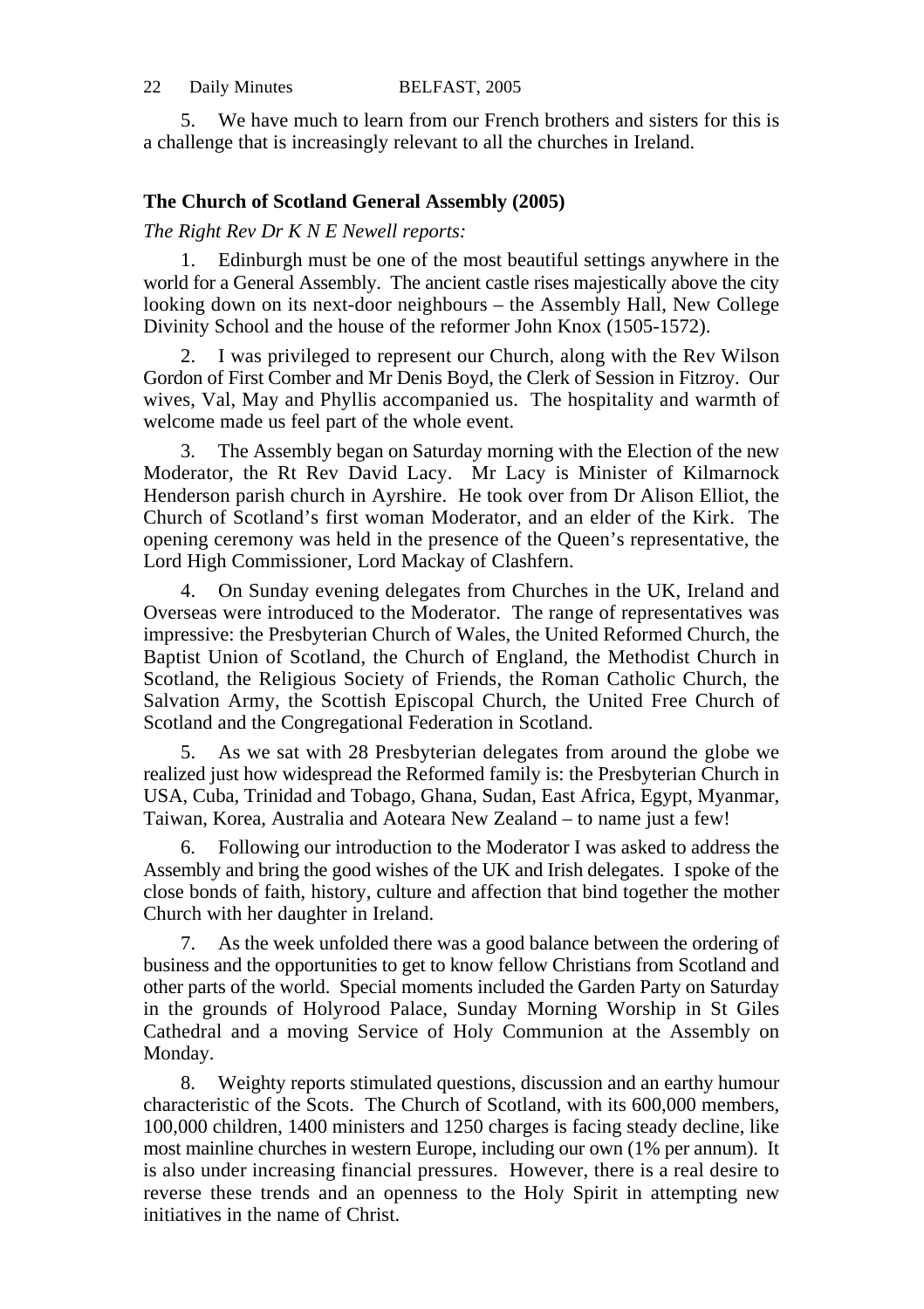9. Finally, Prof Herbert Kerrigan, QC, Convenor of the Chaplains Committee, invited us to spend some time at a conference for Army, Navy and Air Force Chaplains. We were delighted to meet up again with the Rev David Edgar (RAF) and the Rev Dr Paul Swinn (Army) from the PCI.

10. Being able to participate in this Assembly as representatives of the Presbyterian Church in Ireland was a pleasure that we will never forget. It drew us closer to the Church of Scotland in a way that deepened our historic affection. It strengthened our mutual determination to see the tide of secularism turned and a new surge of faith in Christ sweep across our nation again.

#### **The General Synod of the Church of Ireland (2005)**

*The Very Rev Dr R I Birney reports:*

1. The General Synod of the Church of Ireland met in the Stillorgan Park Hotel, Dublin from 10-12 May, 2005.

2. The Presbyterian representatives were the Very Rev Dr Russell Birney and Mr Alan Foster, an elder in Greystones.

3. The Synod opened with a wide-ranging Presidential Address by the Most Reverend Dr Robin Eames, Archbishop of Armagh, Primate of All Ireland, in which he addressed many issues in the life and work of the Church of Ireland. Dr Eames began by pointing out that moral debate had re-emerged as a significant factor in society. A new seriousness characterises this debate as citizens both in Ireland and the United Kingdom raise questions about the values that underpin civil society. In the Republic people are conscientiously examining issues affecting care of the elderly, treatment of asylum seekers and calling on the government to address childcare, education and health issues. On the subject of values he detected a subtle change in Irish life believing that society is increasingly aware of its need for positive values. The opportunity now exists for the Church to spell out the values that characterise a Christian community for positive values as understood by a changing society are not always Christian values.

4. The business sessions were presided over by Archbishop Eames, assisted by the Archbishop of Dublin, the Most Rev J R W Neill.

5. The Standing Committee Report gave the Synod an opportunity to discuss the Windsor Report, which deals with relationships within the Anglican Communion. Although the compilers of the Report state that the Windsor Report does not deal with the contentious issue of same-gender relationships, and the Chair tried to ensure that delegates did not major on this, the Synod was having none of it. There followed a very honest and open debate in which members expressed deeply held convictions on both sides of the issue. One would hope that when the time comes for other churches to address this subject that they would be able to do so with the same courage and courtesy as the Church of Ireland.

6. The Representative Church Body is concerned with the everyday running of the church dealing as it does with finance, pensions, investments etc. In the report of this committee Synod was informed of some harsh realities  $-$  of deficits, of increasing expenditure, of the struggle to find resources for mission and of the possible increase in litigation levels in the future. In a very serious debate one speaker asked whether the Church of Ireland was serving the purposes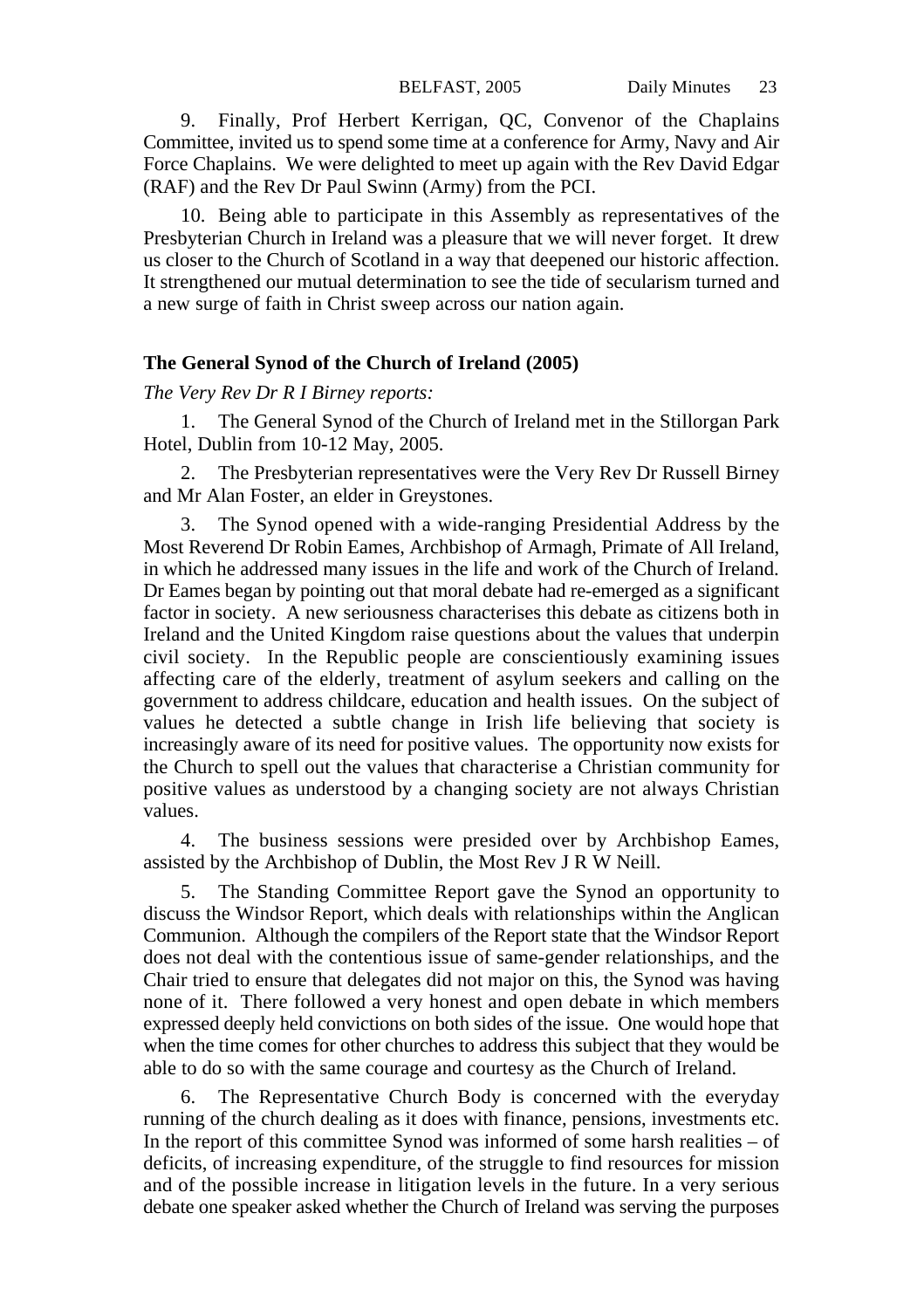of God in this generation, while another suggested that their outdated structures belonged to another generation. Coming from a Church where the attendance is often abysmal what surprised me was that the debate took place in a full house.

7. Synod also heard of the innovatory work being carried out among children and young people. A glossy document, *'Children's Ministry in the Church of Ireland – A New Vision'* was made available to members. This was a study into the attitudes, needs and experiences around children's ministry, among clergy, leaders/helpers and children themselves. I feel this is a report that is worthy of a wider readership than just the Church of Ireland.

8. At the conclusion of the first day's business the Synod Service, which included Holy Communion, was held in St. Patrick's Cathedral. The preacher was the Right Rev J S Jones, Bishop of Liverpool. Devotions before each day's business were conducted by the Right Rev P F Barrett, Bishop of Cashel and Ossory.

9. In the course of one of the debates a speaker suggested that for official visitors the Synod was analogous to a guest in someone's house having to look at the host's holiday photographs. He was making the point that it would benefit Synod to involve and hear the views of their visitors from other Churches, something that standing orders does not at present permit. The Presbyterian representatives, however, actually enjoyed looking at their host's photographs, listening to their honest, open, trusting and, often, humorous commentary and being the recipients of their warm and generous hospitality.

Moved by the Rev Dr D J Watts, seconded by the Rev T C Morrison, and agreed:

1. That the Report be received.

2. That the recommended Order of Business be adopted.

3. That the Rev F A C Wilson be enrolled as Minister-Emeritus of Armagh F A C Wilson Road, Portadown, with immediate effect. **The Rev**

> 4. That the General Assembly ask the Business Board, in consultation with the Board of Youth and Children's Ministry, to investigate ways in which young people may be facilitated to actively engage in the debate of the General Assembly and report back to the 2006 Assembly.

> 5. That the professional amplification controller and the visual display operator be admitted to the private session.

> 6. That a grant of £14,000 be made from the Incidental Fund to the Arrangements Committee.

> 7. That the Business Board, with its associated working committee, for the ensuing year beginning 15 March 2006, be appointed in accordance with Par 275 of the Code.

The Report of the **Synods and Presbyteries** (Reports pp 95-104) was submitted by the Rev Dr D J Watts, together with the following Addition: **Synods and Presbyteries**

#### **Reports of Synods and Presbyteries – Addition**

The DERRY AND STRABANE PRESBYTERY report that the Rev J Maynard Cathcart, MA, Minister of Waterside and Fahan, retired on 30 September, 2004.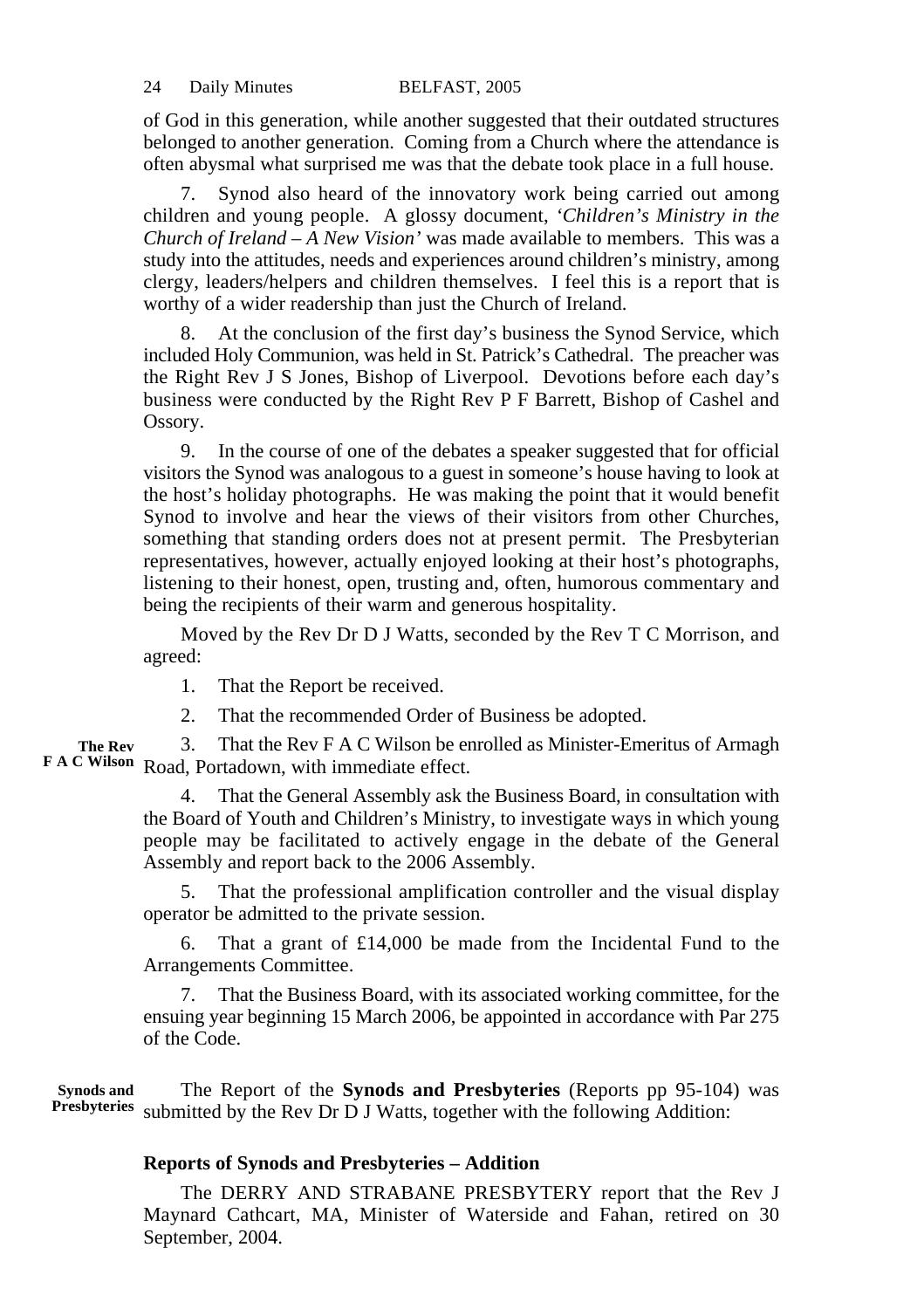Moved by the Rev Dr D J Watts, seconded by the Rev J H Robinson, and agreed:

1. That the Report be received.

The **Corresponding Members** were received from the Church of Scotland. **Corresponding** These were the Right Rev David Lacy, the Rev Janet S Mathieson, Mr Michael **Members** Lacy and Professor Herbert A Kerrigan, QC.

The Moderator welcomed the Corresponding Members. The Right Rev David Lacy replied and conveyed greetings.

The Moderator welcomed the Rev Sheila Maxey and the Rev Alistair Smeaton, Corresponding Members from the United Reformed Church of the United Kingdom, and the Rev Gareth Edwards, a delegate from the Presbyterian Church of Wales. The Rev Gareth Edwards replied and conveyed greetings.

The Moderator welcomed the Right Rev A E T Harper and Mr H T Morrison, delegates from the Church of Ireland; the Rev Jim Rea and the Rev Ruth Craig, delegates from the Methodist Church in Ireland; and Mr Michael Earle from the Irish Council of Churches. Rev Jim Rea replied and conveyed greetings.

The Moderator welcomed other delegates from: the Presbyterian Church of Australia, the Right Rev Bob Thomas and the Rev David Campbell; the Presbyterian Church of East Africa, the Rev Samuel Muriguh; the Presbyterian Church of Pakistan, Professor Maqsood Kamil; the Church of Central Africa Presbyterian, the Rev Kachepa Mughogho; the Reformed Evangelical Church of Poland, Bishop Marek Izdebski. Professor Maqsood Kamil replied and conveyed greetings.

#### **CHURCH HOUSE CENTENARY**

At the invitation of the Moderator, the Rev Dr Joseph Thompson outlined the **HOUSE** history of the Assembly Hall since its opening on 5 June, 1905. The Moderator **CENTENARY** expressed the thanks of the Assembly to Dr Thompson, those who produced a Centenary pamphlet and led in a prayer of Thanksgiving.

The Report of the **BOARD OF COMMUNICATIONS** (Reports pp 113- **BOARD OF** 117) was submitted by the Rev Dr R A Russell. **COMMUNI-CATIONS**

Moved by the Rev Dr R A Russell, seconded by the Rev C M Glover, and agreed:

1. That the Report be received.

2. That the General Assembly commend the work of the Communications Department and express thanks to the Information Officer, the office staff and the Editor of the Presbyterian Herald.

3. That a grant of £1,500 be paid from the Incidental Fund to the Church Architecture Committee.

4. That a grant of £14,700 be paid from the Incidental Fund to the Presbyterian Historical Society.

5. That the Board of Communications, together with its associated working committees, be appointed for the ensuing year in accordance with Par 277 of the Code as follows:

**CHURCH**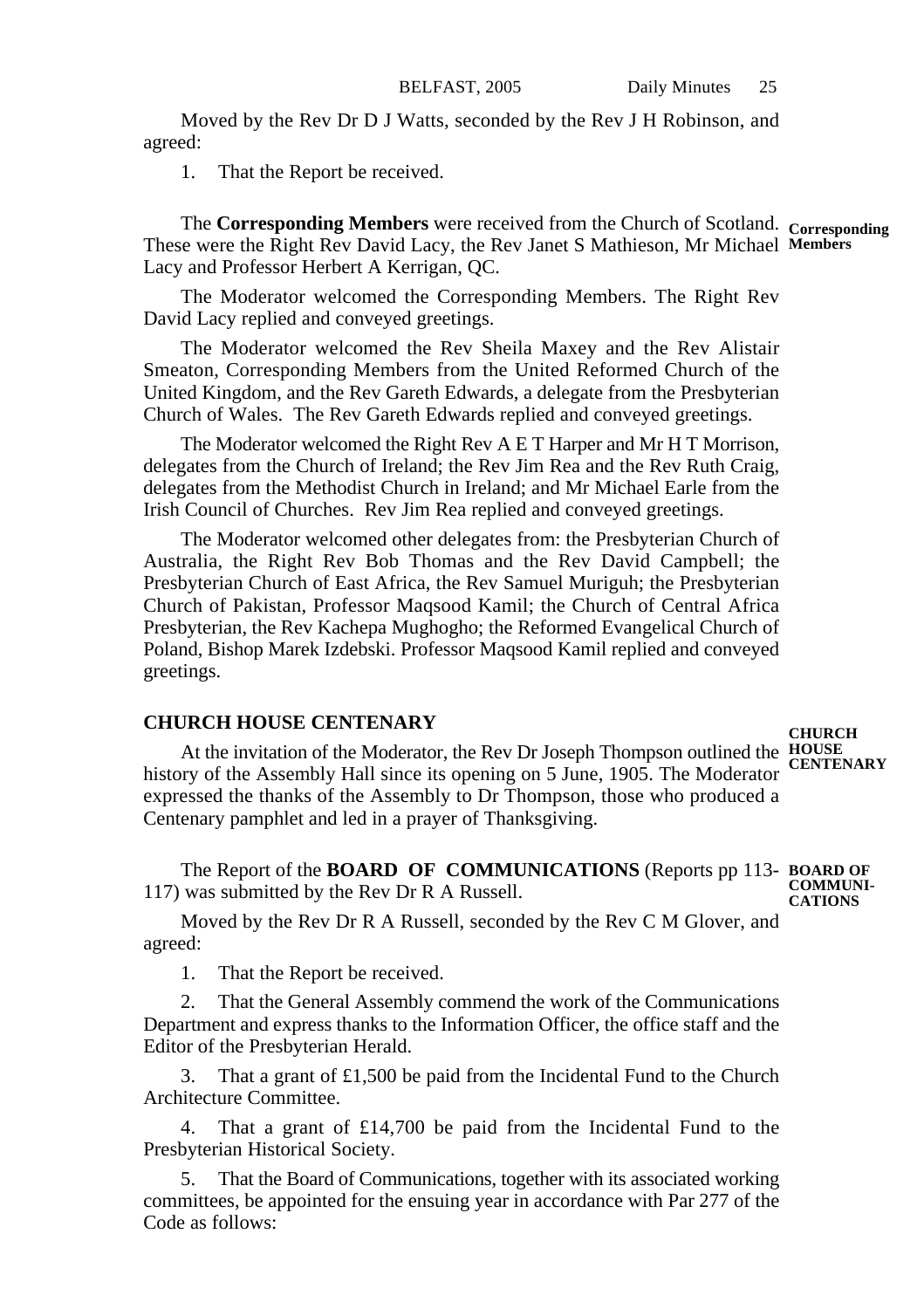**Rev WA Kennedy, Convener S Lynas, Secretary**

**(a) The Moderator and Clerk of Assembly; Editors of the Church Magazines, Board Convener and Secretary.**

**(b) Rev WG Cameron; Mrs Jean Mann — J MacQueen, V Riddell — Rev TI Harte; R Fleming—— Rev J Honeyford; K Irwin — Rev MN Davidson; I Christie — Rev SS Johnston; D Gordon.**

**(c) J Francey, T Montgomery — R Nelson, Mrs H Graham — Rev RS McMullan; Dr W Gilmore — Rev Dr CA Grant; K McAuley — Rev RL Brown; J Gowdy.**

**(d) Rev TN Hamilton; B Hamill — Rev S Henning; Miss M Angus — Rev JR Lambe; T Busby.**

**(e) Rev Dr TR Buick; W Harvey — Rev Dr SR Jones; J Donaghey — Miss M** Guy, JA Patterson — Rev JI Thompson:

**(f) S Wasson, Mrs J Wilson — Rev R Cobain; Mrs V Fitzgerald — Rev GJ Mackarel; R Sharpe.**

**A. COMMUNICATIONS ADMINISTRATION COMMITTEE (5)**

**Revs Dr RA Russell, IF Smith, Co-Conveners**

- **(a) The Moderator and Clerk of Assembly, Board Convener, Information Officer, Editor of Presbyterian Herald, Board Committee Conveners.**
- **(x) Rev Dr WE Davison; R Patton, M O'Neill, R Nelson.**
- **(y) Revs WH Sanderson, DH Gilpin, RS McMullan, R Cobain; Mrs P Qua, Mrs J Mann, T Busby, R Fleming.**
- **B. COMMUNICATIONS DEVELOPMENT COMMITTEE (7)**

**Rev C Glover, Convener**

- **(a) The Moderator and Clerk of Assembly, Board Convener, Committee Convener, Information Officer, Editors of Church Magazines, Magee Director, Prof of Practical Theology, Religious Advisors to BBC, Downtown Radio, RTE and UTV, Rev Dr RS Tosh.**
- **(x) Revs PD Thompson, JM Wylie, C Meban, Chris Kennedy.**
- **(y) Revs JI Thompson, GJ Mackarel, RL Brown, S Henning; R Sharpe, T Busby, V Fitzgerald, Miss M Guy.**
- **C. CHURCH ARCHITECTURE COMMITTEE (4)**

**Rev GD Simpson, Convener**

- **(a) The Moderator and Clerk of Assembly, Board and Committee Conveners, Information Officer.**
- **(x) Rev RE Boggs; Mrs J Hamilton, W Boyce, W Watt.**
- **(y) T Montgomery, JA Patterson; Revs JR Lambe, TI Harte.**

**Intermission**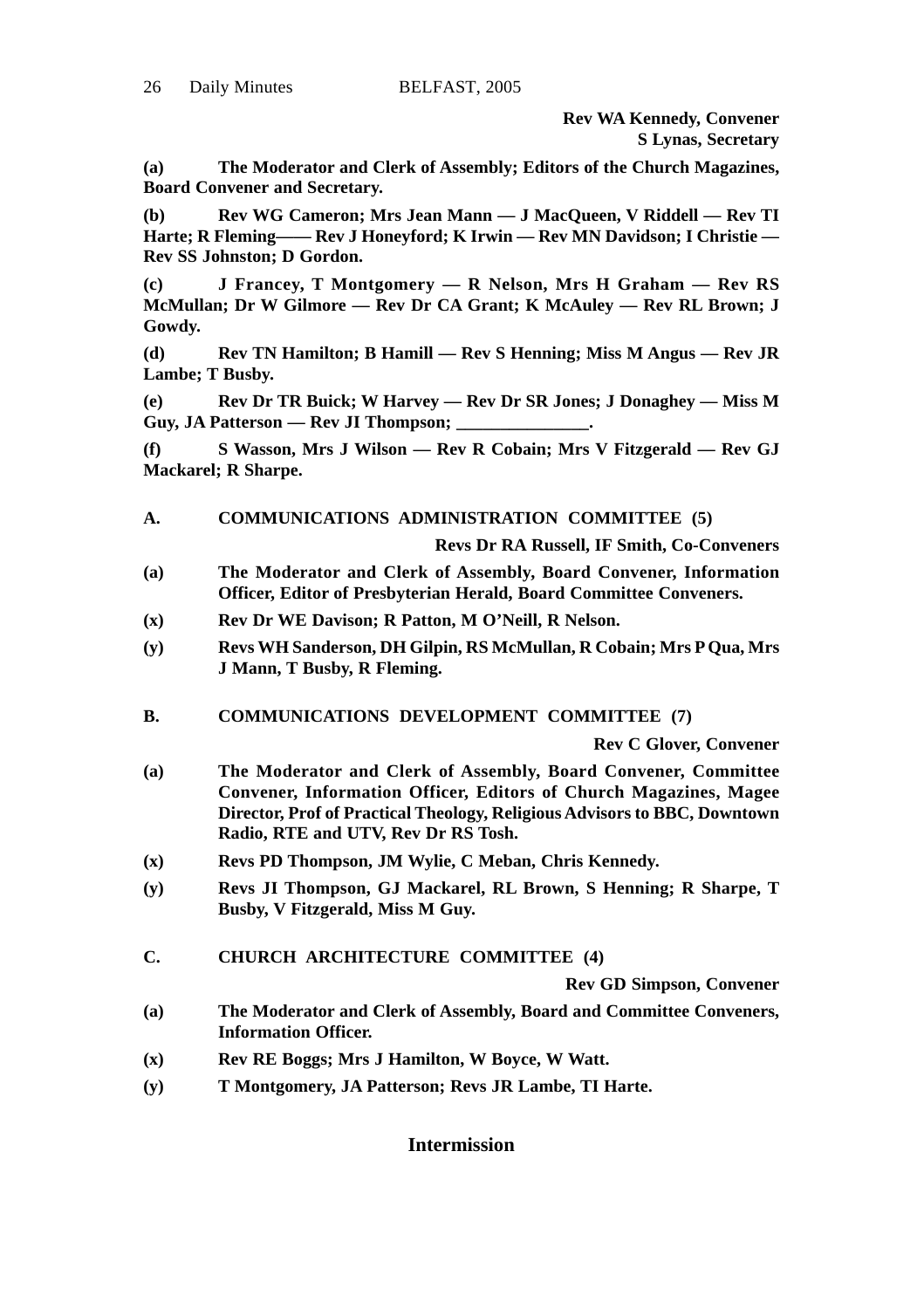Members of Assembly were joined by others to participate in the Sacrament of the Lord's Supper, conducted by the Moderator, assisted by the Very Rev Dr K N E Newell and the Clerk.

The sederunt came to a close at 1.10pm, the Moderator pronouncing the Benediction.

#### **THIRD SESSION**

**Tuesday, 7th June, 2005 Two o'clock. Afternoon**

The Assembly again convened, the Moderator leading in prayer.

The Report of the **PRESBYTERIAN WOMEN'S ASSOCIATION** (Reports pp 171-174) was submitted by Mrs Zoë Vallely, together with the following Supplementary Report and Correction to the Board Report: **PRESBYTERIAN WOMEN'S ASSOCIATION**

#### **PRESBYTERIAN WOMEN'S ASSOCIATION – Supplementary Report**

*Mrs Sheila Fell, Central President PWA, writes:*

1. The members of PWA Executive Committee learned with regret of the **Mrs Margaret** resignation of the PWA Executive Secretary, Mrs Margaret Myers. **Myers**

2. Mrs Myers took up the post in August 2000. An accomplished public speaker, she communicated well with PWA branch members and her deputation was much appreciated by them.

3. Deeply interested in the mission of the Church, particularly overseas, Mrs Myers made a significant contribution. The link was forged and developed with the Teacher Training Faculty of the Károli Gáspár Reformed University in Nagykoros, Hungary. Over the past number of years students from the Faculty have been placed for a period of practical training in various PCI congregations. These placements have been mutually beneficial to both PCI and our partner churches in Central Europe.

4. PWA record their thanks for the contribution Margaret made to the work of the Association and the wider Church. We pray God's richest blessing on her for the future.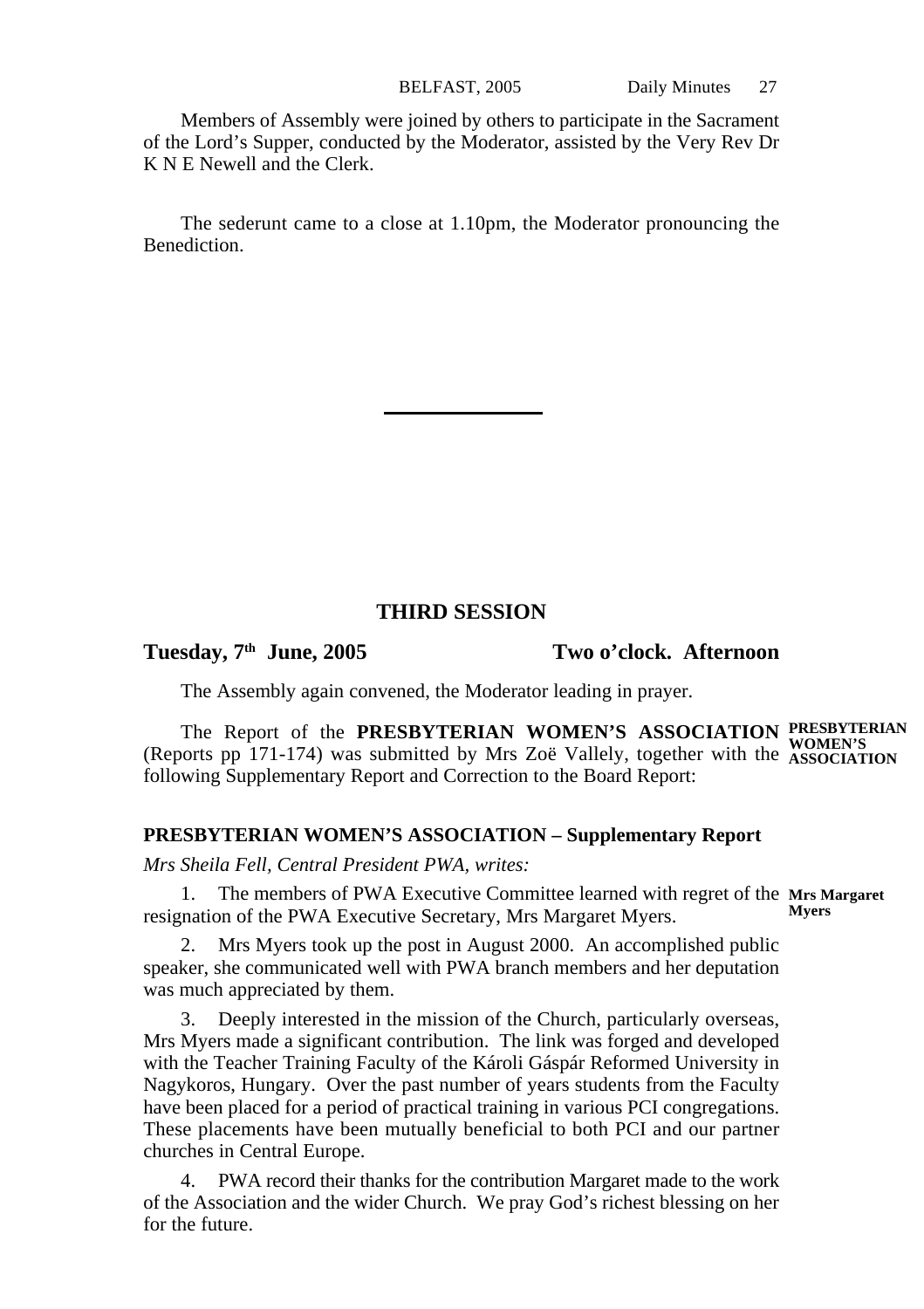#### **PRESBYTERIAN WOMEN'S ASSOCIATION – Correction**

Par 29 of the Report to read 'Mrs Gertrude Cullen…'

Mrs Sheila Fell, PWA Central President, also addressed the Assembly.

Moved by the Rev J H Robinson, seconded by the Rev Dr D J Watts, and agreed:

1. That the Report be received.

2. That the resignation of Mrs Margaret Myers as PWA Executive Secretary be noted and that she be thanked for her services.

That the General Board be recognised as the appropriate Board to make the appointment, on behalf of the General Assembly, of the Executive Secretary of the Presbyterian Women's Association.

The Report of the **BOARD OF SOCIAL WITNESS** (Reports pp 175-202) was submitted by the Rev R Vallely. **SOCIAL WITNESSBOARD OF**

Moved by the Rev R Vallely, seconded by Mr L Conway, OBE, and agreed:

1. That the Report be received.

2. That the General Assembly approve the new structure of the Board of Social Witness, as outlined in the Reports.

3. That the General Assembly approve and adopt the Common Protocol for churches relating to Independent Organisations working with children and young people.

4. That the Assembly commend the use of the 'Having, getting, spending' – Challenging Issues Bible Study guide.

5. That a grant of £6,000 be paid to the Presbyterian Family Holiday from the Incidental Fund.

6. That the customary grant made by the Social Issues and Resources Committee, up to a total of £3,000, be met from the Incidental Fund.

7. That the resignations of the Rev Alistair Beattie, the Rev Tom Wilson, (Addiction and Education Services), the Rev James Gordon (Chaplains), the Rev Purvis Campbell (Forces), Dr Jean McClune (Kinghan Mission), Mrs Rosemary Simpson (Marriage and the Family), the Rev John Noble (Presbyterian Residential Trust), the Rev Bobby Liddle (Social Issues and Resources), Mr Hubert Martin (War Memorial Hostel) as Committee Conveners be accepted, and that they be thanked for their services.

8. That the Rev Tom Wilson be appointed as Convener of the Adult Services Committee.

9. That Mrs Lynda Graham be appointed as Convener of the Family Services Committee.

10. That the Rev John Noble be appointed as Convener of the Older People Services Committee

11. That Mrs Zoë Vallely be appointed as Convener of the Specialist Ministries Committee.

12. That the Board of Social Witness, with its associated working committees for the ensuring year, be appointed in accordance with Par 281 of the Code as follows:-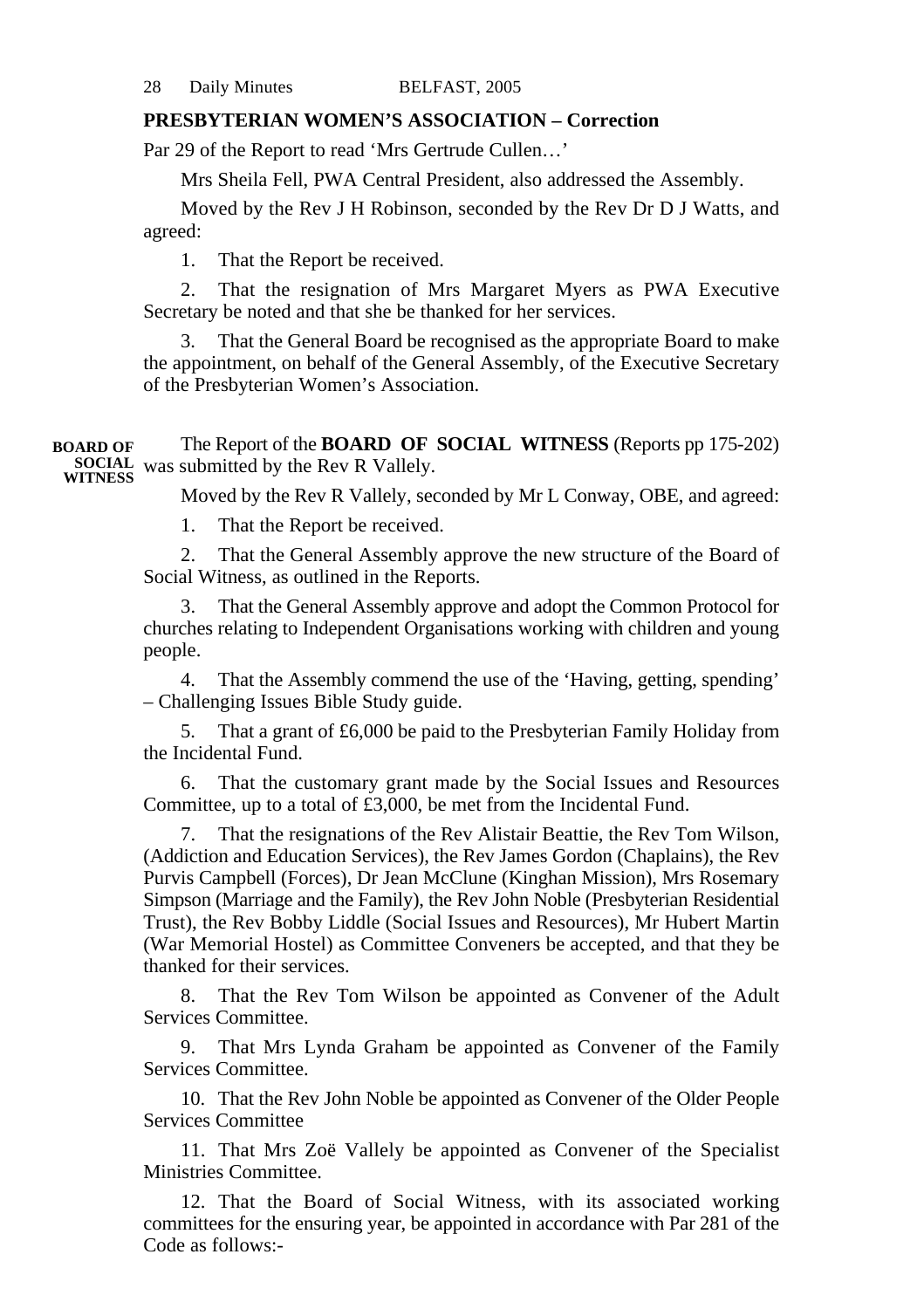**Rev R Vallely, Convener**

#### **Director of Social Service, Secretary**

**(a) The Moderator and Clerk of Assembly, Superintendent of Shankill Road Mission, Minister and Superintendent of Kinghan Mission, Board Convener, Director of Social Service, Residential Services Manager, Director of Youth and Children's Ministry.**

**(b) Revs WJA Sleith, HS Boyd; L Willoughby — Rev MM Stewart; J Smart, Mrs D Foster — Rev JR Hyndman; B Redhead, Mrs J Davidson—— Dr D Patterson, R McCleary, Mrs A Magowan — Rev PD Thompson; Mrs M Hewitson, Mrs M Williams—— Rev RJ Mattison; E McWilliams, Mrs C Stevenson.**

**(c) Rev DW Brice; J Todd, Mrs W Bristow — Rev MS Gault; Mrs L Graham, Mrs Z Vallely — Rev J Coulter; G McIntyre, Mrs L Conn — Revs Dr M Jones, JA Thompson; Mrs K Fulton — Rev JL Tosh; DL Malcolm, Mrs W Dickey.**

**(d) Revs—JN Seawright, JK Doherty; Mrs S McCullough, — Revs J Braithwaite, JH Wilson; Miss M Cromie — Revs Dr RM Crooks, RD Maxwell; Mrs B Stewart.**

**(e) Revs AJA Rosborough, JK McCormick; Mrs E Patterson — Revs DS Irwin, EG McKimmon; Mrs V Miller — Rev GD Allen; H Alexander, Mrs M Good — Rev IF Smith; R McKee, Mrs I Reid.**

**(f) Mrs R Gibson, Mrs E Montgomery, Mrs J McKean — Rev Dr S Mawhinney; D Boyd, Mrs L Milligan — Rev SG Anketell; Miss F Fleming, W McConkey.**

**(p) Mrs M Catherine, Miss E Smyth, Mrs M Weir, Mrs P Spence, Mrs W Moffett, Mrs A Harbinson.**

- **A. ADULT SERVICES COMMITTEE (4) Rev TJ Wilson, Convener**
- **(a) The Moderator and Clerk of Assembly, Board and Committee Conveners, Director of Social Service, Conveners Carlisle House, Thompson House, Residential Services Manager.**
- **(x) Revs R Thompson, LE Carroll; Dr L Calderwood.**
- **(y) Rev Dr RM Crooks; Dr D Patterson, Miss E Smyth.**
- **B. FAMILY SERVICES COMMITTEE (5) Mrs L Graham, Convener**
- **(a) The Moderator and Clerk of Assembly, Deputy Clerk, Board and Committee Conveners, Director of Social Service, Conveners PCI Counselling, Child Protection Monitoring, Assistant Director Board of Youth and Children's Ministry.**
- **(x) Rev J Braithwaite; Dr P Gray, Mrs M McGuiggan, Mrs G Elwood.**
- **(y) Rev DS Irwin; Mrs E Montgomery, Miss M Cromie, Mrs W Moffett.**
- **C. OLDER PEOPLE SERVICES COMMITTEE (5)**

**Rev J Noble, Convener**

- **(a) The Moderator and Clerk of Assembly, Board and Committee Conveners, Director of Social Service, Residential Services Manager.**
- **(x) House Committee Representatives.**
- **(y) Revs MS Gault, JA Thompson, JN Seawright; Mrs Z Vallely, Mrs B Stewart, Miss F Fleming.**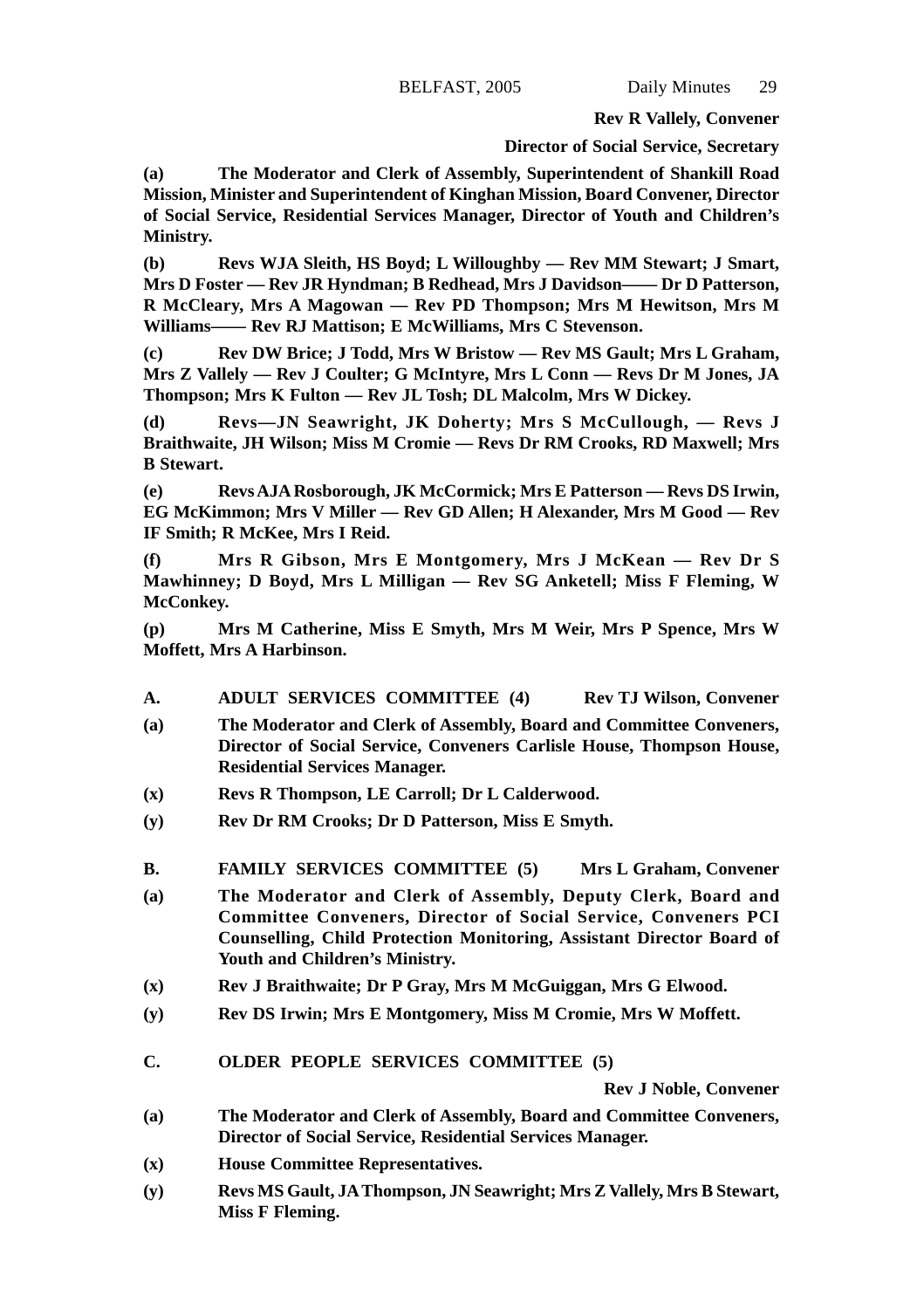#### **D. SPECIALIST MINISTRIES COMMITTEE (4)**

**Mrs Z Vallely, Convener**

- **(a) The Moderator and Clerk of Assembly, Board and Committee Conveners, Director of Social Service, Convener Kinghan Mission, Chaplains, Forces, Addiction Services, Minister and Superintendent Kinghan Mission.**
- **(x) Rev AJA Rosborough; J Luke, G Lewis, Mrs C Houston.**
- **(y) Revs TJ Conway, JA Thompson, Dr J Fell; Miss M Cromie.**

**Overture anent Par 281(2)**

The **Overture anent Par 281(2) of the Code (Reports p202)** was submitted by the Rev R Vallely.

Moved by the Rev R Vallely, seconded by Mr Lindsay Conway, OBE, and agreed:

That the Overture anent Par 281(2) of the Code be received and that, under Par 111 of the Code, it be made the rule of the Church.

The Report of the **BOARD OF STUDIES AND CHRISTIAN TRAINING STUDIES AND** (Reports pp 225-232) was submitted by the Rev G Moore, together with the CHRISTIAN TRAINING following Supplementary Report: **BOARD OF**

#### **BOARD OF STUDIES AND CHRISTIAN TRAINING – Supplementary Report**

The Rev Prof W P Addley has given notice to the Board of his intention to retire from the post of Professor of Practical Theology from 31 August, 2006. Resolutions are appended in order that a successor may be nominated to the 2006 General Assembly.

#### **Proposals for the MDP scheme to cover specified staff employed by PCI Ministerial Boards: Development Programme**

1. These arrangements are being proposed in order to permit PCI Boards or Agencies to provide through the MDP scheme In-Service Training and Sabbatical Leave for designated employees.

2. If accepted, they shall come into effect after the General Assembly, June 2005.

3. Participating Boards or Agencies shall contribute financially to the MDP scheme in a comparable way to congregations (i.e., they shall pay a similar levy [currently 0.25p on Stipend] on the staff member's salary), and shall be eligible for the same benefits.

4. Each Board or Agency shall appoint/designate a committee to approve applications for In-Service Training and Sabbatical leave.

5. Applications for funding over £500 must also be approved by the MDP Committee.

6. Reports by staff relating to training/leave shall be sent to the appropriate Board committee, which shall have the authority to request payment from the Incidental Fund. The Board committee shall inform the MDP Committee annually of all authorised payments.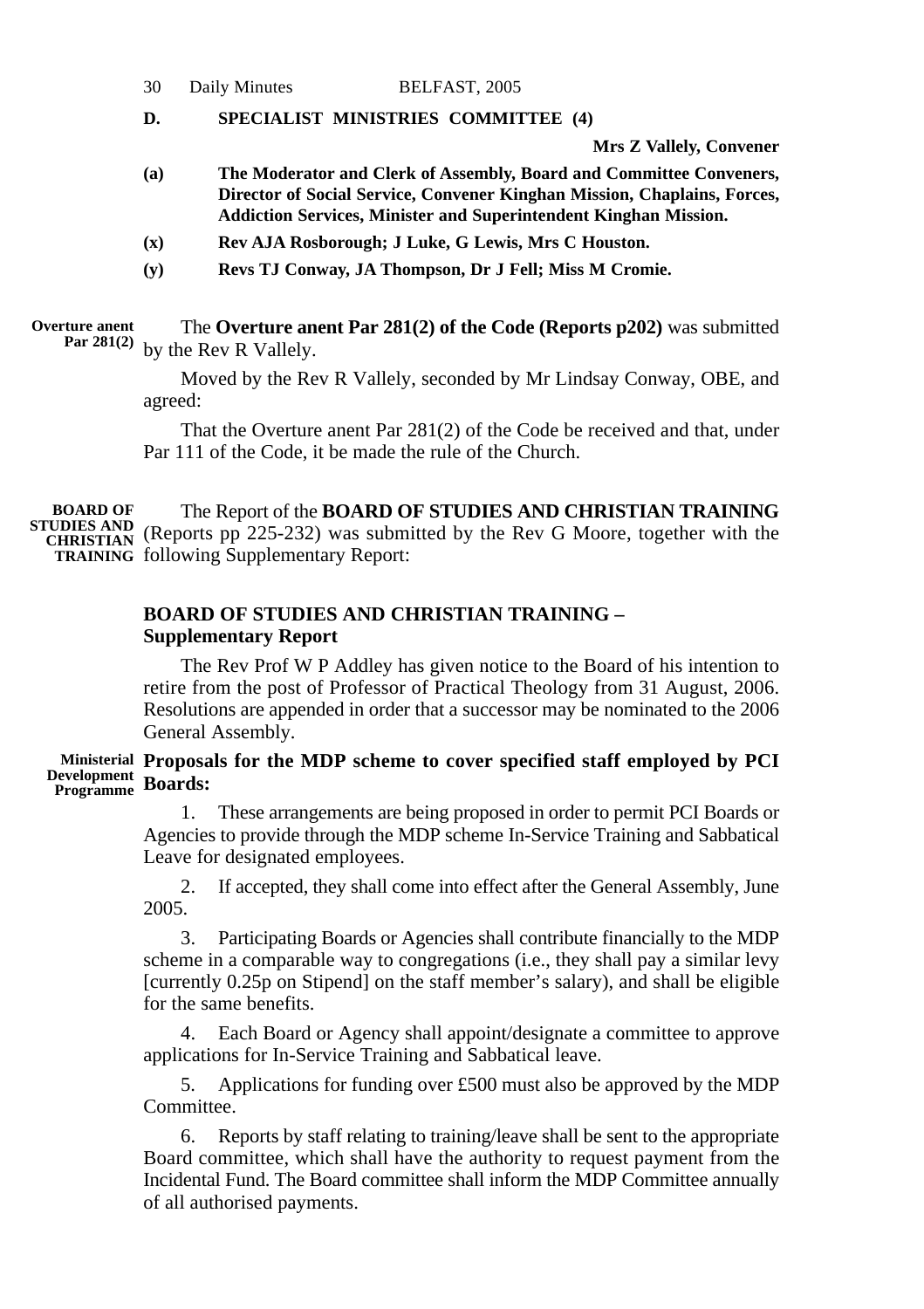7. To backdate eligibility for Sabbatical leave to AD 2000 for some staff, Boards or Agencies shall contribute an appropriate levy, agreed by the MDP Committee and spread over several years.

Moved by the Rev G Moore, seconded by the Rev R S Hetherington, and agreed:

1. That the Report be received.

2. That the General Assembly note the Priorities which the Board of Studies and Christian Training have adopted.

3. That the General Assembly set the annual assessment for the Ministerial Development Programme at 0.25p per £ of stipend.

4. That the General Assembly permit Boards and Agencies to provide In-Service Training and Sabbatical Leave for personnel who come within the terms of the Ministerial Development Programme scheme, subject to arrangements approved by the MDP Committee and the Board of Finance and Personnel.

5. That the General Assembly note with gratitude to God the continued increase in numbers of those making application for ordained ministry, and encourage Ministers and Kirk Sessions to identify suitably-gifted members so that this increase may be sustained.

6. That the following candidates, their nominations having been sustained by the Board of Studies and Christian Training, be accepted as students for the Ordained Ministry and placed under the care of their Presbyteries:

| Colin G Anderson         | Helen's Bay                   | Ards                |
|--------------------------|-------------------------------|---------------------|
| Janice M Browne          | St John's, Newtownbreda       | <b>East Belfast</b> |
| Thomas Bruce             | Kells                         | Ballymena           |
| William J A Buchanan     | Raloo                         | Carrickfergus       |
| <b>W</b> Edwin Chestnutt | <b>Brookside</b>              | Ballymena           |
| <b>Grant R Connor</b>    | 1 <sup>st</sup> Carrickfergus | Carrickfergus       |
| Martyn C Cowan           | Railway Street                | Dromore             |
| Mary E Deatherage        | Drum                          | Monaghan            |
| H Clarke Deering         | $1st$ Monaghan                | Monaghan            |
| <b>Graeme P Fowles</b>   | Fitzroy                       | South Belfast       |
| William Harkness         | Strean                        | Ards                |
| Colin W A Jones          | <b>Wellington Street</b>      | Ballymena           |
| Linda Mary Keys          | West Church, Ballymena        | Ballymena           |
| Dario F Leal             | Fitzroy                       | South Belfast       |
| Edel M McClean           | Fisherwick                    | South Belfast       |
| Roger G McElnea          | Middletown                    | Armagh              |
| David J McIlwaine        | Richview                      | South Belfast       |
| Jonathan A McKay         | Woodlands                     | Carrickfergus       |
| Raymond McKibbin         | Maze                          | Dromore             |
| Andrew D Mullan          | Drumreagh & Dromore           | Route               |
| John B Mullan            | Drumreagh & Dromore           | Route               |
| Robert N Orr             | Tartaraghan                   | Armagh              |
| Mark F Russell           | 1 <sup>st</sup> Carrickfergus | Carrickfergus       |
| Karen M Simpson          | McCracken Memorial            | South Belfast       |
| Peter Turton             | 1 <sup>st</sup> Antrim        | Templepatrick       |
| Ben J Walker             | Orangefield                   | <b>East Belfast</b> |
| Alan C Wilson            | Hamilton Road                 | Ards                |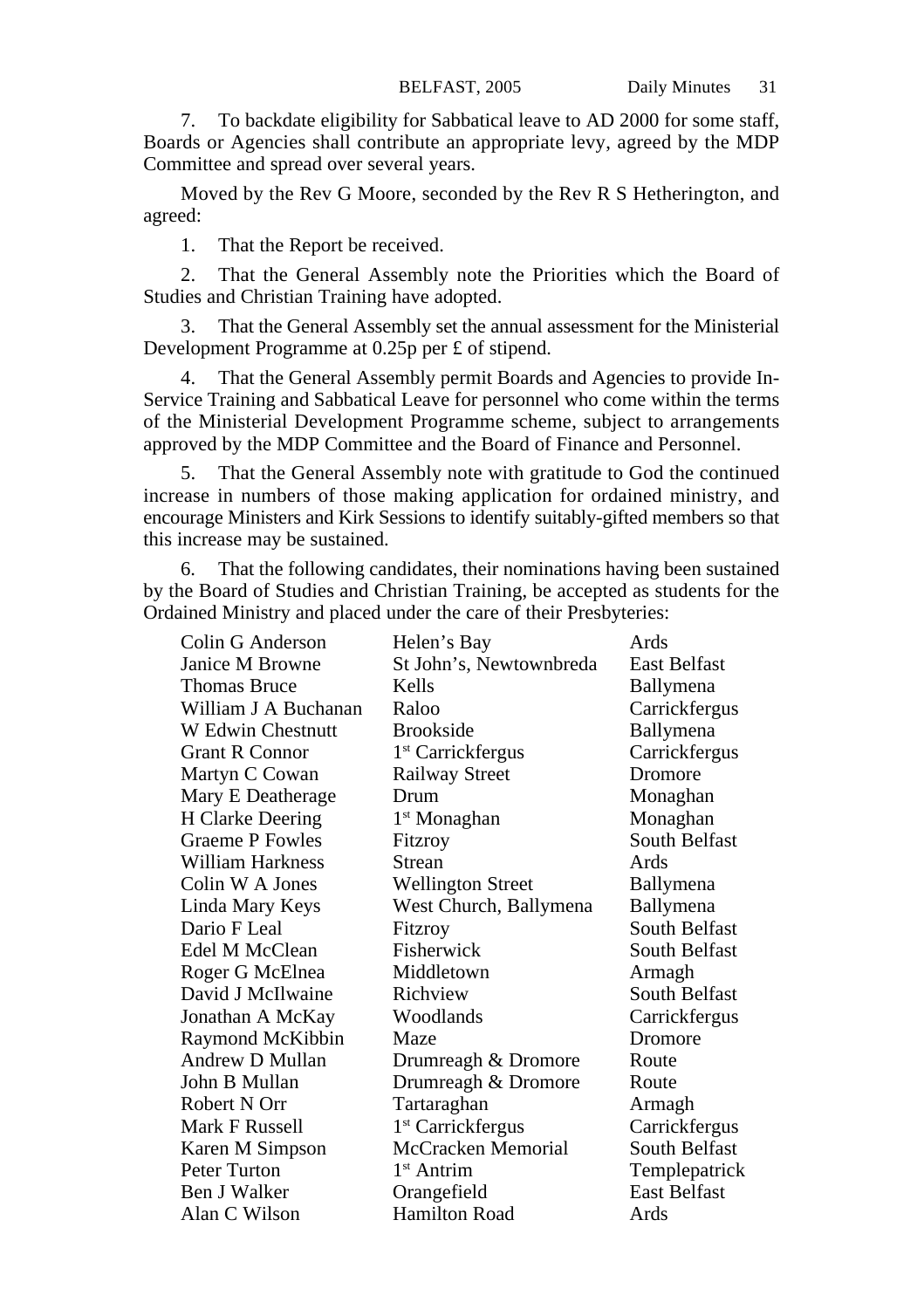7. That the General Assembly receive notice of the retirement of the Rev Prof W P Addley from the Chair of Practical Theology on 31 August, 2006.

8. That the Board of Studies and Christian Training be asked to draw up a Practical job description for the Post of Professor of Practical Theology. **Professor of**

9. That the General Board be instructed to proceed to the nomination of a Professor of Practical Theology in 2006.

10. That the following grants be paid from the Incidental Fund:

| The expense of the Mini School & Interview                    | £1,350 |
|---------------------------------------------------------------|--------|
| The expense of the Pre-Term College Retreat                   | £3,250 |
| The expense of the Applicants' Study Day                      | £320   |
| The expense of the Phase II Interviews                        | £130   |
| The expense of Licentiate Courses                             | £1,030 |
| The expense of meetings for students and spouses              | £550   |
| The expense of honoraria for Extern Examiners                 | £300   |
| Teaching in Communication Skills for students outside Ireland | £100   |
| <b>TOTAL</b>                                                  | £7,030 |

11. That the Board of Studies and Christian Training, together with the appropriate working Committees, be appointed for the ensuing year in accordance with Par 285 of the Code, as follows:

#### **Rev G Moore, Convener**

**(a) The Moderator and Clerk of Assembly, Board Convener, Professors in UTC, and two student representatives, University Chaplains, Executive Director BMI, Director of Ministerial Studies.**

**(b) Revs JNI McNeely, R Stirling — Revs WJA Moody, JWP McConnell — Revs RA Moffett, TW Gordon — Rev A Shaw Thompson; Dr C Reid, — Revs WL Orr, WJM Parker—— Revs FJ Gibson, BAH Wilson.**

**(c) Revs JD McGaughey, DA Murphy — Revs SP Moore, RJ McCullough — Rev DS Mackay; Dr JH Gillespie — Revs DIJ McNie, RJ Gilkinson — Revs JH MacConnell, WJ Sleith.**

**(d) Rev JR Dickinson; T Long — Revs DJ McKelvey, Dr MR Patterson — Rev RD Maxwell; WF McConnell.**

**(e) Revs DW Reid, DJ Hutchinson — Revs Dr C Glass, SJ Gray — Rev WD Cupples; Miss M Guy — Revs TWA Greer, JH Flaherty.**

**(f) Revs J Lamont, WA McCully — Revs Dr JG Millar, JG Faris, — Revs RI Carton, M Burnside.**

**(g) Revs JH McIntyre, JG Kennedy, GAJ Farquhar, ATF Johnston, AV Stewart, GE Best, DT Moore, SE Hughes, C Meban; Mrs M Robinson.**

**A. COMMITTEE ON MINISTERIAL STUDIES (5)**

**Rev SP Moore, Convener**

- **(a) The Moderator and Clerk of Assembly, Board and Committee Conveners, Principal UTC, Conveners of Reception of Ministers and Licentiates, Students' Bursary Fund, Director of Ministerial Studies.**
- **(x) Revs SS Johnston, Prof WP Addley, Prof LS Kirkpatrick, Dr JG Millar; Mrs H Murdock, Mrs M Robinson.**
- **(y) Revs DJ Hutchinson, RA Moffett, JNI McNeely, JR Dickinson, JWP McConnell; Dr JH Gillespie.**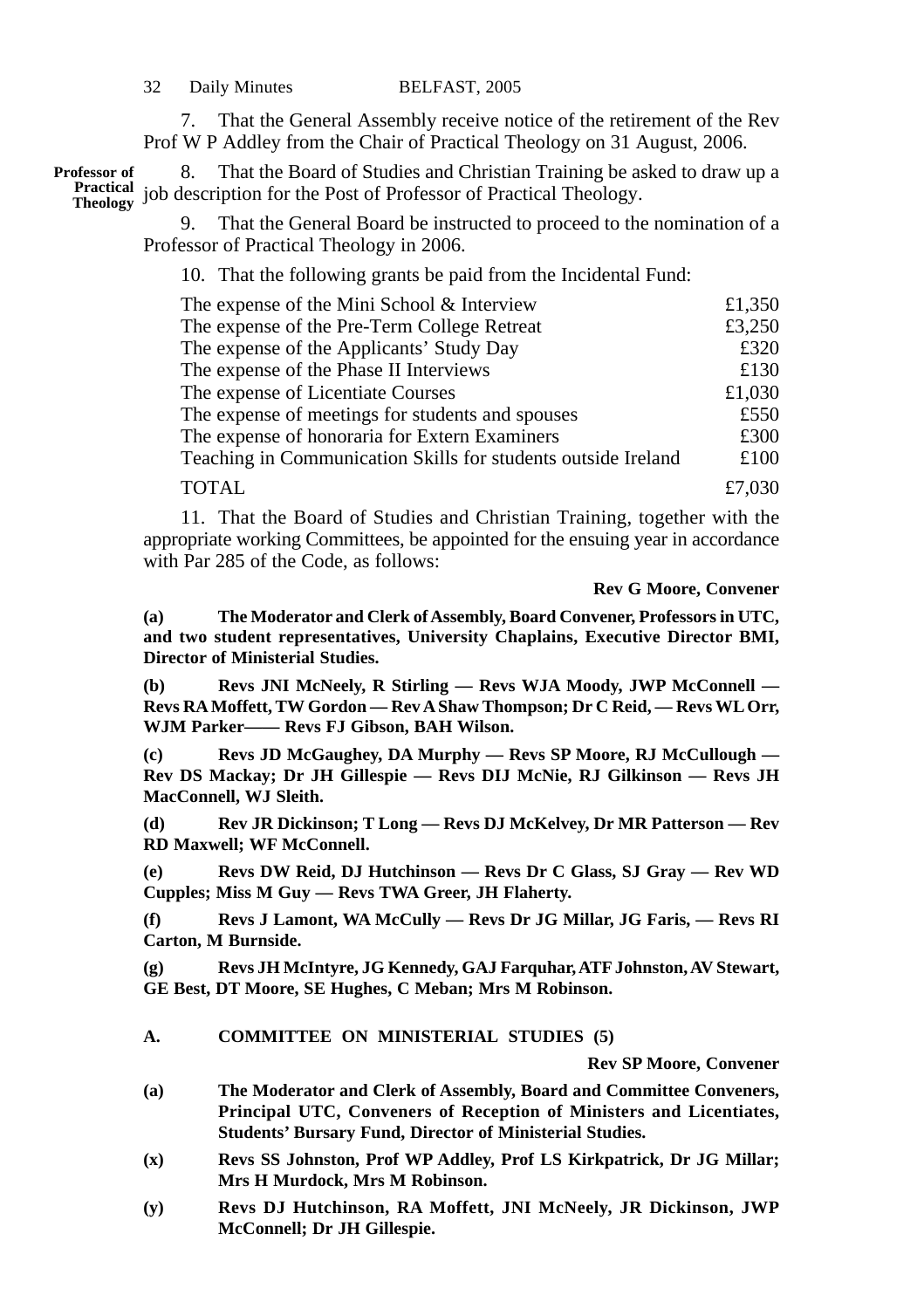- **B. COLLEGE AND MAGEE MANAGEMENT COMMITTEE (4) Rev DW Brice, Convener**
- **(a) The Moderator and Clerk of Assembly, the Principal UTC.**
- **(fac) Revs Prof JC McCullough, Prof WP Addley, Prof LS Kirkpatrick, WDF Marshall.**
- **(x) Revs GBS Gibson, SP Moore, DW Brice, G Moore; Dr TD Alexander, R Martin.**
- **C. COMMITTEE ON RESOURCING CHRISTIANS FOR MINISTRY (6)**

**Rev Dr RM Crooks, Convener**

- **(a) The Moderator and Clerk of Assembly, Board and Committee Conveners, Professor of Practical Theology, Director and Deputy Director of Youth and Children's Ministry, Directors of Christian Training, Social Service, Director of Ministerial Studies, Congregational Life.**
- **(x) Revs Dr IA McKay, G Aitcheson, J Coulter; C Millar.**
- **(y) Revs JD McGaughey, RJ Gilkinson, JNI McNeely, TWA Greer, WJM Parker, DJ Hutchinson; T Long, Dr J Gillespie.**
- **D. RECEPTION OF MINISTERS AND LICENTIATES COMMITTEE (5) Rev RB Savage, Convener**
- **(a) The Moderator and Clerk of Assembly, Deputy Clerk, Board and Committee Conveners, Principal UTC, Convener and Director of Ministerial Studies, Convener Church Relations.**
- **(x) Revs Dr DH Allen, SD Finlay, SS Johnston, TWD Johnston, DS McIlwrath, WTJ Richardson.**
- **(y) Revs JR Dickinson, J Lamont, Dr JG Millar, A Shaw Thompson, WJM Parker; Mrs M Robinson.**

The Report of the **BOARD OF FINANCE AND PERSONNEL** (Reports **BOARD OF** pp 240-261) was submitted by Mr J Millar, OBE. **FINANCE AND PERSONNEL**

Moved by Mr J Millar, OBE, seconded by Mr D A Crowe, and agreed:

1. That the Report be received.

2. That Ernst & Young LLP be appointed as auditors for all the Committees, Boards, Trusts, Commissions and Agencies of the General Assembly for the year 2005.

3. That Retired Ministers with pre 1978 service be paid, in the current year, a special grant, Code Par 315(5), of £15 per month from the Central Ministry Fund.

4. That, under the provisions of Code Par. 223 (3), the Rev Dr W J H **Permission to** McKee (Newtownstewart & Gortin) and the Rev W T J Richardson (Hillhall) be **Retire** given permission to retire on or after their 64<sup>th</sup> birthdays and that their pension be in accordance with the Code and the Rules of the Scheme.

5. That the definition of Scheme Salary in the Rules of the Ministers' **Ministers'** Pension Scheme (1978) be amended to exclude endowment, bequest and farm (1978) income from 1 January, 2006.

**Pension Scheme**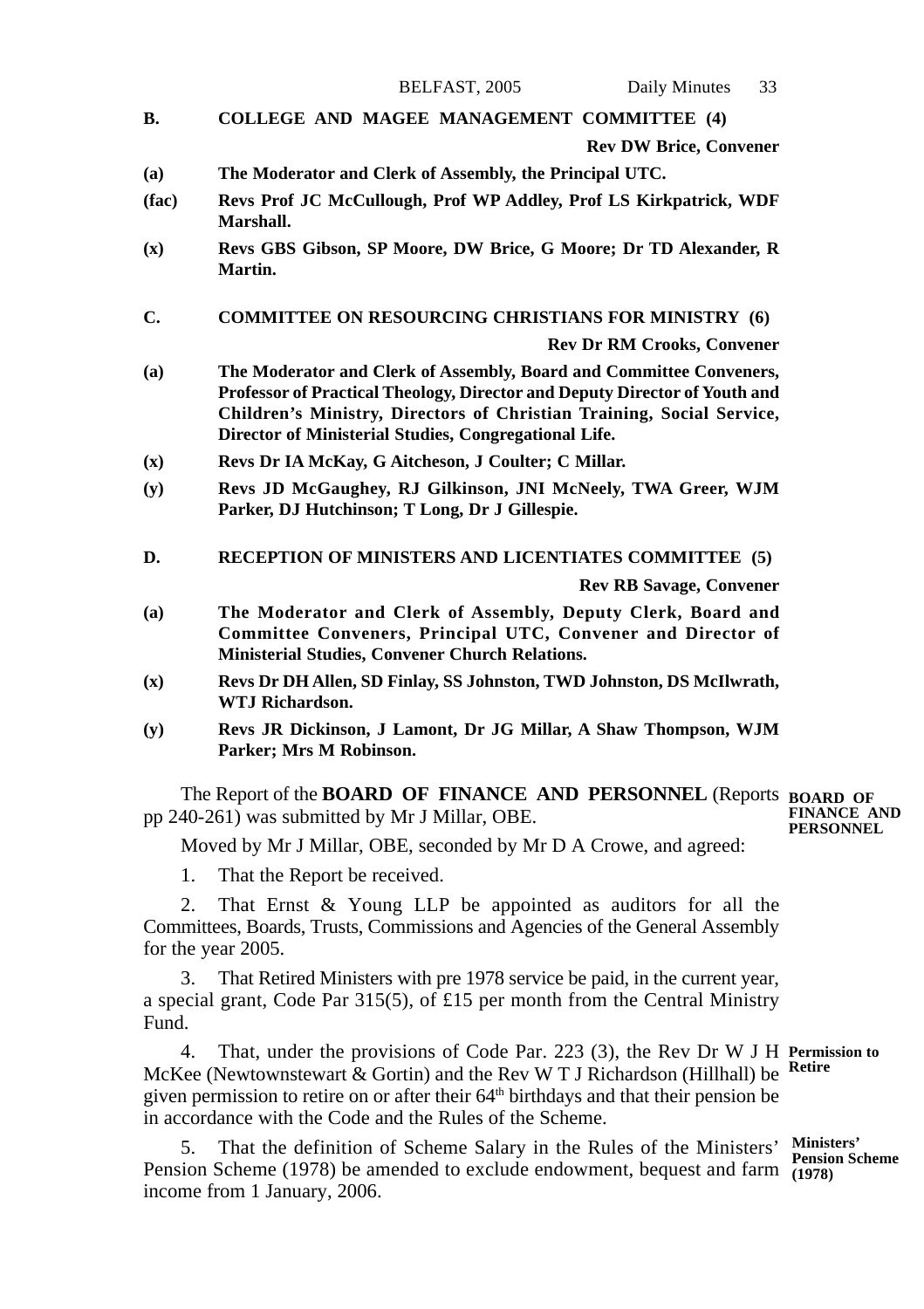- 6. That the level of increases under the Tyrone Memorial, in the case of joint charges, be based on total stipend for all charges rather than the level of increase being based on the stipend paid by each congregation. **Tyrone Memorial**
- 7. That the rate of assessment for the Incidental Fund for 2005 be 4.75p in the £ of stipend. **Incidental Fund**
- 8. That the rate of assessment for the Central Ministry Fund for 2005 be Ministry Fund 16p in the £ of stipend. **Central**

9. That the rate of assessment for the Retired Ministers' Fund for 2005 be 9.5p in the £ of stipend. **Ministers' Fund Retired**

10. That the rate of assessment for the Widows of Ministers' Fund for 2005 Ministers' Fund be 7.75p in the £ of stipend. **Widows of**

11. That the rate of assessment for the Ministers' Prolonged Disability Fund **Prolonged** for 2005 be 0.75p in the £ of stipend for Ministers, Licentiates and College Professors and of Basic Ministerial Minimum for Ministers who are Missionaries. **Ministers' Disability Fund**

> 12. That the General Assembly request the Board to carry out a review of the existing Pension Schemes of the Church and make recommendations on future pension provision.

> 13. That the General Assembly request the Board to carry out a review of the procedures and practices adopted by the Boards and Agencies of the Church in matters relating to properties with which they are involved and to report on these, to the General Assembly in 2006, with recommendations as to what improvements or changes, if any, should be made.

> 14. That the recommendations in the report on staff recruitment be approved.

> 15. That the Board of Finance and Personnel, with its associated working committees for the ensuing year, be appointed as follows:

> > **J Millar, Convener**

**(a) The Moderator and Clerk of Assembly, Board Convener, Financial Secretary, Convener of Union Commission.**

**(b) Rev NJ Linkens; Mrs J Mann — AG Sleator, N Greenlee — Rev JM Casement; R Courtenay — Rev A Shaw Thompson; WM McMaster — Rev SA Matthews; H Smyth — Rev D Rankin; M Agnew.**

**(c) Rev WF Dickey; C McClelland — Rev RJA Bell; F Picton — Rev R Kelly; MH Stewart — Rev KDW Crowe; J McMullan — FJ Hand, SJ Waugh.**

**(d) Rev WA Abernethy; A Bridle ——C Graham, M Fitch———JD McKibbin, N Valentine.**

**(e) Rev JT Williamson; A Fletcher — Rev JA Noble; RJ Boggs — Rev JL Casement; RH Kidd — Rev IF Smith; E Carroll.**

**(f) Rev SW Rea; WC Patterson — Rev J Carson; J Gregg — Rev D Nesbitt; T Semple.**

- **A. COMMITTEE ON FINANCE, LEGAL AND IT (3) M Fitch, Convener**
- **(a) The Moderator and Clerk of Assembly, Board and Committee Conveners, Financial Secretary.**
- **(x) R Power, T McQuoid, B McCluggage, WJ Miscampbell.**
- **(y) Revs D Nesbitt; A Bridle, FJ Hand, N Valentine.**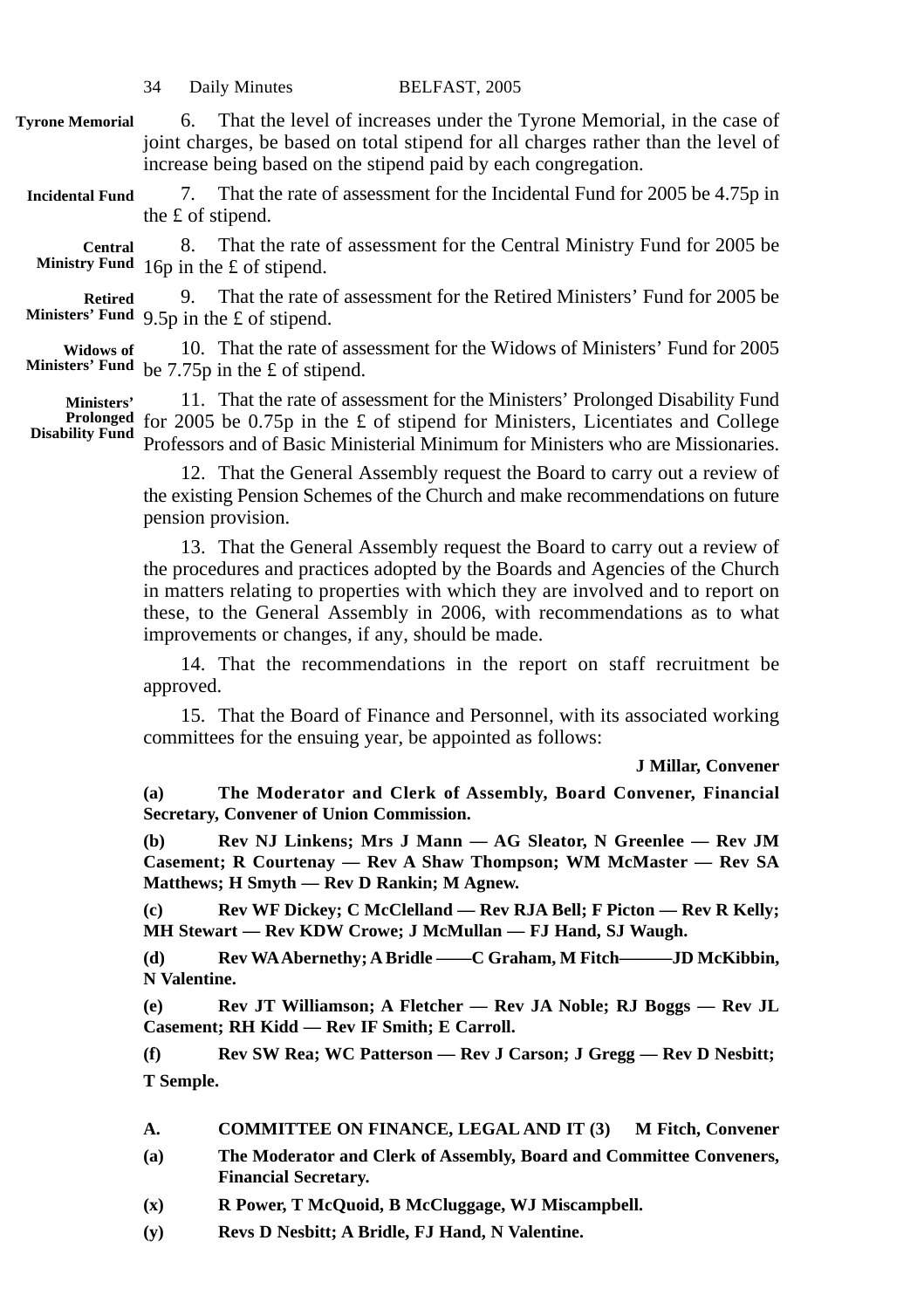|     | BELFAST, 2005                                                                                                           | Daily Minutes<br>35        |
|-----|-------------------------------------------------------------------------------------------------------------------------|----------------------------|
| В.  | PERSONNEL COMMITTEE (3)                                                                                                 | D Lamb, Convener           |
| (a) | The Moderator and Clerk of Assembly, Board and Committee Conveners,<br><b>Head of Personnel, Financial Secretary.</b>   |                            |
| (x) | Revs Dr J Fell; B Phillips, I Moore, L Murray.                                                                          |                            |
| (y) | Revs JM Casement, IF Smith; T Semple, H Smyth.                                                                          |                            |
| C.  | <b>ASSEMBLY BUILDINGS COMMITTEE (3)</b>                                                                                 | <b>JH Martin, Convener</b> |
| (a) | The Moderator and Clerk of Assembly, Board and Committee Conveners,<br><b>Committee Secretary, Financial Secretary.</b> |                            |
| (x) | WJ Cairns, A McQuoid, D Bell.                                                                                           |                            |
| (y) | Revs JT Williamson, R Kelly, A Shaw Thompson.                                                                           |                            |
| D.  | PENSIONS AND ASSESSMENTS COMMITTEE (4)                                                                                  |                            |
|     |                                                                                                                         | D Crowe, Convener          |
| (a) | The Moderator and Clerk of Assembly, Board and Committee Conveners,<br><b>Financial Secretary.</b>                      |                            |
| (x) | Rev D Armstrong; J Hutcheson, I Johnston, D Munster, D Clements.                                                        |                            |
| (y) | Revs RJA Bell, JL Casement, SW Rea, WA Abernethy; E Carroll.                                                            |                            |

The **Overture anent Par 111(6) of the Code** (Reports p 262) was submitted **Overture anent** by Mr John Millar, OBE. **Par 111(6)**

Moved by Mr John Millar, OBE, seconded by the Rev J L Casement, and agreed:

That the Overture anent Par 111(6) of the Code, with the addition of the word 'Fund' after 'Ministers' Pension Scheme', having lain on the books for one year, be enacted as the law of the Church.

The sederunt came to a close at 5.00pm, the Moderator pronouncing the Benediction.

#### **FOURTH SESSION**

Wednesday, 8<sup>th</sup> June, 2005 **Half past nine o'clock. Forenoon** 

The Assembly again convened, the Moderator leading in prayer.

The Report of the **GENERAL BOARD** (Reports pp 9-66) was submitted by **GENERAL** the Rev Dr D J Watts, together with the following Supplementary Report: **BOARD**

1. Since the Annual Reports were prepared there have been a number of **Church and** significant events. **Committee**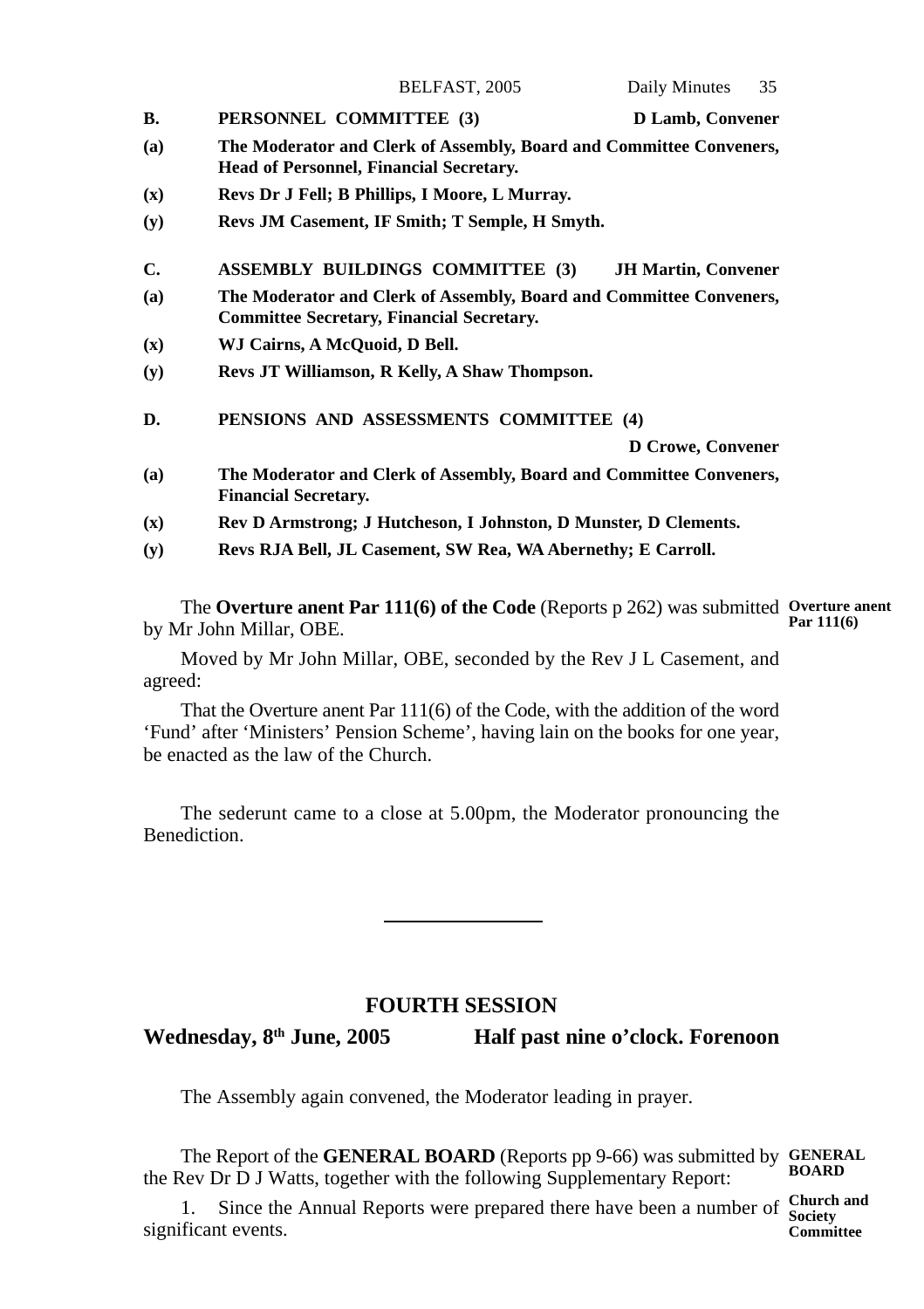2. The Westminster General Election and the Local Government Elections, both held on 5 May, confirmed the continuing swing towards the DUP and Sinn Fein. On the unionist side, the UUP has now only one Westminster MP and local government electoral support of only 18%, a situation which would have been thought well-nigh impossible only 3 or 4 years ago. The party is in disarray and seeking a new leader. By contrast the DUP has 9 Westminster MPs, local government electoral support of almost 30%, and is in a strong position. On the nationalist side, the SDLP performed better than some feared, but is still nowhere near regaining the position it once held within the nationalist community. While it continues with 3 Westminster MPs and local government electoral support of 17%, Sinn Fein has 5 Westminster MPs and enjoys local government electoral support of nearly 24%.

3. The new Secretary of State is unlikely to find it easy to inject any momentum into the idea of inter-party talks. The DUP and Sinn Fein feel they have their mandate. Once the current round of conversations with the local political parties is concluded, it is difficult to see political progress in the short term.

4. The elections were preceded on 6 April by what was hailed by Sinn Fein as an historic statement by Gerry Adams, calling on the IRA to stand down. He asked the IRA, "Can you take courageous initiatives which will achieve your aims by purely political and democratic activity?" At the time, many considered the statement an election ploy, coming as it did in the same week as the Government's election announcement. It was pointed out that he had used almost identical language in speeches in 2002, 2003 and earlier this year, one commentator calling it a "groundhog" speech. The opinion of the Church and Society Committee is that just as faith without works is dead, so are words without actions.

5. The 5th report of the Independent Monitoring Commission, issued on 24 May, indicates that the IRA continues to recruit, train, gather intelligence and engage in "punishment" attacks and major organised crime. The commitments made by Sinn Fein in the 1998 Belfast Agreement remain unfulfilled, and the rest of the community is thoroughly disillusioned. It is imperative that both Governments continue to make it clear that inclusion in the future government of Northern Ireland depends on verifiable commitment to democratic methods alone.

6. The IMC report also goes into detail about the paramilitary and criminal activities of the Continuity IRA, the Real IRA, the INLA, the LVF, the UVF, the Red Hand Commando, and the UDA, blaming the UDA for two murders in September last. An article in the Irish Times  $(26$  May) points out that "ending paramilitarism is a daunting challenge". The IMC report "reinforces just how difficult it will be to rid society of the contagious virus of paramilitarism and criminality that is endemic in Northern Ireland – and spreading".

7. In such a context, it is more important than ever that the Church continues to articulate a higher vision for society – a society marked by freedom from violence, integrity in public life, acceptance of diversity, concern for the rights of others, and healthy relationships. The Committee therefore commends to the Church the document referred to in the Annual Reports, page 20, paragraph 9, which has now been published as "Renewing Hope". It consists of two parts: (1) a short statement making 5 points about the kind of society Ireland can and should be; (2) reflections on these 5 points from a biblical perspective. The first of these (i.e. the short statement) is appended as Appendix E. It was published in the local press with a list of signatories and an invitation to others to register commitment by becoming additional signatories.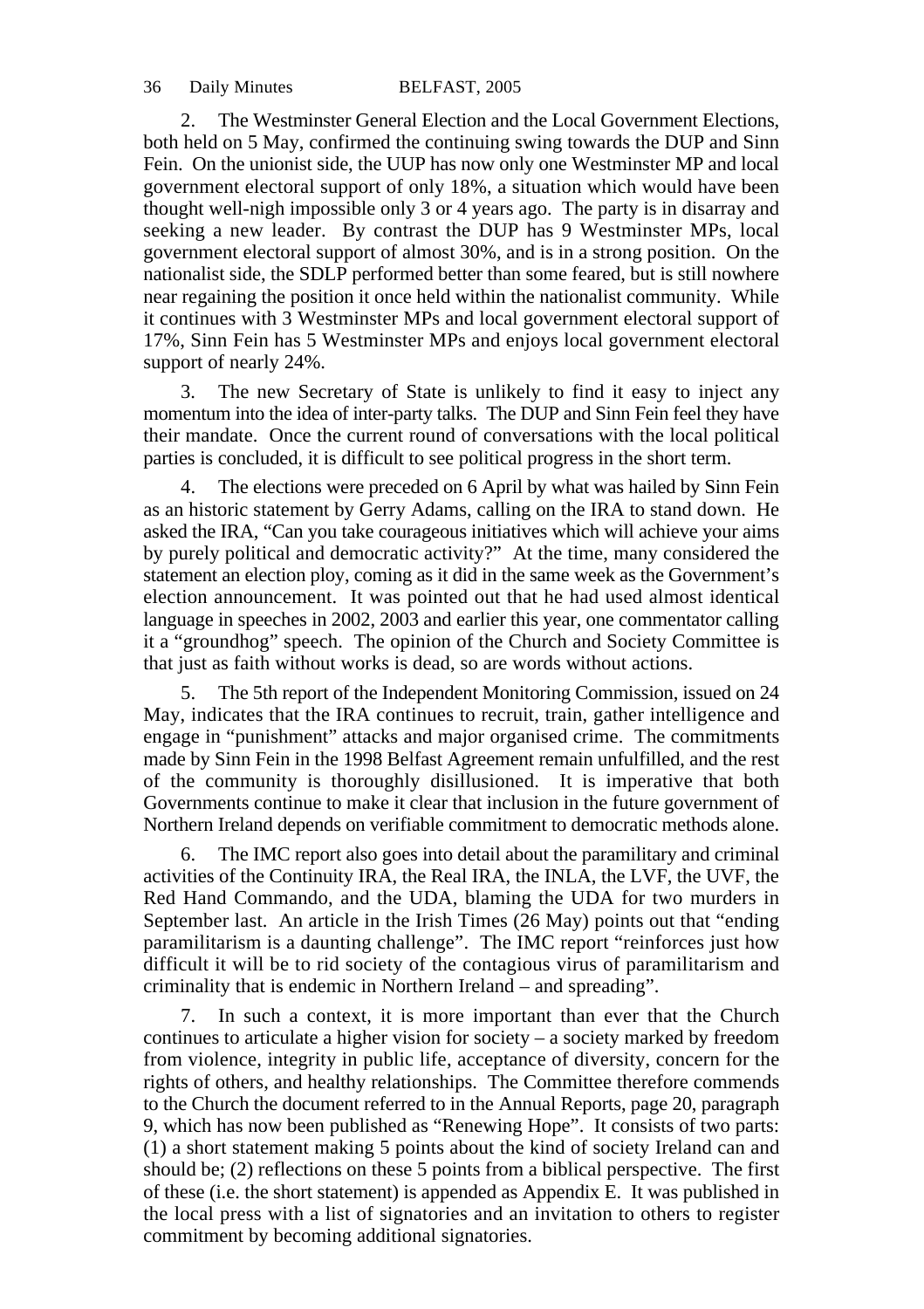8. A Review of Public Administration is proposing radical reform of local government and public service bodies in Northern Ireland. These proposals will have a major impact on a wide range of services, and major implications for local representation. The Committee will be responding on behalf of the Church in due course.

9. On 22 April the Co-Conveners and Mr Lindsay Conway, OBE, appeared **Republic of Ireland**before the Joint Oireachtas Committee on the Constitution as it considered those articles that relate to the Family. The delegation received the impression that there is a genuine desire on the part of the Committee to find answers to complex problems. Its findings are due to be published in September.

10. On 12 May the Commission on Assisted Human Reproduction published its report. This proposes, among other things: (a) a Statutory Body to regulate assisted human reproduction in Ireland; (b) the creation of guidelines on the storage and freezing of human sperm, ova and embryos, and how to deal with those not used in fertility treatment; (c) therapeutic cloning permitted under regulation. Many questions are raised by this report in relation to surrogacy, parental rights, genetic screening of embryos, etc. Of most concern, however, is the proposal that the embryo should not attract the legal protection guaranteed to the unborn until implantation into the mother's womb. What then constitutes a human person made in the image of God and entitled to the protection of the State? The report is likely to be referred by Government to an Oireachtas Committee, who are expected to ask for submissions on this topic.

11. Despite the rejection by the French electorate of the EU Constitution and the likelihood that other referenda may produce similar results, the Taoiseach has stated publicly that Ireland will still hold its own referendum, although no date has yet been set. It must however be before November 2006 when the ratification process is due to be complete.

## **APPENDIX E**

### **"Renewing Hope"**

As Christians concerned about our communities and compelled by our faith in Jesus Christ, Lord of Creation and Head of the Church, we commit ourselves to building a future where –

**Everyone enjoys freedom** from violence, intimidation, criminality, paramilitary activity and sectarianism that tear our social fabric and block political progress

**Local politicians and people take responsibility** for political progress, cooperating to secure a stable and inclusive society

**Healthy and robust relationships flourish** based on a generosity of spirit and a realistic recognition of diversity

**Truthfulness and honesty create relationships of trust** and provide the basis for dealing with the past and engaging with the present

**Hope and imagination, justice and love transform our public life** as people accept their responsibilities and exercise their rights with due concern for the rights of others.

'Do not be weary in doing what is right!' 2 Thessalonians 3:13.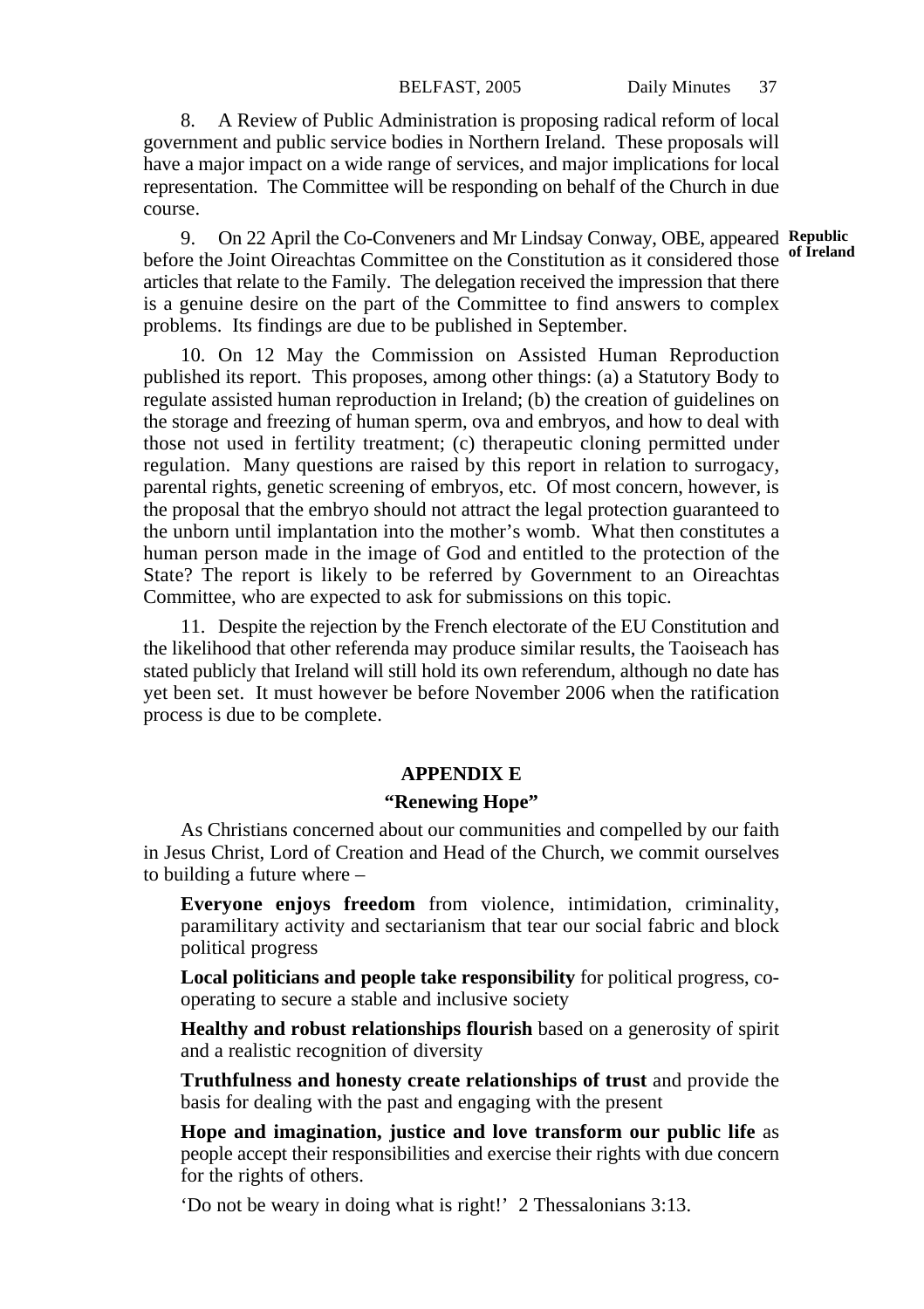**Recognised**

Since the publication of the Reports it has become apparent that the General Assembly will not be asked to recognise "Embrace" this year, as a recognised **Ministries Committee** organisation under the Recognised Ministries Scheme.

> The Committee's recommendations should include: Dublin & Munster Rev. Lorraine Kennedy-Ritchie To be retained as Minister without charge

## **GENERAL BOARD – Supplementary Report**

## Church **CHURCH HOUSE PANEL**

**House Panel**

1. The General Board met on 10 May to consider a report from the Church House Panel. While recognising that the resolution of the General Assembly last year authorised the General Board to make "all necessary decisions regarding the sale and move of Church House to an alternative site", the Board was conscious that the General Assembly would meet in four weeks and therefore agreed to bring a recommendation to the General Assembly and to provide the information on which the Assembly could finalise the decision.

2. The report to last year's General Assembly contained the following recommendations:-

- (a) a decision is made, in principle, to sell the Church House complex in its entirety and without the attachment of restrictive trading covenants;
- (b) a suitable alternative site and accommodation is sought. This should provide accessibility and capacity to meet the needs of the Church;
- (c) plans for the new location are drawn up;
- (d) plans are put in place for interim accommodation, if necessary;
- (e) regard is shown for the interests and concerns of the staff during the decision, planning and execution stages;
- (f) proposals are made as to the location for General Assemblies etc;
- (g) detailed financial estimates are prepared for all aspects of the recommendations.

## **PROPOSED SALE**

3. As has already been reported, while not asking for restrictive covenants the Agent was instructed to make potential bidders aware of the ethos the Church would wish to preserve and that proposed use would be a consideration in assessing the bids. A marketing brochure was prepared and the sale advertised in the press. Offers were invited by 15 April, 2005.

4. The tenders were opened on 15 April, when six offers were received. These revealed a wide range of offer prices, some above and some below the valuation of £4.25 million reported to the General Assembly in 2004. Of these offers, the Panel consider the top two in price to merit further consideration.

5. One of these two offers came in two forms – a sale and leaseback option or a cash offer. The other was a cash offer. The sale and leaseback option would enable the Church to stay as a tenant occupying, with minor adjustments, the floors it now uses. The offer was of cash plus rent-free occupation of the Church House area for 999 years. The purchaser would be responsible for external repairs but only up to a ceiling figure, after which the tenants, including the Church, would share costs. This would be included in a service charge. The intention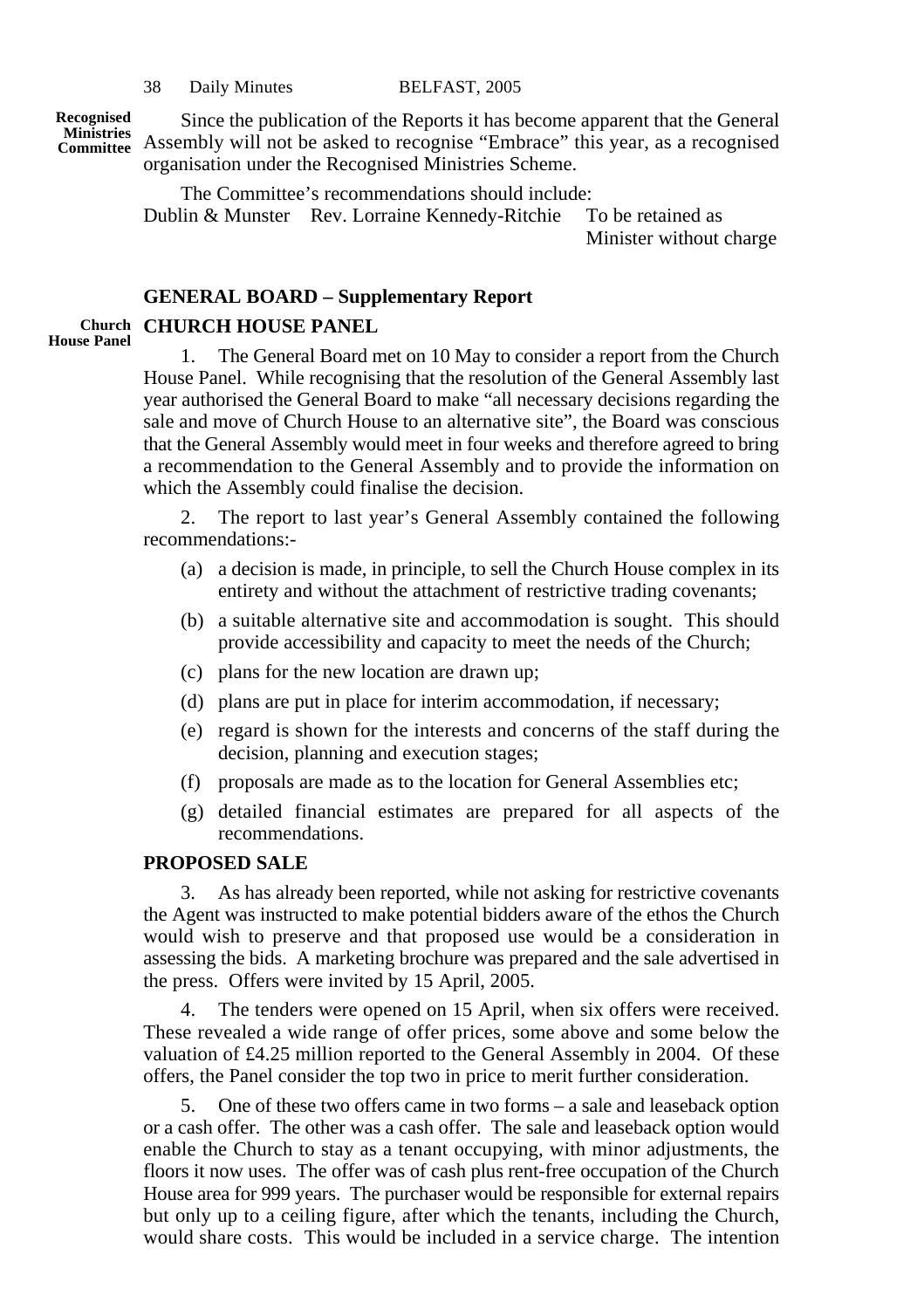would be to use the ground floor for retail use, preferably with one main retailer and the purchaser would agree to certain covenants over the type of retail use permitted.

6. At first sight this seemed an attractive offer, but when assessed against the reasons identified for moving last year it became much less so.

- (a) The liability for stonework repairs over a certain amount would still rest with the Church, proportionately with the other tenants.
- (b) There would be no improvement in the present office accommodation with its unused voids and limits in flexibility.
- (c) While some covenants would be offered, Sunday trading would be expected on the ground floor.
- (d) The Presbyterian Church would still be strongly associated with the building but would not own it, resulting in perceived responsibility without control.

For these reasons the Panel recommend the original intention to sell the buildings outright and relocate.

7. The two cash offers, while close in amount, had significant differences. In the first the Church would be permitted to remain in occupation for one year rent-free. The cash would be paid in two instalments – one on completion of the contract, the other when the Church moves out. There would be a restrictive covenant during the period of the Church's occupancy and reasonable covenants thereafter. The other would involve one payment of cash on completion of the contract, but the Church would be permitted to remain in occupation for two years. Covenants would be agreed in keeping with historic listed buildings. The Panel reported to the General Board that it would wish to assess these two proposals in detail. Both the declared uses would seem acceptable to the Church.

## **ALTERNATIVE SITE**

8. As reported, a sub-group of the Panel were tasked with looking for an alternative site. The Panel prepared a suitability check-list, including location, design, finance, car-parking, partner tenants. It was determined that the Church would require in the region of 25,000 to 30,000 sq ft, depending on the number and size of meeting rooms etc. This would include individual offices, open plan office areas and meeting space. The major commercial Agents were notified of the Church's requirements and a search was carried out both in Belfast and the M1-M2 corridor area.

9. Eight potential locations were considered – May Street, Belfast; Stranmillis Embankment, Belfast; the Gasworks Site, Ormeau Road, Belfast (2 possibilities); Middlepath Street, Belfast; Titanic Quarter, Belfast; University Road, Belfast; Graham Gardens, Lisburn. After careful assessment of all these sites the Panel were strongly of the view that the recommended location should be May Street, Belfast.

10. The May Street development is being proposed by Barnabas Ventures Ltd, a new property and services company which wishes to support the regeneration of the City of Belfast, but also to encourage a Christian presence in the city. It is allied to an existing Christian charitable property trust. The proposal is for a development both beside and above May Street Church. This is difficult to describe on paper, and at any rate has still to go to planners, but the Panel is convinced that there will be a significant landmark development on the May Street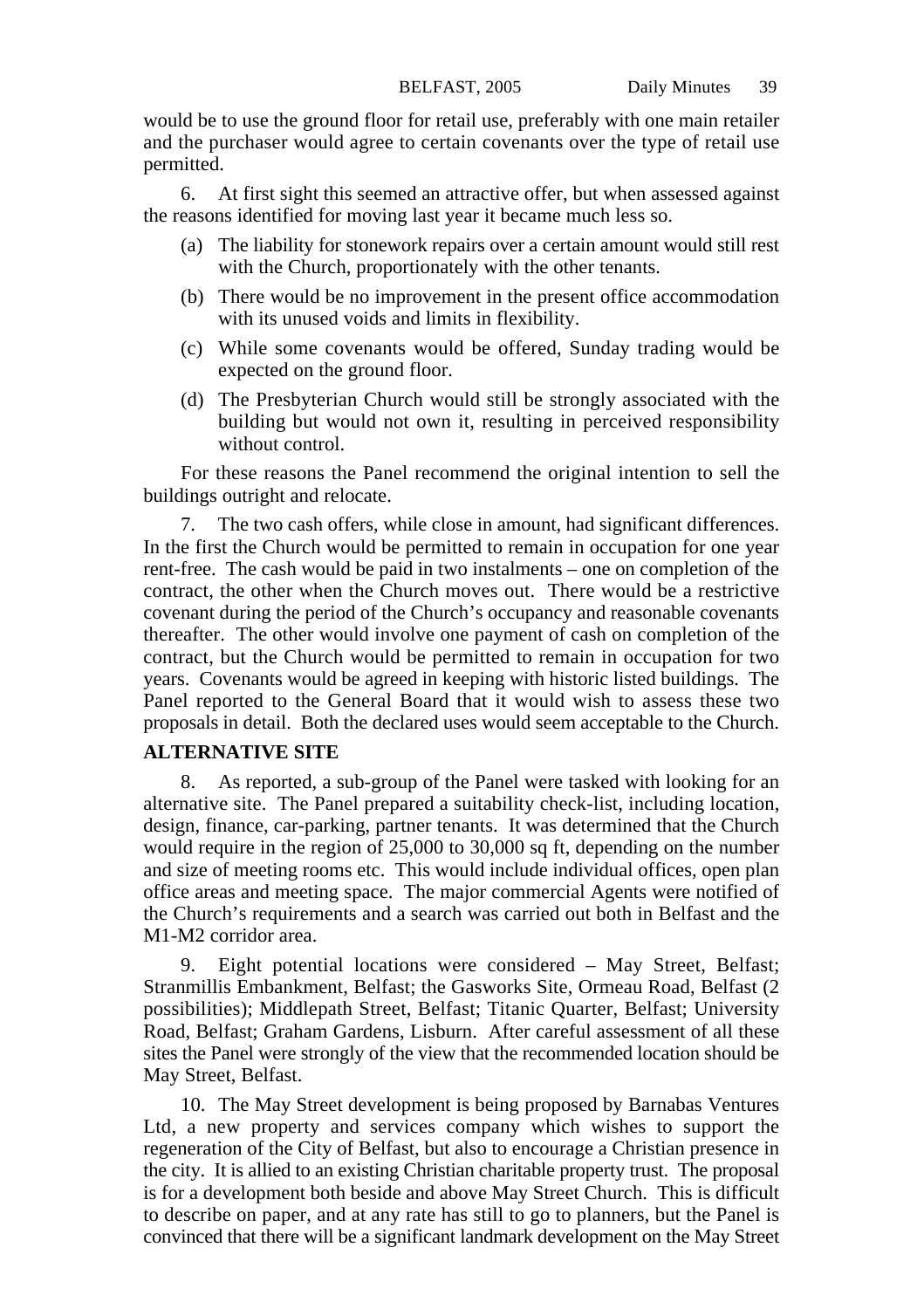site. May Street itself has been designated a main arterial corridor between the Westlink and Laganside. By moving to this site the Church retains a visible, forward-looking presence in the City Centre.

11. On the location the developers are planning two towers linked by a glazed atrium area. The atrium will be a meeting place with food and appropriate retail outlets. An exhibition space is also part of the plan. The taller tower, at an angle to May Street, will be built on the present car park and will be designed for office and residential use. The imaginative plan for the other tower is to encase May Street in a framework with glazed Panels and then continue above the present building. The floor immediately above would be the "Lightwell" outreach of the Congregation which has a partnership with the Board of Mission in Ireland. The Church House offices would then be three, or if necessary four, of the floors above. It is hoped that by agreement to use some of the "Lightwell" floor for meetings, the Church may only have to purchase three floors. Barnabas Ventures, however, would be sympathetic to the idea that any space in this block not utilised by the Presbyterian Church would be available to associated Christian organisations, thus creating a common ethos for this building.

12. The Panel fully recognises that there are many issues for the developers, in consultation with the planning authorities and the design team. It has been assured that the project is technically feasible and that the main issues will be in the field of planning. However, the Panel is excited by this project. It not only retains a visible Presbyterian and Christian presence in the City Centre, but creates a synergy between a worshipping Christian community; outreach in new ways into the heart of the City; and administration. No-one can be sure how that synergy will develop, but the Panel believe it is creative and energising.

13. The Panel would acknowledge that this plan does not take account of one of the strong desires expressed by many people and two Presbyteries, that the new scheme would include car-parking. There are, of course, others who stress accessibility to public transport. All that can be claimed is that the Panel genuinely looked at other alternatives, but all had negative features associated with them. Unless the Church offices are to move out of the greater Belfast area there are not many alternatives and in the view of the Panel the advantage of being a presence in the City Centre outweighs the disadvantage.

14. The Panel is also aware of the concerns of staff and would wish to pay tribute to all those who are naturally unsettled by the idea of a move. A staff meeting was held shortly after the General Assembly last year and one of the very reasonable concerns was accessibility for staff – a significant number of whom use public transport. While this should be held in the perspective of the needs of the whole Church the Panel recognised it as a legitimate concern.

16. It would have been ideal if this re-location could have been carried out in one move, but with this project that is not possible. The timescales would be for the offer on the present Church House and Fisherwick Buildings to be accepted and contracts signed as soon as possible after the General Assembly. The offices would then be leased back for either one or two years. The new building will not be ready for at least three years and the Panel is projecting a date to move in of June 2009 (Barnabas Ventures would hope 2008). There will therefore need to be a temporary location of Church House for up to three years.

17. At the General Assembly last year, the cost to the Church for relocation to a City Centre site was estimated at £775,000. This was additional money in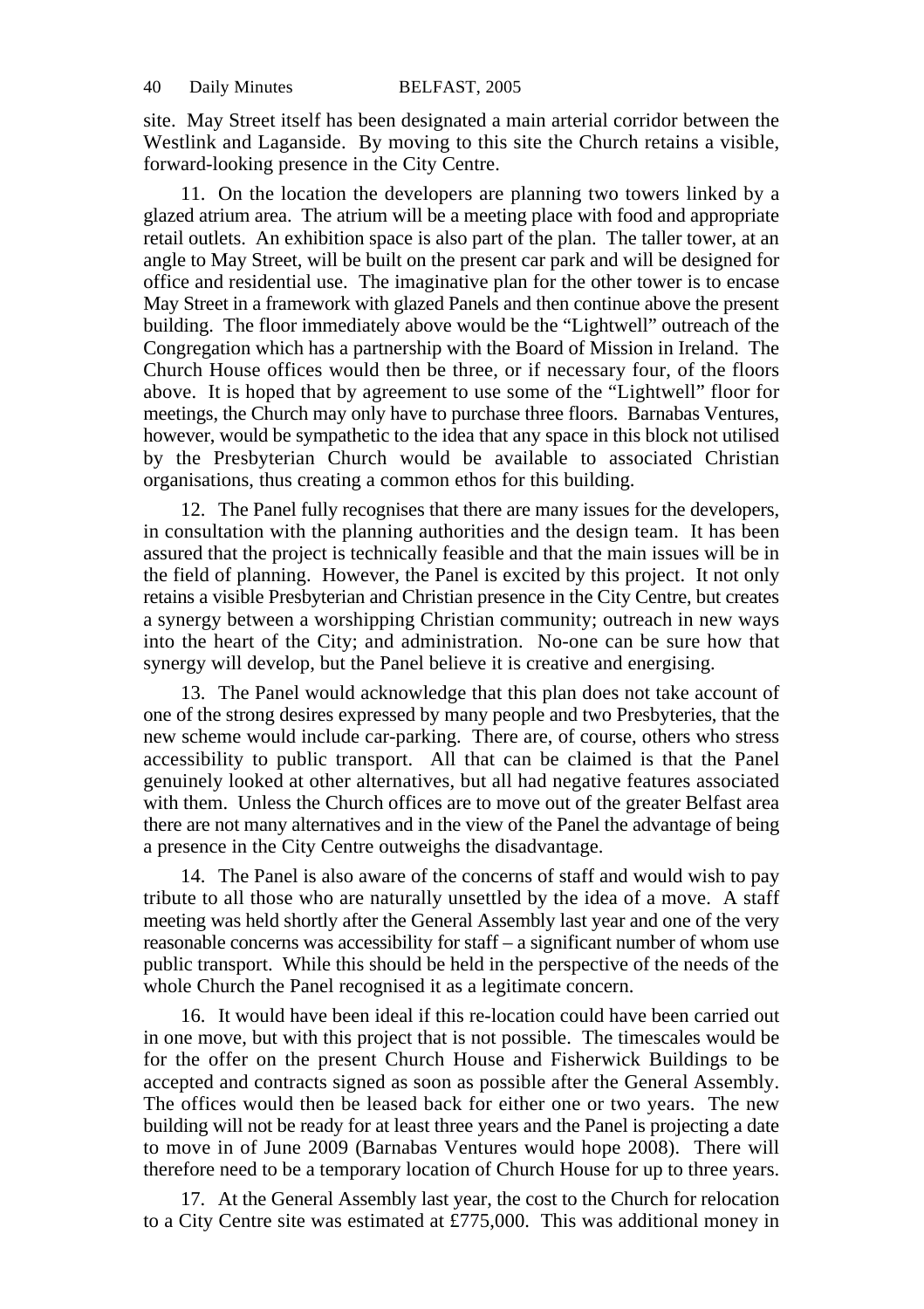excess of the sale of the present buildings. Detailed figures will be given at the General Assembly – obviously before the negotiations are complete these are commercially sensitive – but the Panel believes that the figure of  $\pounds 775,000$  should not be exceeded, including the cost of temporary relocation.

18. When the Panel was first appointed by the General Board it was aware that there were difficult issues and that not only commercial logic, but history and emotion are involved in the decisions to be made. The members have genuinely listened, but have also been aware of a sense of God's leading and planning for the future of His Church. Thus the Panel has moved forward with a remarkable degree of unanimity and contentment to test if this is the will of God. It is in that spirit that the Panel offers this report.

19. The General Board, on 10 May, 2005, received the report and agreed two resolutions:

1. That the General Board recommends to the General Assembly the sale of Church House and Fisherwick Buildings and the purchase of space in the proposed May Street development, in the terms outlined in the report of the Church House Panel.

That the General Board authorises the Church House Panel to assess the bids offered and bring one as a recommendation to the General Assembly and to confirm the cost of space in the May Street development.

DONALD J WATTS

1. Since the writing of the report further discussion has taken place with the **Centres** Guysmere Management Committee. Some correspondence expressing dismay at any proposal to close Guysmere has also been received. The Panel stress that a decision on the future of Guysmere will only be taken after the General Assembly have decided the kind of development of residential accommodation which is appropriate to the needs of the Church.

2. The General Assembly's solicitor has reported on the deeds of both the Lucan and Guysmere sites. From the deeds it appears that Lucan is free of any restriction. Guysmere will require the decision of the General Assembly.

3. The appended resolutions, if agreed, will give authority to the General Board to sell the Lucan site. They will also allow the General Board, if it is appropriate in the overall scheme for new provision, to market the Guysmere site but for a final decision on its sale to be made at a future General Assembly.

If the General Assembly agree that there is a need for new residential provision of the kind outlined in the report, the Panel will begin a detailed feasibility study, including an assessment of possible sites, with the intention of sending a report to Presbyteries by 31 January, 2006. Presbyteries will then be asked to respond by 31 March, 2006, so that a report may be brought to the next General Assembly.

The Rev Kenneth David Harvey BA, died on 9 May, 2005 in the 84<sup>th</sup> year Memorial of his age and the 60<sup>th</sup> of his ministry. Brought up in Lisburn where his father was Record a local Solicitor, he worshipped as a boy with his family in the congregation of First Lisburn. He was educated at Wallace High School, Lisburn; Methodist College, Belfast; Queens University, Belfast and what was then Assembly's

**Review Panel**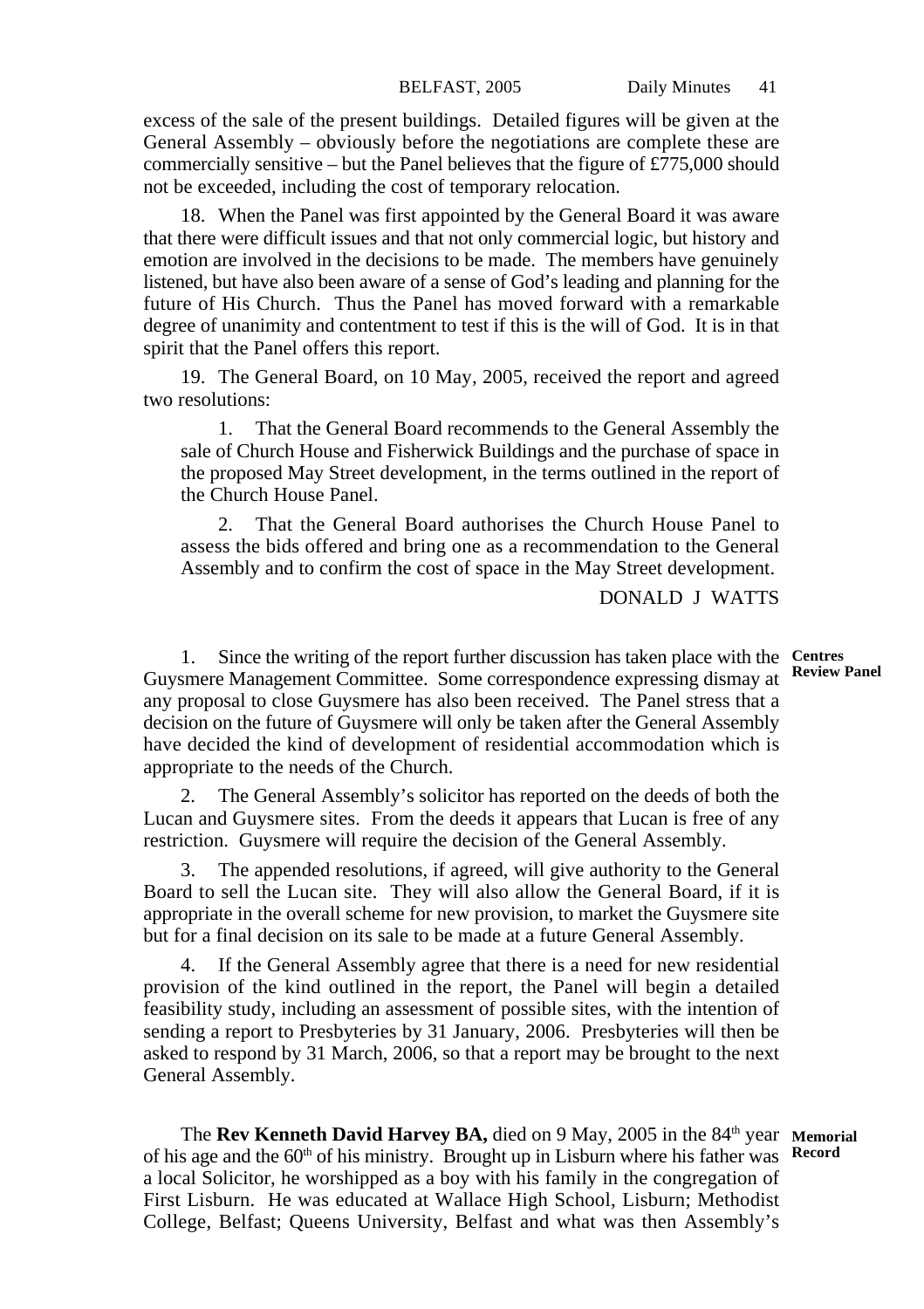College, Belfast. Licensed by the Presbytery of Dromore in 1944 he was ordained as an Assistant in First Ahoghill in 1945 where he remained until 1947. Subsequently he served as Minister of First Lurgan, Duncairn and McCracken Memorial from which he retired in 1990. From 1960-68 he was a Lecturer in Religious Education at Stranmillis College, Belfast. One of the great loves of his life was travel and on many occasions he provided a Chaplaincy Service for various holiday companies where the fruit of his wide reading in theology and literature was much evidenced and greatly appreciated. He was a fluent French speaker which greatly enhanced his ability to communicate to an ever widening audience. Whether in the pulpit, or in the more informal setting of holiday accommodation, he was renowned for his lead of inspirational Public Worship and his capacity through prayer to lead people to the throne of Grace. Genuinely interested in people, irrespective of class or creed, he had the unique capacity to come alongside people as a true friend and counsellor. This was particularly evidenced in his Ministry to children and young people and his contemporaries were often astonished at his capacity to know each child by name. He had a particular concern for children in need and was always most supportive of organizations attempting to help such children whether at home or faraway places such as Haiti. His sister and members of his wider family circle can rest assured that Kenneth is remembered within and beyond our denomination as one who gave himself unstintingly in the service of Christ within the Presbyterian Church in Ireland.

The **Rev James Harper MA, MTh, PhD,** died suddenly on the 30 May  $2005$  in the 69<sup>th</sup> year of his age and the 40<sup>th</sup> year of his ministry. Brought up in the congregation of Richview, he was educated at Donegall Road Primary School; The Boy's Model, Belfast; The Royal Belfast Academical Institution; Magee Theological College, Londonderry; Trinity College, Dublin and what was then The Presbyterian College, Belfast. He was Licensed by the Belfast Presbytery in 1964, and was ordained in Gardenmore, Larne, where he remained as assistant until 1968 when he was called to his first charge  $-1$ <sup>st</sup> Killyleagh. In 1977 he was called to Ballygowan, where he remained until retirement in 2001. A man of many interests, among which was engineering, he took a particular interest in vintage cars. He created a lot of interest some years ago, when, due to his frustration with the frequency of power cuts, he personally installed a windgenerator to service his home. A lover of the wide-open spaces, his many interests included boating, cycling, environmental issues and reading. He took a particular interest in the history of our denomination, evidenced in his publication of a booklet in 1968 entitled, 'Henry Cooke'. In 1963 he wrote a short history of 1<sup>st</sup> Killyleagh Presbyterian Church. From the year 1995 until his sudden death he was Clerk of the Down Presbytery. His warm, friendly personality enabled him to come alongside people of any age and it was in this one to one basis that his ministry really shone. An able and thoughtful preacher and teacher, his ministry was greatly appreciated both within the congregations to which he ministered, but also on a much wider field. Married to the former Miss Mary Jane Baird, they had two children, Roy and James. His family can rest assured that they are, due to their loved one's sudden passing, the focus of much genuine sympathy and prayer, both within and beyond the Presbyterian Church in Ireland.

**Rev John Alexander McFall, MA,** died on 6 June 2005 in the 87<sup>th</sup> year of his age and the  $57<sup>th</sup>$  of his ministry. His home congregations were Ballywatt and Portrush. He received his secondary education at the Coleraine Academical Institution before proceeding to Magee Theological College, Londonderry. He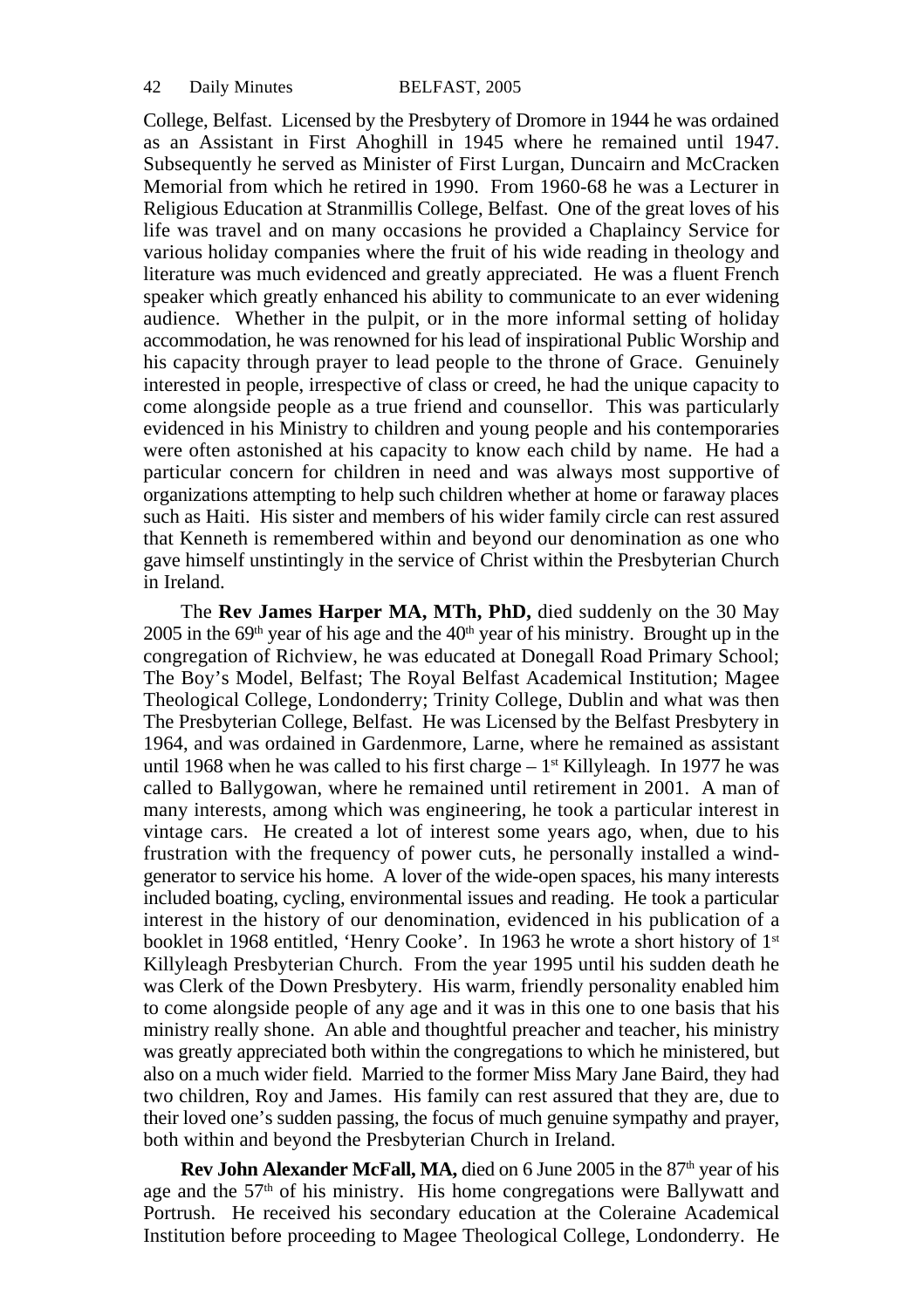completed his undergraduate study at Trinity College, Dublin, before proceeding to what was then Assembly's College, Belfast for his theological training. He served as assistant in Joymount, Carrickfergus and Crumlin Road, Belfast. Subsequent to being licensed by Coleraine Presbytery, he was ordained in Woodburn in 1948, where he remained until retirement in 1988. From the year 1957, he was given the additional responsibility of ministry to the Loughmourne congregation. Those who knew him well have described him as – 'a character.' One of the great loves of his life was swimming, and reputedly in the open sea all the year round! He loved travelling, particularly train-travel, and was a frequent visitor to Oban in Scotland. His interest in travel also took him frequently to Iceland. His pulpit ministry was thoughtful and well prepared, but it was in the area of his pastoral ministry that his gifts really shone. He had the capacity to come alongside people as they struggled with the various contingencies of life, and his ministry in this capacity was particularly appreciated. On retirement from Woodburn and Loughmourne, he resided in Portrush. His immediate family circle and all those who mourn his passing can rest assured that he is remembered with great affection by all who had the privilege of knowing him, and who benefited from his ministry and friendship.

Moved by the Rev Dr D J Watts, seconded by the Rev Principal J P Taylor, and agreed:

1. That the Report be received.

2. That the General Assembly adopt the key ideas identified in the **Priorities** Priorities Committee report, to shape our priorities in mission and witness at home and overseas. **Committee**

3. That the draft guidelines on Public Events at which non-Christian religions participate be sent to Presbyteries for comment, together with encouragement to others to forward comments to the Convener of the Doctrine Committee, by 31 December 2005. **Doctrine Committee**

4. That the Board of Mission in Ireland be given responsibility for encouraging congregations to implement the 2004 Assembly Resolution (Minutes, p 41, Resolution 3) on every member ministry – where appropriate, using materials produced under the auspices of the Committee on Resourcing Christians for Ministry.

## **Intermission**

Moved by the Rev Dr D J Watts, seconded by the Very Rev Dr H A Dunlop, and agreed:

5. That the General Assembly call on the British and Irish Governments to **Church and** restore moral integrity to the peace process by insisting that no political party shall **Committee** participate in the future government of Northern Ireland unless it renounces and forsakes criminality, engages in complete, verifiable de-commissioning, and is fully committed to democratic methods alone.

6. That the General Assembly call on political parties to renew their commitment to work for a political settlement in Northern Ireland that is just and inclusive, and to do so with integrity of purpose, speech and deed.

That the General Assembly call all its members to a renewed commitment to pray and work for a society that is marked by true peace, mutual respect and tolerance.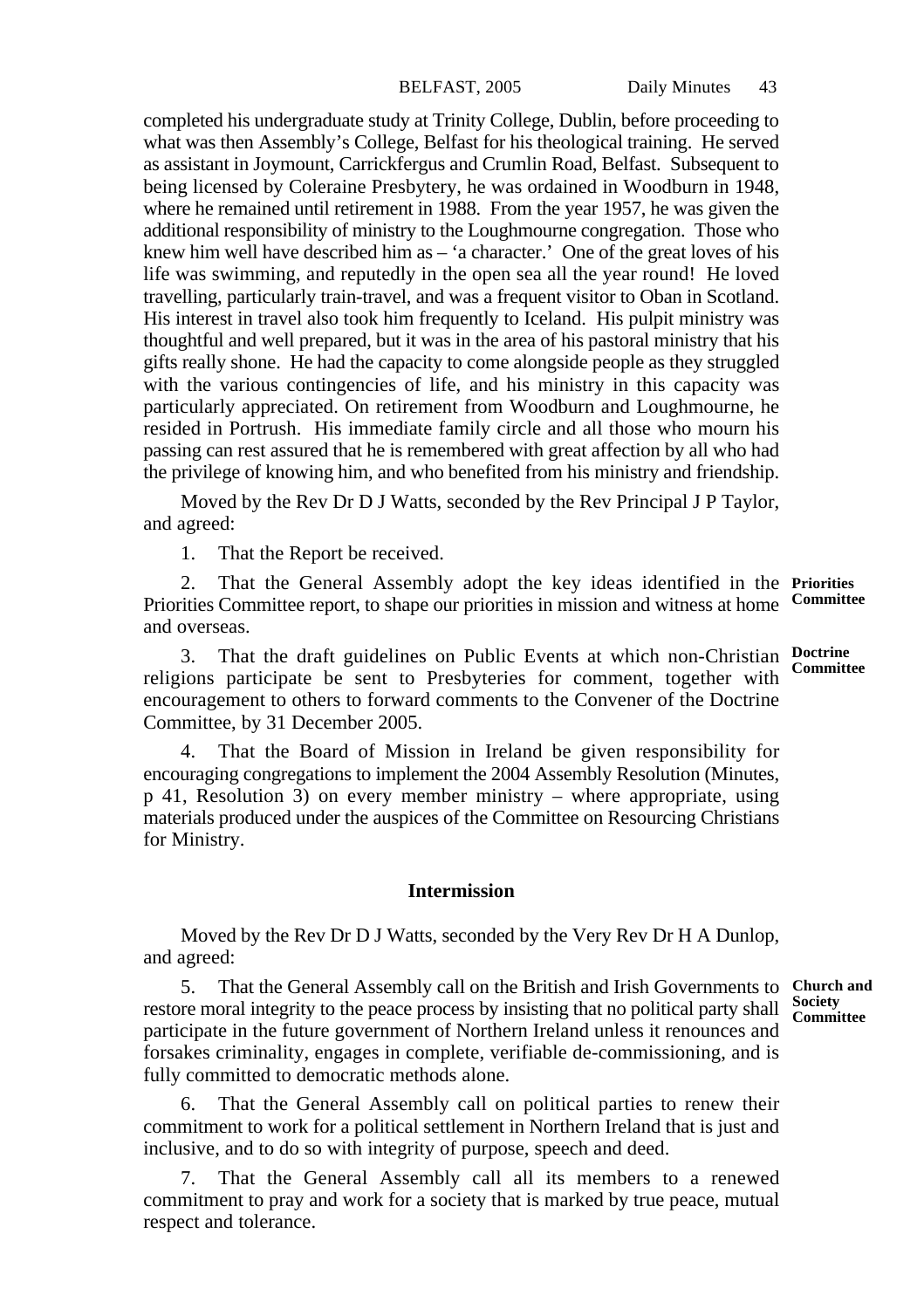8. That the General Assembly encourage members to consider becoming signatories to the "Renewing Hope" statement, and commend the document to Presbyteries for study.

9. That the General Assembly call on the Irish Government to meet its promise to the United Nations General Assembly of giving 0.7% of GNP to Overseas Aid without delay.

10. That the General Assembly urge the Joint Oireachtas Committee on the Constitution to support the constitutional position of the family based on marriage as one of the foundations of a strong and healthy society.

11. That the General Assembly encourage the Irish Government to ensure that the forthcoming Immigration and Residence Bill be marked by a spirit of compassion and grace, particularly in the area of family reunion.

12. That the General Assembly note the Report of the Commission on Assisted Human Reproduction and refer the issues it raises in relation to the status of the embryo and the rights of the unborn to the Board of Social Witness.

13. That the General Assembly agree the supervision of the Conciliation Panel as a responsibility of the Moderator's Advisory Committee. **Moderator's Advisory Committee**

14. That the General Assembly adopt the recommendations of the Recognised Ministries Committee on Ministers and Licentiates without Charge. **Recognised Ministries Committee**

**Chaplains To Forces**

The Moderator welcomed the Revs J M Wylie, N G McDowell, Dr S P The Armed Swinn and A T Maze, OBE, Chaplains to the Armed Forces. The Rev A T Maze, OBE, replied and expressed thanks for the prayers and support of the General Assembly. At the invitation of the Moderator, Professor H A Kerrigan, QC, Convener of the Chaplains' Committee of the Church of Scotland, addressed the Assembly.

> The Assembly engaged in worship conducted by the Moderator, assisted by the Rev J J Andrews. At the request of the Moderator, the Rev A L Kirk addressed the Assembly.

> The sederunt came to a close at 1.00pm, the Moderator pronouncing the Benediction.

## **FIFTH SESSION**

**Wednesday, 8th June, 2005 Two o'clock. Afternoon**

The Assembly again convened, the Moderator leading in prayer.

#### **GENERAL GENERAL BOARD – Debate resumed BOARD**

Moved by Mr J H Martin, seconded by the Very Rev Dr S J Dixon, and agreed:

**Church House Panel** 15. That the General Assembly instruct the Church House Panel to proceed with the sale of Church House and Fisherwick Buildings to the Thornton Trust, as outlined.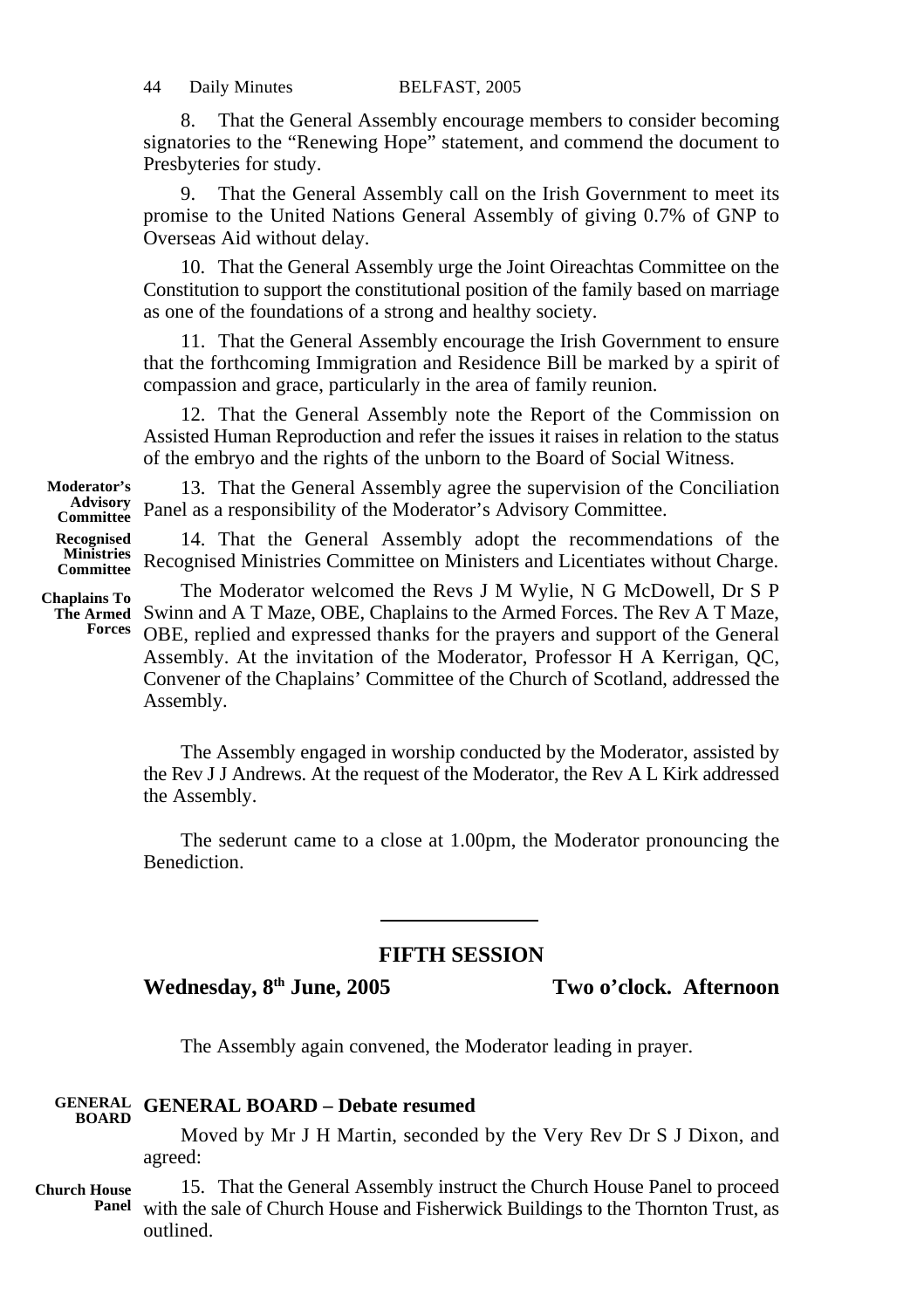On being put, the resolution was declared passed.

#### **Intermission**

16. That the General Assembly authorise the Church House Panel to finalise and confirm an agreement with Barnabas Ventures for the purchase of space in its May Street development.

17. That the General Assembly authorise the General Board to take any further necessary decisions with regard to the sale of Church House and Fisherwick Buildings, relocation, temporary accommodation for the Church House offices and any related matters.

Moved by the Very Rev Dr R I Birney, seconded by Mr L Walker:

18. That the General Assembly agree in principle the provision of a new **Centres Review** Residential Centre and instruct the General Board to proceed with a feasibility **Panel** study to be sent to Presbyteries by 31 January, 2006.

Moved as an amendment by the Rev C J Aitcheson, seconded by the Rev T J McCormick:

That the General Assembly instruct the Centres Panel to complete its research and consultation on centres provision and report to Presbyteries by 31 January 2006, inviting comments thereon and bring recommendations to next year's General Assembly.

The amendment was declared lost.

The original resolution, on being put, was passed.

Moved by the Very Rev Dr R I Birney, seconded by the Mr L Walker, and agreed:

19. That the cost of the feasibility study and any related work agreed by the General Board, be a charge on the Incidental Fund.

It was agreed to consider a resolution of the Global Concerns Committee.

Moved by the Rev Dr D J Watts, seconded by the Rev L E Carroll, and agreed:

20. That the General Assembly approve the proposal for the development of **Global Concerns** a peacemaking programme and the appointment of two programme officers, with the financial arrangements and management structure outlined. **Committee**

On being put, the resolution was declared passed.

Voting: For ........................ 101 Against ................... 54

Business lapsed under Standing Orders (See page 56)

The sederunt came to a close at 5.50pm, the Moderator pronouncing the Benediction.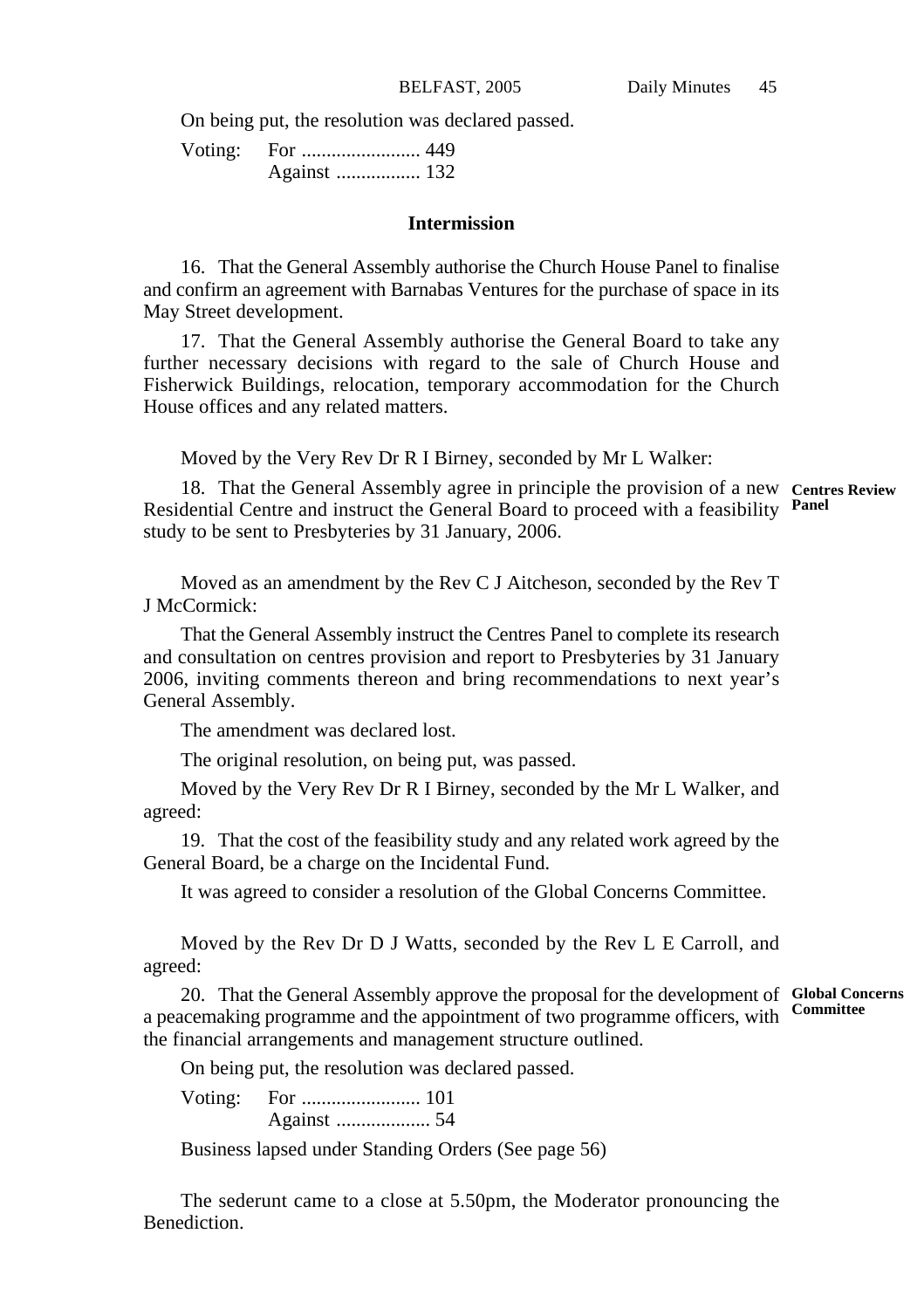46 Daily Minutes BELFAST, 2005

On Wednesday evening, 8 June 2005, a Rally, conducted by the Moderator, took place at 7.45 pm. During worship, the Moderator welcomed Licentiates and expressed thanks to recently retired Ministers.

At the request of the Moderator, the Rev Prof E Donnelly, Professor of New Testament and Principal, Reformed Presbyterian Theological College, Belfast, addressed the Assembly.

The sederunt came to a close at 9.20pm, the Moderator pronouncing the Benediction.

## **SIXTH SESSION**

**Thursday, 9th June, 2005 Half past nine o'clock. Forenoon**

The Assembly again convened, the Moderator leading in prayer.

The Report of the **BOARD OF MISSION IN IRELAND** (Reports pp 151-169) was submitted by the Rev Dr G Connor, together with the following Supplementary Report: **BOARD OF MISSION IN IRELAND**

## **BOARD OF MISSION IN IRELAND – Supplementary Report**

**Panel on Urban Mission**

1. During the month of May, the Panel on Urban Mission continued to develop a particular aspect of their proposals. The plan suggested to the Assembly in 2004 included the calling and appointment of a limited number of dedicated 'interim moderators', now called 'Development Moderators'. They, on vacancy, would serve an urban mission area for  $3$  to 5 years and 'prepare for/guide into change'.

2. A congregation or area might need a period of transition to move from an established traditional parish mode to a very different urban mission style and ethos. 'Development Moderators' serving in a temporary capacity would encourage that transition.

The following guidelines would govern the appointment and service of this particular ministry:

### **Development Moderators:**

(i) will be called to serve in urban mission congregations under terms already set out in draft proposals pars 9-11. (see Code par 301)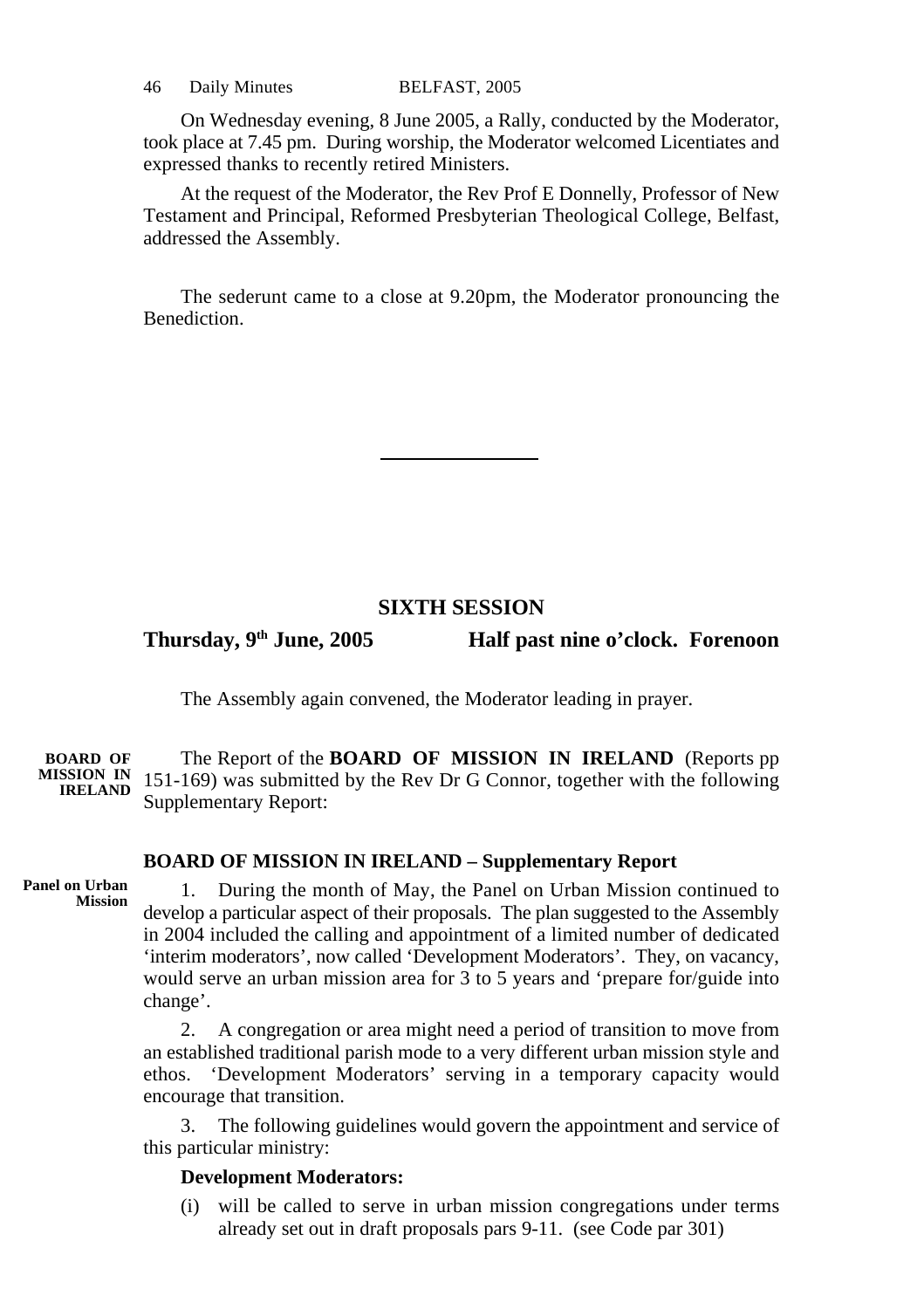- (ii) Initial Stipend shall be not less than 25% above basic ministerial minimum (currently = £23,875). Thereafter, increase will be by the banding percentage agreed annually under the 'Tyrone Memorial'.
- (iii) Realistic Expenses and Housing Allowance (if appropriate) will be paid – there will be no obligation to live in a manse.
- (iv) Housing location, when not manse, shall be approved by the Panel.
- (v) The remuneration will be funded as agreed upon by the Union Commission from local congregational resources and CMF.
- (vi) The interim moderator will not be eligible for call to the congregation/ mission immediately following the transition period.

4. As a postscript to the entire report, it is agreed that the working of the scheme in all its parts will undergo thorough review by the BMI in not more than 5 years.

Moved by the Rev Dr G Connor, seconded by the Rev R A Patton, and agreed:

1. That the Report be received.

2. That the proposals in respect of 'Urban Mission Congregations' **Urban Mission** (Appendix A) be implemented immediately, and for a period of two years, before any changes are made to the Code. **Panel**

3. That the proposals for Development Moderators be adopted, with immediate effect, and for an initial period of five years.

4. That the General Assembly note the retirement of the Rev Harold Boyce **Director of** as Director of Evangelism from 31 January 2005, and that he be thanked for his services. **Evangelism**

5. That the General Assembly embrace the vision of "vibrant communities **Strategy for** of Christ serving and transforming Ireland".

**Mission in Ireland**

6. That the principles and priorities for "vibrant communities of Christ" (Par 8) be affirmed and adopted.

7. That the principles and priorities for "serving and transforming" (Par 10) be affirmed and adopted.

That the principles and priorities for central structures and resources (Par 12) be affirmed and adopted.

That the Board of Mission in Ireland, in consultation with other appropriate 'mission' Boards and the Union Commission, bring to the General Assembly of 2006 proposals, including necessary changes to the Code, regarding the outworking of the agreed principles and priorities.

Business lapsed under Standing Orders (See page 66).

### **Intermission**

The Report of the **OVERSEAS BOARD** (Reports pp 119-150) was **OVERSEAS** submitted by the Very Rev Dr S J Dixon, together with the following **BOARD** Supplementary Report: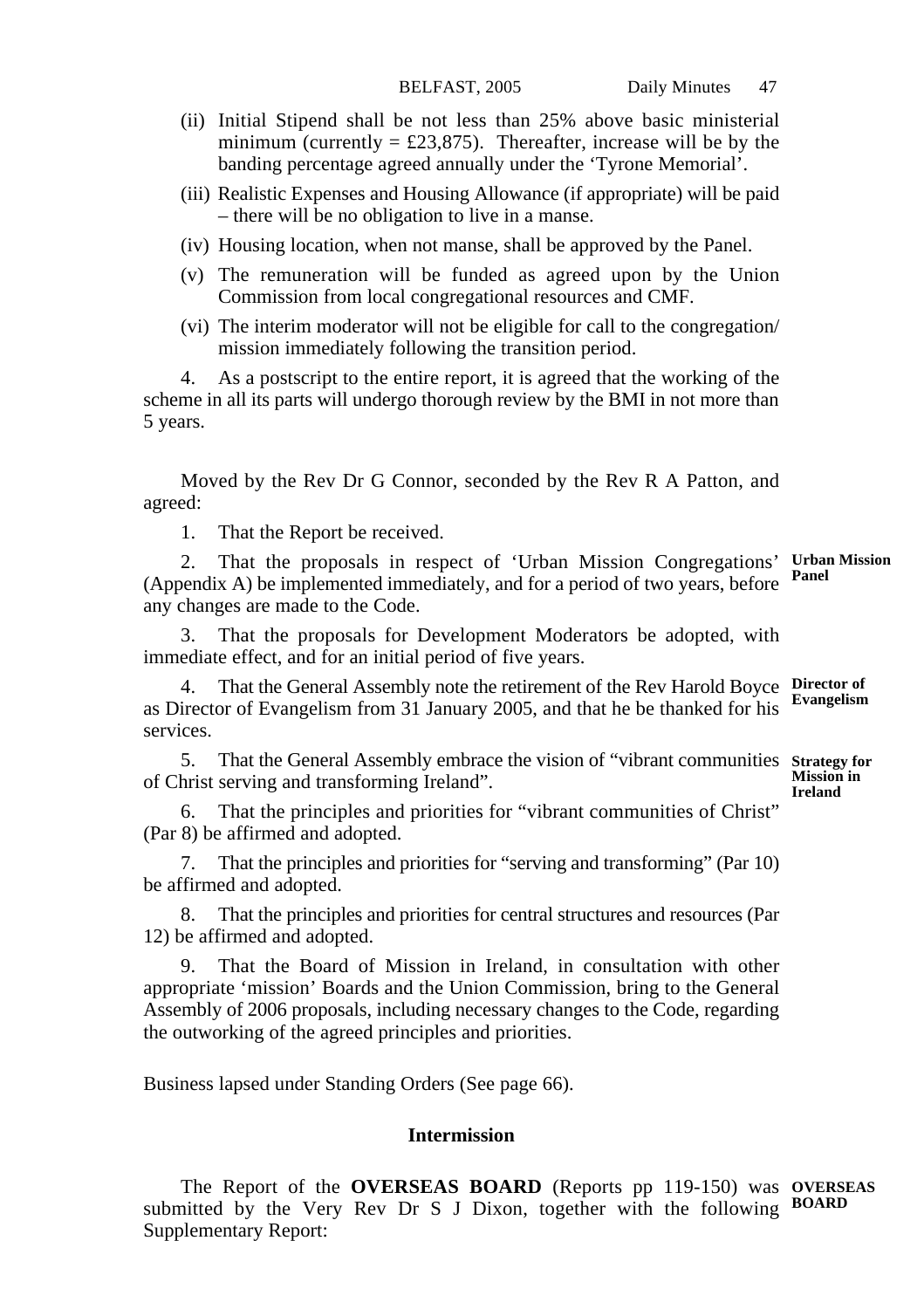## **OVERSEAS BOARD – Supplementary Report**

1. The General Assembly in 1961 passed resolutions with respect to an Agreement between the Trustees of the Presbyterian Church in Ireland and the Evangelical Lutheran Church in the State of Hamburg, concerning the Jerusalem Church, Hamburg. Over the years the situation has moved on significantly and we have come to a point where, in consultation with the Jerusalem Congregation and the Kirchenkreis Alt-Hamburg, it may be necessary for us to take decisions with regard to the future of the Jerusalem Church.

2. Our partner churches in Malawi and Kenya have advised us in recent weeks that they are likely to face another hunger crisis towards the end of 2005 and into 2006 unless preventative measures are taken promptly. Several factors, including total failure of rains in some regions and prolonged dry spells when crops were most in need of water, are contributing to this impending crisis.

Moved by the Very Rev Dr S J Dixon, seconded by the Rev W S Marrs, and agreed:

1. That the Report be received.

That the General Assembly approve the Vision, Purpose, Values and Strategic Priorities for the Overseas Board through to 2010 as outlined in Appendix B of the Report.

3. That the General Assembly direct the Overseas Board, in implementing the findings of the Mission Review, to give particular attention to its structure, membership, finance and staffing.

4. That the General Assembly encourage the Overseas Board to develop and strengthen its links with persecuted minority Christian communities in Asia, particularly through our existing mission partners in India, Indonesia, Nepal and Pakistan, offering practical help where appropriate and encouraging prayerful support for them throughout the membership of our church.

5. That the General Assembly encourage the Overseas Board, at this time when the Church is losing influence in Europe, to work alongside partner churches in Europe to prioritise the development of godly church leaders, and to explore opportunities for outreach not least amongst marginalised and immigrant communities.

Business lapsed under Standing Orders (See page 69).

The Assembly engaged in worship conducted by the Moderator, assisted by the Rev J D McGaughey.

At the request of the Moderator, the Rev N W McAuley addressed the Assembly.

The sederunt came to a close at 12.55pm, the Moderator pronouncing the Benediction.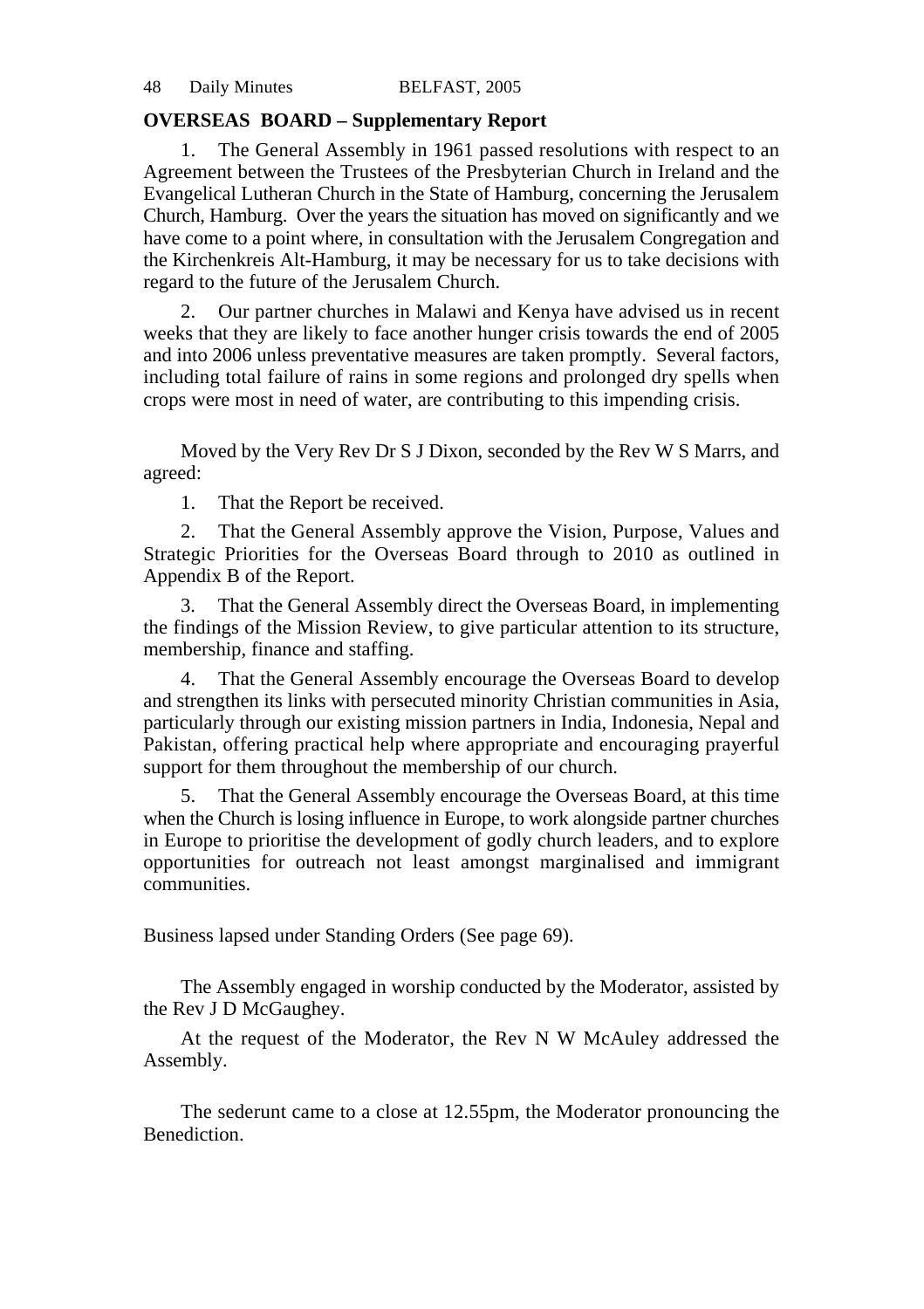## **SEVENTH SESSION**

**Thursday, 9th June, 2005 Two o'clock. Afternoon**

## **In Private**

The Assembly again convened, the Moderator leading in prayer.

The Report of the **JUDICIAL COMMISSION** (Reports pp 69-78) was **JUDICIAL** submitted by the Rev Dr D J Watts, together with the following Supplementary **COMMISSION**Report:

## **JUDICIAL COMMISSION – Supplementary Report**

The Judicial Commission has made determinations in a report of its investigation in Largy congregation and awaits necessary responses. It has not yet been possible to progress the North Belfast reference. Further appeals have been received on decisions of the Dublin and Munster Presbytery in relation to Howth and Malahide congregation.

Moved by the Rev Dr D J Watts, seconded by Mr M A Morrow, QC:

That the Report be received.

Moved as an amendment by the Rev Dr W W Porter, seconded by the Rev D Bannerman:

That the Report be received but the House notes that the methodology used by the Judicial Commission in 1988 was not used in the case of the Appeal of the Rev Daniel J Kane against the decision of the Presbytery of Ballymena.

On the amendment being put and a vote taken, the Moderator announced the result as follows:

Voting: For ........................ 165 Against ................. 262

The amendment was declared lost.

On being put, the original Resolution was declared passed.

Moved by the Rev Dr D J Watts, seconded by the Mr M A Marrow, QC, and agreed:

2. That the Rev Principal J P Taylor be appointed to the Judicial Commission in place of the Rev James McAllister, OBE, (deceased).

The **Overture anent Par 163(2)(b)** of the Code (Reports p 78) was  $\frac{\text{Overture} \cdot \text{Overt}}{\text{Par 163(2)(b)}}$ submitted by the Rev Dr D J Watts.

Moved by the Rev Dr D J Watts, seconded by the Mr M A Morrow, QC, and agreed:

On being put, it was agreed that the Overture anent Par 163(2)(b**)** of the Code be received and placed on the books.

Voting: For ........................ 222 Against ................. 138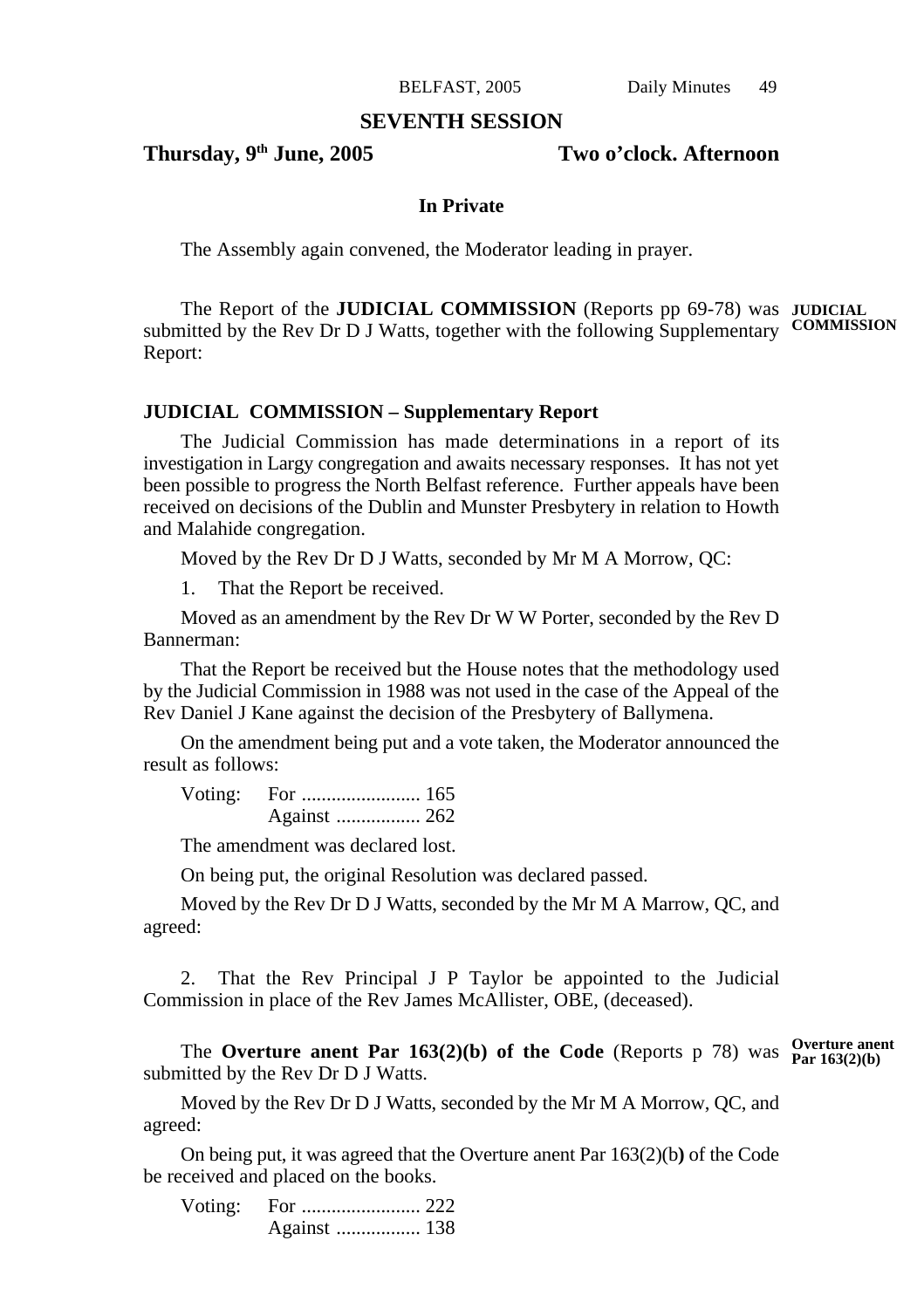The Report of the **COMMITTEE ON THE RECEPTION OF MINISTERS AND LICENTIATES** (Reports pp 233-235) was submitted by the **AND** LICENTIATES Rev R B Savage, together with the following Supplementary Report: **RECEPTION OF MINISTERS**

## **COMMITTEE ON THE RECEPTION OF MINISTERS AND LICENTIATES – Supplementary Report**

Following interview, it was agreed to support the Memorial of the Rev Hiram Higgins provided he satisfactorily completes any additional studies required of him by the Board of Studies and Christian Training and a two year supervised assistantship.

Other applications are not being recommended.

Moved by the Rev R B Savage, seconded by the Rev T W D Johnston, and agreed:

1. That the Report be received.

2. That the General Assembly approve the reception process outlined in paragraphs 13 to 19 and the preparation of overtures to amend the relevant paragraphs of the Code.

3. That the General Assembly authorise the Committee for the Reception of Ministers and Licentiates to operate the process outlined in paragraphs 13 to 19 for future applicants.

4. That the Rev Craig Munro Wilson be received as a minister without charge on condition that he satisfactorily completes the studies required by the Board of Studies and Christian Training, to include a course in the Westminster Standards, and an assistantship of one year. **The Rev Craig Munro Wilson**

5. That the Rev Warwick Sean Smart be received as a minister without charge on condition that he satisfactorily completes the studies required by the Board of Studies and Christian Training and an assistantship of two years. **Rev Warwick Sean Smart**

The **Memorial of Rev H Higgins** (Reports pp 235-236) was submitted by the Rev T D Gribben. **Memorial of Rev H Higgins**

> Moved by the Rev T D Gribben, seconded by the Rev T C Morrison, and agreed:

> That the Memorial be received and its prayer granted; that he be placed under the care of the Presbytery of North Belfast; and that he be declared eligible for Call upon satisfactorily completing both the studies required by the Board of Studies and Christian Training and also a supervised assistantship of two years.

The **Memorial of Mr J Lehman** (Reports pp 236-237) was withdrawn.

The **Memorial of Rev G W D Stewart** (Reports pp 237-238) was submitted by the Rev R N Agnew. **Memorial of Rev G W D Stewart**

> Moved by the Rev R N Agnew, seconded by the Rev W P H Erskine, and agreed:

> That the Memorial be received and its prayer granted; and that he serve a two-year assistantship and undertake the studies required by the Board of Studies and Christian Training.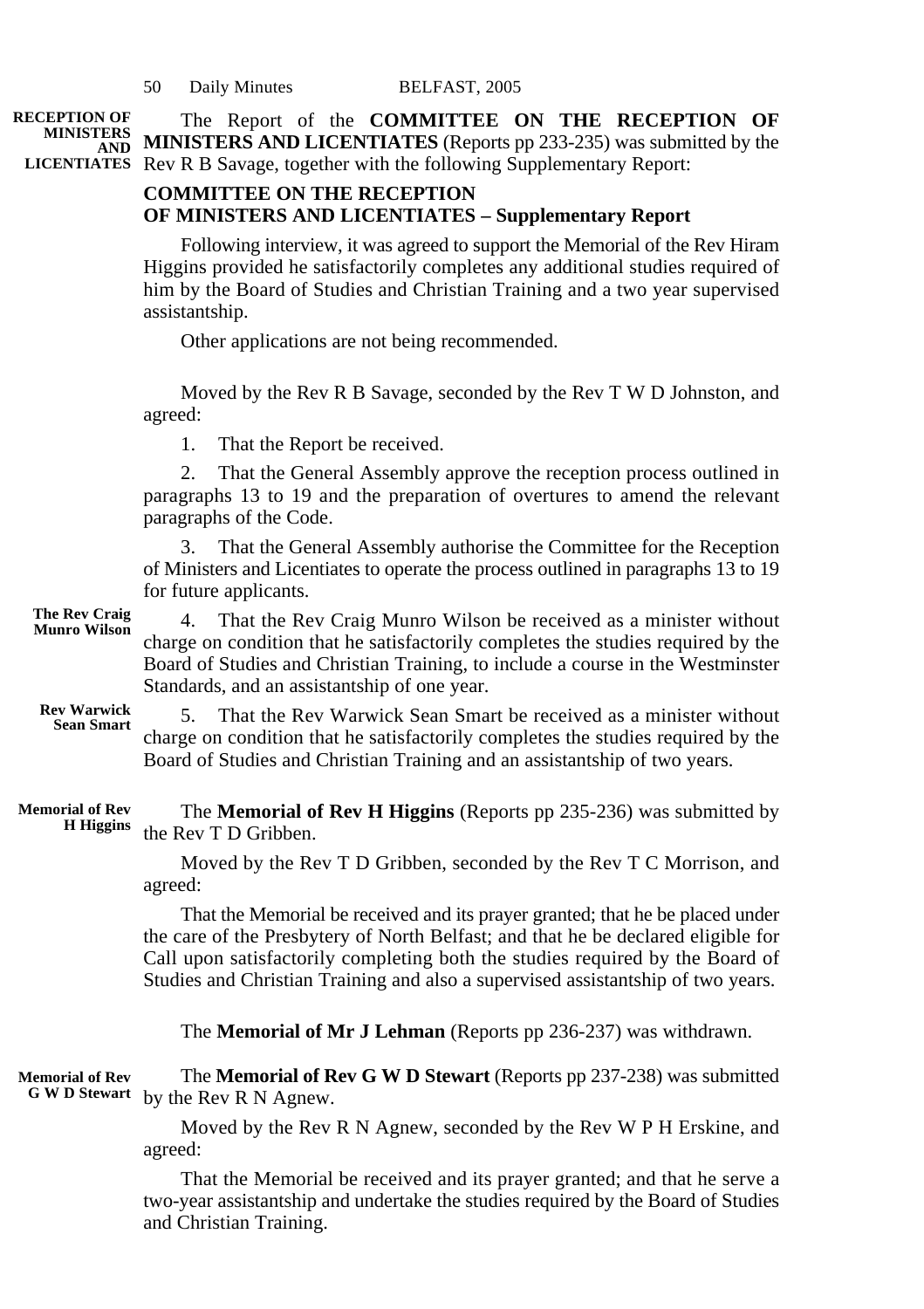## **In Public**

The Report of the UNION COMMISSION (Reports pp 79-94) was UNION submitted by the Rev T J Stothers, together with the following Supplementary Report: **COMMISSION**

## **UNION COMMISSION – Supplementary Report**

## **Eligibility of Licensed Assistants for Call**

Presbyteries and Vacancy Commissions are reminded that the General Assembly's guidelines on practice and procedure for Assistants prior to eligibility for Call (Mins 2000, p25) should be strictly observed. The Commission intends to examine the guidelines in the light of recent experience to determine whether they need to be refined or expanded.

## **Water Charges**

#### **Water Charges**

2. A representative of the Union Commission, together with representatives of the Church of Ireland and Methodist Churches, attended a meeting with representatives of the Water Service. The Water Service representatives outlined the changes taking place (further details at www.waterreformni.gov.uk) and what this means for Churches. Manses will be treated on the same basis as domestic houses and charged for water and sewerage separately. The charges arrived at will be based on property values. Churches and Church Halls will be treated as nondomestic and charged for water and sewerage separately. The charges arrived at will be based on the Net Annual Valuation (NAV) of the property. (Suggested it will be: Standing charge £50 plus £10 for every £1,000 NAV). All details and examples of charges can be found at the web page quoted above. This is supposed to be implemented in April 2006.

3. The Union Commission advises that Congregations will be responsible for the payment of Manse water charges and where a Union exists, the cost should be divided in the same proportions as that agreed for Manse rates and maintenance.

Moved by the Rev T J Stothers, seconded by the Rev P T Dalzell, and agreed:

1. That the Report be received.

2. That the CMF be authorised to pay grants towards expenses incurred by ministers in congregations, up to a limit of NI £5,200 or RI  $\epsilon$ 7,800 within the terms of resolution 3, p 70, General Assembly Minutes, 1988.

That the General Assembly note that the Urban Mission Panel now operates under the Board of Mission in Ireland.

That, following the failure to make suitable arrangements for the distribution of its assets, the congregation of Corlea be amalgamated with the **Corlea** congregation of Rockcorry on terms agreed by the Union Commission, on 1 July 2005 or other suitable date.

5. That the congregation of Macrory Memorial be amalgamated with the Macrory congregation of Fortwilliam Park on terms agreed by the Union Commission, on **Memorial** 1 July 2005 or other suitable date.

6. That the congregation of Duncairn and St Enoch's be amalgamated with **Duncairn and St** the congregation of Whitehouse on terms agreed by the Union Commission, on 1 **Enoch's** October 2005 or other suitable date.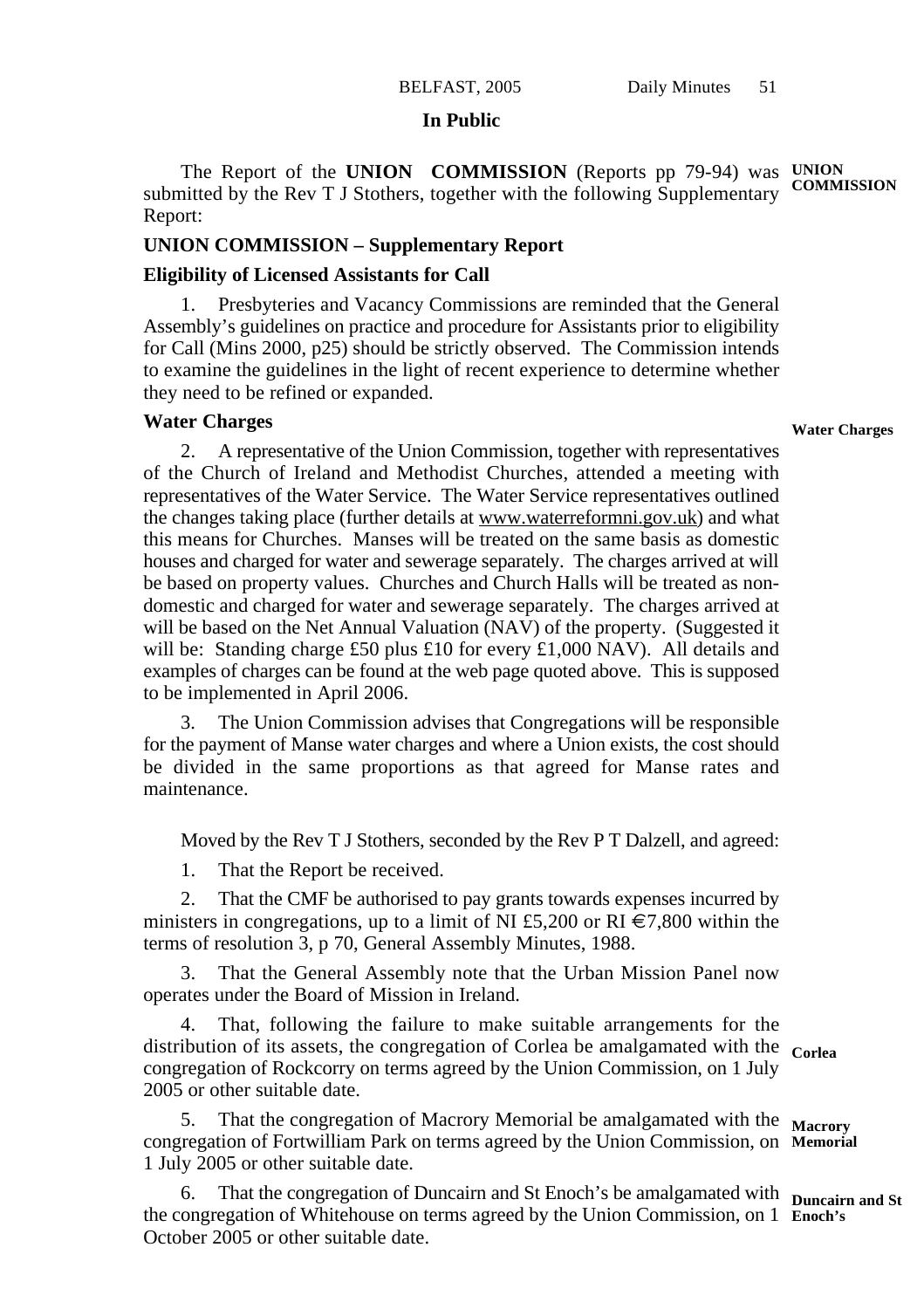7. That the General Assembly endorse the policy on Manses as outlined in pars 10-16 of the Report.

8. That the Union Commission be appointed for the ensuing year in accordance with Par 128 of the Code as follows:

**Rev TJ Stothers, Convener**

**Rev SA Matthews, Secretary**

**(a) The Moderator and Clerk of Assembly, Deputy Clerk, Commission Convener and Secretary, Home and Irish Mission Convener, Representative of Central Ministry Fund.**

**(b) Rev Dr DR Purce; M Spence — Rev WJA Moody; J Whittle — Rev R Mackay; N Jackson — Rev WJ Henry; WEC Ford — Rev TJ Hagan; JB McClean — Rev Dr MA Barry; W Grills.**

**(c) Rev Dr RI Birney; J Gregg — Rev TR Graham; N Carmichael—— Rev WI Hunter; C Beck — Rev N McClean; J Kane — Rev Dr WD Patton; HL Todd.**

**(d) Rev TD Gribben; D McCormick — Rev Dr I Hart; B Milligan ——Rev AS Smyth; A Giffen.**

**(e) Rev Dr J Fell; A Craig — Rev GD Simpson; C Henderson—— Rev JI Mairs; TR Reid — Rev TWA Greer; Dr H McNeill.**

**(f) Rev B Brown; N Watt ——Rev W McLaren; Ms J Binnie — Rev M Burnside; K Walker.**

**(g) Revs PT Dalzell, Dr AR Rodgers, J Brackenridge, CD McClure, LH Eagleson, WT Cordner; Mrs H Jess, Mrs H Murdock, Dr TJ Robinson.**

The **Overture anent Par 128(1) of the Code** (Reports p 94) was submitted by the Rev T J Stothers. **Overture anent Par 128 (1)**

Moved by the Rev T J Stothers, seconded by the Rev P T Dalzell, and agreed:

That the Overture anent Par 128 (1) of the Code, having lain on the books for one year, be enacted as the law of the Church.

The **Overture anent Par 82(4) of the Code** (Reports p 94) was submitted by the Rev T J Stothers. **Overture anent Par 82 (4)**

Moved by the Rev T J Stothers, seconded by the Rev P T Dalzell, and agreed:

That the Overture anent Par 82(4) of the Code be received and placed on the books.

Moved by the Rev T J Stothers, seconded by the Rev P T Dalzell, and agreed: That the Overture anent Par 82(4) of the Code be made an Interim Act.

**BOARD OF YOUTH AND CHILDREN'S MINISTRY**

The Report of the **BOARD OF YOUTH AND CHILDREN'S MINISTRY** (Reports pp 203-213) was submitted by the Rev E J Hyndman, together with the following Supplementary Report:

# **BOARD OF YOUTH AND CHILDREN'S MINISTRY – Supplementary Report**

**Preparing Youth for Peace Review**

1. PYP (Preparing Youth for Peace), a programme of the previous Youth Board, now incorporated into the remit of the Board of Youth & Children's Ministry, has, since its inception sought to equip young people, with God's help, to be peacemakers.

**Policy on Manses**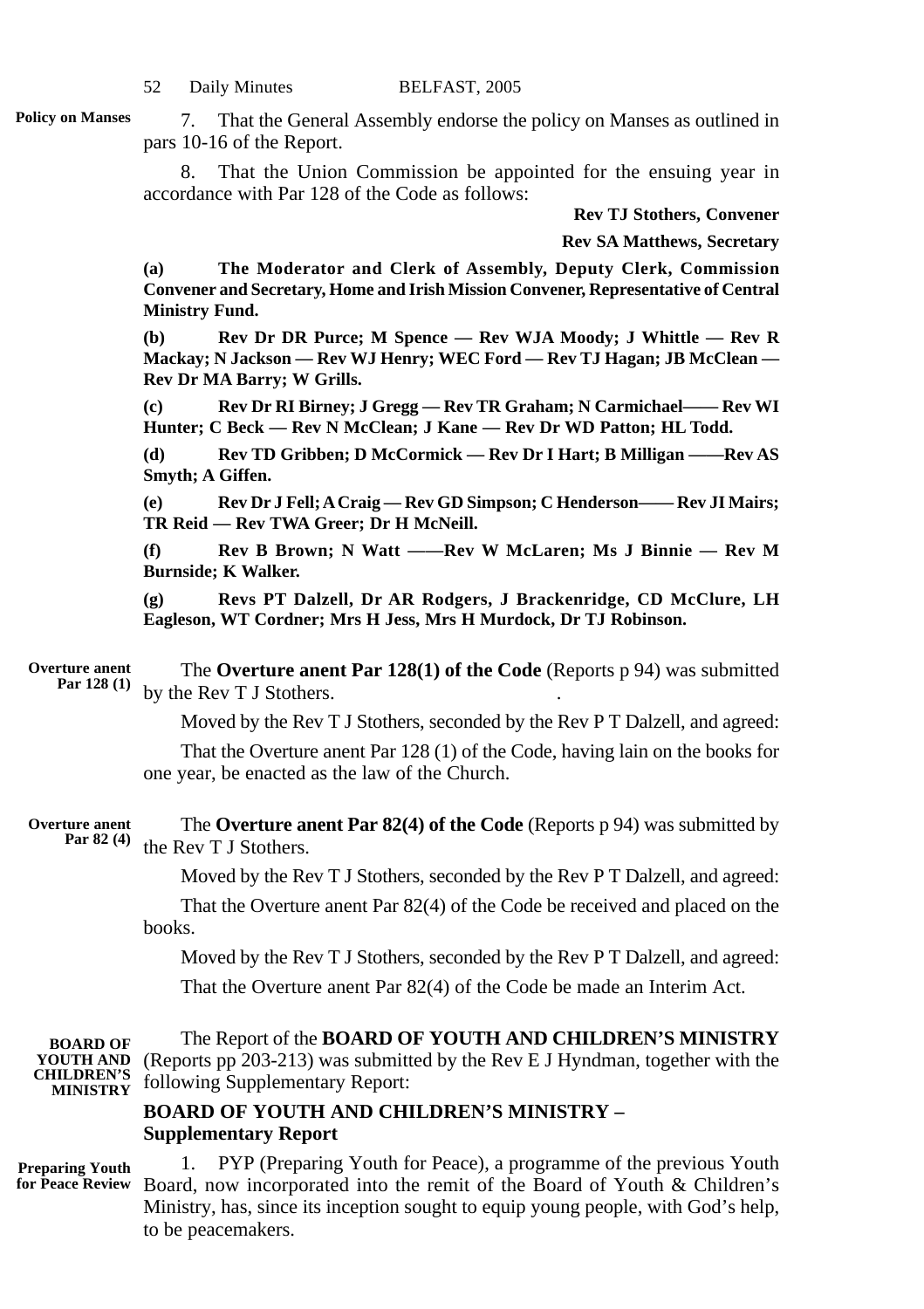2. PYP has been undergoing a major review which is now complete. This process had four component parts:

- An external review commissioned by the previous Youth Board and completed by Paul Hutchinson from *Imagined Spaces* in August 2004
- An internal appraisal by the Youth & Children's Board Steering Group and PYP's Consultative Group begun in November 2004, completed in April 2005
- A listening exercise with facilitators, young people, youth leaders and ministers, all of whom had hands on experience of PYP in April 2005
- A detailed revision of the programme content by an ad hoc Review Group established by the Board, which brought together the conclusions arrived at in the three previous parts to the process, modified the text, signalled the need for new sections and recommended the removal of other material – all as deemed appropriate – in May 2005.

3. In the light of this process, just as with any course which has been running for three years, the need to make changes became very apparent in order to enable PYP to meet the changing needs of this society. PYP needed to be brought up to date and given a broader remit than the sectarian/religious split best typified in the Unionist/Republican and Protestant/Roman Catholic divide.

The following changes are being made to PYP to ensure that it helps our young people to meet changing challenges with the enabling power of an unchanging God:

- (i) Minor changes have been made to the text in order to remove the possibility of ambiguity and to sharpen the focus. Copies of these changes are available from the Youth & Children's Office.
- (ii) The DVD on Roman Catholicism is permanently withdrawn as it no longer fits in to the revised PYP programme.
- (iii) The chapter on Presbyterianism is being rewritten so that our young people understand more clearly the distinctiveness of our denomination, particularly in terms of belief and practice.
- (iv) The Catholic Fact sheet (Appendix 5.3), Section 5 "What are they all about?" – on Roman Catholicism, and the Statements of faith (Appendix 5.4a-5.4e) are withdrawn and replaced in the Appendix by the Doctrine Committee's report, approved by the General Assembly in 1990 titled *"Agreements and disagreements of Irish Presbyterianism and Roman Catholicism".* PYP has been accused of downplaying the differences and exaggerating the similarities between the teaching of our Church and the Roman Catholic Church. Inclusion of the Doctrine Committee's statement within the Appendix will hopefully avoid the possibility of misunderstandings.
- (v) The Section on Roman Catholicism referred to above is being replaced by a new section titled, "Culture and Identity", which it is believed will better address the real issues affecting young people, post 'the troubles'. E.g. How young people from different social strata can better relate to each other. How those who come from different cultural backgrounds can be integrated more fully into their local community….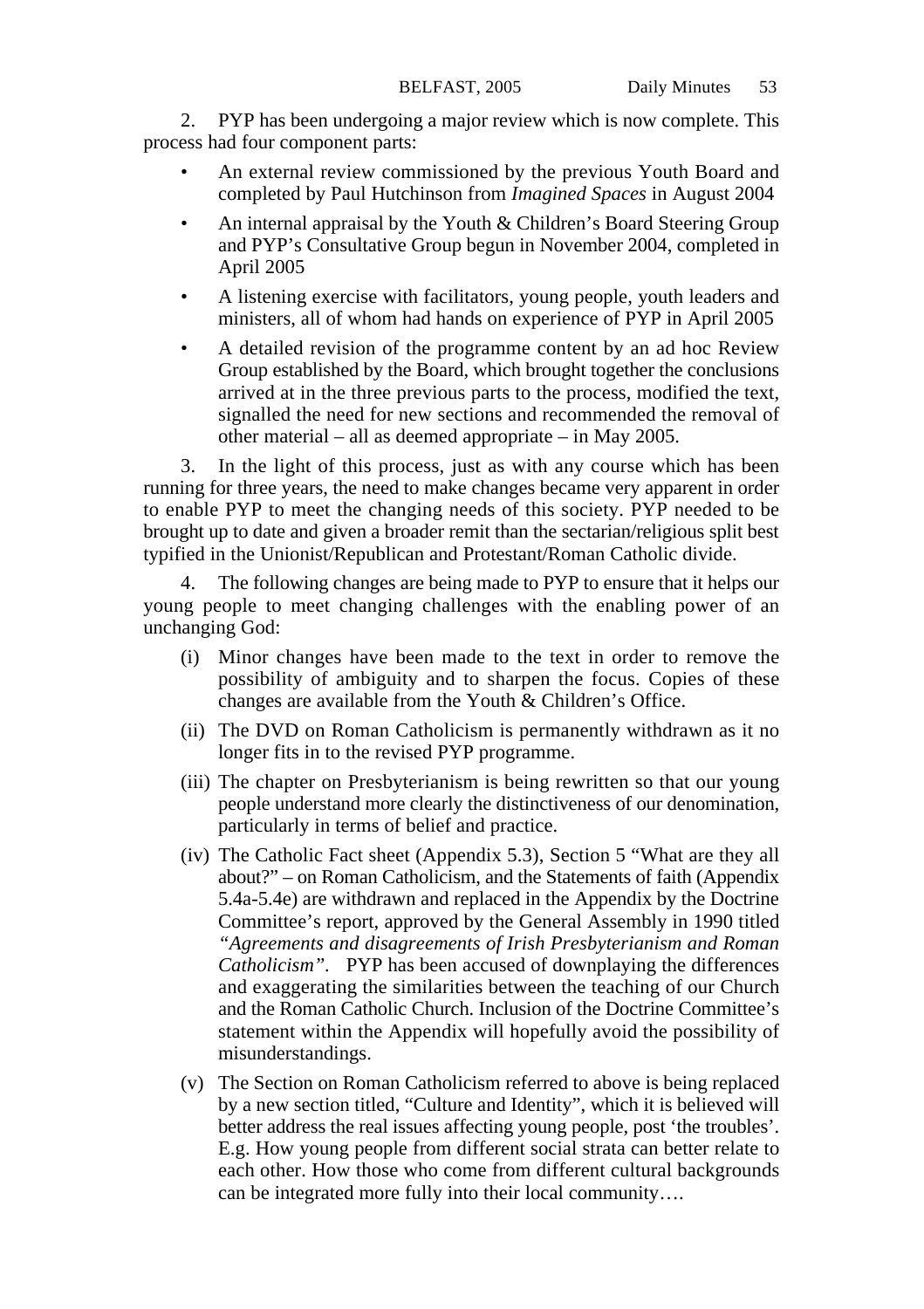## 54 Daily Minutes BELFAST, 2005

- (vi) Steps are being taken to make access possible to a CD Rom currently available for school use regarding denominational distinctiveness and difference – should such be requested by a minister  $&$  Kirk Session. This will, though, not form part of the programme presented by facilitators.
- (vii) Facilitators to be immediately advised of these changes, instructed in their implications and directed to use PYP in the context of discipleship, recognising the need for young people to be reconciled to God before they can be reconciled to their neighbour.
- (viii)The well known short-hand for the programme PYP to remain, but be re-branded *Preparing Youth to be Peacemakers* – thus again sharpening the focus and setting it in a more clearly defined Biblical context.

5. PYP never had a hidden agenda – that of ecumenism by the back door – a charge unfairly levelled. On the contrary, PYP has sought to assist many to, with God's help, face the reality and challenge of 'difference' – to understand their own culture and honestly appraise stereotypical preconceptions about those who are 'not like us'. Some have been given the courage to reach out a hand of friendship to those from whom they had previously been separated and most testify to being changed as a direct consequence of completion of the programme.

6. While the above changes are extensive and significant, they are not so radical as to necessitate the suspension of the programme, but are quickly being implemented – the necessary information disseminated to current and future trainers and facilitators, together with all groups which have already been through the programme.

7. The changes noted above will ensure that the revised PYP programme will continue the important ministry begun four years ago following David Smith's appointment in August 2001 – an appointment critical to the development, production and delivery of a very successful PYP programme to over 900 young people.

8. The revisions made will, it is believed, ensure greater effectiveness, relevance and a sharper focus – in the process accomplishing much to the glory of God.

Moved by the Rev E J Hyndman, seconded by the Rev I T McKee, and agreed:

1. That the Report be received, with the exception of Par 5 (Reports p 209).

2. That a grant of £6,500 be paid to Youth Link NI from the Incidental Fund.

3. That the General Assembly approve the use of the Youth and Children's Project 2005-6 to support the further development of Scripture Union's centres near Murmanskie, St Petersburg, Russia and Vorzel, Ukraine.

That the Board of Youth and Children's Ministry, with its associated working committees for the ensuing year, be appointed as follows:

## **Rev EJ Hyndman, Convener**

**Miss R Stirling, Secretary**

**(a) The Moderator and Clerk of Assembly, Board Convener, Director and Deputy Director of Youth and Children's Ministry, Director of Social Service, Conveners of Congregational Life, Resourcing Christians for Ministry, University Chaplains.**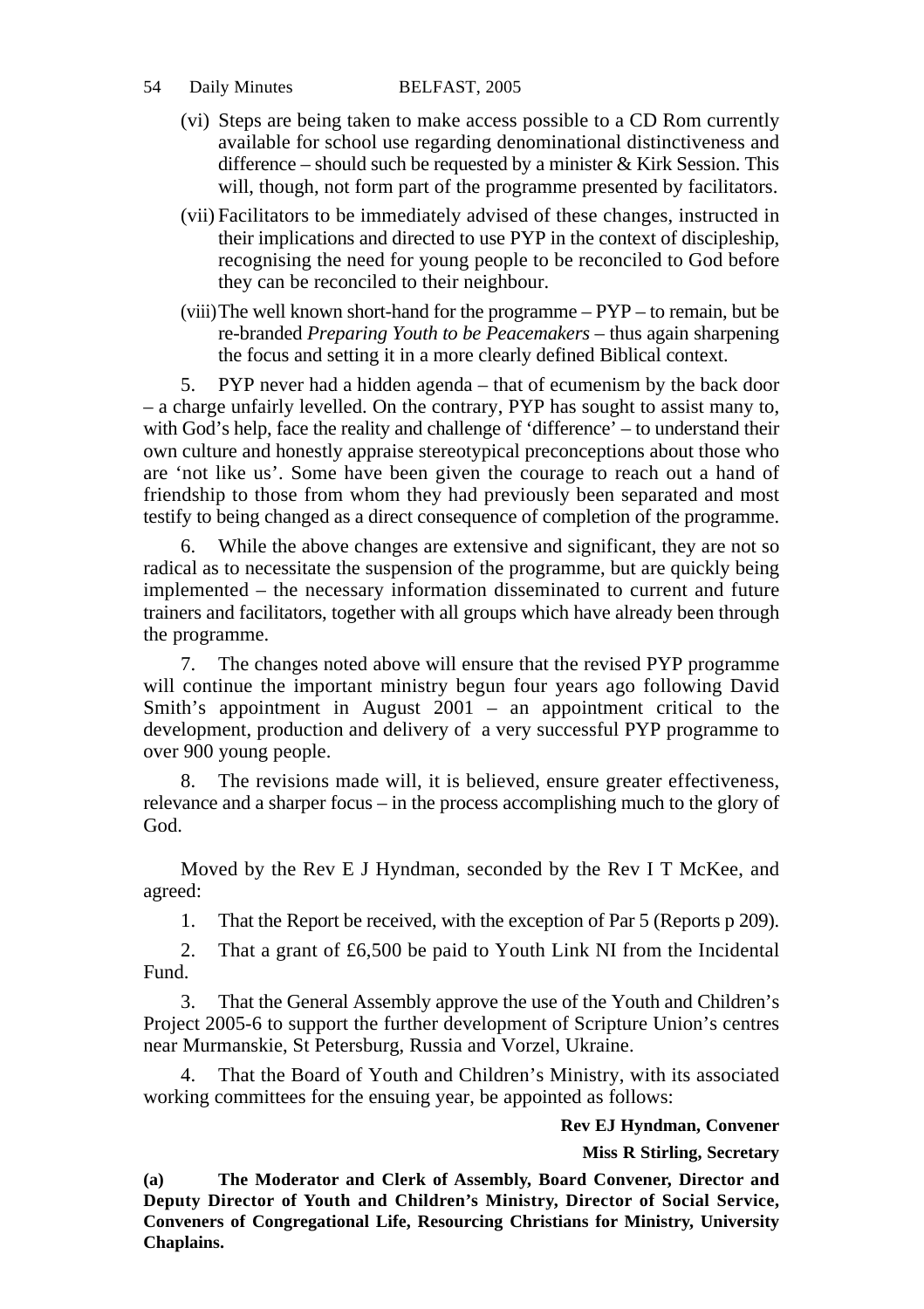**(b) Revs AM Bates, GJ Kennedy — Rev SD Finlay; N McKee — Rev D Stanfield; Miss C Hill — Rev DJ Bruce; \_\_\_\_\_\_\_\_\_\_\_\_\_\_\_ — Revs JRI Harbinson, MN Davidson — M Peacock, Mrs E Maxwell.**

**(c) Revs AL Kirk, MJR Neilly — Rev J Moxen; M Wylie — Revs CJ Aitcheson, JG Johnston — Rev RD McDowell; J Surgenor ——GA Barkley, Miss H Harrison.**

**(d) Rev IK McDonald; Miss J Nelson — Rev R Love; Miss J Gwyn — Rev ME Taylor; Miss G Young.**

**(e) Rev TD Hagan; K McCrossan — Rev JG Jones; Wm Willis—— Rev K Henderson; Miss M Guy—— Revs JA Curry, DJ Irvine.**

**(f) Rev SJ Richmond; J Cowan — Rev AJMcL Smith; Mrs G McCormick — Rev RI Carton; Miss P Patton.**

**(g) Miss A Morrow, Mrs J Craig, Mrs M Emery, Mrs J Robinson, Mrs R McKnight, Miss A Houston, Mrs G Ditty, Mrs H Carey, Miss F Livingstone, Mrs G Graham, Mrs L Keys, M Moorehead, Mrs D Johnston, I Ferris, A Ditty, D Pattison, T Bruce, D Laney, D McNeill, A Brown.**

- **A. TRAINING COMMITTEE (5) Rev CD Mawhinney, Convener**
- **(a) The Moderator and Clerk of Assembly; Board and Committee Conveners, Director and Deputy Director of Youth and Children's Ministry, Youth Development Officer, Children's Development Officer, Regional Youth and Support Workers.**
- **(x) Rev J Peacock; P Bowman, P Brown, Mrs J Robinson, Dr Alistair McCracken**
- **(y) Revs DJ Bruce, ME Taylor, JG Jones, K Henderson, D Stanfield.**
- **B. RESEARCH AND EDUCATION COMMITTEE (3)**

**Mrs H Lyle, Convener**

- **(a) The Moderator and Clerk of Assembly; Board and Committee Conveners, Director and Deputy Director of Youth and Children's Ministry.**
- **(x) Rev RA Patton; Miss L Gould, G Jordan, Mrs S Mawhinney.**
- **(y) Revs D Stanfield, R Love, AM Bates; Miss C Hill.**
- **C. RESOURCES COMMITTEE (6) Rev GJ Kennedy, Convener**
- **(a) The Moderator and Clerk of Assembly; Board and Committee Conveners, Director and Deputy Director of Youth and Children's Ministry, Centres' Director, Children's Development Officer, Youth Development Officer, Regional Youth and Support Workers.**
- **(x) Revs DJ Montgomery, RL Brown, Dr SR Jones; Mrs L Rankin.**
- **(y) Revs CJ Aitcheson, JG Johnston, JRI Harbinson, AM Bates, DJ Bruce.**
- **D. MINISTRY OPPORTUNITIES COMMITTEE (6)**

**Rev DJ Paul, Convener**

- **(a) The Moderator and Clerk of Assembly; Board and Committee Conveners, Director and Deputy Director of Youth and Children's Ministry, Overseas Board representative, Board of Mission in Ireland representative, Volunteers' Co-Ordinator.**
- **(x) Revs PD Thompson, C Meban, D Rankin; M Smith, Mrs M Trueman, M Welsh.**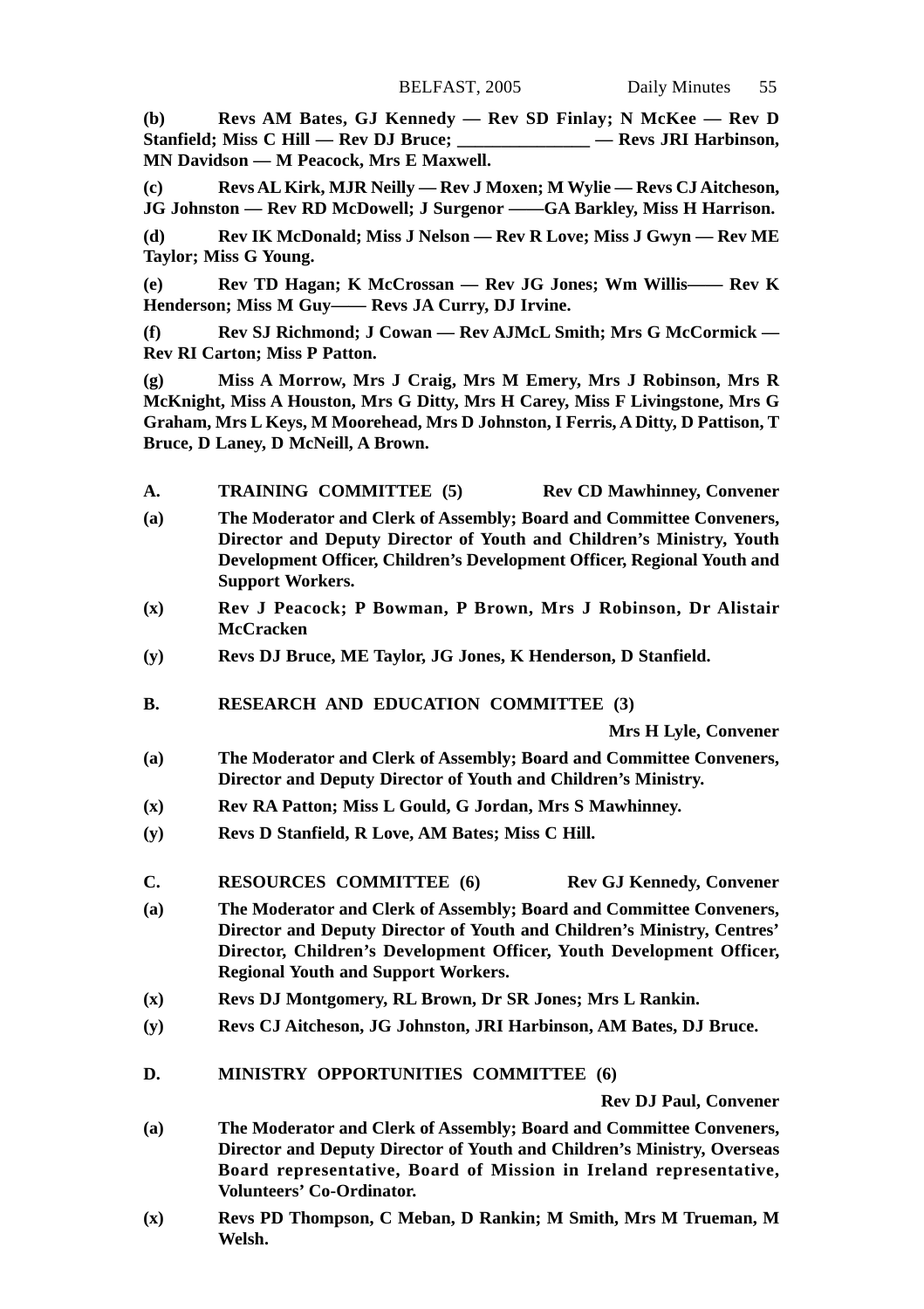56 Daily Minutes BELFAST, 2005

- **(y) Revs R Love, TD Hagan, MJR Neilly, MN Davidson, IK McDonald, JA Curry.**
- **E. MINISTRY EVENTS COMMITTEE (4) Rev J Moxen, Convener**
- **(a) The Moderator and Clerk of Assembly; Board and Committee Conveners, Director and Deputy Director of Youth and Children's Ministry.**
- **(x) Revs WJ Carlisle, JR Burnett; A Meban, M Hull, G Wileman.**
- **(y) Revs AJMcL Smith, SD Finlay; M Wylie, Mrs G McCormick, Miss G Young.**

#### **GENERAL BOARD** – Debate Resumed (See page 45) **GENERAL BOARD**

Moved by the Rev Dr D J Watts, seconded by the Rev A D Davidson, and agreed:

**Church Relations Committee**

**Irish Council of**

21. That the General Assembly appoint:

To the Irish Council of Churches: Rev J Brackenridge, Rev Dr S J Campbell, L Conway, OBE, Mrs Pat Crossley, Rev A D Davidson, Rev G A J Farquhar, **Churches** Miss D Gilmour, Rev Dr R J G Gray, A N Other, Rev Dr S Hutchinson, Mrs M Irwin, Rev L Kennedy-Ritchie, R Kerr, Rev C McClure, Rev D Nesbitt, J A Patterson, Ms Valerie Steele, Rev Dr D J Watts.

> To the Irish Council of Churches Executive: Rev J Brackenridge, Rev L Kennedy-Ritchie, Rev A D Davidson, Rev Dr D J Watts.

To the Irish Inter-Church Committee: Rev A D Davidson, Rev Dr D J Watts.

**Covenant Council**

As an observer to the Covenant Council of the Church of Ireland and Methodist Church in Ireland: Rev A V Martin.

22. That the resignation of the Rev Dr Donald Watts as the Presbyterian representative on the Ecumenical Committee of the United Reformed Church be accepted, that he be thanked for his services and the Rev Brian Boyd be appointed from 2005-2008.

23. That the General Assembly welcome plans for the Central Committee of the Conference of European Churches to meet in Ireland during 2006.

Moved by the Very Rev Dr R I Birney, seconded by Mr L Walker, and agreed:

**Centres Review Panel**

24. That the General Assembly authorise the General Board to transfer all or part of the Lucan site for church purposes and/or sell all or part of it.

Moved by the Very Rev Dr R I Birney, seconded by Mr L Walker:

25. That the General Assembly authorise the General Board, when appropriate, to market the Guysmere site and to bring to a future General Assembly a recommendation for its sale or transfer.

Moved as an amendment by the Rev R Hill, seconded by the Rev C J Aitcheson:

That the General Assembly authorise the General Board to explore the market value of the Guysmere site and report to the next General Assembly.

On being put, the amendment was declared lost.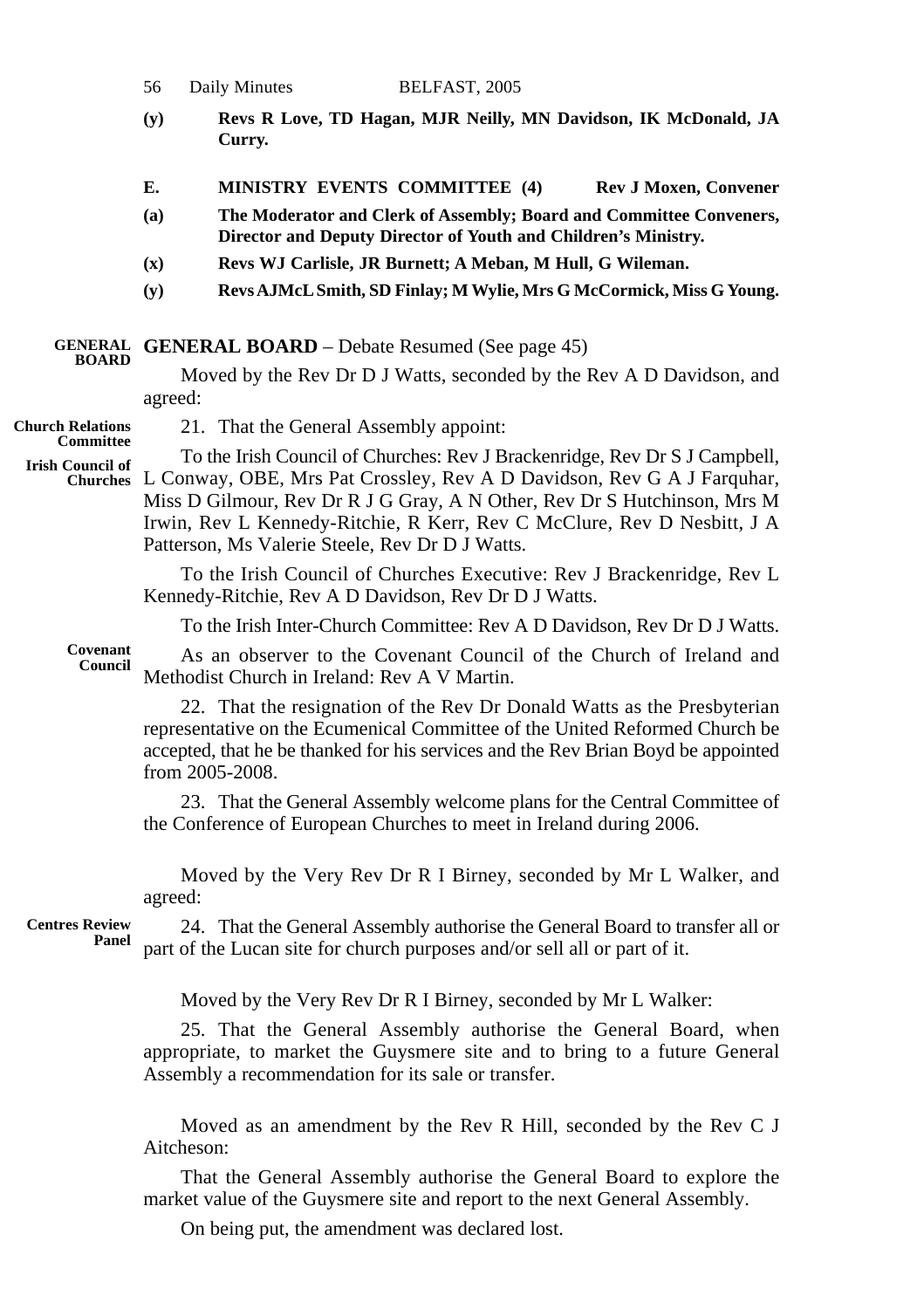A further amendment was moved by the Rev Dr R J G Gray, seconded by the Rev R Hill:

That the General Assembly authorise the General Board to explore the market value of, and other possible futures for, the Guysmere site and bring to a future General Assembly a recommendation for its sale or transfer.

On being put, the further amendment was declared lost.

The original resolution, on being put, was declared passed.

The following recorded their dissent: Richard Hill Alan Brown Desmond Kirk Colin W Megaw

## **Additional Resolution**

Moved by the Rev T J McCormick, seconded by the Rev D I J McNie: **Manses Panel**

That the General Assembly note the Manses Report; that the Panel on Manses be thanked and discharged; and that the General Board be asked to appoint a Panel to consider only the provision of housing for retiring Ministers, in consultation with the Retired Ministers' House Fund, and report to the 2006 Assembly.

On being put, the resolution was declared lost.

Moved by the Rev Dr D J Watts, seconded by the Rev J H Robinson, and agreed:

26. That the General Assembly agree in principle the "way forward" outlined in Par 11 of the Manses report, but that along with the issues detailed in Par 13 full consideration be given to (a) any implications for liability for rates and income tax that will arise from moving away from the present system and (b) how it will be ensured that any housing allowance paid will keep pace with the rising cost of housing relative to inflation and wage increases.

27. That the Panel on Manses, in consultation with other relevant bodies, bring to the General Assembly of 2006 specific recommendations and resolutions in respect of the outworking of these proposals.

Business lapsed (See page 63)

The sederunt came to a close at 7.10pm, the Moderator pronouncing the Benediction.

## **EIGHTH SESSION**

**Friday, 10th June, 2005 Half past nine o'clock. Forenoon**

The Assembly again convened, the Moderator leading in prayer.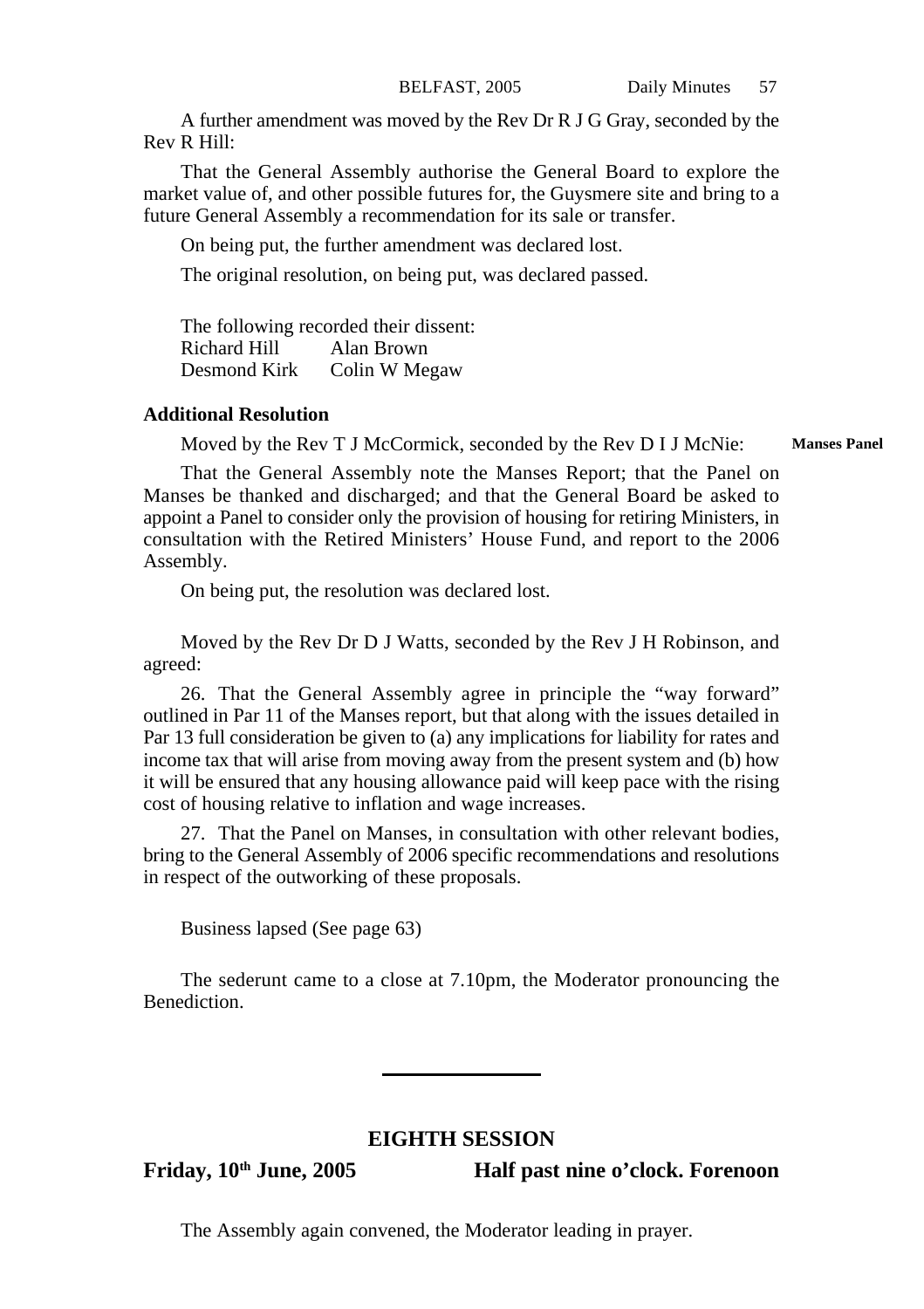The Report of the **TRUSTEES** (Reports pp 271-274) was submitted by Mr D Bell, CB.

Moved by Mr D Bell, CB, seconded by Mr G W Cosgrove, and agreed:

1. That the Report be received.

2. That the recommendation regarding the Mrs A M Davidson Trust be adopted.

3. That the recommendation regarding the Sir Wm V McCleery Trust be adopted.

4. That the recommendation regarding the Miss Irene Scott Trust be adopted.

5. That the recommendation regarding the Miss Ida Mary McGeown Trust be adopted.

6. That the recommendation regarding the Victor Morrow Trust be adopted.

7. That in accordance with the Will of the late John Getty the following be constituted as the Committee for the "direction and management of the application" of the income from the Getty Bequest:

Very Rev Dr S Hutchinson, Revs Dr D J Watts, W D F Marshall, R J A Bell, W J Orr; Mr Wilson Ervin, CBE, Sir Eric McDowell, Mr David Bell, CB, Mr A T Ross, Mr John Millar, OBE, Mr J I Bill, OBE.

The Assembly proceeded to consider the appointment of two new Trustees.

A nomination having been received from the Synod of Armagh and Down, it was moved by Mr D Bell, CB, seconded by Mr G W Cosgrove, and unanimously resolved:

That Mr J O Greer be, and is hereby nominated and appointed by the General Assembly as a Trustee of the Presbyterian Church in Ireland in room of Mr A L Jamieson, deceased, and of the due appointment of Mr J O Greer as a said Trustee attestation is made by the signature of the Moderator of the General Assembly and of the Clerk of the General Assembly in accordance with the provisions of the Irish Presbyterian Church Act, 1871.

R E H UPRICHARD Moderator of the General Assembly of the Presbyterian Church in Ireland DONALD J WATTS Clerk of the General Assembly of the Presbyterian Church In Ireland 10 June 2005

A nomination having been received from the Synod of Belfast, it was moved by Mr D Bell, CB, seconded by Mr G W Cosgrove, and unanimously resolved:

That the Rev Dr R J T McMullan be, and is hereby nominated and appointed by the General Assembly as a Trustee of the Presbyterian Church in Ireland in room of the Rev James McAllister, OBE, deceased, and of the due appointment of the Rev Dr R J T McMullan as a said Trustee attestation is made by the signature of the Moderator of the General Assembly and of the Clerk of the

**TRUSTEES**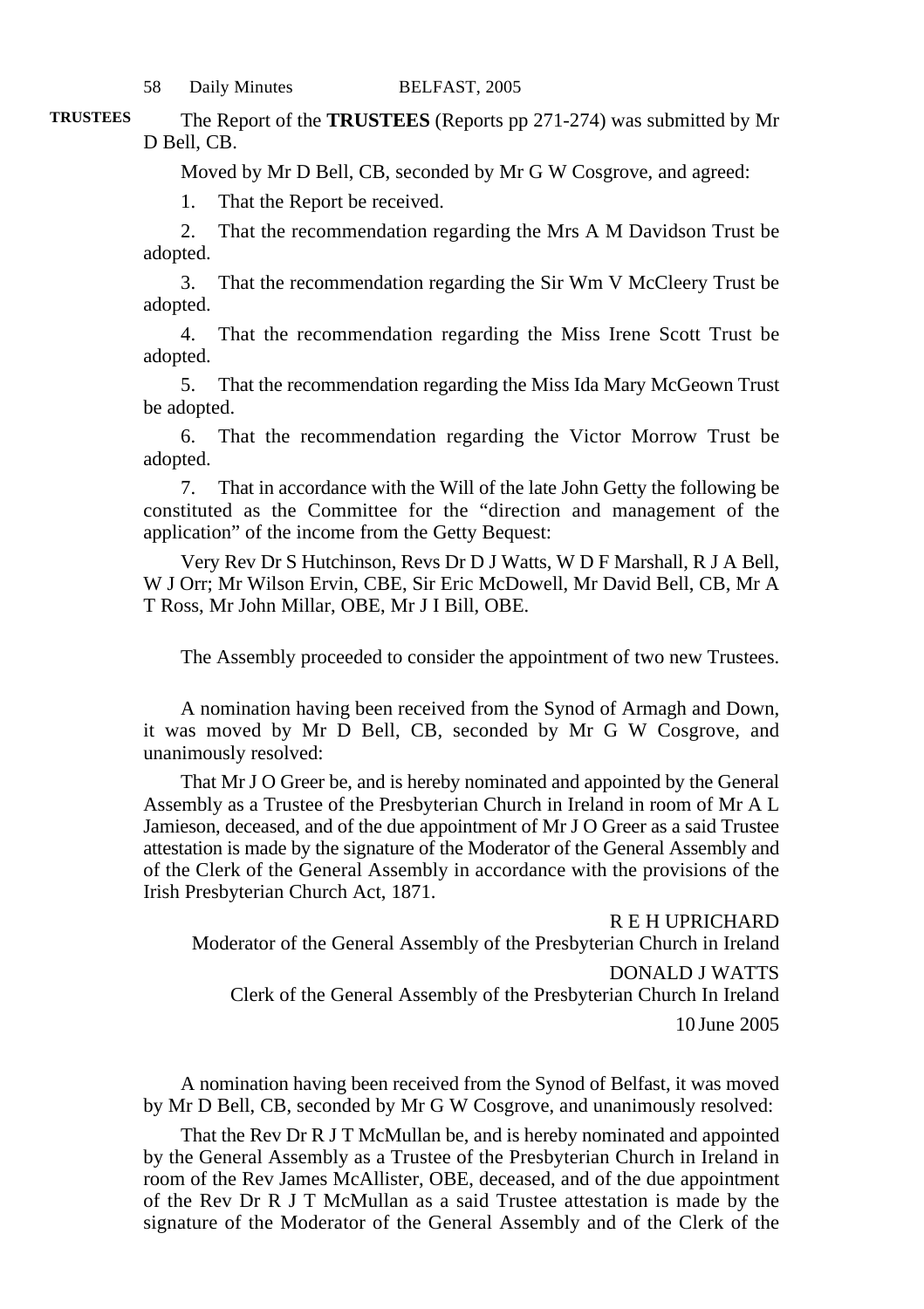BELFAST, 2005 Daily Minutes 59

General Assembly in accordance with the provisions of the Irish Presbyterian Church Act, 1871.

R E H UPRICHARD

Moderator of the General Assembly of the Presbyterian Church in Ireland DONALD J WATTS Clerk of the General Assembly of the Presbyterian Church In Ireland 10 June 2005

The Report of the **COMMISSION ON TRUSTS** (Reports p 239) was **COMMISSION** submitted by Mr A J Rankin. **ON TRUSTS**

Moved by Mr A J Rankin, seconded by the Rev Dr D J Watts, and agreed:

1. That the Report be received.

2. That the Commission on Trusts for the ensuing year be appointed in accordance with Par 130 of the Code as follows:

**AJ Rankin, Convener**

**(a) The Moderator and Clerk; AJ Rankin.**

**(g) Revs D Clarke, Dr TJ Simpson, RJA Bell, D Chapman, WS Marrs, JH Robinson, JW Russell, L Walker, Mrs O Marshall.**

The Report of the **UNITED APPEAL BOARD** (Reports pp 263-269) was **UNITED** submitted by Mr M H Stewart, together with the following Supplementary **APPEAL** Report:

## **UNITED APPEAL BOARD – Supplementary Report**

1. Representatives of the United Appeal Board have met with **Block Grants** representatives of a number of Boards who presently receive grants from the United Appeal under a number of separate headings and committees. The meetings which we have had to date have been very positive and there is a consensus of opinion that, subject to the introduction of certain protocols, moving to a single block grant would give to each receiving Board greater flexibility in the day to day financing of their work. Further discussions need to take place before Block Grants can be finally introduced but where agreement can be reached it would be desirable that this should be put in place for the 2007 budgets which would require approval before the next meeting of the General Assembly.

2. Currently the Communications Board is the only "Support Board" which receives a grant from United Appeal and their and our representatives would wish to find an alternative way of financing their Board so that all Boards supported directly by the United Appeal would fall under the heading of "Mission and Ministry". If agreement can be reached on an alternate basis of allocating costs, the Board would wish to put this in place for the 2007 budgets which would require approval before the next meeting of the General Assembly.

3. A number of Boards have approached us with requests to appoint a **Finance Development** development officer to resource funds for the development of their work. Their **Officer**representatives have now agreed with representatives of our Board that the best way forward would be for the United Appeal Board to appoint one such person to carry out research on behalf of those Boards on a two/three year contract.

**Communications Board**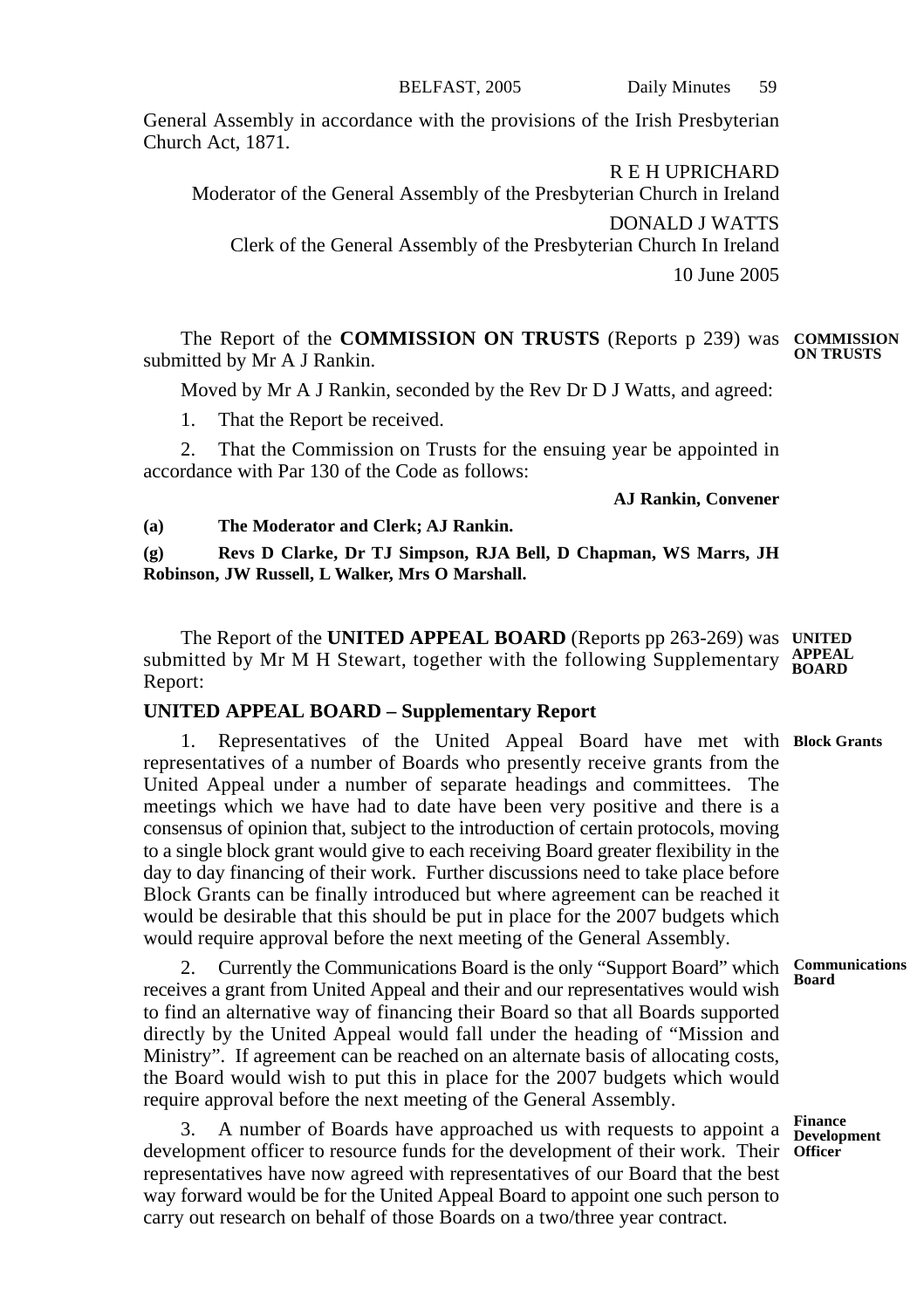## 60 Daily Minutes BELFAST, 2005

Moved by Mr M H Stewart, seconded by the Rev T D Gribben, and agreed:

- 1. That the report be received.
- 2. That the United Appeal for 2006 be as set out in Schedules III and IV.

3. That the General Board be authorised to act on behalf of the General Assembly in taking any decisions:

- (a) to move to Block Grants in respect of any Board currently receiving grant from the United Appeal;
- (b) to approve an alternative method of funding the costs of the Communications Board;
- (c) to approve the appointment of a Finance Development Officer who will report to the United Appeal Board. The terms and conditions of employment, and in particular tenure, hours of work and salary grading, to be approved through the normal new post procedures.

4. That the United Appeal Board for the ensuing year be appointed in accordance with Par 287 of the Code as follows:

**MH Stewart, Convener**

**The Clerk, Secretary**

**(a) The Moderator and Clerk of Assembly; Board Convener.**

**(b) Mrs J Mann — Rev RIA Allely — S Cunningham — Rev DC Porter — G Macauley — J Peacock.**

**(c) D Preston — G McKinley ——Rev Dr SH Williamson — V McLean —— Rev JH MacConnell.**

**(d) Rev TC Wright — Miss H McMillan — Rev JR Lambe.**

**(e) S Ramsey ——Rev N Ward — Rev RD Cameron — O Gibson.**

**(f) Rev SW Rea — Rev AJ Boal—— Rev M Burnside.**

**(g) Revs D Clarke, TD Gribben, J Lamont; D Alexander, J Clarke, B McCormack, N Adams.**

**Overtures anent Pars 287(1); 287(3)(a), (b), (c); 287(4)(d), (e), (f)**

The **Overtures anent Pars 287(1); 287(3)(a), (b), (c); 287(4)(d), (e), (f) of the Code** (Reports pp 269-270) were submitted by Mr M H Stewart.

Moved by Mr M H Stewart, seconded by the Rev T D Gribben, and agreed:

That the Overtures anent Pars 287(1); 287(3)(a), (b), (c); 287(4)(d), (e), (f) of the Code be received and that, under Par 111 of the Code, they be made the rule of the Church.

#### The Report of the **BOARD OF EDUCATION** (Reports pp 214-224) was submitted by the Rev R Herron, together with the following Supplementary Report: **BOARD OF EDUCATION**

## **BOARD OF EDUCATION – Supplementary Report**

**Stranmillis**

1. The Presbyterian Church was consulted, among others, on the equality University<br> **College** impact of new governance arrangements for Stranmillis University College. The Consultation Paper clearly states that there will be no change at present in the arrangement for the Protestant churches to nominate three members to the Board. However, at the same time a consultation was taking place on the statutory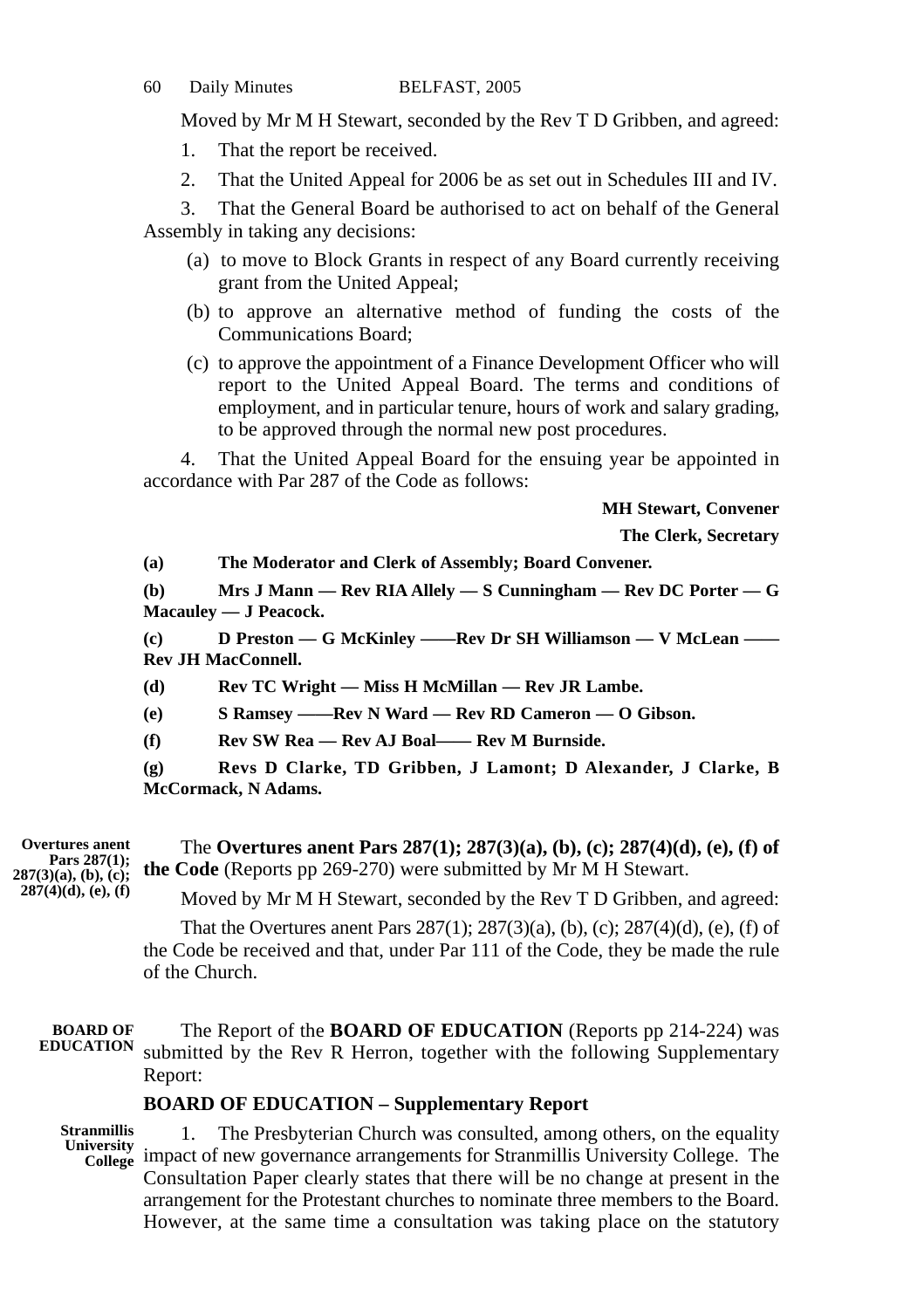articles, which do not protect the rights of the Churches. Clarification is being sought from the Department of Employment and Learning.

2. The Review of Public Administration recommends a radical re-**Review of Public** adjustment of educational administration, with one authority replacing the five Education and Library Boards. It is not clear how the rights of the transferring Churches will be understood. The Education Board, in consultation with the Church and Society Committee, will keep the process under review and respond as appropriate.

Moved by the Rev R Herron, seconded by the Rev Dr T R Buick, and agreed:

1. That the Report be received.

2. That the General Assembly thank all those who have served as Transferor Representatives on Education and Library Boards and School Boards of Governors during the term of office which ends on 30 June 2005.

3. That the General Assembly note the recent concerns expressed by members of Education and Library Boards regarding the resourcing of educational services in Northern Ireland.

That the General Assembly express grave concern at any loss of the Churches' right to nominate to Stranmillis Board of Governors and the inequality this would create.

5. That the General Assembly instruct the Education Board to do all in its power to ensure that transferor rights are preserved in any new arrangement for educational administration.

Moved by the Rev T J Stothers, seconded by the Rev G A J Farquhar, and agreed:

6. That the Board of Education be asked to consider urgently the implications for members of Boards of Governors and for schools of the introduction of Performance Review and Staff Development in Northern Ireland from 1 September 2005, and to convey any concerns it may have to the Department of Education or other relevant authorities before that date.

Moved by the Rev R Herron, seconded by the Rev Dr T R Buick, and agreed:

7. That the Board of Education, with its associated working committees for the ensuing year, be appointed in accordance with Par 284 of the Code as follows:

## **Rev R Herron, Convener**

**(a) The Moderator and Clerk of Assembly, Board Convener, Principal UTC, University Chaplains, Representative on Stranmillis Governors, Transferors' Representatives on Area Boards.**

**(b) Revs W Sinclair, WJ Carlisle — Revs JWP McConnell, TA McNeely — Rev AA Cole; WA Wilson — Dr J Davis, AJ Cochrane — Rev HSW Cubitt; George Beattie — Revs BD Colvin, JKA McIntyre.**

**(c) Rev KWJ Hanna; W McCartney — Rev GAJ Farquhar; E Crawford — Rev Dr RA Kane; N Lyttle — Rev JT Magowan; Mrs A McNie — T Nicholl, W Hoy.**

**(d) Rev ID Neish; R Manson — Rev WI Hull; H Ruddell ——Rev JH McIntyre; B Miskimmon.**

**(e) Rev JM Cathcart; WA McIlwaine — Rev TV Mawhinney; R Graham —— J Cochrane, Mrs C Trimble — Rev Alan S Thompson; Mrs E Farr.**

**Administration**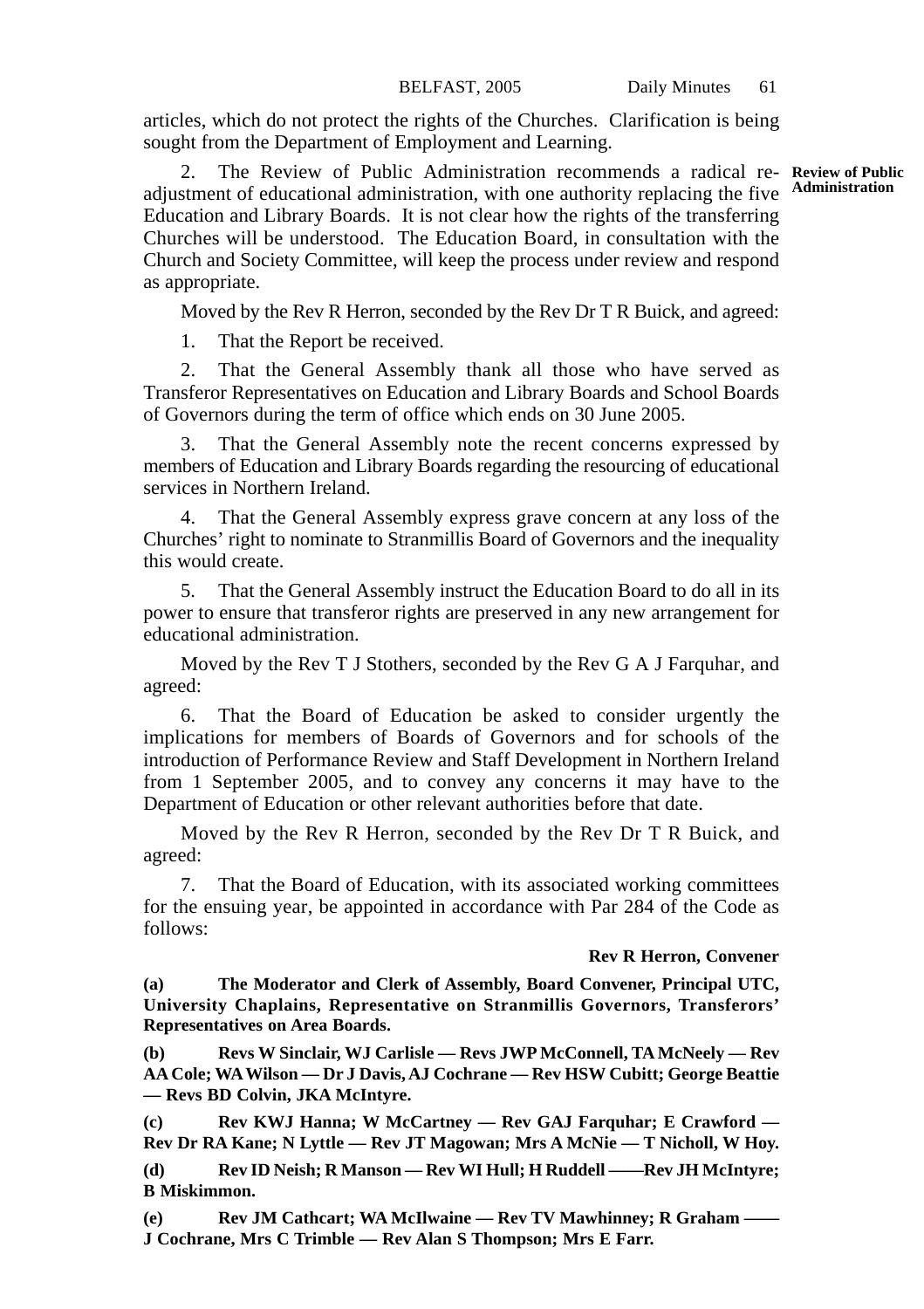|  | 62 | Daily Minutes | BELFAST, 2005 |
|--|----|---------------|---------------|
|--|----|---------------|---------------|

**(f) I McCracken, AO Buchanan — Rev GD Campbell; Dr M Carson — Rev RI Carton; J Bole.**

**(g) Revs Dr J Thompson, Prof LS Kirkpatrick, S Stewart; Dr TD Alexander, TJ Shaw, Mrs S Lewis, Mrs R Clements, Mrs L Gibson, Mrs D McKee, AS Kennedy.**

| A. |  | STATE EDUCATION COMMITTEE (5) | <b>WJ Caves, Convener</b> |  |
|----|--|-------------------------------|---------------------------|--|
|    |  |                               |                           |  |

- **(a) The Moderator and Clerk of Assembly, Board and Committee Conveners, University Education Convener, Directors of Primary and Secondary Education in Republic, Representative on Stranmillis Governors.**
- **(x) TJ Shaw, W Steele, Mrs J Campbell, Mrs M Robinson, Dr M Hollinger, Mrs E Green.**
- **(y) Revs GD Campbell, GAJ Farquhar, WI Hull, JH McIntyre, W Sinclair; W McCartney.**
- **B. UNIVERSITY EDUCATION COMMITTEE (5)**

**Rev Dr TR Buick, Convener**

- **(a) The Moderator and Clerk of Assembly, Board and Committee Conveners, Director of Youth and Children's Ministry, Convener of War Memorial Hostel Committee, Director of Social Service.**
- **(x) Rev Prof WP Addley; TJ Shaw, N Todd, Mrs CM Poots.**
- **(y) Revs Alan S Thompson, Dr RA Kane; Dr M Carson, N Lyttle, Mrs E Farr.**

## **Intermission**

The Report of the **BOARD OF NOMINATION** (Reports p 118) was submitted by the Rev Dr D J Watts. **BOARD OF NOMINATION**

> Moved by the Rev Dr D J Watts, seconded by the Rev J H Robinson, and agreed:

1. That the Report be received.

The **Overture anent Par 276 of the Code** (Reports p 118) was submitted by the Rev Dr D J Watts. **Overture anent Par 276**

> Moved by the Rev Dr D J Watts, seconded by the Rev J H Robinson, and agreed:

> That the Overture anent Par 276 of the Code be received and that, under Par 111 of the Code, it be made the rule of the Church.

The Report of the **2004 Assembly Conference Committee** (Reports p 275) was submitted by the Rev J H Robinson. **2004 Assembly Conference Committee**

> Moved by the Rev J H Robinson, seconded by the Rev Dr M A Barry, and agreed:

1. That the Report be received.

2. That consideration be given to holding an Assembly Conference in 2009; that the financial surplus from "Get a Life" be retained for this purpose; and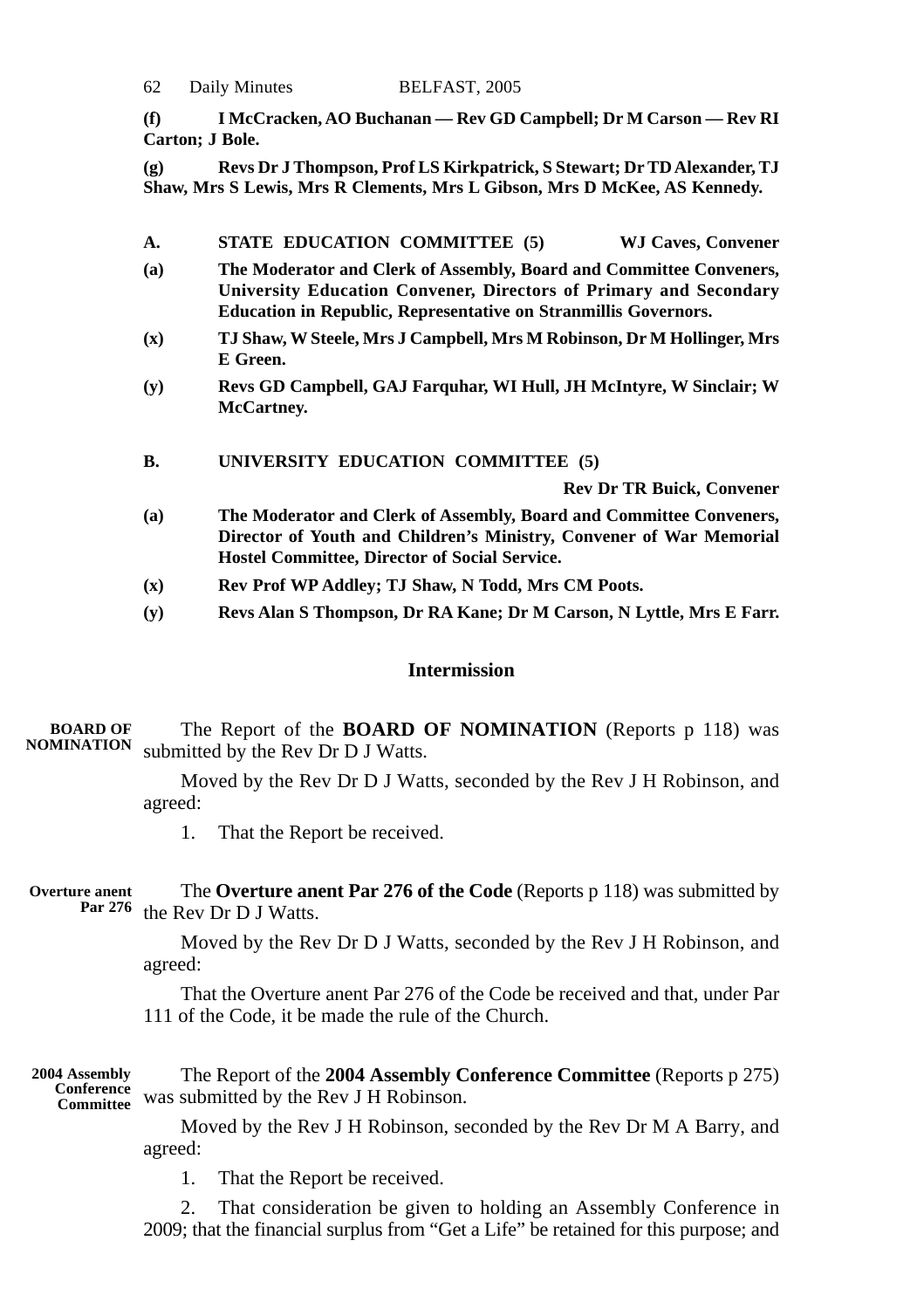that the General Board be instructed to report, with recommendations and costings, to the 2006 Assembly.

3. That the Assembly Conference Committee be thanked for its services and discharged.

The Report of the **Hymnal Committee** (Reports p 276) was submitted by the **Hymnal** Rev W T J Richardson. **Committee**

Moved by the Rev W T J Richardson, seconded by the Rev W McKeown, and agreed:

1. That the Report be received.

2. That the Hymnal Committee be re-appointed for one further year as follows:

#### **Rev WTJ Richardson, Convener**

**The Moderator and Clerk of Assembly; Committee Convener, Information Officer.**

**Revs Prof WP Addley, WTJ Richardson, WJ Murdock, WA Kennedy, RL Brown, JH McIntyre, WH Sanderson, RD McDowell, M Spratt, R Hill, JF Murdoch, IF Smith, JR Dickinson, Dr AWG Brown; H Morrow, Mrs O Marshall, Miss M Guy, O McAuley, C Blake, Ms J Cowle, Mrs M Braithwaite, Ms D Holt.**

The Minutes were taken and corrected.

## **GENERAL BOARD –** Debate resumed (See page 57)

#### **GENERAL BOARD**

Moved by the Rev Dr D J Watts, seconded by the Rev J H Robinson, and agreed:

28. That the General Assembly recognise the key roles and responsibilities of Presbyteries identified in the report of the Panel on Presbytery Bounds and ask the Panel to bring specific proposals for adjustment to the size and boundaries of Presbyteries to the General Assembly of 2006. **Bounds**

29. That the General Assembly encourage the Communications Board to develop a Co-ordinated Communications Strategy as outlined in the report.

30. That the General Assembly instruct the Mission Education, Promotion and Communications Panel to consult further on the future of the three magazines and bring specific recommendations to the General Board; the General Assembly further authorise the General Board to finalise decisions.

31. That the General Assembly recognise Licentiates under the care of a **Licentiates As** Presbytery as officiants, registered to celebrate marriage.

32. That the General Assembly approve the recommendations of the Foyle Memorial Panel and ask for Overtures to be prepared.

33. That the following budgets be set from the Incidental Fund:

| Church and Society (General)  | £2,000 |
|-------------------------------|--------|
| Church and Society (Brussels) | £9,500 |
| Peace and Peacemaking Panel   | £5,000 |
| <b>Conciliation Panel</b>     | £1,000 |
| <b>Environment Panel</b>      | £1,000 |

**Presbytery**

**Mission Education,**

**Promotion And Communications Panel**

**Marriage Officiants Foyle Memorial**

**General**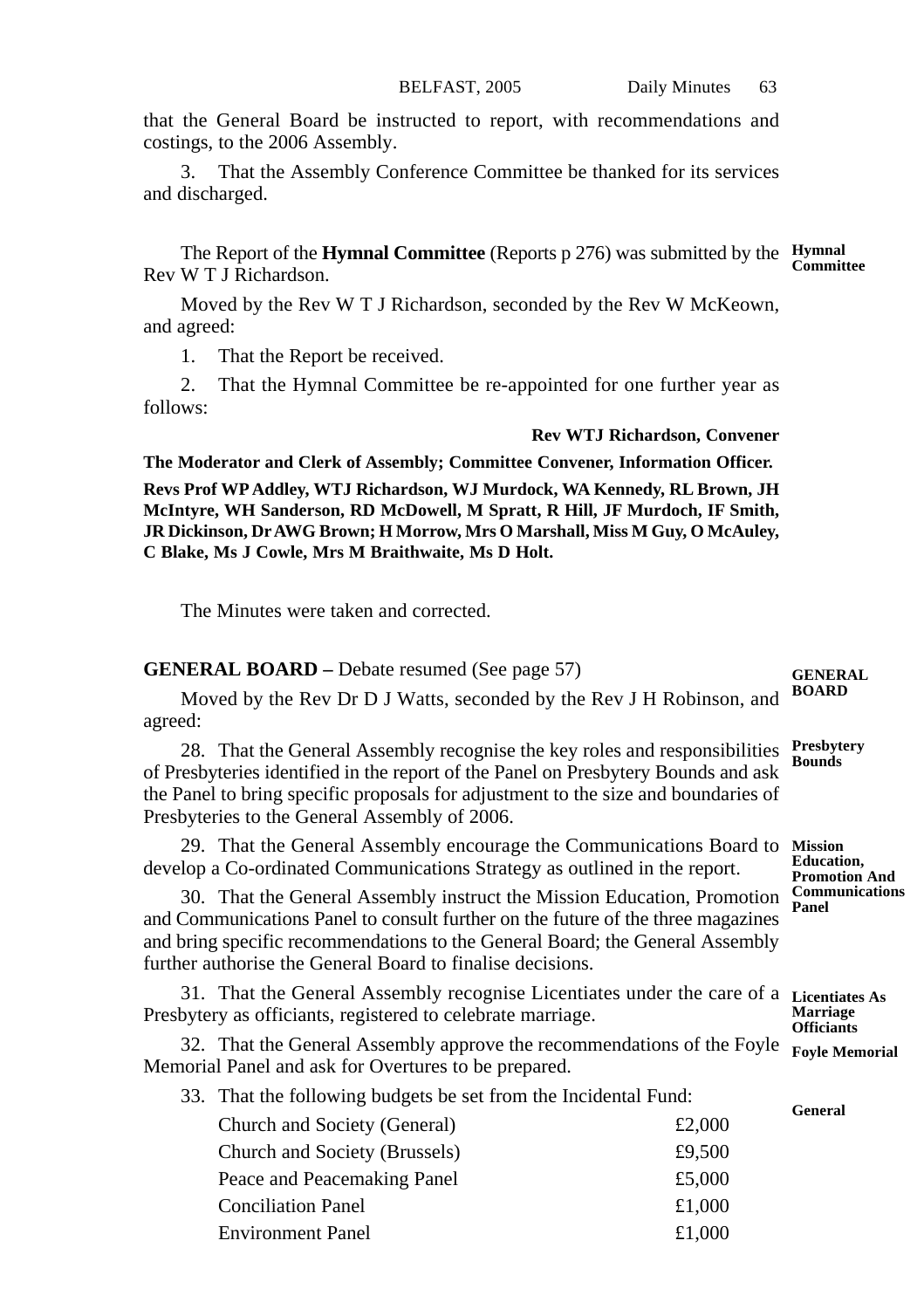| 64 | Daily Minutes              | BELFAST, 2005                                  |         |
|----|----------------------------|------------------------------------------------|---------|
|    | Irish Council of Churches  |                                                | £16,400 |
|    | Irish Inter-Church Meeting |                                                | £8,000  |
|    |                            | Conference of European Churches                | £5,000  |
|    |                            | World Alliance of Reformed Churches            | £10,500 |
|    |                            | Community of Protestant Churches in Europe     | £1,000  |
|    | General work of the Board  |                                                | £8,000  |
|    | Race Relations Grants:     |                                                |         |
|    | Embrace                    |                                                | £500    |
|    |                            | Churches' Asylum Network                       | £250    |
|    |                            | Northern Ireland Council for Ethnic Minorities | £250    |
|    | Irish Refugee Council      |                                                | £250    |
|    |                            | Diakonia Council of Churches (South Africa)    | £750    |

34. That the resignation of the Very Rev Dr H A Dunlop as Co-Convener of the Church and Society Committee be accepted, that he be thanked for his services and the Rev L E Carroll appointed in his place.

Vuleka Trust (South Africa) £750

35. That the resignation of the Rev L E Carroll as Convener of the Global Concerns Committee be accepted, that she be thanked for her services and the Rev C J C McMullen appointed in her place.

36. That the General Board, with its associated working committees for the ensuing year, be appointed in accordance with Par 272 of the Code as follows:

**The Clerk, Convener**

**(a) Moderator, and Clerk of Assembly, preceding three Moderators and former Clerks of Assembly, Clerks of Synods and Assembly Conveners of Commissions and Boards.**

**(b) Revs Dr RA Russell, J Gordon; J McIntyre, DF Adair — Revs CG Harris,— AD Davidson; WJ Hamilton, T Savage — Revs RE Boggs; McL Gibson, Mrs I McBride — Revs JI Davey, R Lockhart; N Mawhinney, Miss E McConnell — Revs IJ Patterson, Dr R Greer; JB McClean, Dr TJ Robinson — Revs SA Finlay, WT Bingham; J Chestnutt, S Walker.**

**(c) Revs JJ Andrews, WB Boyd; N Rea, S Wallace — Revs WJ Johnstone, GAJ Farquhar; E Boal, RJ McDowell — Revs WI Hunter, TP Fleming; I Smyth,**

**P McGonigle — Revs HB Wallace, HW Mullan; M Morrison, EC Redmond — Revs WD Weir, D Bannerman; RH Strange, Mrs A Bowden.**

**(d) Revs TC Morrison, K McConnell; R Doggart, HA Groves — Revs RT Anderson, DJ Boden; Dr RM Nicholl, D McCleery ——D Cowan; Rev Dr JR Savage; AJ Morrow, CM Young.**

**(e) Revs Dr J Fell, JK McCormick; JA Emery, Mrs Ruby Millar — Revs Dr SR Jones, J McGregor; B Douglas, S Warnock — Revs R Herron, ES McDowell; J Cochrane, JA Patterson — Revs TJ Conway, Dr A Kerr; R Stewart, EM Carroll.**

**(f) Revs B Brown, J Lamont; AO Buchanan, M McKean — Revs C Gamble, FP Sellar; Ms J Cowle, W Harper — Revs N Cubitt, SG Anketell; J Fairbairn, M Jackson.**

**(g) Revs TD Gribben, IF Smith; Mrs G Irwin, Mrs K Mawhinney, Mrs M Patterson, Mrs Z Vallely, Mrs R Cowan, Miss E Drysdale, Mrs M Thompson, S McKinney, Mrs A Harbison, Mrs H Jess, D McCleery, WH Henry, D Bell, JH Martin, Mrs M Magowan, WJ Cairns, AS McQuoid, L Walker.**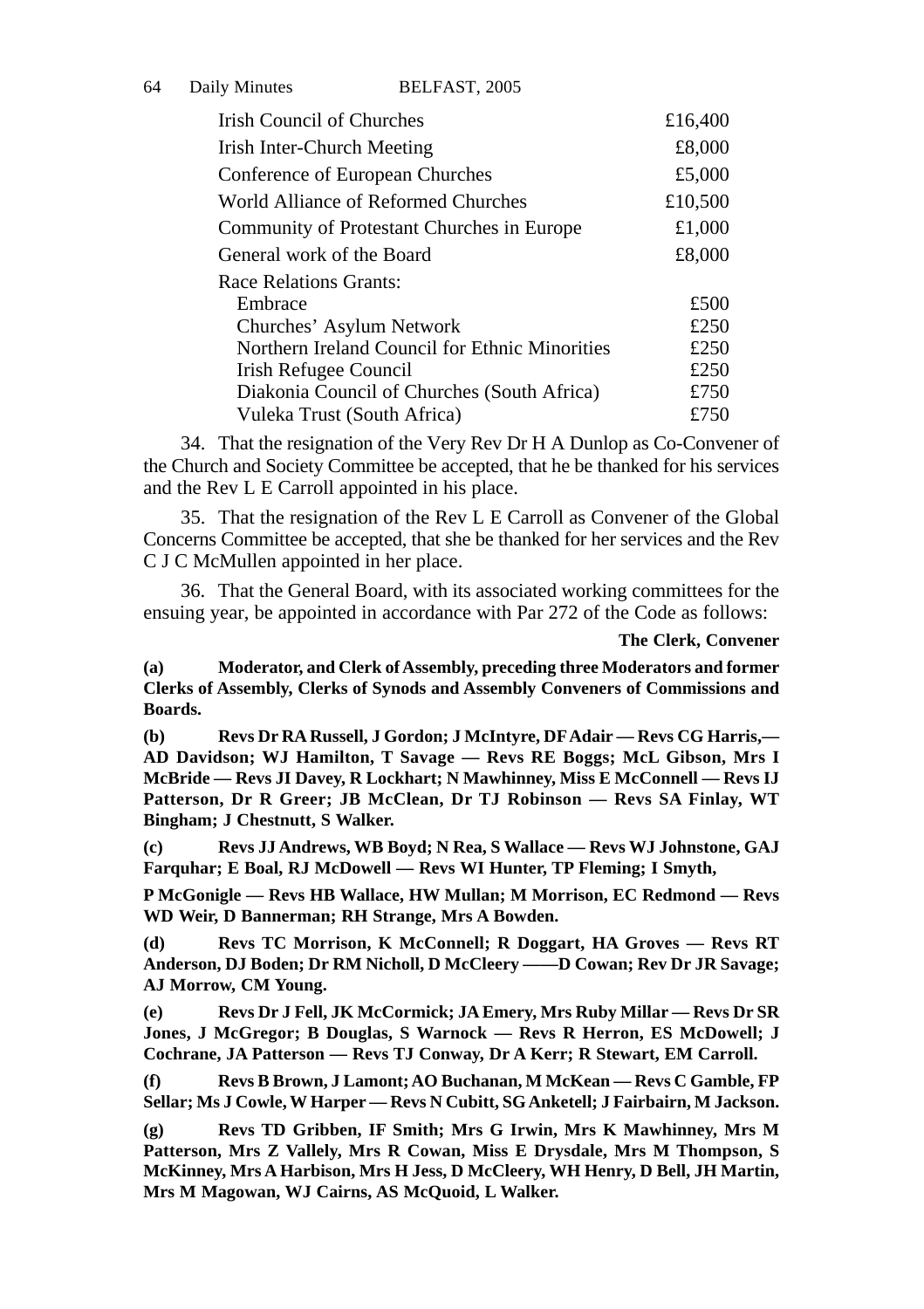**A. CHURCH AND SOCIETY COMMITTEE (6)**

#### **Revs LE Carroll; TD Moore, Conveners**

- **(a) The Moderator, preceding Moderator, Clerk, former Clerks, and Deputy Clerk of Assembly, Moderator-Designate, Global Concerns Convener, Church and Society Conveners, Rev Dr HA Dunlop.**
- **(x) Revs DR Baker, TN Hamilton, JA Kirkpatrick; TR Reid, Miss K Jardine, R McCarter.**
- **(y) Revs D Bannerman, Dr J Fell, JJ Andrews, TJ Conway, J Gordon; M McKean.**
- **B. GLOBAL CONCERNS (5) CJC McMullen, Convener**
- **(a) The Moderator and Clerk of Assembly, Committee Convener, Conveners of Environment, Peace and Peacemaking, Race Relations Panels, Representative of Overseas Board, Church Relations, Rev LE Carroll.**
- **(x) Revs CM Hunter, AC Rankin; Mrs F Watts, Dr J Gillespie.**
- **(y) Revs IJ Patterson, Dr RA Russell; AJ Morrow, R Stewart, J Cochrane.**
- C. CHURCH RELATIONS (5) Rev AD Davidson, Convener
- **(a) The Moderator and Clerk of Assembly, Committee Convener, Prof of Systematic Theology, Director of Youth and Children's Ministry, Representative of Board of Mission in Ireland, Overseas Board and Global Concerns.**
- **(x) Revs J Brackenridge, KDW Crowe, SE Hughes, JC McCullough, L Kennedy-Ritchie; Mrs H McKinley.**
- **(y) Revs WB Boyd, GAJ Farquhar, SG Anketell, Dr JR Savage; W Harper, Dr TJ Robinson.**
- **D. DOCTRINE COMMITTEE (5) Principal, UTC, Convener**
- **(a) The Moderator and Clerk of Assembly, General Assembly's Theological Professors.**
- **(x) Revs C Meban, A Gibson, GJ Kennedy, SD Finlay.**
- **(y) Revs Dr J Fell, TP Fleming, \_\_\_\_\_\_\_\_\_\_\_\_\_\_\_, FP Sellar, J Gordon, SA Finlay.**
- **E. PRIORITIES COMMITTEE (6) The Clerk, Convener**
- **(a) The Moderator and Clerk of Assembly, Deputy Clerk, General Board Conveners.**
- **(x) Revs WA Kennedy, WS Marrs, Dr G Connor, R Herron, G Moore; Miss R Stirling, L Conway, J Millar, MH Stewart.**
- **(y) Revs TJ Conway, N Cubitt, B Brown, WD Weir, GAJ Farquhar; DF Adair, EM Carroll, \_\_\_\_\_\_\_\_\_\_\_\_\_\_\_, \_\_\_\_\_\_\_\_\_\_\_\_\_\_\_.**
- **F. MODERATOR'S ADVISORY COMMITTEE (5) The Clerk, Convener (a) The Moderator, preceding three Moderators, Clerk, former Clerks, Deputy Clerk of Assembly, Clerks of Synods, Head of Personnel, Information Officer.**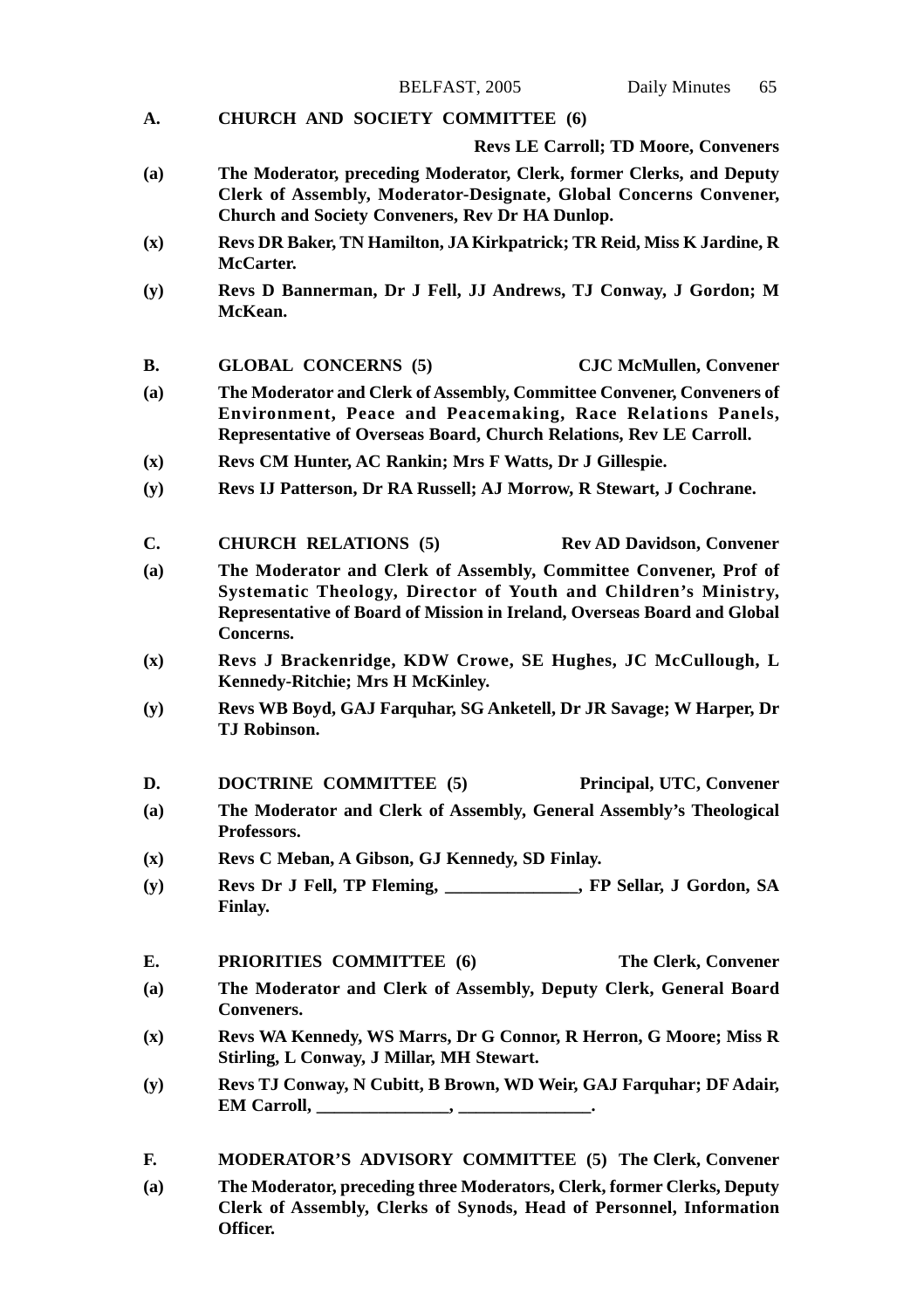| 66 | Daily Minutes | BELFAST, 2005 |
|----|---------------|---------------|
|----|---------------|---------------|

- **(x) Rev D Montgomery; Mrs R Dunlop, N Chambers, MA Morrow, QC.**
- **(y) Revs JJ Andrews, TJ Conway, Dr J Fell, IJ Patterson, WD Weir; \_\_\_\_\_\_\_\_\_\_\_\_\_\_\_.**
- **G. RECOGNISED MINISTRIES COMMITTEE (4) The Clerk, Convener**
- **(a) The Moderator, Clerk of Assembly, Deputy Clerk, Conveners of Union Commission, Doctrine, Reception of Ministers and Licentiates.**
- **(x) Revs IT McKee, WS Marrs; Mrs M Myers, Miss R Stirling.**
- **(y) Revs JJ Andrews, TP Fleming, WJ Johnstone, R Lockhart, WD Weir, SG Anketell.**

The **Overtures anent Pars 25(1); 30(3); 50(2); 272(4)(d); 272(5)(a); 272(5)(b); 272(5)(c); 272(6); 281(3) of the Code** (Reports pp 67-68) were submitted by the Rev Dr D J Watts. **Overtures anent Pars 25(1); 30(3); 50(2); 272(4)(d); 272(5)(a); 272(5)(b);**

Moved by the Rev Dr D J Watts, seconded by the Rev J H Robinson, and agreed: **272(5)(c); 272(6); 281(3)**

> That the Overtures anent Par 25(1); 30(3); 50(2) be received and placed on the books.

> Moved by the Rev Dr D J Watts, seconded by the Rev J H Robinson, and agreed:

That the Overtures anent Par 25(1); 30(3); 50(2) be made an Interim Act.

Moved by the Rev Dr D J Watts, seconded by the Rev J H Robinson, and agreed:

That the Overtures anent Pars 272(4)(d); 272(5)(a); 272(5)(b); 272(5)(c); 272(6); 281(3) of the Code be received and that, under Par 111 of the Code, they be made the rule of the Church.

**BOARD OF MISSION IN IRELAND** – Debate Resumed (See page 47) **BOARD OF** Moved by the Rev Dr G Conner, seconded by the Rev R A Patton, and agreed: **MISSIONS IN IRELAND**

> 10. That the General Assembly welcome the Rev David Montgomery as Director for Congregational Life and Mr Robin Fairbairn as Executive Secretary for Education and Promotion and pray God's blessing on their endeavours.

11. That the resignation of the Rev J S Dallas as Convener of the Shankill Road Mission Committee be accepted, that he be thanked for his services and the Rev Dr I Hart be appointed in his place. **Shankill Road Mission Committee**

**Presbyterian Mutual Society**

12. That the General Assembly congratulate the Directors of the Society on its continuing success and encourage congregations and individuals to avail of its lending facilities.

13. That the following be appointed to the Alternating Ministries Committee: Convener of the Board of Mission in Ireland, Convener of the Home and Irish Mission Committee, Deputy Clerk, Mrs C Poynton, Rev S G Anketell. **Alternating Ministeries Committee**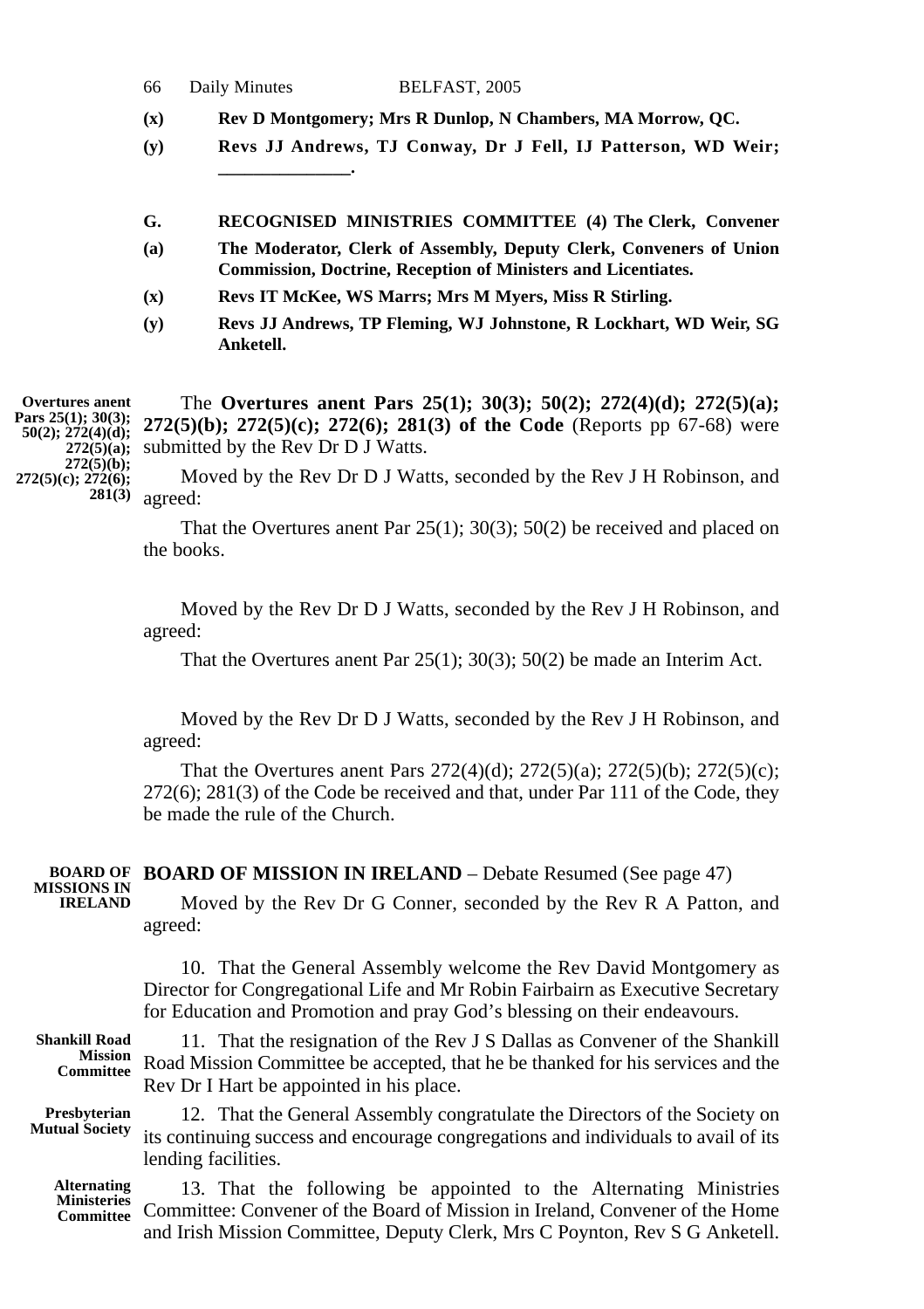14. That the Board of Mission in Ireland, with its associated working Committees for the ensuing year, be appointed in accordance with Par 280 of the Code as follows:

### **Rev Dr G Connor, Convener Deputy Clerk, Secretary**

**(a) The Moderator and Clerk of Assembly, Deputy Clerk, Board Convener, President, Home Vice-President, and Executive Secretary of PWA, Director for Personnel, Convener and Secretary of Social Witness Board, Conveners of Education, Studies and Christian Training, Youth & Children's Ministry Boards, Union Commission and Pensions and Assessments Committee, Conveners of Finance, Personnel and Property Committees, Presbyterian Mutual Society Agent, two Young Women's Group representatives, two Youth & Children's Ministry Board representatives, two deaconess representatives.**

**(b) Revs J Gordon, D Bradley; Mrs J Richardson — Revs BA McDonald, SD Finlay; Mrs M Dowds — Revs JM Casement, GR Stockdale; Ms J Shields — Rev WJ Henry; I McCullagh, Mrs V Mawhinney — Revs WJM Parker, TJ Hagan; Mrs R McAuley — Revs DS Henry, BD Colvin; Mrs A McIntyre.**

**(c) Rev SW Dickinson; J McWhirter, Miss H Nicholl — Revs RJ McCullough, B McMillen; Mrs L Stothers — Rev TJ McCormick; Dr JH Gillespie, Mrs D Lynn — Rev ST Carson, RB Thompson; Mrs H Morrison — Revs S Simpson, Dr WD Patton; Mrs HW Montgomery.**

**(d) Rev AW Boyd; B Gordon, Mrs L Gibson — Revs RN Agnew, KA Drury; Miss M Angus — Revs M Gibson, J Scott; Mrs S Giffen.**

**(e) Revs TD Hagan, DJ Hutchinson; Mrs M McCloskey — Revs JL Blair, N Ward; Mrs M Docherty — Rev Dr JW Lockington; TR Reid, Miss J Patterson—— Revs JJ Currie, PG McCrea; Mrs E Farr.**

**(f) Revs J Lamont, WA McCully; Mrs A Lamont — Revs Dr S Mawhinney, SJ Lockington, L Kennedy-Ritchie — Rev N Cubitt; Mrs G Oliver; R McConkey.**

**(p) Mrs G Hunter, Mrs N Bradford, Mrs B Thompson, Mrs J Donald, Mrs V Miller, Mrs Z Vallely, Miss Z McAllister.**

- **A. EDUCATION AND PROMOTION (5) Mrs C Poynton, Convener Executive Secretary for Education and Promotion, Secretary**
- **(a) The Moderator and Clerk of Assembly, Deputy Clerk, Board and Committee Conveners, Executive Secretary for Education & Promotion, Conveners of Home and Irish Mission, Congregational Life and Shankill Road Mission Committees, Information Officer.**
- **(x) Revs TW Gordon, J Scott; D Aicken, D Thompson, W Steele.**
- **(y) Revs BA McDonald, J Lamont, B McMillan, GR Stockdale; Mrs M Weir.**

## **B. HOME AND IRISH MISSION COMMITTEE (7)**

**Rev RA Patton, Convener Deputy Clerk, Secretary**

- **(a) The Moderator and Clerk of Assembly, Deputy Clerk, Board and Committee Conveners, PWA Central President, PWA Home Vice-President, Director for Personnel, Executive Secretary for Education & Promotion, Mrs C Poynton.**
- **(x) Revs JD Woodside, PG McCrea, WJ Henry, SS Johnston, RL Craig, G Trueman, WA McCully, Dr S Mawhinney; DF Adair, Mrs Irene Young.**
- **(y) Revs JM Casement, KA Drury, N Cubitt; Mrs L Stothers, J Patterson.**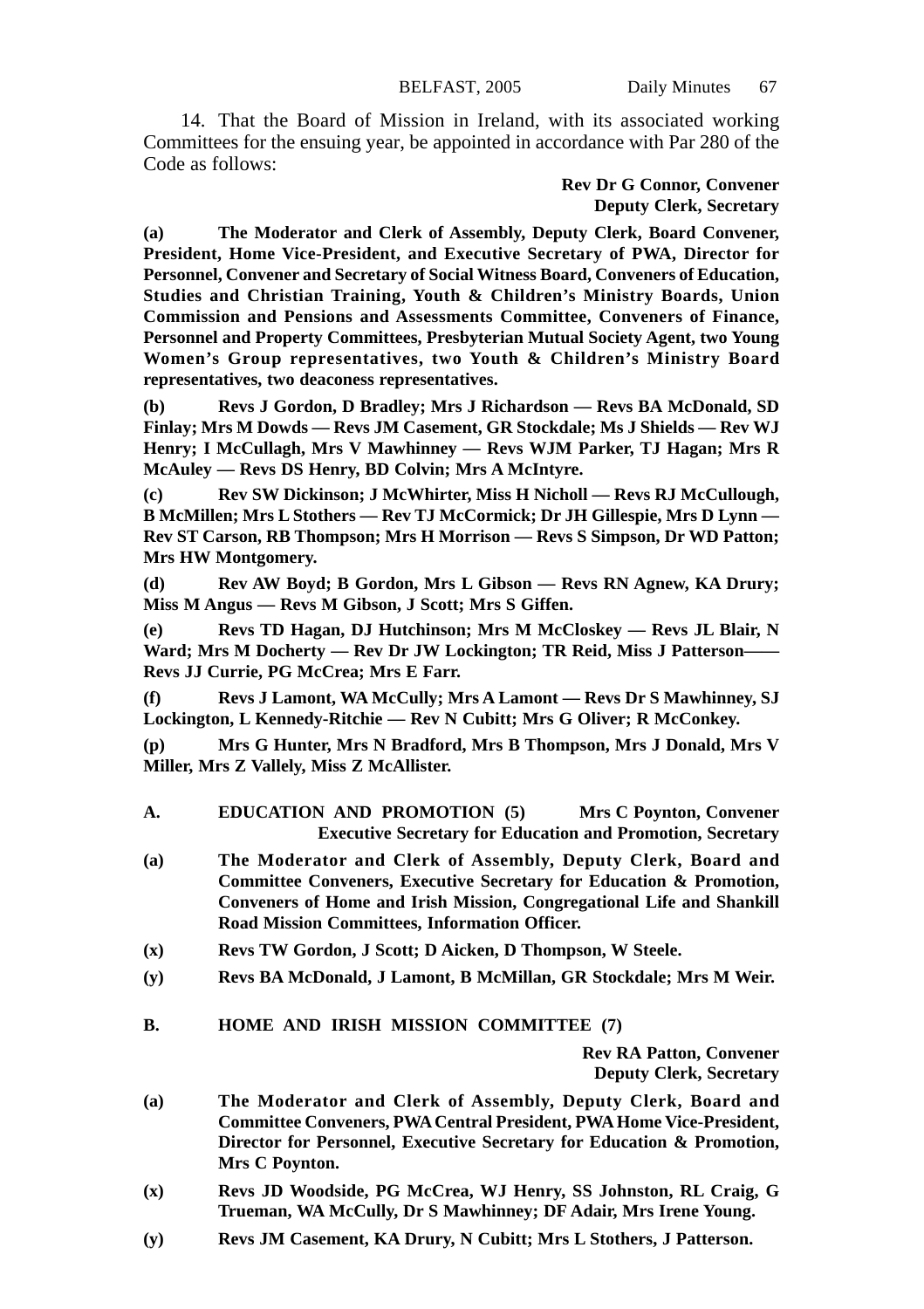| 68             | Daily Minutes                                  | BELFAST, 2005 |                                                                                                                                                                                                                                                                                                     |
|----------------|------------------------------------------------|---------------|-----------------------------------------------------------------------------------------------------------------------------------------------------------------------------------------------------------------------------------------------------------------------------------------------------|
| C.             | <b>CONGREGATIONAL LIFE (5)</b>                 |               | <b>Rev H Boyce, Convener</b>                                                                                                                                                                                                                                                                        |
|                |                                                |               | <b>Director for Congregational Life, Secretary</b>                                                                                                                                                                                                                                                  |
| (a)            | Personnel, Prof of Practical Theology.         |               | The Moderator and Clerk of Assembly, Deputy Clerk, Board and<br><b>Committee Conveners, Director for Congregational Life, Convener of</b><br><b>Committee on Resourcing Christians for Ministry, Director of Christian</b><br>Training, Executive Secretary for Education & Promotion, Director for |
| $(\mathbf{x})$ |                                                |               | Revs GE Best, RB Savage, IJ Patterson, WJ Parkes, D Bannerman.                                                                                                                                                                                                                                      |
| (y)            | Thompson.                                      |               | Revs JM Casement, Dr WD Patton, RJ McCullough, JL Blair; Mrs B                                                                                                                                                                                                                                      |
| D.             | <b>SHANKILL ROAD MISSION (5)</b>               |               | <b>Rev Dr I Hart, Convener</b><br><b>Rev WMcB Campbell, Superintendent</b>                                                                                                                                                                                                                          |
|                |                                                |               |                                                                                                                                                                                                                                                                                                     |
| (a)            | <b>Education and Promotion, Rev JS Dallas.</b> |               | The Moderator and Clerk of Assembly, Deputy Clerk, Board and<br><b>Committee Conveners, Shankill Road Mission Superintendent, Clerk of</b><br>Session of Shankill Road Mission Congregation, Executive Secretary for                                                                                |
| (x)            |                                                |               | Revs K McConnell, GF McKeown, AW Boyd; Miss D Pinkerton.                                                                                                                                                                                                                                            |
| (y)            |                                                |               | Revs J Gordon, M Gibson, Dr JW Lockington; Mrs L Stothers.                                                                                                                                                                                                                                          |

The **Memorial of the Interim Kirk Session of New Mossley** (Reports pp **Interim Kirk** 169-170) was submitted by the Rev I D Neish. **Memorial of the Mossley**

Moved by the Rev I D Neish, seconded by the Rev I K McDonald, and agreed:

That the Memorial be received and its prayer granted.

The Assembly engaged in worship conducted by the Moderator, assisted by the Rev G A Preston.

At the request of the Moderator, the Rev R A Moffett addressed the Assembly.

The sederunt came to a close at 1.05pm, the Moderator pronouncing the Benediction.

# **NINTH SESSION**

**Friday, 10th June, 2005 Two o'clock. Afternoon**

The Assembly again convened, the Moderator leading in prayer.

Moved by the Very Rev Dr S J Dixon, seconded by the Rev W S Marrs, and agreed: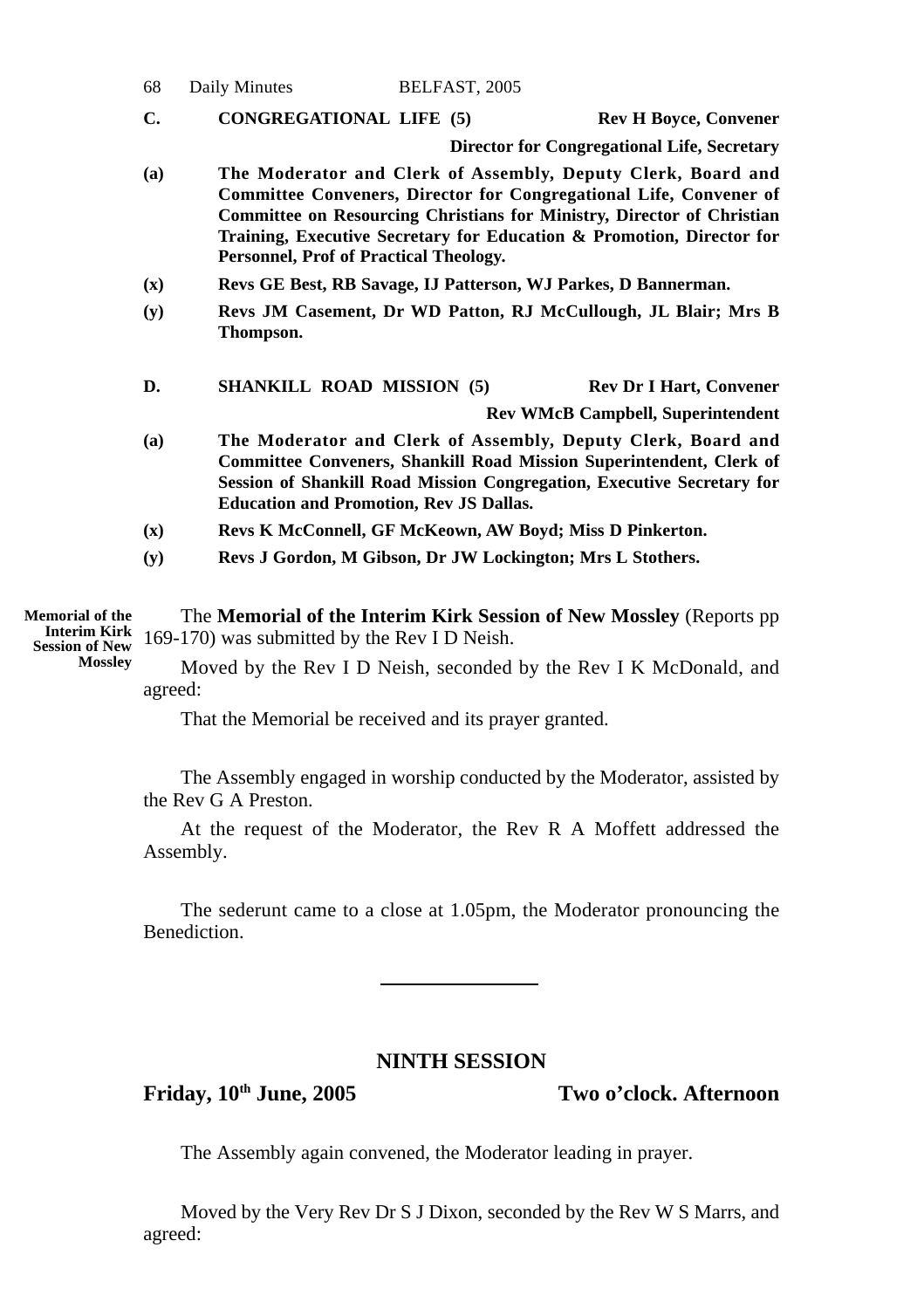## **OVERSEAS BOARD** – Debate resumed (See page 48)

6. That the General Assembly authorise the Overseas Board to take any necessary action on its behalf regarding the future of the Jerusalem Church, Hamburg.

7. That the General Assembly, recognising Lebanon as a strategic doorway to the Middle East and part of the Middle East peace equation, request the Overseas Board to continue building relationships with the National Evangelical Synod of Syria and Lebanon.

8. That the General Assembly give thanks to God for the signing of the peace agreement between the Government of Sudan and the Sudan Peoples Liberation Movement/Army (SPLM/A), urge the International community to ensure that the protocols are implemented, and encourage our church to support the Presbyterian Church of Sudan as it develops its mission strategy for peacetime.

9. That the General Assembly give thanks for longstanding relationships with our partner churches in Malawi and Kenya, and in the light of poor rainfall in early 2005, urge the Overseas Board to make every effort to contribute towards the prevention of the impending food crisis.

10. That the General Assembly give thanks for new opportunities of service alongside the Presbyterian Church in Brazil (IPB), and affirm its ongoing commitment to the United Church in Jamaica and the Cayman Islands, particularly as it proceeds with rehabilitation work in the aftermath of Hurricane Ivan.

11. That the General Assembly give thanks for and encourage the continued generous support of the World Development Appeal, and on this the  $25<sup>th</sup>$ anniversary of the constitution of the World Development Committee as an official committee of the General Assembly, commend all those who as conveners, committee members and Presbytery Agents have worked to alleviate global poverty and its underlying causes, raise awareness of development issues and stress their importance for Christian discipleship.

12. In this year of humanitarian disaster in the Darfur region of Sudan and the Tsunami devastation across the Indian Ocean, that the General Assembly recognise in glad thanksgiving the generosity of members of our church to the Sudan and Tsunami Appeals respectively as Christian expressions of God's compassion, and commend Christian Aid, Tearfund and our partner churches for their efforts in meeting both the immediate and longer term needs of those affected and their communities.

13. That the General Assembly endorse and support the Make Poverty History campaign and agree that our church joins the Make Poverty History coalition.

14. That the General Assembly encourage the Overseas Board to develop 'mission engagement' strategies, and provide appropriate mission education resources, that will enable congregational leaders to enthuse more members to be actively and effectively engaged in the work of mission overseas.

15. That the General Assembly thank all those who continue to assist the ongoing work of mission education throughout our church, commend those individuals, congregations and presbyteries who are taking active steps to encourage greater involvement in overseas mission service, and ask each congregation to prayerfully reflect upon their past and current commitment in this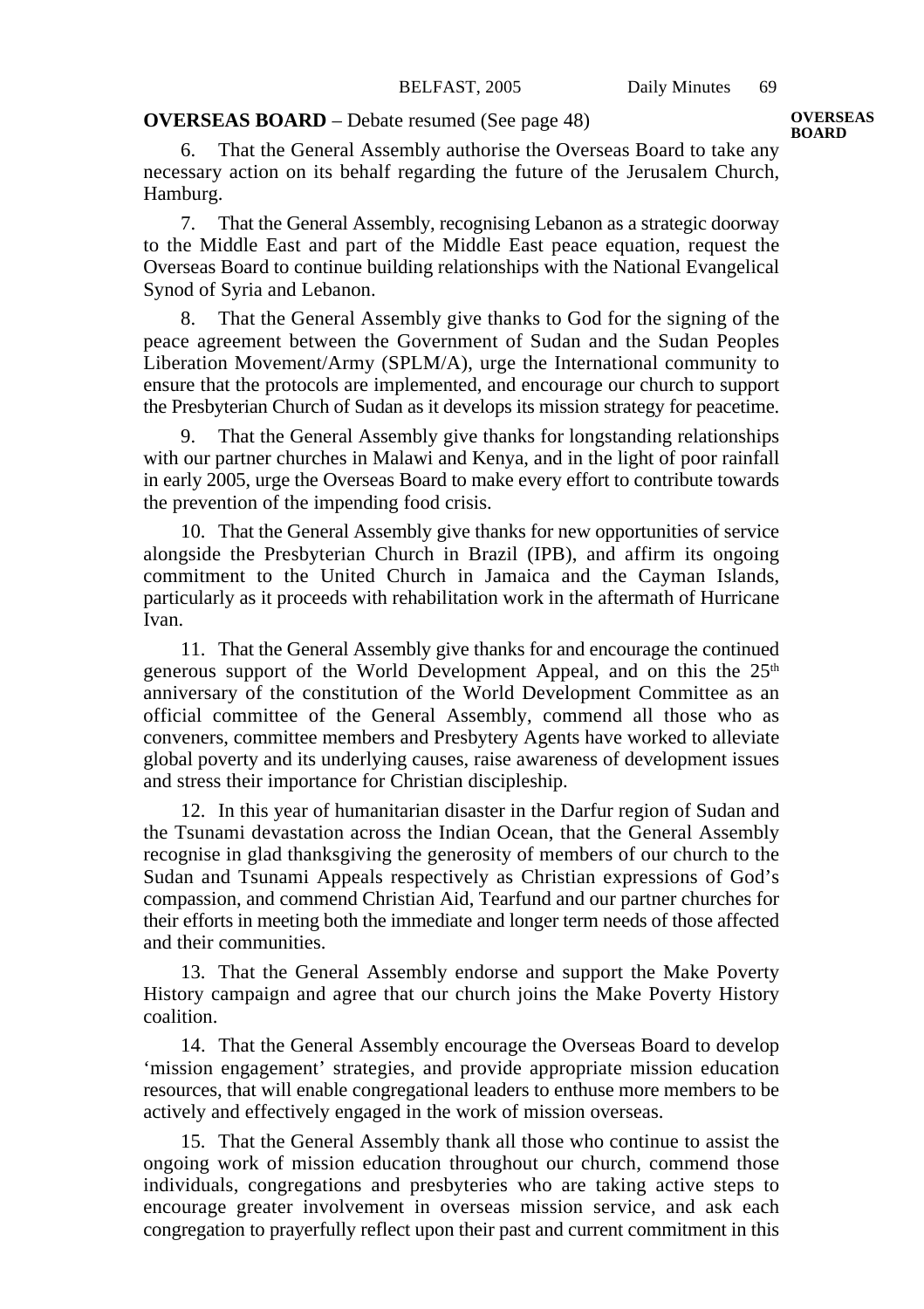regard, giving serious consideration to how they will develop their mission engagement in the overseas context.

16. That the General Assembly recognise the steps being taken by the Overseas Board to develop its Pastoral Care Model for the benefit of all its mission personnel.

17. That the Overseas Board, with its associated working committees, be appointed for the ensuing year in accordance with Par 279 of the Code as follows:

**Rev Dr SJ Dixon, Convener**

#### **Rev WS Marrs, Secretary**

**(a) The Moderator and Clerk of Assembly, President, Overseas Vice-President and Executive Secretary of the PWA, Convener and Secretary of the Board, Convener of Church Relations, Deputy Director of Youth and Children's Ministry, two Young Women's Group representatives, Board of Youth and Children's Ministry representative.**

**(b) Revs NJ McCullough, PC Lyle; Mrs S Todd — Rev MM Stewart; Miss J Allen, Mrs L Cargill — Revs M Stanfield, RA Moffett; Miss M McCombe — Rev RA McLernon; N McKinney, Miss W Norwood—— Rev PD Thompson; Dr J Kyle, Mrs M McCammon — Revs NS Millen, DB Murphy; Mrs D Rea.**

**(c) Rev NA Brown; N Rea, Mrs A Erwin — Mrs I Wallace, Miss D Savage, \_\_\_\_\_\_\_\_\_\_\_\_\_\_\_ — Rev Dr RN Gordon; G McIntyre, Mrs J Farlow — Rev NE Dorrans; Miss E McCaughan, Miss C Anderson — Rev PE Dickinson; D Robinson, Mrs A Reid.**

**(d) Revs JSB Drennan, GF McKeown; Mrs—M Patterson — Revs BR Hughes, Dr I Hart; Mrs M Jackson —— Revs WM Brown, Dr D Murphy; Miss R Taylor.**

**(e) Revs GP Young, LWH Hilditch; Miss K McConnell — Rev Dr C Glass; Mrs E Alexander, Mrs M Conn — Rev G Aitcheson; Dr C McKibben, Mrs M McKibben — Rev JW Fleck; R Wallace, Mrs M McCreedy.**

**(f) Rev SJ Richmond; A Speer, Mrs F Armour — Revs PG McDowell, J Mann; Mrs D Mitchell — Miss H Stewart, L Forster, E Martin.**

**(p) Mrs S Fleck, Mrs L Brown, Mrs P Colvin, Miss Z McAllister, Mrs E Greenlee, Mrs D Marshall, Mrs J Clarke.**

**A. ASIA COMMITTEE (5) Rev SJ Hanna, Convener**

**Rev WS Marrs, Secretary**

- **(a) The Moderator and Clerk of Assembly, Board Convener and Secretary, Committee Convener; PWA Central President, Overseas Vice-President, Treasurer; CN Eves.**
- **(x) Revs Dr JW Lockington, Dr MCA Gray, BAH Wilson; Dr M Watson.**
- **(y) Revs DB Murphy, BR Hughes, G Aitcheson, PG McDowell; Miss M McCombe, Miss D Savage, Mrs E McIlwaine, Mrs M Jackson.**

**B. EUROPE AND MIDDLE EAST COMMITTEE (6)**

**Mrs M Patterson, Convener**

**Rev WS Marrs, Secretary**

**(a) The Moderator and Clerk of Assembly, Board Convener and Secretary, Committee Convener, Revs JA Kirkpatrick, JN Seawright; PWA Central President, Overseas Vice-President, Treasurer.**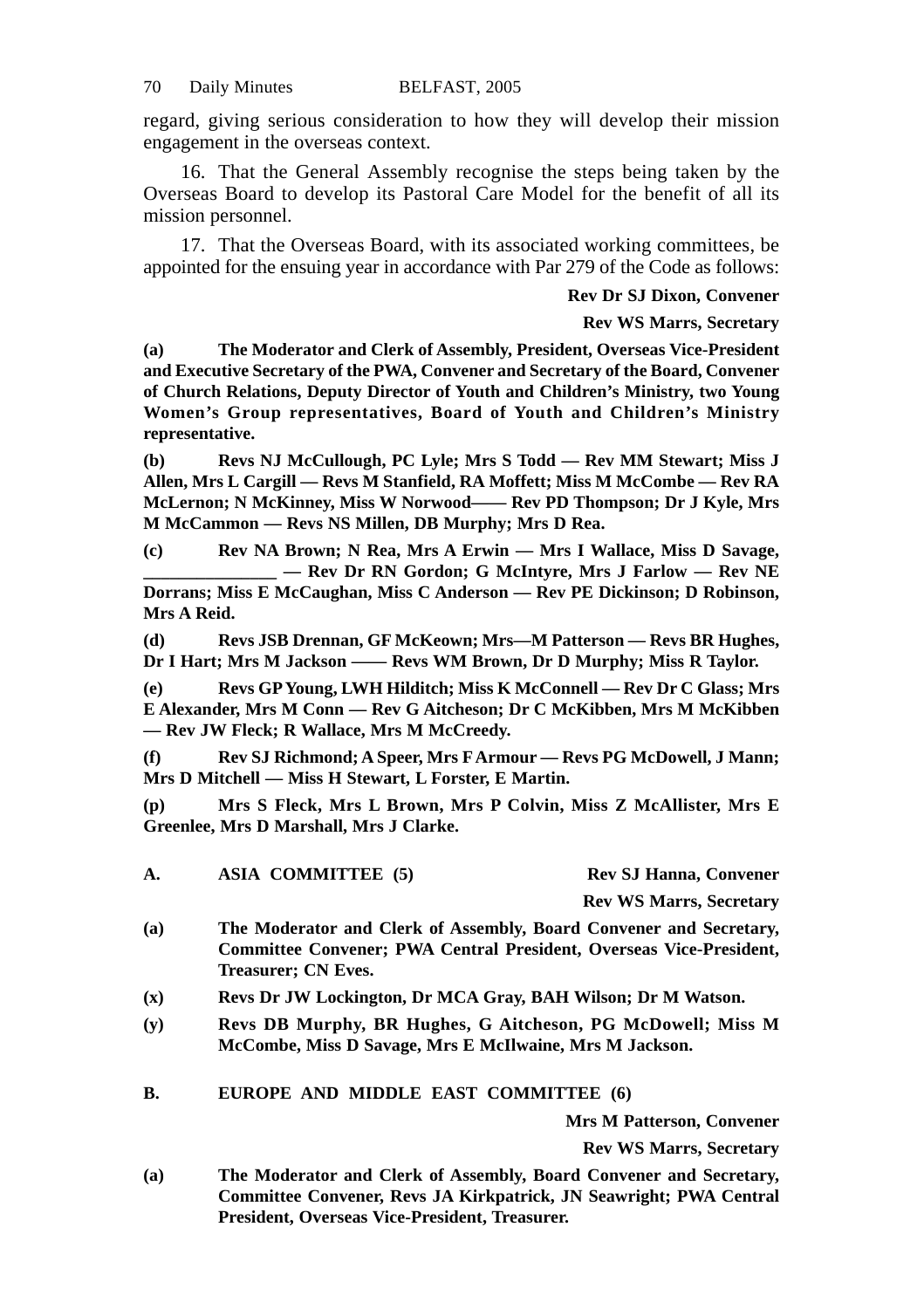| $(\mathbf{x})$ | Revs IJ Patterson, JI Thompson; Mrs E Alexander, Mrs A Erwin.                                                                                                                                   |                                                             |
|----------------|-------------------------------------------------------------------------------------------------------------------------------------------------------------------------------------------------|-------------------------------------------------------------|
| (y)            | Revs RA McLernon, GF McKeown, RA Moffett, PD Thompson; N<br>McKinney, L Forster, Mrs A Reid, Mrs D Rea.                                                                                         |                                                             |
| C.             | AFRICA, CARIBBEAN & LATIN AMERICA COMMITTEE (5)                                                                                                                                                 |                                                             |
|                | <b>Rev SJ Richmond, Convener</b>                                                                                                                                                                |                                                             |
|                | <b>Rev WS Marrs, Secretary</b>                                                                                                                                                                  |                                                             |
| (a)            | The Moderator and Clerk of Assembly, Board Convener and Secretary,<br><b>Committee and World Development Committee Conveners, PWA Central</b><br>President, Overseas Vice-President, Treasurer. |                                                             |
| $(\mathbf{x})$ | Rev Prof WP Addley; Mrs P Martin, R Kerr, Mrs M Binnie, J Doherty, Miss<br>H Johnston.                                                                                                          |                                                             |
| (y)            | Revs J Mann, Dr RN Gordon, NE Dorrans, NS Millen; Miss R Taylor, Mrs<br>D Mitchell.                                                                                                             |                                                             |
| D.             | WORLD DEVELOPMENT COMMITTEE (5)                                                                                                                                                                 |                                                             |
|                | <b>Rev Dr MCA Gray, Convener</b>                                                                                                                                                                |                                                             |
|                | <b>Rev WS Marrs, Secretary</b>                                                                                                                                                                  |                                                             |
| (a)            | The Moderator and Clerk of Assembly, Board Convener and Secretary,<br>Committee Convener; Church Relations Representative, PWA<br>Representative.                                               |                                                             |
| $(\mathbf{x})$ | R Sheppard, A McCreary, Mrs S Phillips, D Nesbitt, Mrs F Watts, T<br>Magowan.                                                                                                                   |                                                             |
| (y)            | Revs NJ McCullough, J Mann; Miss Z McAllister, Mrs M McCammon, Mrs<br>M Patterson, G McIntyre.                                                                                                  |                                                             |
|                | The Overtures anent Pars $61(c)$ ; $97(c)$ ; $115(1)$ , $(2)$ of the Code (Reports<br>p150) were submitted by the Very Rev Dr S J Dixon.                                                        | <b>Overtures</b> anent<br>Pars 61(c); 97(c);<br>115(1), (2) |
|                | Moved by the Very Rev Dr S J Dixon, seconded by the Rev W S Marrs, and                                                                                                                          |                                                             |

BELFAST, 2005 Daily Minutes 71

agreed: That the Overtures anent Pars  $61(c)$ ;  $97(c)$ ;  $115(1)$ ,  $(2)$  of the Code be

received and placed on the books.

Moved by the Very Rev Dr S J Dixon, seconded by the Rev W S Marrs, and agreed:

That the Overtures anent Pars  $61(c)$ ;  $97(c)$ ;  $115(1)$ ,  $(2)$  of the Code be made an Interim Act.

The **Overtures anent Pars 202(5), (6); 205(6), (7)(b); 212(7), (8)(b), (9); 268(4)(b); 279; 290(1), (2), (3), (4); 291(1), (2), (3); 292; 293; 308(8); 331(2)(b) of the Code** (Reports p 150) were submitted by the Very Rev Dr S J Dixon.

Moved by the Very Rev Dr S J Dixon, seconded by the Rev W S Marrs, and  $290(1)$ , (2), (3),<br>
(4);  $291(1)$ , (2), agreed:

That the Overtures anent Pars 202(5), (6); 205(6), (7)(b); 212(7), (8)(b), (9); 268(4)(b); 279; 290(1), (2), (3), (4); 291(1), (2), (3); 292; 293; 308(8); 331(2)(b)

**Overtures anent Pars 202(5), (6); 205(6), (7)(b); 212(7), (8)(b), (9); 268(4)(b); 279; (3); 292; 293; 308(8); 331(2)(b)**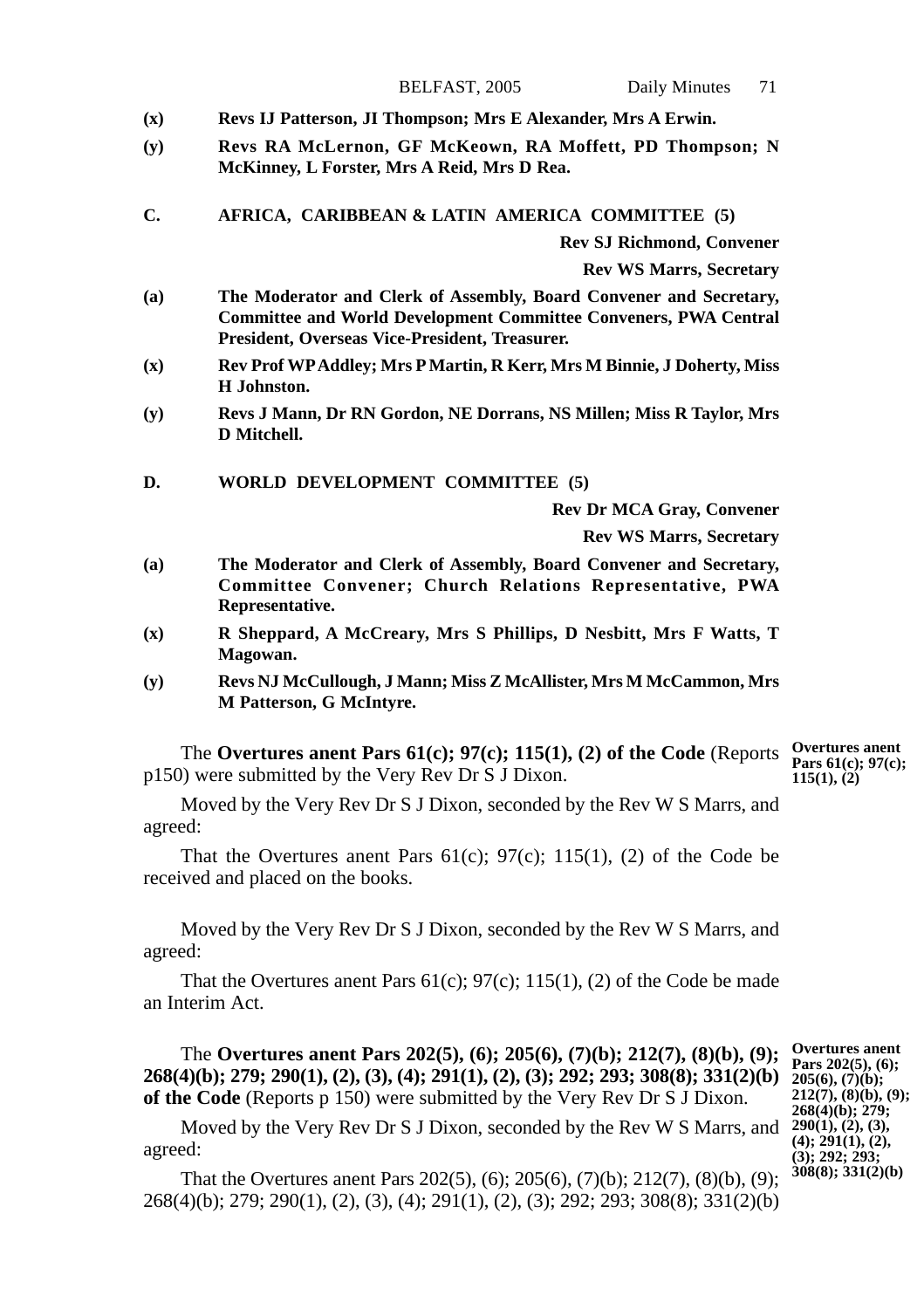of the Code be received and that, under Par 111 of the Code, they be made the rule of the Church.

The Final Report of the **BUSINESS BOARD** was submitted by the Clerk, the Rev Dr D J Watts, as follows: **BUSINESS BOARD**

> The Business Board met once during the week. It considered but did not license an amendment.

> At its meeting on Friday 3 June, the resolutions appended were approved for submission at the close of the Assembly.

> Moved by the Rev Dr D J Watts, seconded by the Rev J H Robinson, and agreed:

1. That the Report be received.

2. That the following corresponding members be appointed:

*To the Church of Scotland 2006*

The Right Rev Dr R E H Uprichard The Rev J J Andrews An Elder to be appointed by the Business Board

3. That the delegates to the United Reformed Church of the United Kingdom, 2006, the Presbyterian Church of Wales 2006, the General Synod of the Church of Ireland 2006 and the Methodist Conference 2006 be appointed by the Business Board.

4. That the Clerk be given authority to make corrections to the Daily Minutes as and when required.

5. That the next General Assembly be held in Church House, Belfast on Monday, 5 June, 2006.

## **CLOSE OF ASSEMBLY**

The Moderator conducted a closing act of worship and thanked: the Clerk of Assembly, the Deputy Clerk and his Chaplains; Mrs Joyce Anderson and the staff of the General Secretary's Office; Mr Stephen Lynas, the audio visual team and the media; the Church House staff, including Mr Harry Orr; the Rev T C Morrison and Mrs Claire Dixon; the organists; and those who acted as stewards and timekeepers.

Thereafter he declared the Assembly to be dissolved and convened the next Stated General Assembly of the Presbyterian Church in Ireland to meet in Church House, Belfast, on Monday 5 June, 2006.

The Moderator pronounced the Benediction.

The sederunt came to a close at 3.10 pm.

Attested by DONALD J WATTS Clerk of Assembly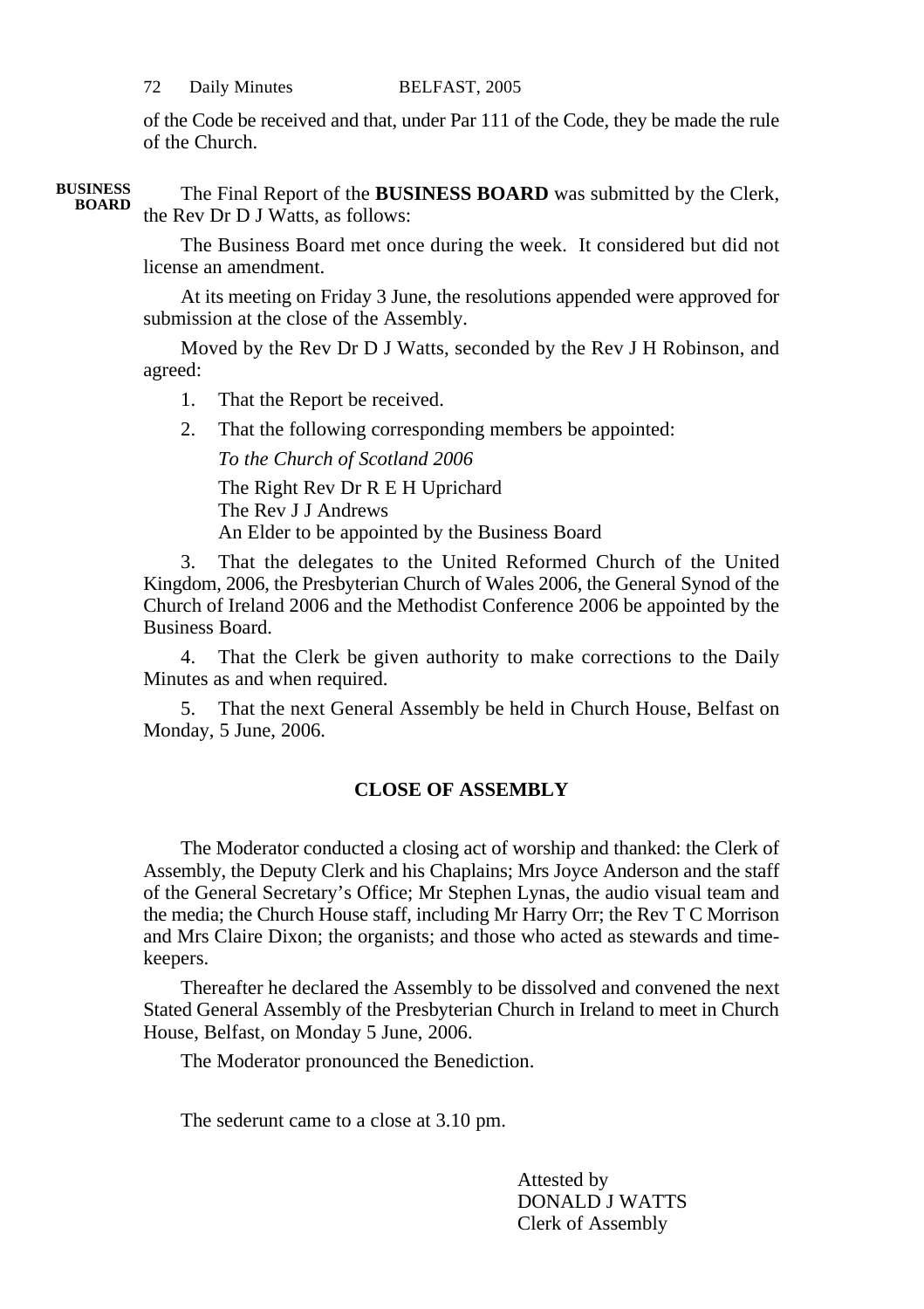# **DEPUTATIONS — 2006**

- I.— CORRESPONDING MEMBERS TO THE CHURCH OF SCOTLAND Right Rev Dr R E H Uprichard Rev J J Andrews An Elder to be appointed by the Business Board
- II.— CORRESPONDING MEMBER TO THE UNITED REFORMED CHURCH OF THE UNITED KINGDOM To be appointed by the Business Board.
- III.— DELEGATE TO THE PRESBYTERIAN CHURCH OF WALES To be appointed by the Business Board.
- IV.— DELEGATES TO THE CHURCH OF IRELAND GENERAL SYNOD To be appointed by the Business Board.
- V.— DELEGATES TO THE METHODIST CHURCH IN IRELAND CONFERENCE To be appointed by the Business Board.

| ECCLESIASTICAL CHANGES, ETC.  |      |      |      |      |      |      |      |
|-------------------------------|------|------|------|------|------|------|------|
| Reported by Presbyteries in - | 1999 | 2000 | 2001 | 2002 | 2003 | 2004 | 2005 |
| Licensures                    | 13   | 15   | 8    | 4    | 4    | 5    | 11   |
|                               | 16   | 13   | 14   | 14   | 9    | 4    |      |
|                               | 26   | 41   | 36   | 32   | 22   | 24   | 24   |
|                               | 13   | 28   | 26   | 27   | 23   | 27   | 30   |
|                               | 11   | 14   | 16   | 13   | 12   | 13   |      |
|                               | 3    | 10   | 14   | 6    | 14   | 17   | 10   |
|                               | 39   | 26   | 22   | 25   | 30   | 37   | 41   |
|                               | 26   | 21   | 22   | 22   | 23   | 23   | 23   |
| <b>Licentiates</b>            | 33   | 34   | 18   | 12   | 6    | 10   | 13   |

#### *FORM OF BEQUEST TO THE PRESBYTERIAN CHURCH*

*I hereby give and bequeath to the General Secretary for the time being of the Presbyterian Church in Ireland, whose receipt for the same shall be a sufficient discharge, the sum of £…………………… upon trust to be applied by such General Secretary toward the ……………………… (here state the Mission, Central Ministry, or other Fund, to be benefited) of the General Assembly; and I direct that the said legacy be paid out of my pure personal estate; and free from any deduction on account of any legacy duty, or other tax whatever.*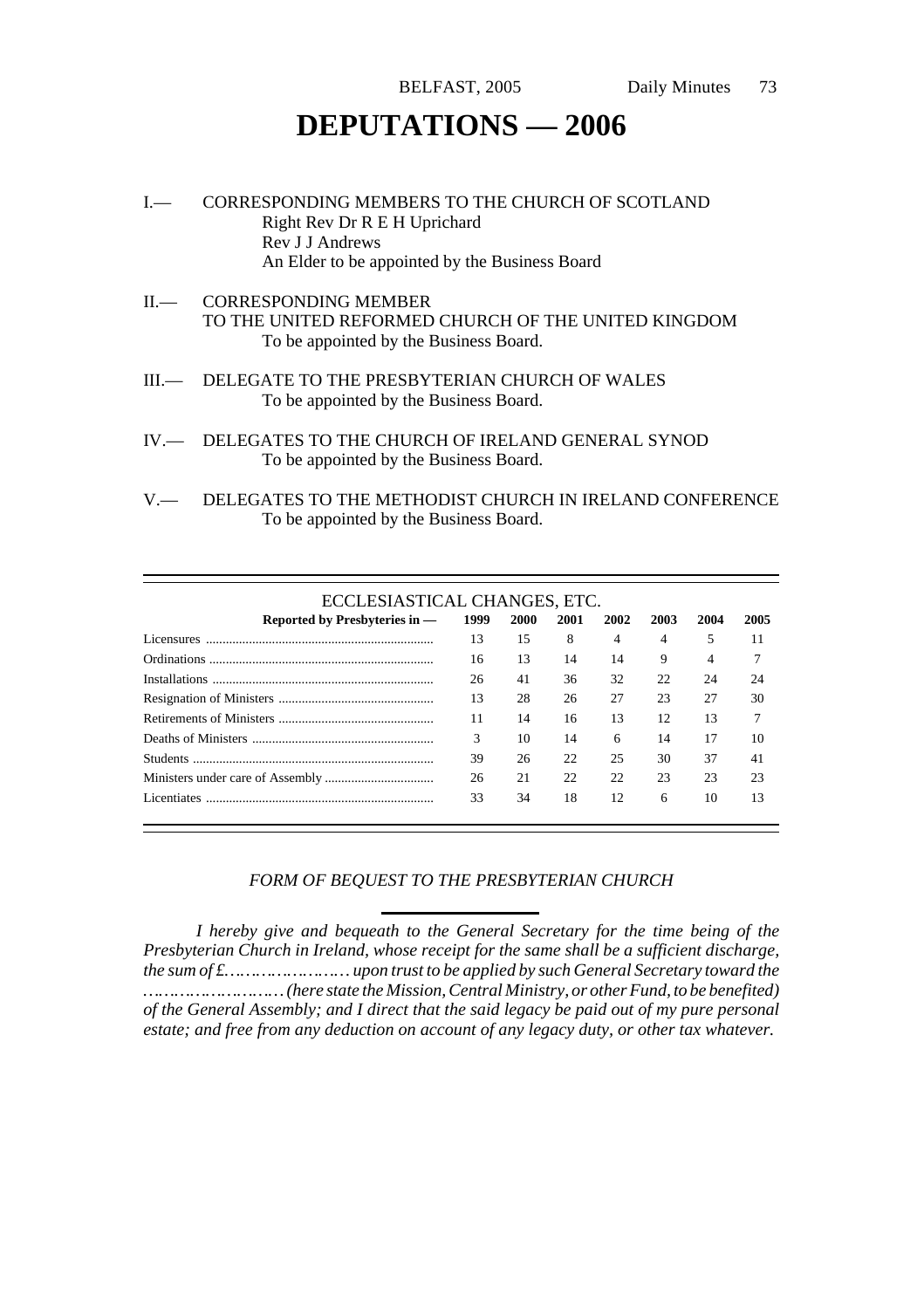# **CHANGES IN THE CODE 2005**

CHURCH HOUSE, BELFAST, BT1 6DW AUGUST, 2005.

The following changes have been made in the 1997 edition of the Code, which should be corrected accordingly.

> DONALD J. WATTS Clerk of Assembly

## **Par 25(1)**

After the word "congregation" insert the words "except that a ruling elder may be given permission by the Kirk Session not to carry out the duties of the eldership for a specified time" and after the word "vote" add the sentence: "Where a ruling elder has been temporarily released from the duties of the eldership in the Congregation for a specified time, that elder shall not act as a member of the Kirk Session and shall not be entitled to attend, speak or exercise a vote in the Kirk Session". (I.A. 2005).

## **Par 30(3)**

Add the words "but the Kirk Session may assign such other duties as it sees fit", after the word "report". (I.A. 2005).

## **Par 50(2)**

Delete the word "being" and add the words "discussed and" in its place. (I.A. 2005).

## **Pars 61(c), 97(c), 115(1), 115(2)**

Delete the words "Overseas Board" and substitute the words "Board of Mission Overseas" in their place. (I.A. 2005).

## **Par 82(4)**

Delete the words "held for the benefit of the minister"; add the words "nor its proceeds used for any purpose" after the word "sold"; and after the word "obtained" add the sentence: "No capital funds created by a sale of a manse, glebe or manse farm prior to 31<sup>st</sup> December, 2005, shall be used for any purpose other than as previously agreed without permission of the Presbytery and the Union Commission." (I.A. 2005).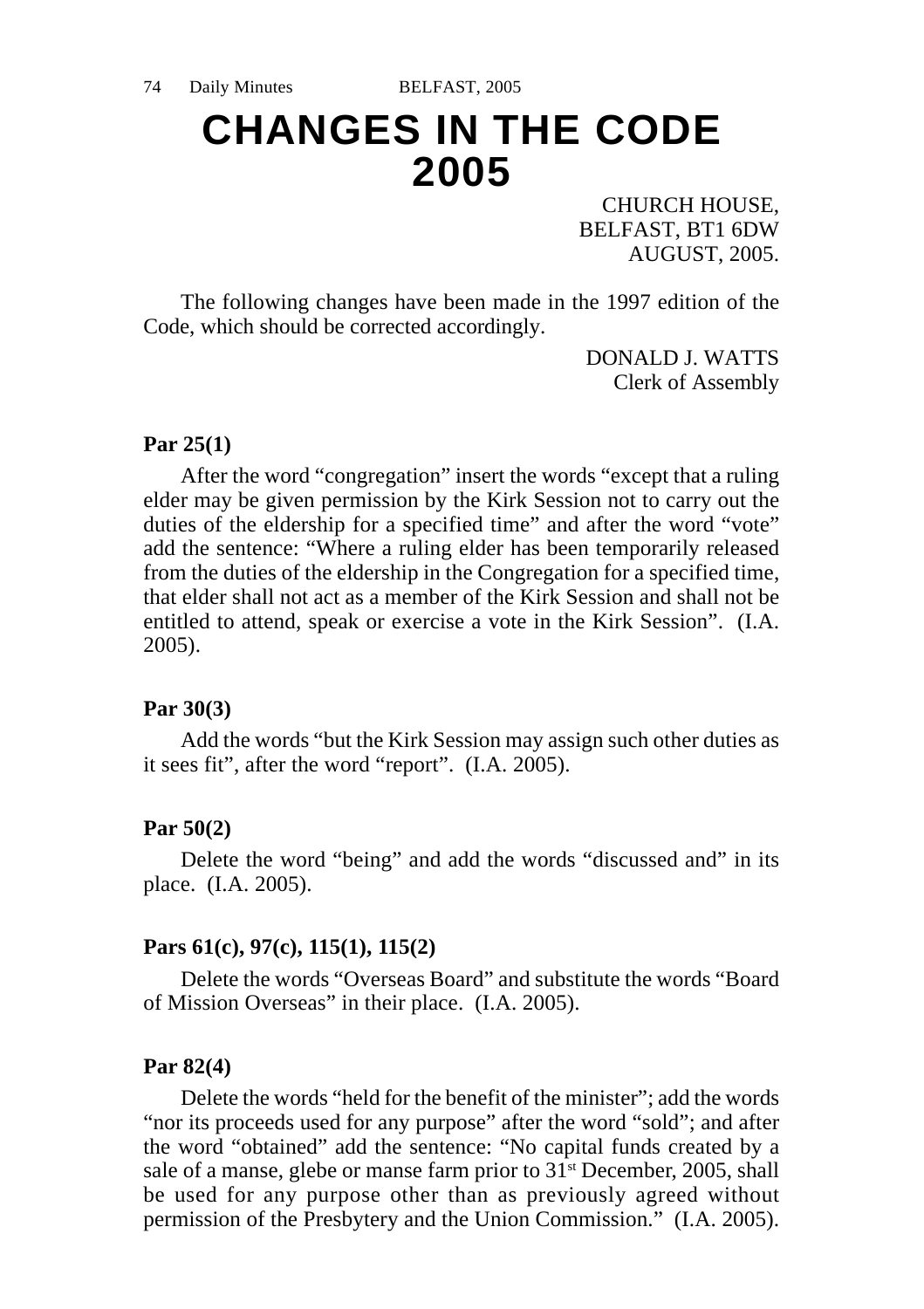## **Par 111(6)**

Delete and substitute the following: "No alterations to the rules governing the Central Ministry Fund, the Retired Ministers' Fund, the Widows of Ministers' Fund or the 1978 Ministers' Pension Scheme Fund shall be made unless notice proposing the making of the rules has been on the minutes of the proceedings of the Assembly for twelve months". (2005)

## **Par 128 (1)**

Delete and substitute the following: "The Union Commission shall consist of the Moderator and Clerk of Assembly, the Convener and Secretary of the Commission, the Secretary of the Board of Mission in Ireland, the Convener of the Home and Irish Mission Committee, one representative of the Central Ministry Fund, together with two persons (one, only, to be a minister) nominated by each Presbytery and up to eight by the Business Board appointed annually by the General Assembly."  $(2005)$ .

## **Pars 202(5), 202(6), 205(6), 205(7)(b), 212(7), 212(8)(b), 212(9), 268(4)(b), 279, 290(1), 290(2)(twice), 290(3)(twice), 290(4)(twice), 291(1), 291(2), 291(3), 292, 293, 308(8), 331(2)(b)**

Delete the words "Overseas Board" and substitute the words "Board of Mission Overseas" in their place. (2005).

## **Par 272(4)(d)**

Delete and redesignate (e) as (d). (2005).

## **Par 272(5)(a)**

Delete the words "or authorities of the Armed Services". (2005).

## **Par 272(5)(b) and 272(5)(c)**

Delete and substitute as Par 272(5)(b): "to submit nominations for the offices of Clerk, Deputy Clerk, Theological Professors and College Principal." (2005).

## **Par 272(6)**

Delete. (2005).

## **Par 276**

Delete. (2005).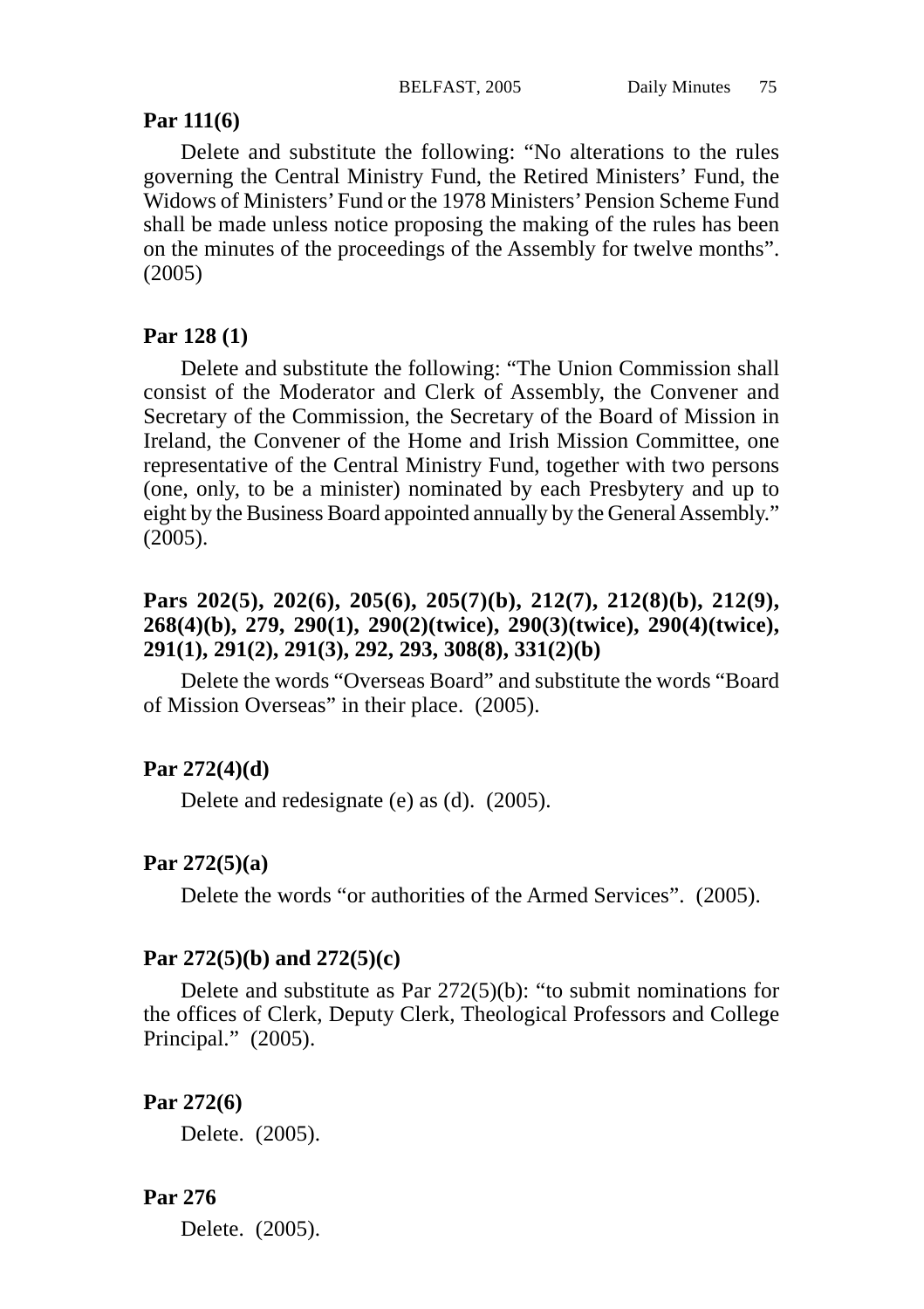# **Par 281(2)**

Add a new sub-paragraph (i): "concern itself with all aspects of Child Protection and Good Safe Practice relating to the work with children and young people attending the Church and organisations; revise its guidelines on a regular basis and promote appropriate training." (2005).

# **Par 281(3)**

Add a new sub-paragraph (3):

"(3)The Board is authorised:

- (a) to call ministers recommended by their Presbyteries who have been offered full-time chaplaincies in HM Forces, or in hospitals, hospices or prisons; and
- (b) to nominate to the appropriate authorities ministers recommended by their Presbyteries as part-time chaplains with the Armed Services or Cadet Forces, prisons, hospitals, hospices or public institutions (except educational establishments or as otherwise provided), upon condition that Ministers called or nominated under the foregoing subparagraphs (a) or (b) report as follows:
- (i) full-time chaplains shall report in writing on their work to the Board or to its appropriate Committee annually, or as may be required;
- (ii) part-time chaplains shall report similarly to their Presbyteries for transmission to the Board or appropriate Committee; and
- (iii) the Board shall report briefly upon all such chaplaincies to the General Assembly annually."

and re-number sub-paragraph (3) as (4). (2005).

# **Par 287(1)**

Delete the words "four persons nominated by each Synod" and substitute the words "one person nominated by each Presbytery" in their place; also delete the words "mission, fund or other scheme" and substitute the words "Board or Committee" in their place. (2005).

# **Par 287(3)(a)**

Delete and substitute the following: "the accounts of the previous year or an estimate thereof, together with the revised budget for the current year and the budget for the succeeding financial year, shall be submitted to the Board on behalf of the relevant Boards and Committees before 1 March each year. The Board may also request that longer term projections be prepared where appropriate." (2005).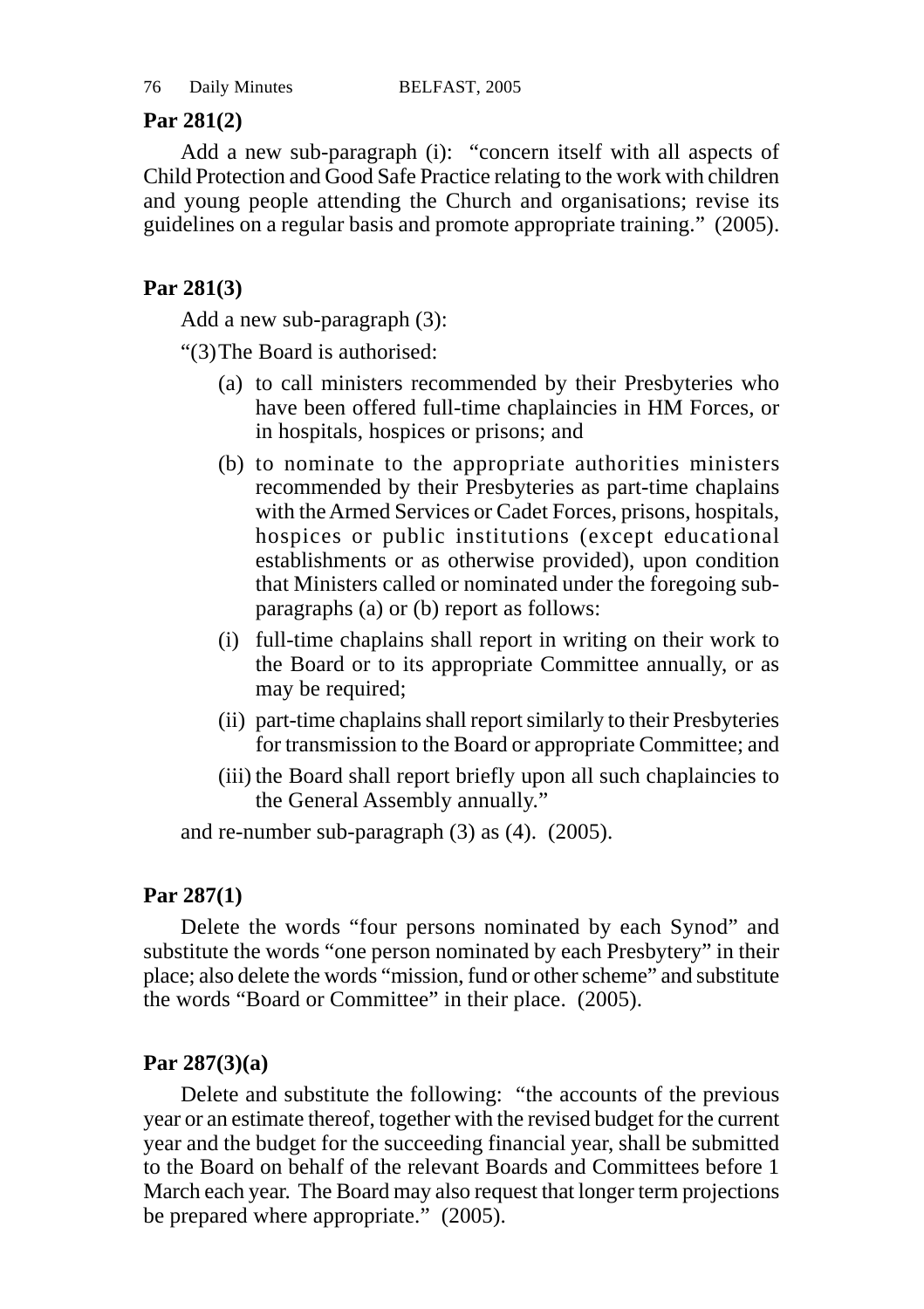## **Par 287 (3)(b)**

Insert the words "taking into account the General Assembly's guidelines on Priorities" after the word "justify". (2005).

## **Par 287(3)(c)**

Delete and substitute the following: "on the basis of the budgets submitted and approved, the Board shall prepare a United Appeal for the following financial year, for submission to the General Assembly in June of the current year". (2005).

#### **Par 287(4)(d)**

Delete the words "one quarter of their allocation each year in quarterly instalments" and substitute the words "all United Appeal contributions received, as soon as practicable" in their place. (2005).

## **Par 287(4)(e)**

Delete the words "mission, fund or scheme" and substitute the words "Board or Committee" in their place. (2005).

## **Par 287(4)(f)**

Delete the word "mission" and substitute the word "Board" in its place. (2005).

# **ADDITIONAL CHANGE 2004**

## **Par 93(2)**

Delete and re-number Par 93(3) as Par 93(2). (2004).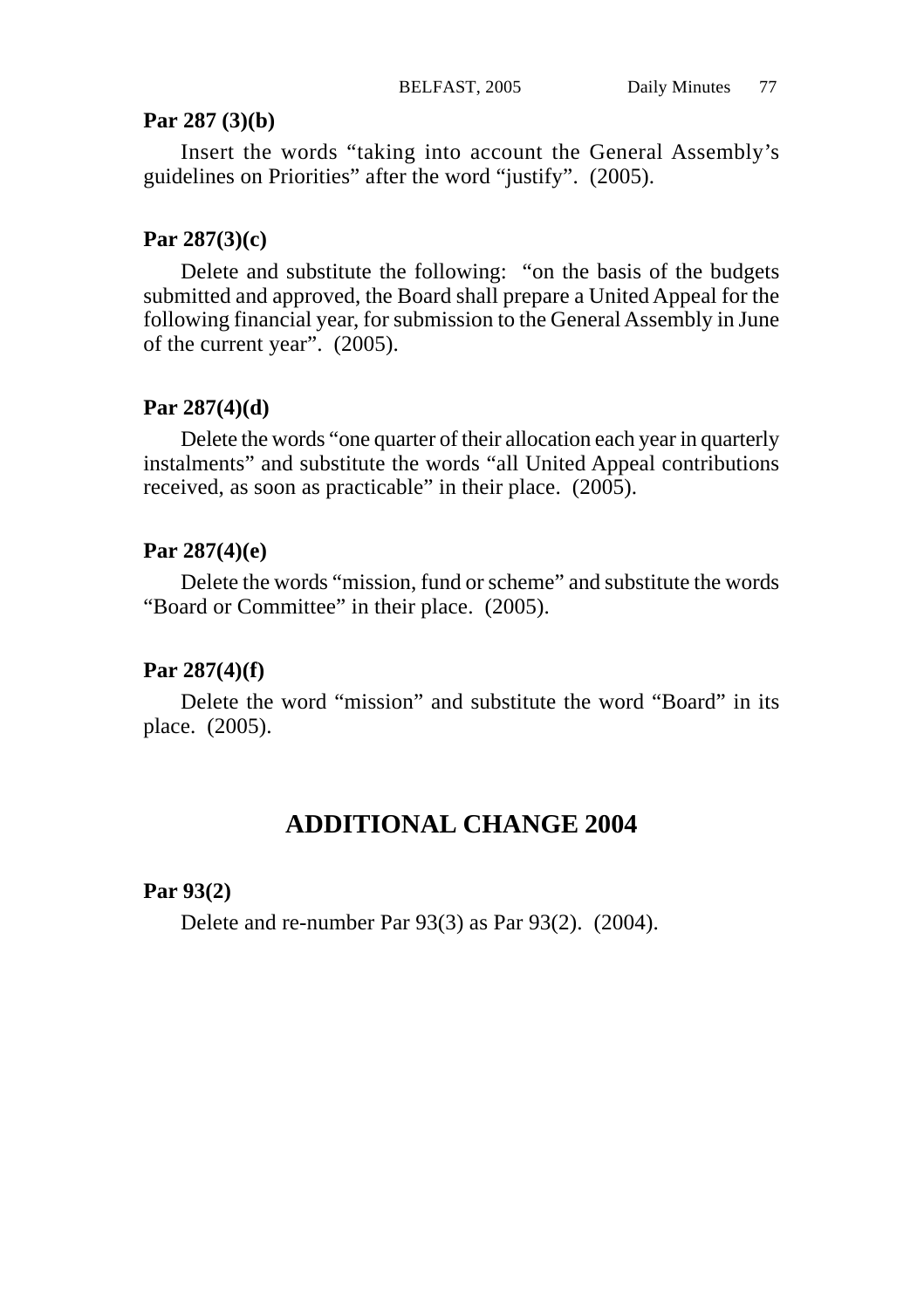

Map of Presbyteries and Congregations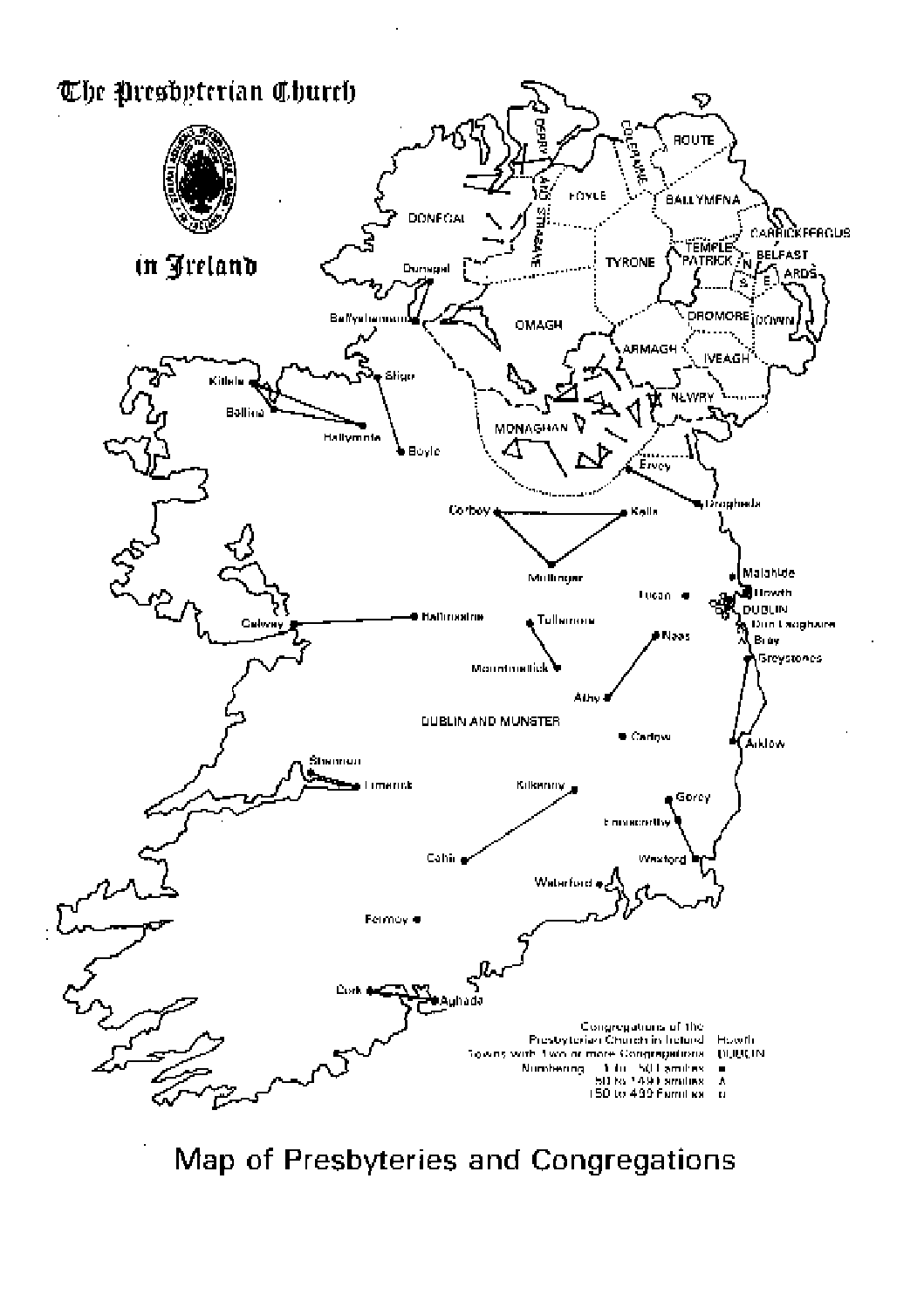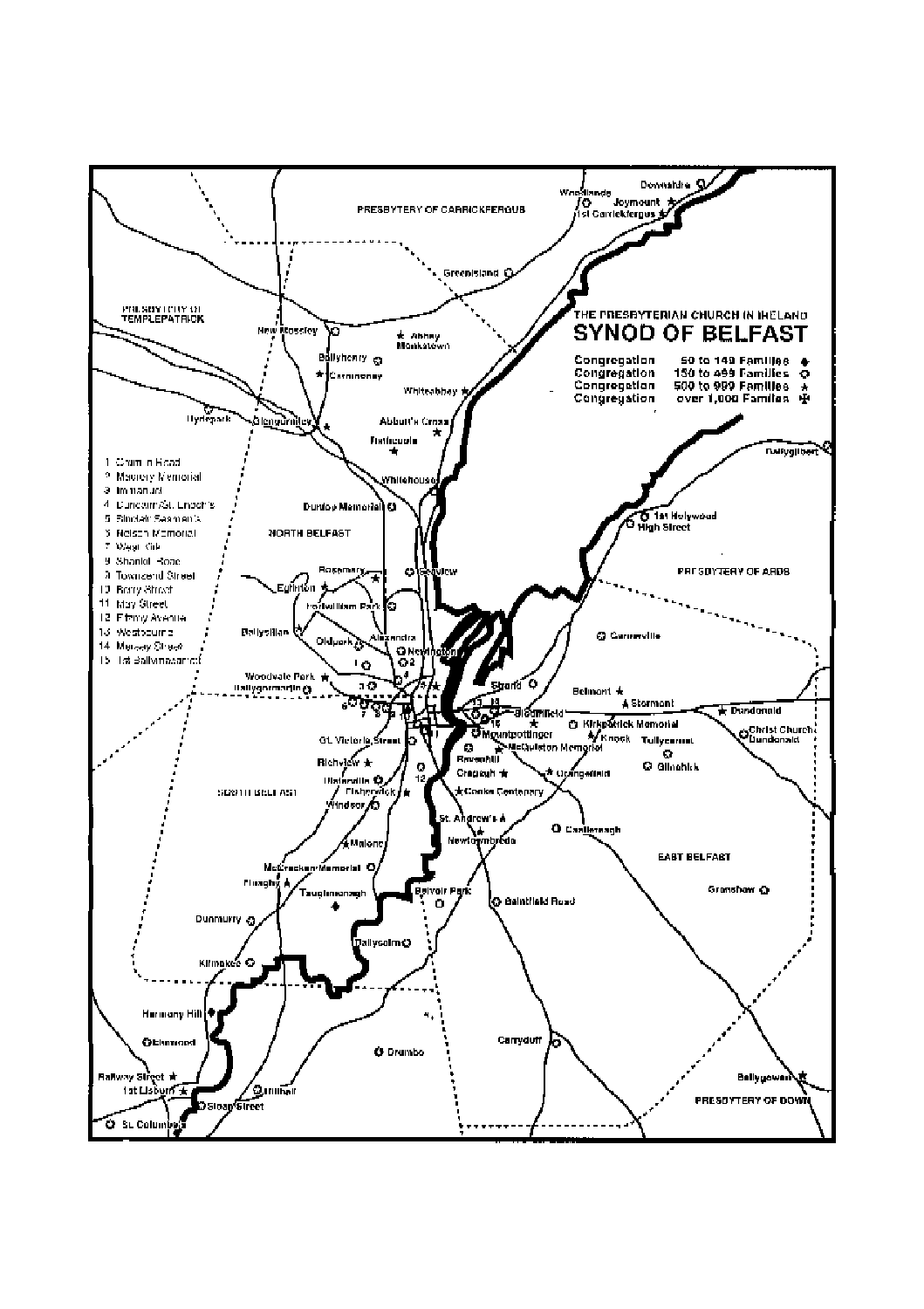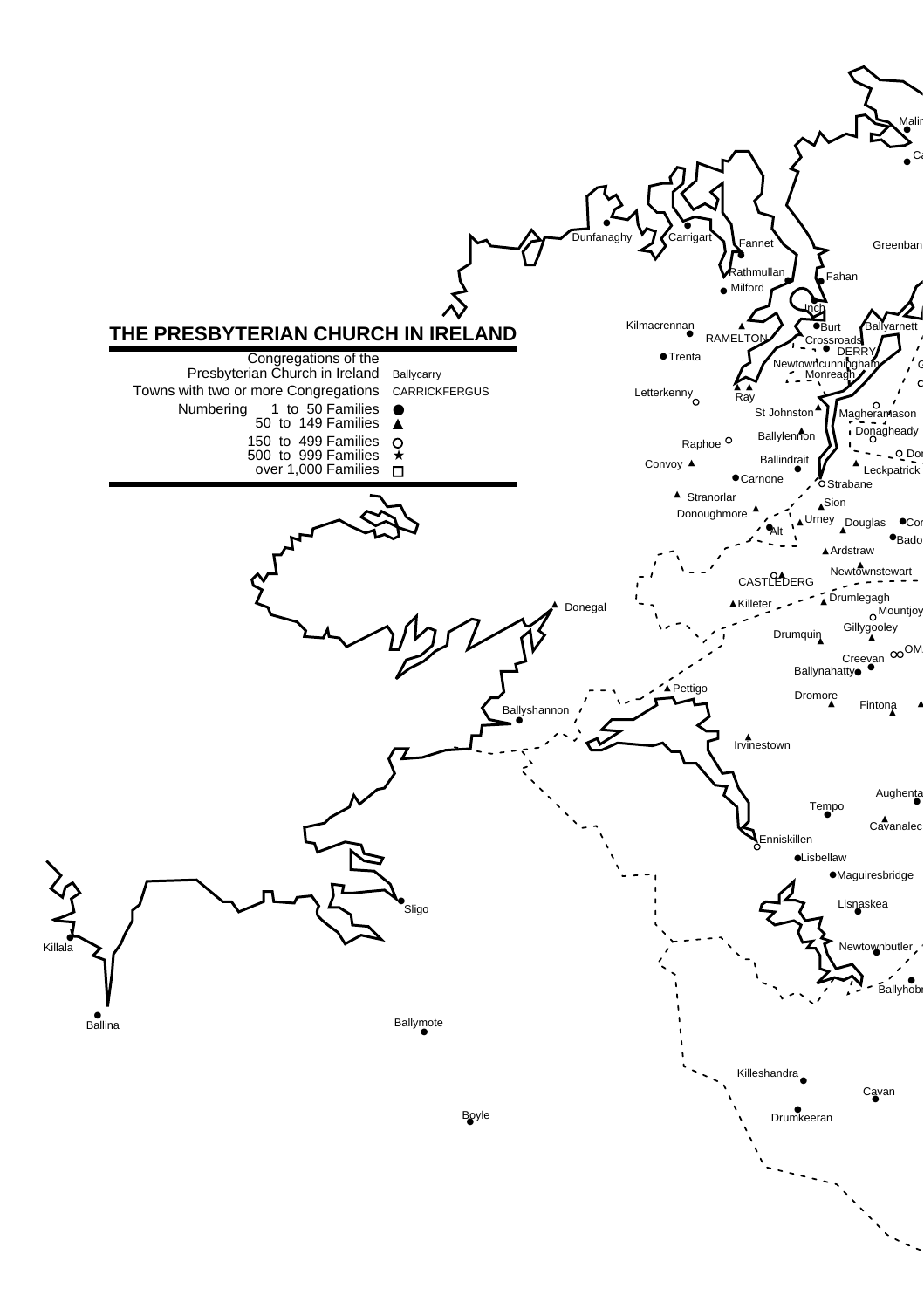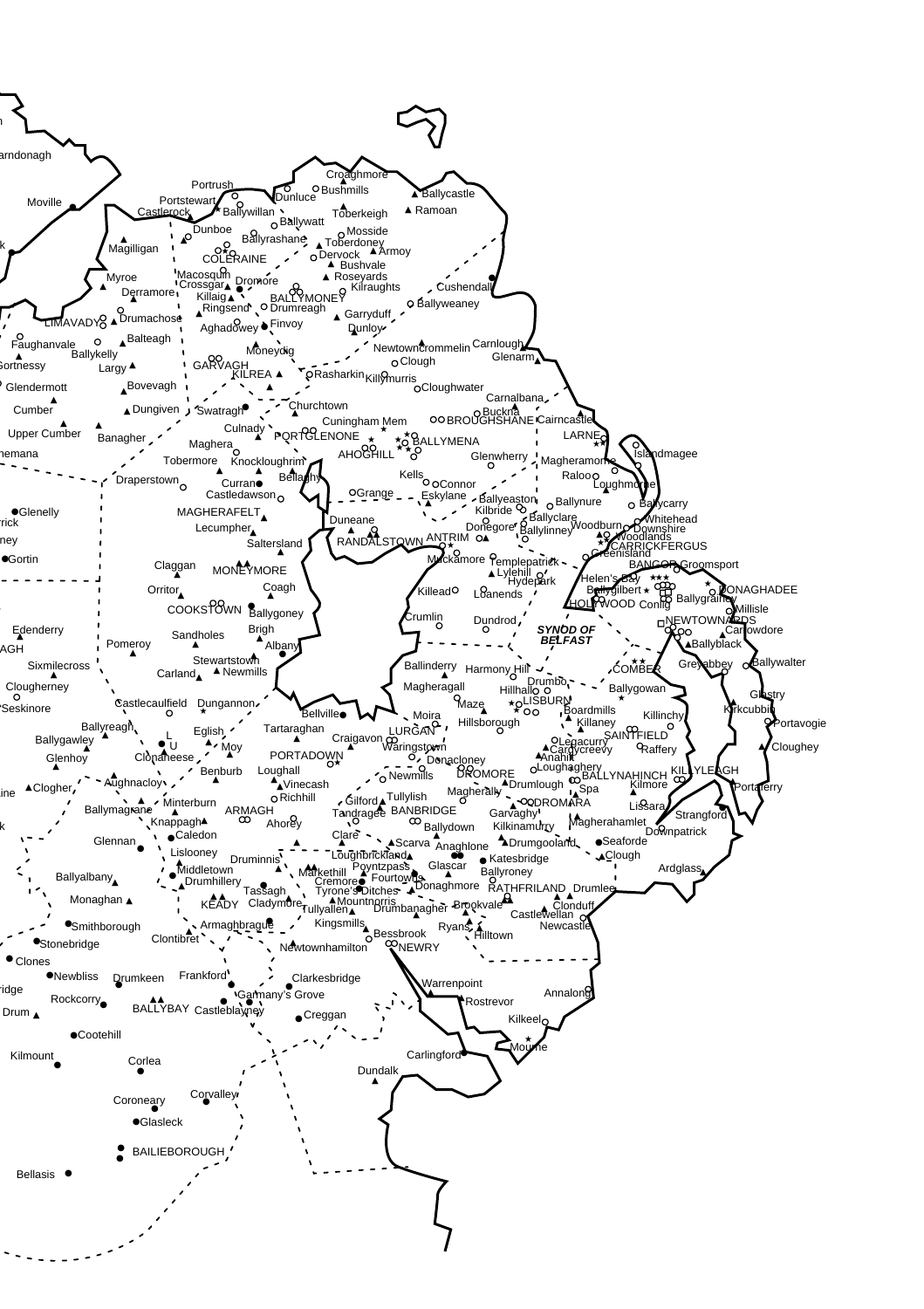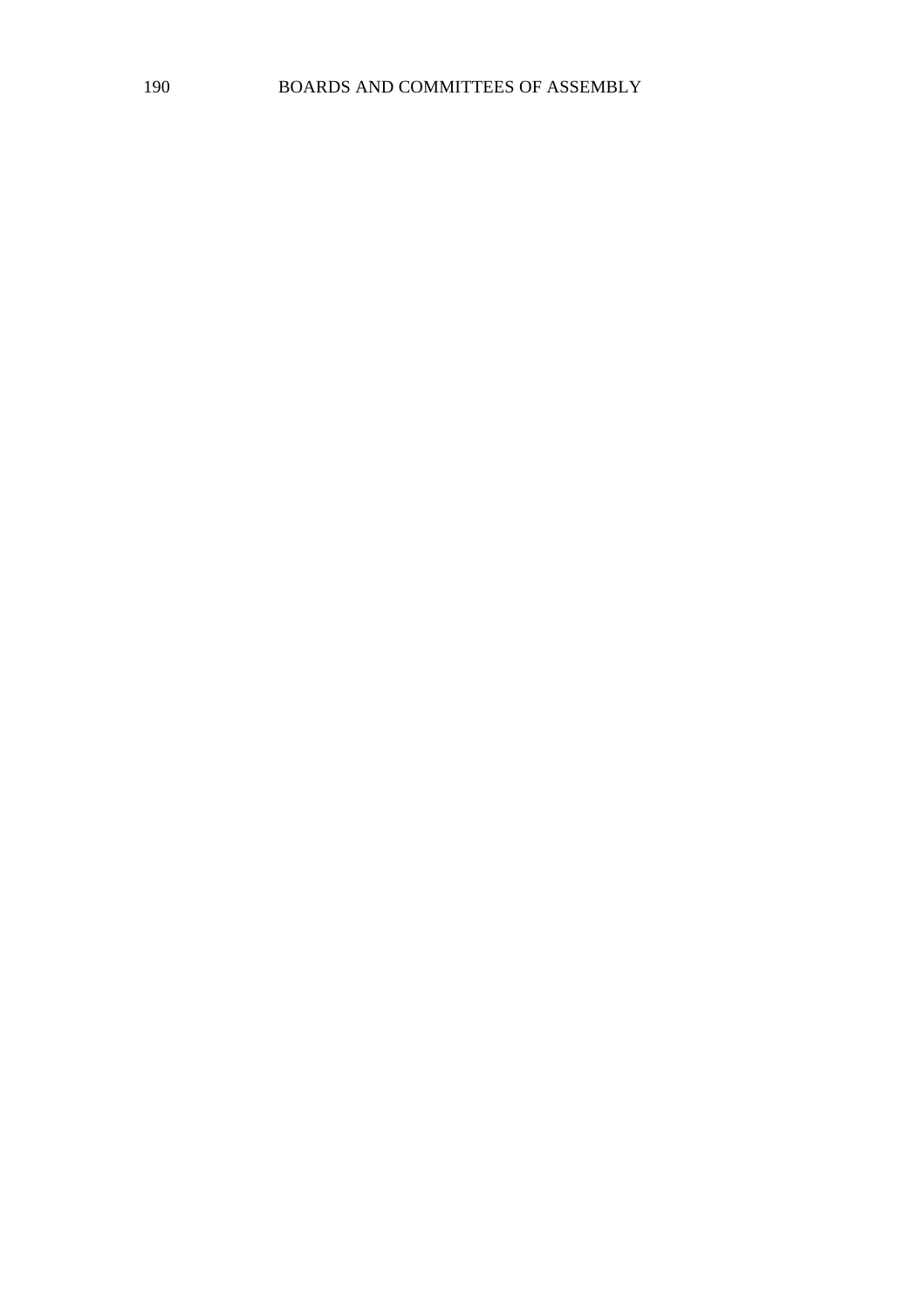# **BOARDS AND COMMITTEES OF ASSEMBLY 2005**

| <b>GENERAL BOARD</b> |
|----------------------|
|                      |

- **II JUDICIAL COMMISSION**
- **III COMMISSION ON UNION OF CONGREGATIONS**
- **IV BUSINESS BOARD**
- **V BOARD OF COMMUNICATIONS**
- **VI BOARD OF MISSION OVERSEAS**
- **VII BOARD OF MISSION IN IRELAND**
- **VIII SOCIAL WITNESS BOARD**
- **IX BOARD OF YOUTH AND CHILDREN'S MINISTRY**
- **X BOARD OF EDUCATION**
- **XI BOARD OF STUDIES AND CHRISTIAN TRAINING**
- **XII COMMISSION ON TRUSTS**
- **XIII BOARD OF FINANCE & PERSONNEL**
- **XIV UNITED APPEAL BOARD**
- **XV HYMNAL COMMITTEE**

**Key to NOMINATIONS (cf Code Pars 126-130, 268-288)**

- **(a) Ex-Officio Members and Special Representatives**
- **(b) Presbyteries in Synod of Armagh and Down (Ards—Armagh—Down— Dromore—Iveagh—Newry)**
- **(c) Presbyteries in Synod of Ballymena and Coleraine (Ballymena— Carrickfergus—Coleraine—Route—Templepatrick)**
- **(d) Presbyteries in Synod of Belfast (North—South—East)**
- **(e) Presbyteries in Synod of Derry and Omagh (Derry and Strabane— Foyle—Omagh—Tyrone)**
- **(f) Presbyteries in Synod of Dublin (Donegal—Dublin and Munster— Monaghan)**
- **(g) Business Board Nominations to Board**
- **(x) Business Board Nominations to Committee**
- **(y) Representatives from membership of supervising Board (Presbytery & Synod Nominations)**
- **(fac) Faculty representatives**
- **(p) PWA representatives**

**(The figures in brackets indicate the number of members forming a quorum).**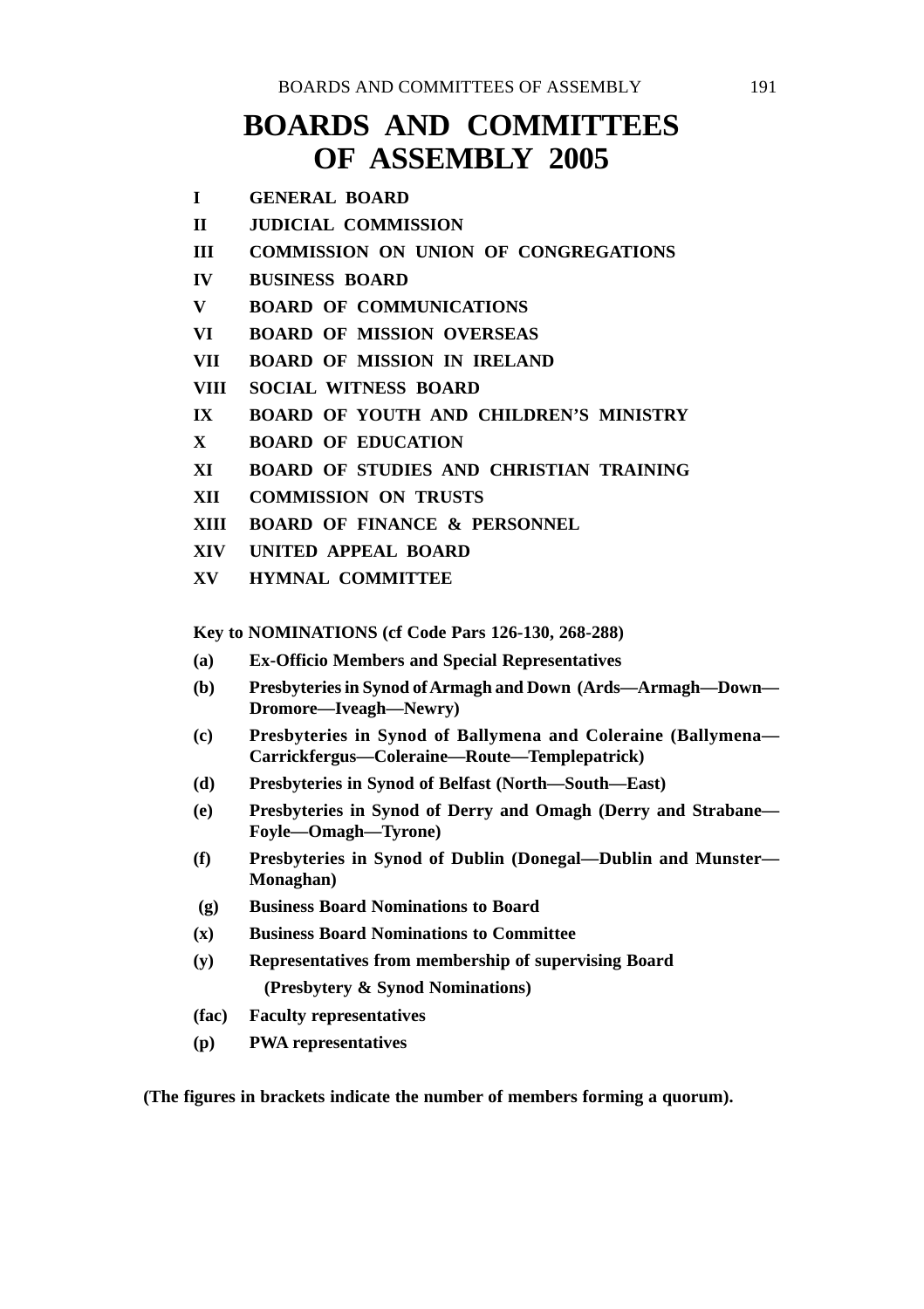#### **I.—GENERAL BOARD (47)**

**The Clerk, Convener**

**(a) Moderator, and Clerk of Assembly, preceding three Moderators and former Clerks of Assembly, Clerks of Synods and Assembly Conveners of Commissions and Boards.**

**(b) Revs Dr RA Russell, J Gordon; J McIntyre, DF Adair — Revs CG Harris,— AD Davidson; WJ Hamilton, T Savage — Revs Dr James Harper, RE Boggs; McL Gibson, Mrs I McBride — Revs JI Davey, R Lockhart; N Mawhinney, Miss E McConnell — Revs IJ Patterson, Dr R Greer; JB McClean, Dr TJ Robinson — Revs SA Finlay,—WT Bingham; J Chestnutt, S Walker.**

**(c) Revs JJ Andrews, WB Boyd; N Rea, S Wallace — Revs WJ Johnstone, GAJ Farquhar; E. Boal, RJ McDowell — Revs WI Hunter, TP Fleming; I Smyth, P McGonigle — Revs HB Wallace, HW Mullan; M Morrison, EC Redmond — Revs WD Weir, D Bannerman; RH Strange, Mrs A Bowden.**

**(d) Revs TC Morrison, K McConnell; R Doggart, HA Groves — Revs RT Anderson, DJ Boden; Dr RM Nicholl, D McCleery ——D Cowan; Rev Dr JR Savage; AJ Morrow, CM Young.**

**(e) Revs Dr J Fell, JK McCormick; JA Emery, Mrs Ruby Millar —Revs—Dr SR Jones, J McGregor; B Douglas, S Warnock — Revs R Herron, ES McDowell; J Cochrane, JA Patterson — Revs TJ Conway,—Dr A Kerr; R Stewart, EM Carroll.**

**(f) Revs B Brown, J Lamont; AO Buchanan, M McKean — Revs C Gamble, FP Sellar; Ms J Cowle, W Harper — Revs N Cubitt, SG Anketell; J Fairbairn, M Jackson.**

**(g) Revs TD Gribben, IF Smith; Mrs G Irwin, Mrs K Mawhinney, Mrs M Patterson, Mrs Z Vallely, Mrs R Cowan, Miss E Drysdale, Mrs M Thompson, S McKinney, Mrs A Harbison, Mrs H Jess, D McCleery, WH Henry, D Bell, JH Martin, Mrs M Magowan, WJ Cairns, AS McQuoid, L Walker.**

**A. CHURCH AND SOCIETY COMMITTEE (6)**

**Revs LE Carroll; TD Moore, Conveners**

- **(a) The Moderator, preceding Moderator, Clerk, former Clerks, and Deputy Clerk of Assembly, Moderator-Designate, Global Concerns Convener, Church and Society Conveners, Rev Dr HA Dunlop.**
- **(x) Revs DR Baker, TN Hamilton, JA Kirkpatrick; TR Reid, Miss K Jardine, R McCarter.**
- **(y) Revs D Bannerman, Dr J Fell, JJ Andrews, TJ Conway, J Gordon; M McKean.**
- **B. GLOBAL CONCERNS (5) CJC McMullen, Convener**
- **(a) The Moderator and Clerk of Assembly, Committee Convener, Conveners of Environment, Peace and Peacemaking, Race Relations Panels, Representative of Overseas Board, Church Relations, Rev LE Carroll.**
- **(x) Revs CM Hunter, AC Rankin; Mrs F Watts, Dr J Gillespie.**
- **(y) Revs IJ Patterson, Dr RA Russell; AJ Morrow, R Stewart, J Cochrane.**
- **C. CHURCH RELATIONS (5) Rev AD Davidson, Convener**
- **(a) The Moderator and Clerk of Assembly, Committee Convener, Prof of Systematic Theology, Director of Youth and Children's Ministry, Representative of Board of Mission in Ireland, Overseas Board and Global Concerns.**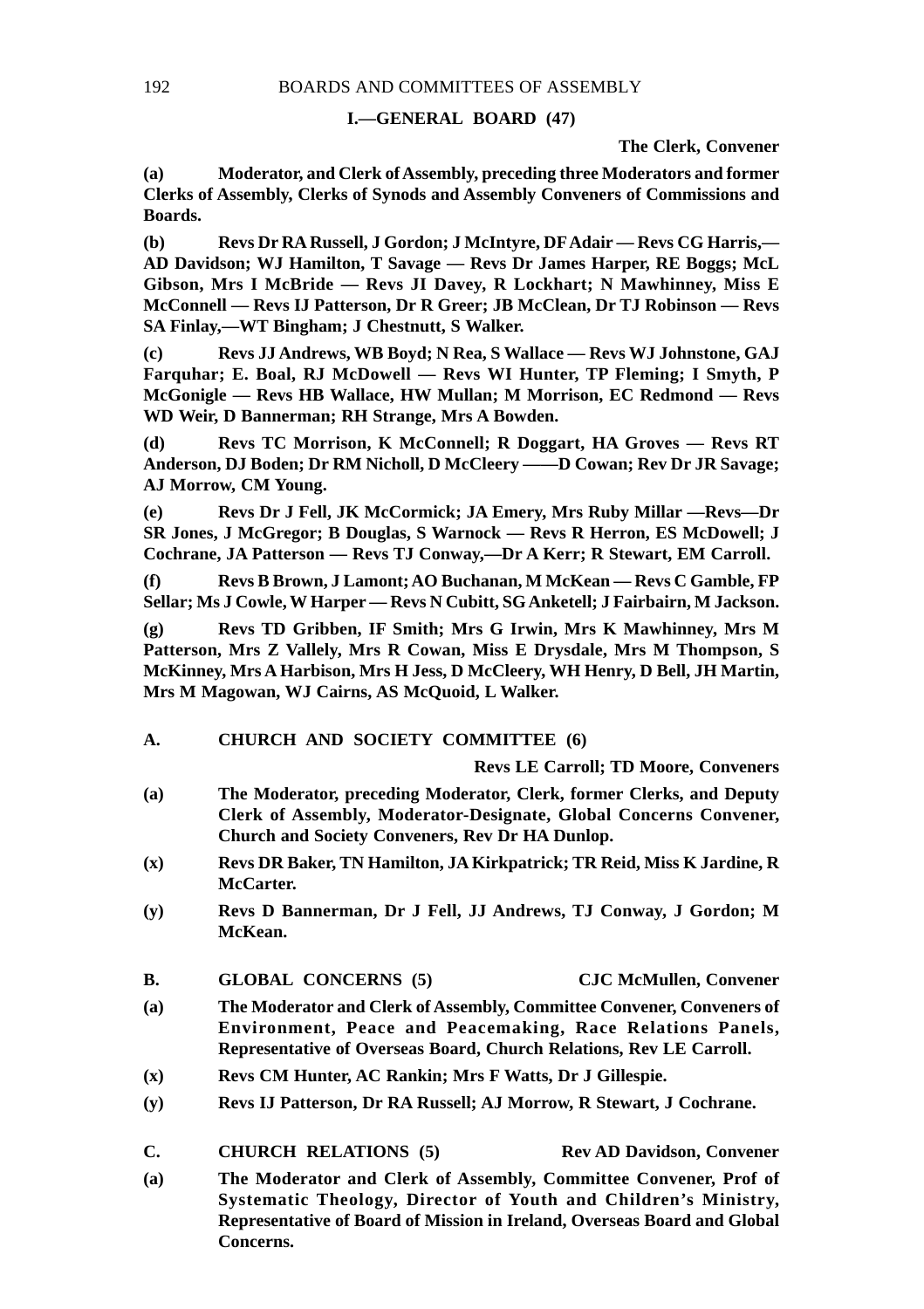- **(x) Revs J Brackenridge, KDW Crowe, SE Hughes, JC McCullough, L Kennedy-Ritchie; Mrs H McKinley.**
- **(y) Revs WB Boyd, GAJ Farquhar, SG Anketell, Dr JR Savage; W Harper, Dr TJ Robinson.**
- **D. DOCTRINE COMMITTEE (5) Principal, UTC, Convener**
- **(a) The Moderator and Clerk of Assembly, General Assembly's Theological Professors.**
- **(x) Revs C Meban, A Gibson, GJ Kennedy, SD Finlay; R Thompson.**
- **(y) Revs Dr J Fell, TP Fleming, FP Sellar, J Gordon, SA Finlay.**
- **E. PRIORITIES COMMITTEE (7) The Clerk, Convener**
- **(a) The Moderator and Clerk of Assembly, Deputy Clerk, General Board Conveners.**
- **(x) Revs WA Kennedy, WS Marrs, Dr G Connor, R Herron, G Moore; Miss R Stirling, L Conway, J Millar, MH Stewart.**
- **(y) Revs TJ Conway, N Cubitt, B Brown, WD Weir, GAJ Farquhar, TP Fleming; DF Adair, EM Carroll, Ms J Cowle.**
- **F. MODERATOR'S ADVISORY COMMITTEE (6)**

**The Clerk, Convener**

- **(a) The Moderator, preceding three Moderators, Clerk, former Clerks, Deputy Clerk of Assembly, Clerks of Synods, Head of Personnel, Information Officer.**
- **(x) Rev D Montgomery; Mrs R Dunlop, N Chambers, MA Morrow, QC.**
- **(y) Revs. JJ Andrews, TJ Conway, Dr J Fell, IJ Patterson, WD Weir; \_\_\_\_\_\_\_\_\_\_\_\_\_\_\_.**
- **G. RECOGNISED MINISTRIES COMMITTEE (4)**

**The Clerk, Convener**

- **(a) The Moderator, Clerk of Assembly, Deputy Clerk, Conveners of Union Commission, Doctrine, Reception of Ministers and Licentiates.**
- **(x) Revs IT McKee, WS Marrs; Mrs M Myers, Miss R Stirling.**
- **(y) Revs JJ Andrews, TP Fleming, WJ Johnstone, R Lockhart, WD Weir, SG Anketell.**

#### **II.—JUDICIAL COMMISSION (7)**

**The Clerk, Convener**

- **(a) The Moderator and Clerk of Assembly.**
- **(b\*) Revs J Gordon, Dr WJ Patterson; Sir John Pringle.**
- **(c\*) Revs Dr RFS Poots, Dr RVA Lynas; JS Tweed.**
- **(d\*) Rev JP Taylor; MA Morrow, QC, Noel Valentine.**
- **(e\*) Revs TJ Conway, Dr J Fell; WK Duncan.**
- **(f\*) Revs Dr RWJ MacDermott, Nancy Cubitt, Brian Brown.**
- **(g) Revs Dr TJ Simpson, Dr AR Rodgers, Dr S Hutchinson, M Stanfield; JW Russell.**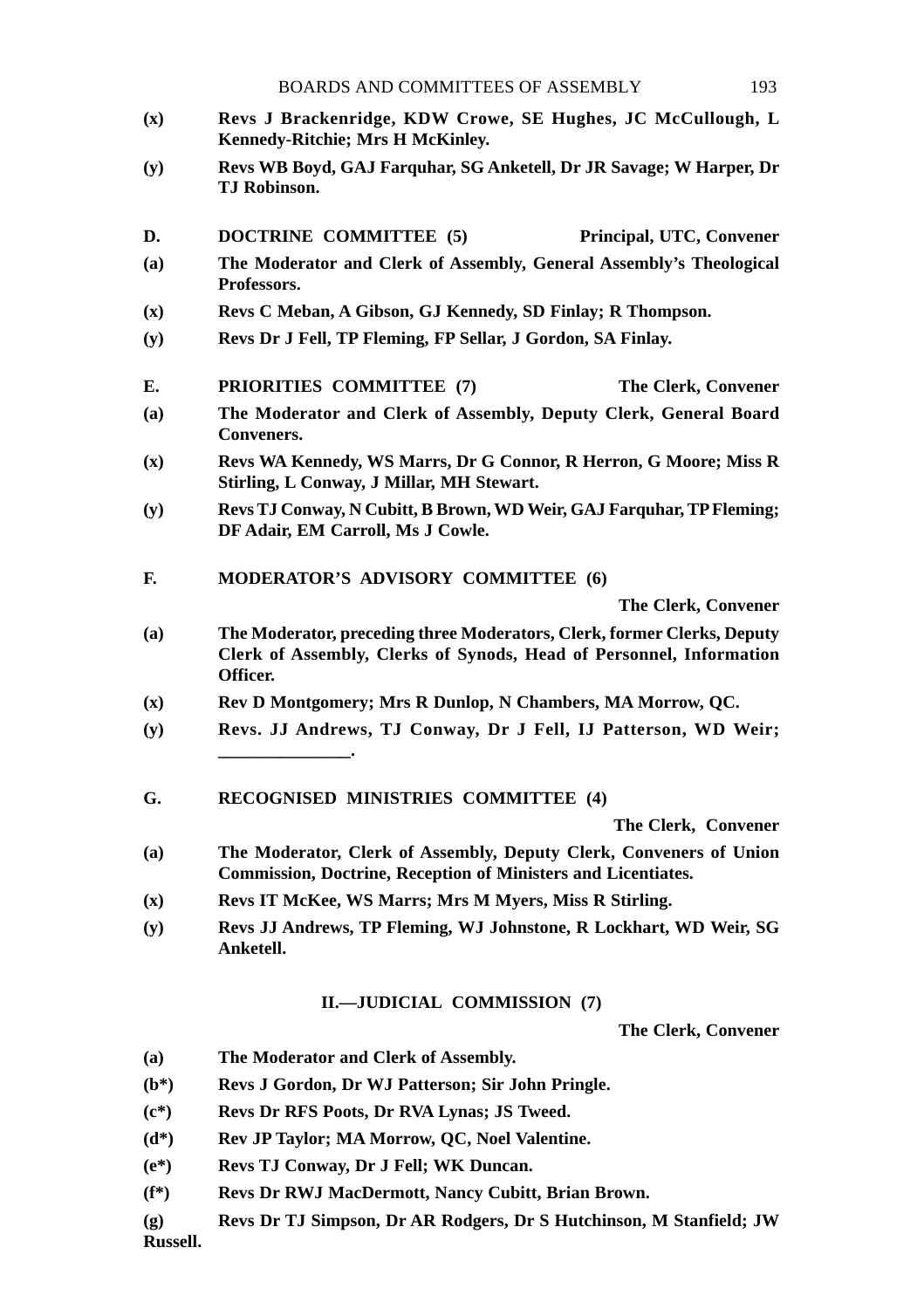#### **III.—COMMISSION ON UNION OF CONGREGATIONS (9)**

**Rev TJ Stothers, Convener**

**Rev SA Matthews, Secretary**

**(a) The Moderator and Clerk of Assembly, Deputy Clerk, Commission Convener and Secretary, Home and Irish Mission Convener, Representative of Central Ministry Fund.**

**(b) Rev Dr DR Purce; M Spence — Rev—WJA Moody; J Whittle — Rev R Mackay; N Jackson—— Rev WJ Henry; WEC Ford — Rev TJ Hagan; JB McClean — Rev Dr MA Barry; W Grills.**

**(c) Rev Dr RI Birney; J Gregg — Rev TR Graham; N Carmichael—— Rev WI Hunter; C Beck — Rev N McClean; J Kane — Rev Dr WD Patton; HL Todd.**

**(d) Rev TD Gribben; D McCormick — Rev TJ Wilson; B Milligan ——Rev AS Smyth; A Giffen.**

**(e) Rev Dr J Fell; A Craig — Rev GD Simpson; C Henderson—— Rev JI Mairs; TR Reid — Rev TWA Greer; Dr H McNeill.**

**(f) Rev B Brown; N Watt ——Rev W McLaren; Ms J Binnie — Rev M Burnside; K Walker.**

**(g) Revs PT Dalzell, Dr AR Rodgers, J Brackenridge, CD McClure, LH Eagleson, WT Cordner; Mrs H Jess, Mrs H Murdock, Dr TJ Robinson.**

#### **IV.—BUSINESS BOARD (19)**

**The Clerk, Convener**

**(a) The Moderator, Clerk and Deputy Clerk of Assembly, Moderator-Designate, former Clerks, preceding three Moderators, Conveners and Secretaries of Commissions and Boards.**

**(b) Rev W Cordner; W Graham — Rev CG Harris; WJ Hamilton — Rev BCG Black; M Barbour — Rev DB Knox; J McDowell—— Rev GE Best; E McCleary—— Rev Dr MA Barry; Wm Grills.**

**(c) Rev JJ Andrews; WG McDowell—— Rev AE Tolland; N Carmichael — Rev D Clarke; Dr IJ McMaster — Rev I McClean; RH McIvor — Rev D Bannerman; RJ Johnston.**

**(d) Rev TV Patterson; Miss M Torrens — Rev—JR Burnett; V Elliot — Rev JR Lambe; DC Cowan.**

**(e) Rev Dr WJH McKee; Mrs R Millar — Rev Dr SR Jones; T Allen — Rev R Herron; J Cochrane — Rev H Ross; S McKinney.**

**(f) Rev S Richmond; O Perry — Rev GA Mitchell; W McIlreavy — Rev—D Nesbitt; A McAdoo.**

**A. ARRANGEMENTS COMMITTEE (6) Rev TC Morrison, Convener**

**(a) The Moderator and Clerk of Assembly, the Moderator-Designate, Deputy Clerk, Information Officer, Hospitality Secretary, Secretary Assemblys Buildings Committee, Buildings Manager; Rev TC Morrison.**

**(x) Revs Alan S Thompson, \_\_\_\_\_\_\_\_\_\_\_\_\_\_\_; D Crowe, M Fisher.**

**(y) Revs JR Lambe, GE Best, W Cordner, AE Tolland, R Herron, D Bannerman; Miss M Torrens, WG McDowell.**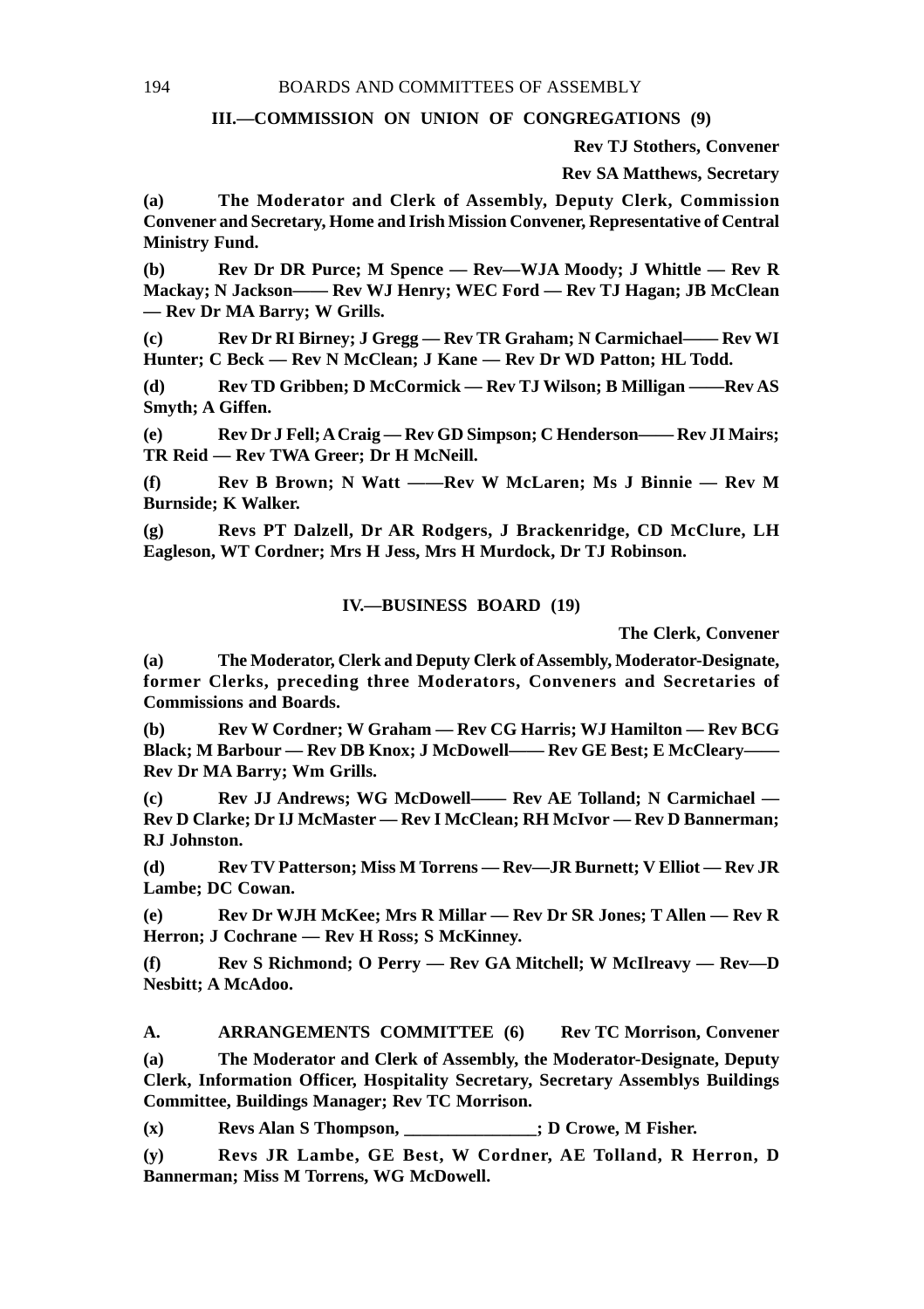### **V.—BOARD OF COMMUNICATIONS (18)**

**Rev WA Kennedy, Convener**

**S Lynas, Secretary**

**(a) The Moderator and Clerk of Assembly; Editors of the Church Magazines, Board Convener and Secretary.**

**(b) Rev WG Cameron; Mrs Jean Mann — J MacQueen, V Riddell — Rev TI Harte; R Fleming—— Rev—J Honeyford; K Irwin — Rev—MN Davidson; I Christie — Rev—SS Johnston; D Gordon.**

**(c) J Francey, T Montgomery — R Nelson, Mrs H Graham — Rev RS McMullan; Dr W Gilmore — Rev—Dr CA Grant; K McAuley — Rev RL Brown; J Gowdy.**

**(d) Rev TN Hamilton; B Hamill — Rev—S Henning; Miss M Angus — Rev JR Lambe; T Busby.**

**(e) Rev Dr TR Buick; W Harvey — Rev—Dr SR Jones; J Donaghey — Miss M** Guy, JA Patterson — Rev JI Thompson; \_

**(f) S Wasson, Mrs J Wilson — Rev—R Cobain; Mrs V Fitzgerald — Rev GJ Mackarel; R Sharpe.**

#### **A. COMMUNICATIONS ADMINISTRATION COMMITTEE (5)**

**Revs Dr RA Russell, IF Smith, Co-Convener**

- **(a) The Moderator and Clerk of Assembly, Board Convener, Information Officer, Editor of Presbyterian Herald, Board Committee Conveners.**
- **(x) Rev Dr WE Davison; R Patton, M O'Neill, R Nelson.**
- **(y) Revs WH Sanderson, DH Gilpin, RS McMullan, R Cobain; Mrs P Qua, Mrs J Mann, T Busby, R Fleming.**
- **B. COMMUNICATIONS DEVELOPMENT COMMITTEE (7)**

**Rev C Glover, Convener**

- **(a) The Moderator and Clerk of Assembly, Board Convener, Committee Convener, Information Officer, Editors of Church Magazines, Magee Director, Prof of Practical Theology, Religious Advisors to BBC, Downtown Radio, RTE and UTV, Rev Dr RS Tosh.**
- **(x) Revs PD Thompson, JM Wylie, C Meban, Chris Kennedy.**
- **(y) Revs JI Thompson, GJ Mackarel, RL Brown, S Henning; R Sharpe, T Busby, V Fitzgerald, Miss M Guy.**
- **C. CHURCH ARCHITECTURE COMMITTEE (4)**

**Rev GD Simpson, Convener**

- **(a) The Moderator and Clerk of Assembly, Board and Committee Conveners, Information Officer.**
- **(x) Rev RE Boggs; Mrs J Hamilton, W Boyce, W Watt.**
- **(y) T Montgomery, JA Patterson; Revs JR Lambe, TI Harte.**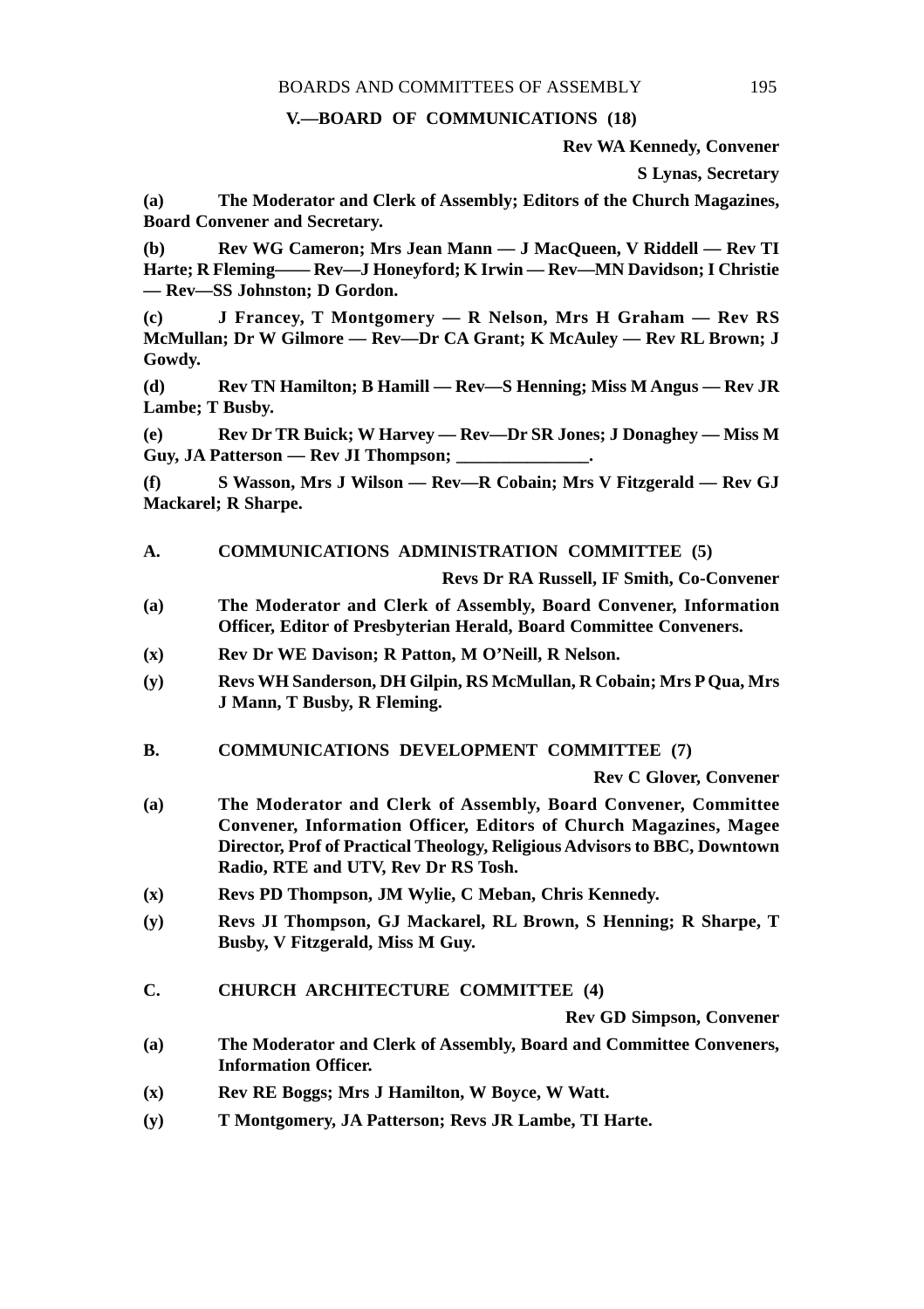## **VI.—BOARD OF MISSION OVERSEAS (28)**

**Rev Dr SJ Dixon, Convener**

**Rev WS Marrs, Secretary**

**(a) The Moderator and Clerk of Assembly, President, Overseas Vice-President and Executive Secretary of the PWA, Convener and Secretary of the Board, Convener of Church Relations, Deputy Director of Youth and Children's Ministry, two Young Women's Group representatives, Board of Youth and Children's Ministry representative.**

**(b) Revs NJ McCullough, PC Lyle; Mrs S Todd — Rev MM Stewart; Miss J Allen, Mrs L Cargill — Revs M Stanfield, RA Moffett; Miss M McCombe — Rev RA McLernon; N McKinney, Miss W Norwood—— Rev PD Thompson; Dr J Kyle, Mrs M McCammon — Revs NS Millen, DB Murphy; Mrs D Rea.**

**(c) Rev NA Brown; N Rea, Mrs A Erwin — Mrs I Wallace, Miss D Savage, \_\_\_\_\_\_\_\_\_\_\_\_\_\_\_ — Rev Dr RN Gordon; G McIntyre, Mrs J Farlow — Rev NE Dorrans;—Miss E McCaughan, Miss C Anderson — Rev PE Dickinson; D Robinson, Mrs A Reid.**

**(d) Revs JSB Drennan, GF McKeown; Mrs—M Patterson, — Revs BR Hughes,—Dr I Hart; Mrs M Jackson——Revs WM Brown, Dr D Murphy; Miss R Taylor.**

**(e) Revs GP Young, LWH Hilditch; Miss K McConnell — Rev—Dr C Glass; Mrs E Alexander, Mrs M Conn — Rev G Aitcheson; Dr C McKibben, Mrs M McKibben — Rev JW Fleck; R Wallace, Mrs M McCreedy.**

**(f) Rev SJ Richmond; A Speer, Mrs G Hunter — Revs PG McDowell, J Mann; Mrs D Mitchell — Miss H Stewart, L Forster, E Martin.**

**(p) Mrs S Fleck, Mrs L Brown, Mrs P Colvin, Miss Z McAllister, Mrs E Greenlee, Mrs D Marshall, Mrs J Clarke.**

| А. | <b>ASIA COMMITTEE (6)</b> | <b>Rev SJ Hanna, Convener</b>  |
|----|---------------------------|--------------------------------|
|    |                           | <b>Rev WS Marrs, Secretary</b> |

- **(a) The Moderator and Clerk of Assembly, Board Convener and Secretary, Committee Convener; PWA Central President, Overseas Vice-President, Treasurer; CN Eves.**
- **(x) Revs Dr JW Lockington, Dr MCA Gray, BAH Wilson; Dr M Watson.**
- **(y) Revs DB Murphy, BR Hughes, G Aitcheson, PG McDowell; Miss M McCombe, Miss D Savage, Mrs E McIlwaine, Mrs M Jackson.**
- **B. EUROPE AND MIDDLE EAST COMMITTEE (6)**

**Mrs M Patterson, Convener**

**Rev WS Marrs, Secretary**

- **(a) The Moderator and Clerk of Assembly, Board Convener and Secretary, Committee Convener, Revs JA Kirkpatrick, JN Seawright; PWA Central President, Overseas Vice-President, Treasurer.**
- **(x) Revs IJ Patterson, JI Thompson; Mrs E Alexander, Mrs A Erwin.**
- **(y) Revs RA McLernon, GF McKeown, RA Moffett, PD Thompson; N McKinney, L Forster, Mrs A Reid, Mrs D Rea.**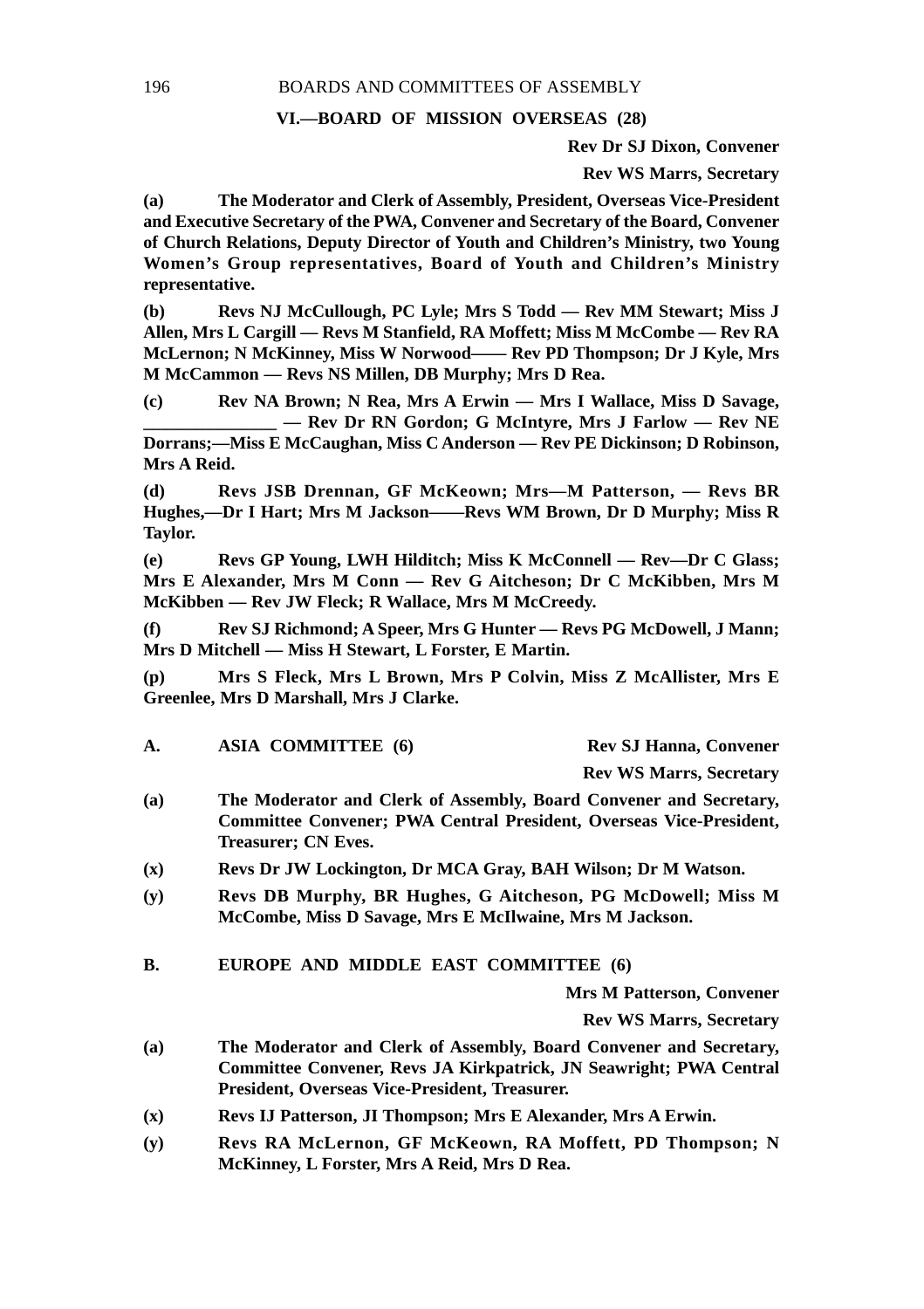- **C. AFRICA, CARIBBEAN & LATIN AMERICA COMMITTEE (6) Rev SJ Richmond, Convener Rev WS Marrs, Secretary**
- **(a) The Moderator and Clerk of Assembly, Board Convener and Secretary, Committee and World Development Committee Conveners, PWA Central President, Overseas Vice-President, Treasurer.**
- **(x) Rev Prof WP Addley; Mrs P Martin, R Kerr, Mrs M Binnie, J Doherty, Miss H Johnston.**
- **(y) Revs J Mann, Dr RN Gordon, NE Dorrans, NS Millen; Miss R Taylor, Mrs D Mitchell.**

#### **D. WORLD DEVELOPMENT COMMITTEE (5)**

**Rev Dr MCA Gray, Convener**

**Rev WS Marrs, Secretary**

- **(a) The Moderator and Clerk of Assembly, Board Convener and Secretary, Committee Convener; Church Relations Representative, PWA Representative.**
- **(x) R Sheppard, A McCreary, Mrs S Phillips, D Nesbitt, Mrs F Watts, T Magowan.**
- **(y) Revs NJ McCullough, J Mann; Miss Z McAllister, Mrs M McCammon, Mrs M Patterson, G McIntyre.**

**VII.— BOARD OF MISSION IN IRELAND (BMI) (33)**

**Rev Dr G Connor, Convener Deputy Clerk, Secretary**

**(a) The Moderator and Clerk of Assembly, Deputy Clerk, Board Convener, President, Home Vice-President, and Executive Secretary of PWA, Director for Personnel, Convener and Secretary of Social Witness Board, Conveners of Education, Studies and Christian Training, Youth & Children's Ministry Boards, Union Commission and Pensions and Assessments Committee, Conveners of Finance, Personnel and Property Committees, Presbyterian Mutual Society Agent, two Young Women's Group representatives, two Youth & Children's Ministry Board representatives, two deaconess representatives.**

**(b) Revs J Gordon, D Bradley; Mrs J Richardson — Revs BA McDonald, SD Finlay; Mrs M Dowds — Revs—JM Casement, GR Stockdale; Ms J Shields — Rev WJ Henry; I McCullagh, Mrs V Mawhinney — Revs WJM Parker, TJ Hagan; Mrs R McAuley — Revs DS Henry, BD Colvin; Mrs A McIntyre.**

**(c) Rev SW Dickinson; J McWhirter, Miss H Nicholl — Revs RJ McCullough, B McMillen; Mrs L Stothers — Rev—TJ McCormick; Dr JH Gillespie, Mrs D Lynn — Rev ST Carson, RB Thompson; Mrs H Morrison — Revs S Simpson, Dr WD Patton; Mrs HW Montgomery.**

**(d) Rev AW Boyd; B Gordon, Mrs L Gibson — Revs RN Agnew, KA Drury; Miss M Angus — Revs M Gibson, J Scott; Mrs S Giffen.**

**(e) Revs TD Hagan, DJ Hutchinson; Mrs M McCloskey — Revs JL Blair, N Ward; Mrs M Docherty — Rev Dr JW Lockington; TR Reid, Miss J Patterson—— Revs JJ Currie, PG McCrea; Mrs E Farr.**

**(f) Revs J Lamont, WA McCully; Mrs A Lamont — Revs Dr S Mawhinney, SJ Lockington, L Kennedy-Ritchie— Rev N Cubitt; Mrs G Oliver; R McConkey.**

**(p) Mrs G Hunter, Mrs N Bradford, Mrs B Thompson, Mrs J Donald, Mrs V Miller, Mrs Z Vallely, Miss Z McAllister.**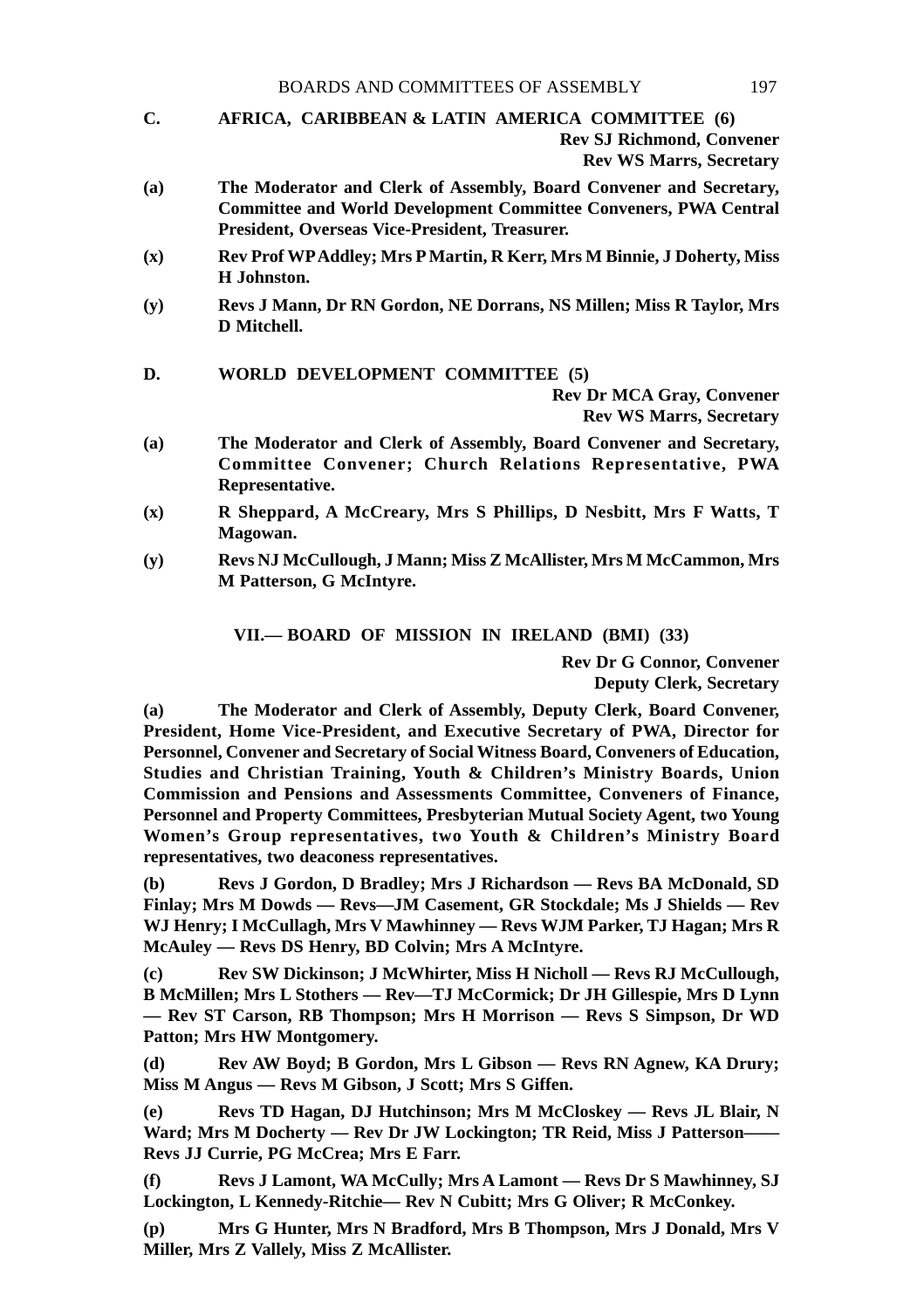- 198 BOARDS AND COMMITTEES OF ASSEMBLY
- **A. EDUCATION AND PROMOTION (5) Mrs C Poynton, Convener Executive Secretary for Education and Promotion, Secretary**
- **(a) The Moderator and Clerk of Assembly, Deputy Clerk, Board and Committee Conveners, Executive Secretary for Education & Promotion, Conveners of Home and Irish Mission, Congregational Life and Shankill Road Mission Committees, Information Officer.**
- **(x) Revs TW Gordon, J Scott; D Aicken, D Thompson, W Steele.**
- **(y) Revs BA McDonald, J Lamont, B McMillan, GR Stockdale; Mrs M Weir.**
- **B. HOME AND IRISH MISSION COMMITTEE (7)**

**Rev RA Patton, Convener**

**Deputy Clerk, Secretary**

- **(a) The Moderator and Clerk of Assembly, Deputy Clerk, Board and Committee Conveners, PWA Central President, PWA Home Vice-President, Director for Personnel, Executive Secretary for Education & Promotion, Mrs C Poynton.**
- **(x) Revs JD Woodside, PG McCrea, WJ Henry, SS Johnston, RL Craig, G Trueman, WA McCully, Dr S Mawhinney; DF Adair, Mrs Irene Young.**
- **(y) Revs JM Casement, KA Drury, N Cubitt; Mrs L Stothers, J Patterson.**
- **C. CONGREGATIONAL LIFE (6) Rev H Boyce, Convener**

**Director for Congregational Life, Secretary**

- **(a) The Moderator and Clerk of Assembly, Deputy Clerk, Board and Committee Conveners, Director for Congregational Life, Convener of Committee on Resourcing Christians for Ministry, Director of Christian Training, Executive Secretary for Education & Promotion, Director for Personnel, Prof of Practical Theology.**
- **(x) Revs GE Best, RB Savage, IJ Patterson, WJ Parkes, D Bannerman.**
- **(y) Revs JM Casement, Dr WD Patton, RJ McCullough, JL Blair; Mrs B Thompson.**
- **D.** SHANKILL ROAD MISSION (5) Rev Dr I Hart, Convener

**Rev WMcB Campbell, Superintendent**

- **(a) The Moderator and Clerk of Assembly, Deputy Clerk, Board and Committee Conveners, Shankill Road Mission Superintendent, Clerk of Session of Shankill Road Mission Congregation, Executive Secretary for Education and Promotion, Rev JS Dallas.**
- **(x) Revs K McConnell, GF McKeown, AW Boyd; Miss D Pinkerton.**
- **(y) Revs J Gordon, M Gibson, Dr JW Lockington; Mrs L Stothers.**

## **VIII.—SOCIAL WITNESS BOARD (28)**

**Rev R Vallely, Convener**

**Director of Social Service, Secretary**

**(a) The Moderator and Clerk of Assembly, Superintendent of Shankill Road Mission, Minister and Superintendent of Kinghan Mission, Board Convener, Director of Social Service, Residential Services Manager, Director of Youth and Children's Ministry.**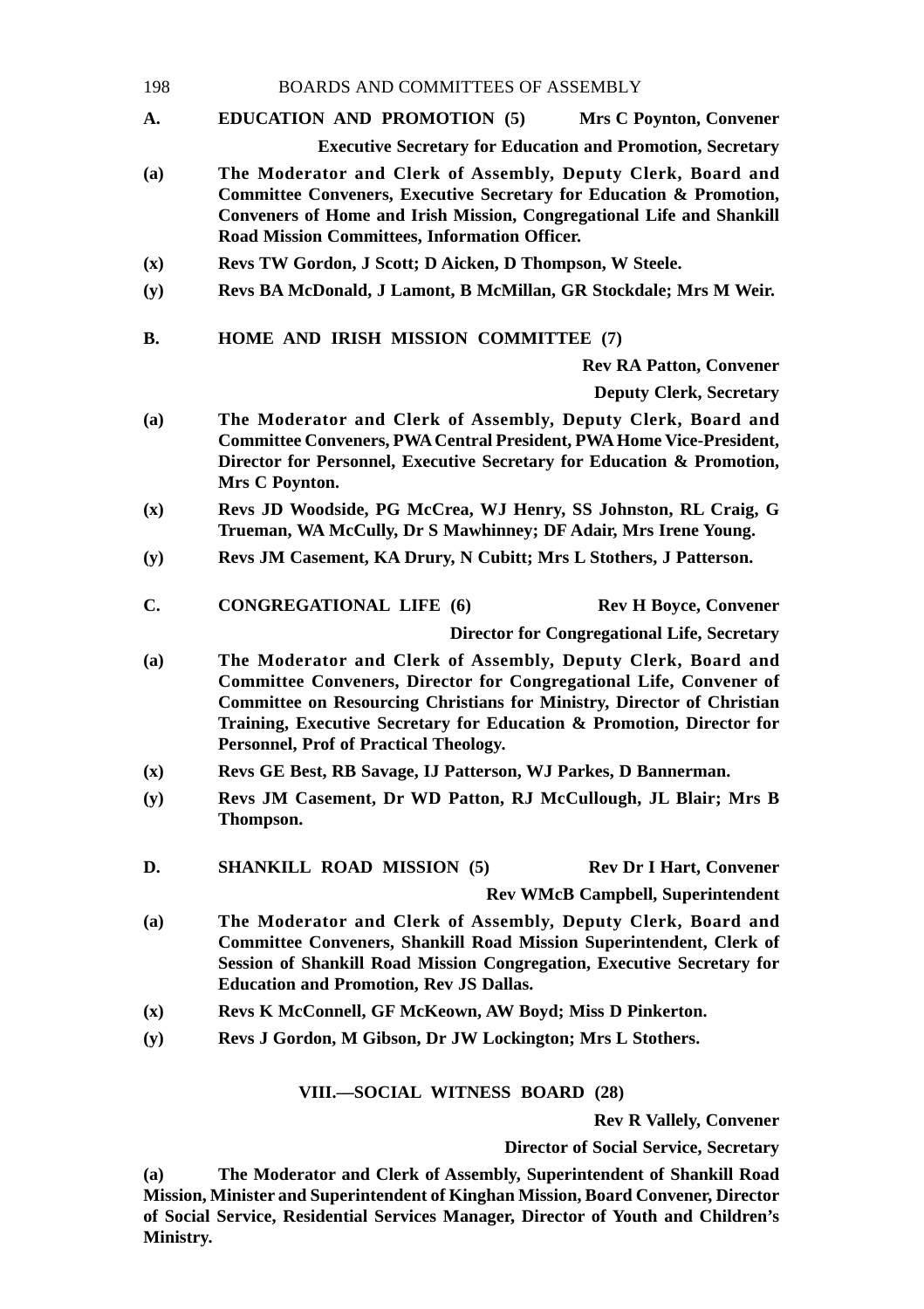**(b) Revs WJA Sleith, HS Boyd; L Willoughby — Rev—MM Stewart; J Smart, Mrs D Foster — Rev JR Hyndman;—B Redhead, Mrs J Davidson—— Dr D Patterson, R McCleary, Mrs A Magowan — Rev PD Thompson; Mrs M Hewitson, Mrs M Williams—— Rev RJ Mattison; E McWilliams, Mrs C Stevenson.**

**(c) Rev DW Brice; J Todd, Mrs W Bristow — Rev MS Gault; Mrs L Graham, Mrs Z Vallely — Rev J Coulter; G McIntyre, Mrs L Conn — Revs Dr M Jones, JA Thompson; Mrs K Fulton — Rev JL Tosh; DL Malcolm, Mrs W Dickey.**

**(d) Revs—JN Seawright, JK Doherty; Mrs S McCullough, — Revs J Braithwaite,—JH Wilson; Miss M Cromie — Revs Dr RM Crooks, RD Maxwell; Mrs B Stewart.**

**(e) Revs AJA Rosborough, JK McCormick; Mrs E Patterson — Revs DS Irwin, EG McKimmon; Mrs V Miller — Rev GD Allen; H Alexander, Mrs M Good — Rev— IF Smith; R McKee, Mrs I Reid.**

**(f) Mrs R Gibson, Mrs E Montgomery, Mrs J McKean — Rev Dr S Mawhinney; D Boyd, Mrs L Milligan — Rev—SG Anketell; Miss F Fleming, W McConkey.**

**(p) Mrs M Catherine, Miss E Smyth, Mrs M Weir, Mrs P Spence, Mrs W Moffett, Mrs A Harbinson.**

- **A. ADULT SERVICES COMMITTEE (4) Rev TJ Wilson, Convener**
- **(a) The Moderator and Clerk of Assembly, Board and Committee Conveners, Director of Social Service, Conveners Carlisle House, Thompson House, Residential Services Manager.**
- **(x) Revs R Thompson, LE Carroll; Dr L Calderwood.**
- **(y) Rev Dr RM Crooks; Dr D Patterson, Miss E Smyth.**
- **B. FAMILY SERVICES COMMITTEE (5) Mrs L Graham, Convener**
- **(a) The Moderator and Clerk of Assembly, Deputy Clerk, Board and Committee Conveners, Director of Social Service, Conveners PCI Counselling, Child Protection Monitoring, Assistant Director Board of Youth and Children's Ministry.**
- **(x) Rev J Braithwaite; Dr Paul Gray, Mrs M McGuiggan, Mrs G Elwood.**
- **(y) Rev DS Irwin; Mrs E Montgomery, Miss M Cromie, Mrs W Moffett.**
- **C. OLDER PEOPLE SERVICES COMMITTEE (5) Rev J Noble, Convener**
- **(a) The Moderator and Clerk of Assembly, Board and Committee Conveners, Director of Social Service, Residential Services Manager.**
- **(x) House Committee Representatives.**
- **(y) Revs MS Gault, JA Thompson, JN Seawright; Mrs Z Vallely, Mrs B Stewart, Miss F Fleming.**
- **D. SPECIALIST MINISTRIES COMMITTEE (5) Mrs Z Vallely, Convener**
- **(a) The Moderator and Clerk of Assembly, Board and Committee Conveners, Director of Social Service, Convener Kinghan Mission, Chaplains, Forces, Addiction Services, Minister and Superintendent Kinghan Mission.**
- **(x) Rev AJA Rosborough; J Luke, G Lewis, Mrs C Houston.**
- **(y) Revs TJ Conway, JA Thompson, Dr J Fell; Miss M Cromie.**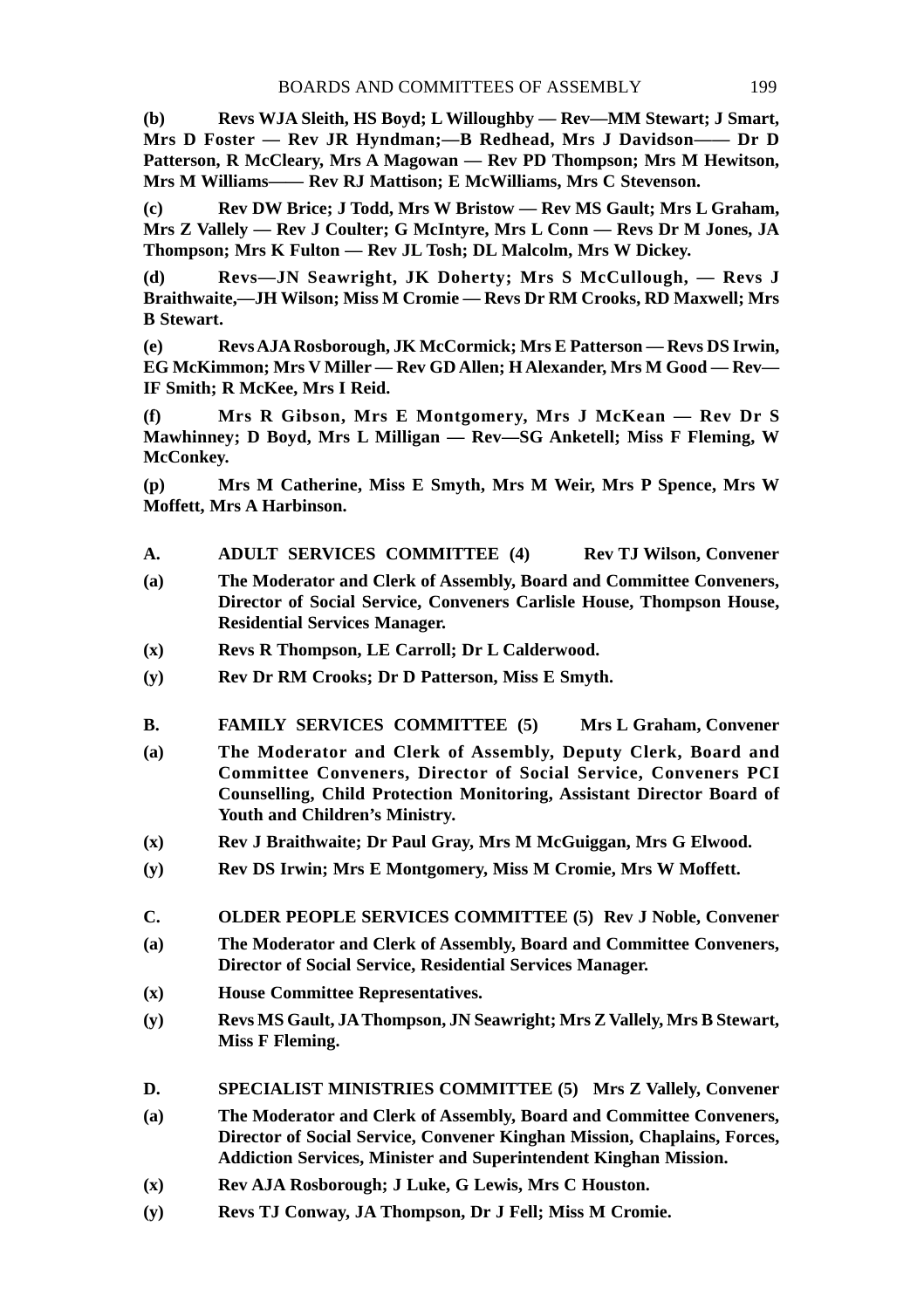## **IX.—BOARD OF YOUTH AND CHILDREN'S MINISTRY (28)**

**Rev EJ Hyndman, Convener**

**Miss R Stirling, Secretary**

**(a) The Moderator and Clerk of Assembly, Board Convener, Director and Deputy Director of Youth and Children's Ministry, Director of Social Service, Conveners of Congregational Life, Resourcing Christians for Ministry, University Chaplains.**

**(b) Revs AM Bates, GJ Kennedy — Rev SD Finlay; N McKee — Rev D Stanfield; Miss C Hill — Rev DJ Bruce; \_\_\_\_\_\_\_\_\_\_\_\_\_\_\_ — Revs JRI Harbinson, MN Davidson — M Peacock, Mrs E Maxwell.**

**(c) Revs AL Kirk, MJR Neilly — Rev J Moxen; M Wylie — Revs CJ Aitcheson, JG Johnston — Rev RD McDowell; J Surgenor ——GA Barkley, Miss H Harrison.**

**(d) Rev IK McDonald; Miss J Nelson — Rev R Love; Miss J Gwyn — Rev ME Taylor; Miss G Young.**

**(e) Rev TD Hagan; K McCrossan — Rev JG Jones; Wm Willis—— Rev K Henderson; Miss M Guy—— Revs JA Curry, DJ Irvine.**

**(f) Rev SJ Richmond; J Cowan — Rev—AJMcL Smith; Mrs G McCormick — —Rev RI Carton; Miss P Patton.**

**(g) Miss A Morrow, Mrs J Craig, Mrs M Emery, Mrs J Robinson, Mrs R McKnight, Miss A Houston, Mrs G Ditty, Mrs H Carey, Miss F Livingstone, Mrs G Graham, Mrs L Keys, M Moorehead, Mrs D Johnston, I Ferris, A Ditty, D Pattison, T Bruce, D Laney, D McNeill, A Brown.**

**A. TRAINING COMMITTEE (5) Rev CD Mawhinney, Convener**

- **(a) The Moderator and Clerk of Assembly; Board and Committee Conveners, Director and Deputy Director of Youth and Children's Ministry, Youth Development Officer, Children's Development Officer, Regional Youth and Support Workers.**
- **(x) Rev J Peacock; P Bowman, P Brown, Mrs J Robinson, Dr Alistair McCracken**
- **(y) Revs DJ Bruce, ME Taylor, JG Jones, K Henderson, D Stanfield.**
- **B. RESEARCH AND EDUCATION COMMITTEE (4)**

- **(a) The Moderator and Clerk of Assembly; Board and Committee Conveners, Director and Deputy Director of Youth and Children's Ministry.**
- **(x) Rev RA Patton; Miss L Gould, G Jordan, Mrs S Mawhinney.**
- **(y) Revs D Stanfield, R Love, AM Bates; Miss C Hill.**
- **C. RESOURCES COMMITTEE (5) Rev GJ Kennedy, Convener**
- **(a) The Moderator and Clerk of Assembly; Board and Committee Conveners, Director and Deputy Director of Youth and Children's Ministry, Centres' Director, Children's Development Officer, Youth Development Officer, Regional Youth and Support Workers.**
- **(x) Revs DJ Montgomery, RL Brown, Dr SR Jones; Mrs L Rankin.**
- **(y) Revs CJ Aitcheson, JG Johnston, JRI Harbinson, AM Bates, DJ Bruce.**

**Mrs H Lyle, Convener**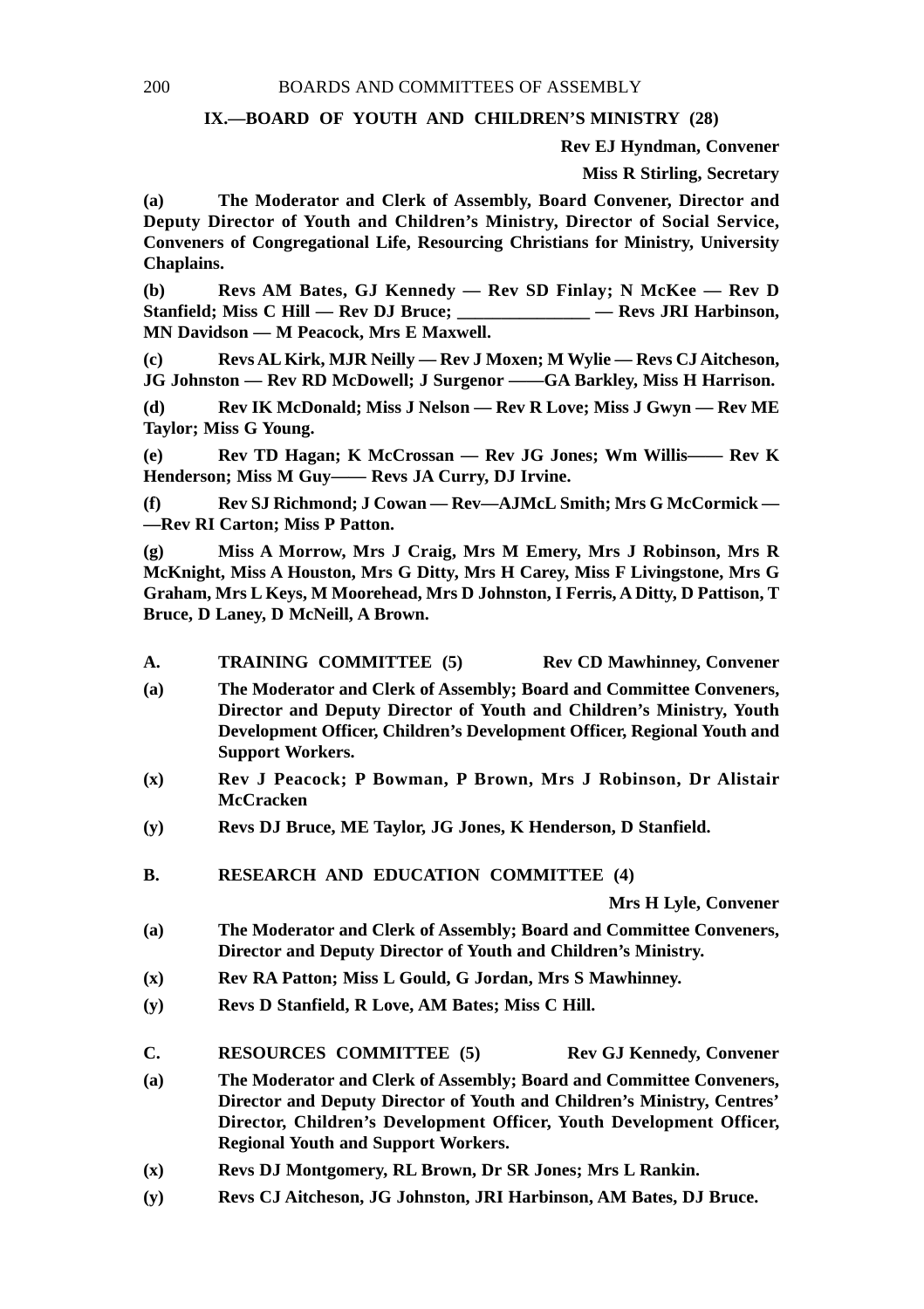#### **D. MINISTRY OPPORTUNITIES COMMITTEE (6)**

**Rev DJ Paul, Convener**

- **(a) The Moderator and Clerk of Assembly; Board and Committee Conveners, Director and Deputy Director of Youth and Children's Ministry, Overseas Board representative, Board of Mission in Ireland representative, Volunteers' Co-Ordinator.**
- **(x) Revs PD Thompson, C Meban, D Rankin; M Smith, Mrs M Trueman, M Welsh.**
- **(y) Revs R Love, TD Hagan, MJR Neilly, MN Davidson, IK McDonald, JA Curry.**
- E. **MINISTRY EVENTS COMMITTEE (4)** Rev J Moxen, Convener
- **(a) The Moderator and Clerk of Assembly; Board and Committee Conveners, Director and Deputy Director of Youth and Children's Ministry.**
- **(x) Revs WJ Carlisle, JR Burnett; A Meban, M Hull, G Wileman.**
- **(y) Revs AJMcL Smith, SD Finlay; M Wylie, Mrs G McCormick, Miss G Young.**

#### **X.—BOARD OF EDUCATION (22)**

**Rev R Herron, Convener**

**(a) The Moderator and Clerk of Assembly, Board Convener, Principal UTC, University Chaplains, Representative on Stranmillis Governors, Transferors' Representatives on Area Boards.**

**(b) Revs W Sinclair, WJ Carlisle — Revs JWP McConnell, TA McNeely — Rev—AA Cole; WA Wilson — Dr J Davis,—AJ Cochrane — Rev HSW Cubitt; George Beattie — Revs BD Colvin, JKA McIntyre.**

**(c) Rev KWJ Hanna; W McCartney — Rev GAJ Farquhar; E Crawford — Rev Dr RA Kane; N Lyttle — Rev—JT Magowan; Mrs A McNie — T Nicholl, W Hoy.**

**(d) Rev ID Neish; R Manson — Rev—WI Hull; H Ruddell ——Rev JH McIntyre; B Miskimmon.**

**(e) Rev JM Cathcart; WA McIlwaine — Rev TV Mawhinney; R Graham —— J Cochrane, Mrs C Trimble — Rev Alan S Thompson; Mrs E Farr.**

**(f) I McCracken, AO Buchanan — Rev GD Campbell; Dr—M Carson — Rev RI Carton; J Bole.**

**(g) Revs Dr J Thompson, Prof LS Kirkpatrick, S Stewart; Dr TD Alexander, TJ Shaw, Mrs S Lewis, Mrs R Clements, Mrs L Gibson, Mrs D McKee, AS Kennedy.**

- **A. STATE EDUCATION COMMITTEE (5) WJ Caves, Convener**
- **(a) The Moderator and Clerk of Assembly, Board and Committee Conveners, University Education Convener, Directors of Primary and Secondary Education in Republic, Representative on Stranmillis Governors..**
- **(x) TJ Shaw, W Steele, Mrs J Campbell, Mrs M Robinson, Dr M Hollinger, Mrs E Green.**
- **(y) Revs GD Campbell, GAJ Farquhar, WI Hull, JH McIntyre, W Sinclair; W McCartney.**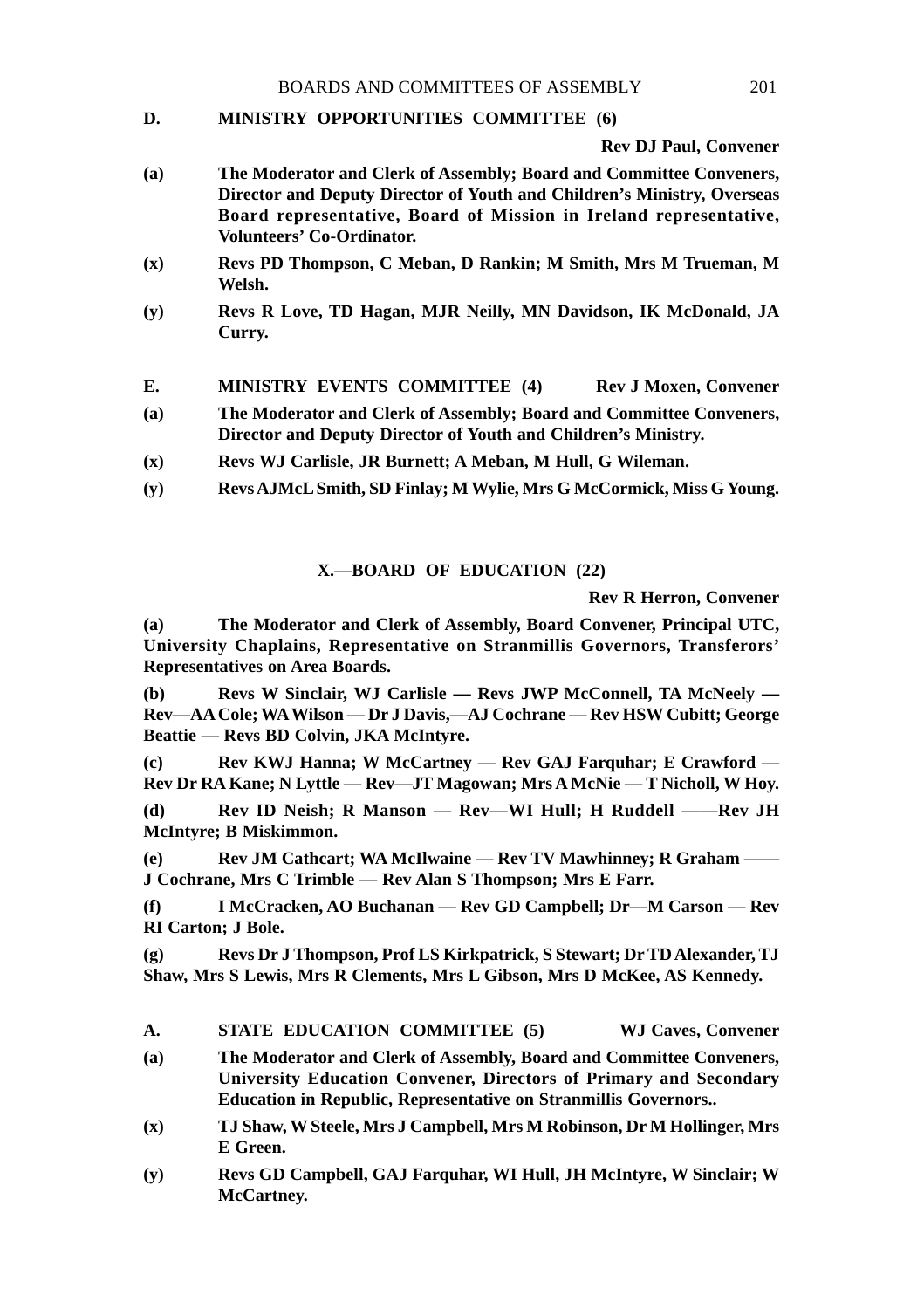#### 202 BOARDS AND COMMITTEES OF ASSEMBLY

#### **B. UNIVERSITY EDUCATION COMMITTEE (4)**

**Rev Dr TR Buick, Convener**

- **(a) The Moderator and Clerk of Assembly, Board and Committee Conveners, Director of Youth and Children's Ministry, Convener of War Memorial Hostel Committee, Director of Social Service.**
- **(x) Rev Prof WP Addley; TJ Shaw, N Todd, Mrs CM Poots.**
- **(y) Revs Alan S Thompson, Dr RA Kane; Dr M Carson, N Lyttle, Mrs E Farr.**

**XI.—BOARD OF STUDIES AND CHRISTIAN TRAINING (23)**

**Rev G Moore, Convener**

**(a) The Moderator and Clerk of Assembly, Board Convener, Professors in UTC, and two student representatives, University Chaplains, Executive Director BMI, Director of Ministerial Studies.**

**(b) Revs JNI McNeely, R Stirling — Revs WJA Moody, JWP McConnell — Revs RA Moffett, TW Gordon — Rev—A Shaw Thompson; Dr C Reid, — Revs WL Orr, WJM Parker—— Revs FJ Gibson,—BAH Wilson.**

**(c) Revs JD McGaughey, DA Murphy — Revs SP Moore, RJ McCullough — Rev DS Mackay; Dr JH Gillespie — Revs DIJ McNie, RJ Gilkinson — Revs JH MacConnell, WJ Sleith.**

**(d) Rev JR Dickinson; T Long — Revs DJ McKelvey, Dr. MR Patterson — Rev—RD Maxwell; WF McConnell.**

**(e) Revs DW Reid, DJ Hutchinson — Revs Dr C Glass, SJ Gray — Rev—WD Cupples; Miss M Guy — Revs TWA Greer, JH Flaherty.**

**(f) Revs J Lamont, WA McCully — Revs Dr JG Millar, JG Faris, — Revs RI Carton,—M Burnside.**

**(g) Revs JH McIntyre, JG Kennedy, GAJ Farquhar, ATF Johnston, AV Stewart, GE Best, DT Moore, SE Hughes, C Meban; Mrs M Robinson.**

**A. COMMITTEE ON MINISTERIAL STUDIES (5)**

**Rev SP Moore, Convener**

- **(a) The Moderator and Clerk of Assembly, Board and Committee Conveners, Principal UTC, Conveners of Reception of Ministers and Licentiates, Students' Bursary Fund, Director of Ministerial Studies.**
- **(x) Revs SS Johnston, Prof WP Addley, Prof LS Kirkpatrick, Dr JG Millar; Mrs H Murdock, Mrs M Robinson.**
- **(y) Revs DJ Hutchinson, RA Moffett, JNI McNeely, JR Dickinson, JWP McConnell; Dr JH Gillespie.**
- **B. COLLEGE AND MAGEE MANAGEMENT COMMITTEE (4)**

**Rev DW Brice, Convener**

- **(a) The Moderator and Clerk of Assembly, the Principal UTC.**
- **(fac) Revs Prof JC McCullough, Prof WP Addley, Prof LS Kirkpatrick, WDF Marshall.**
- **(x) Revs GBS Gibson, SP Moore, DW Brice, G Moore; Dr TD Alexander, R Martin.**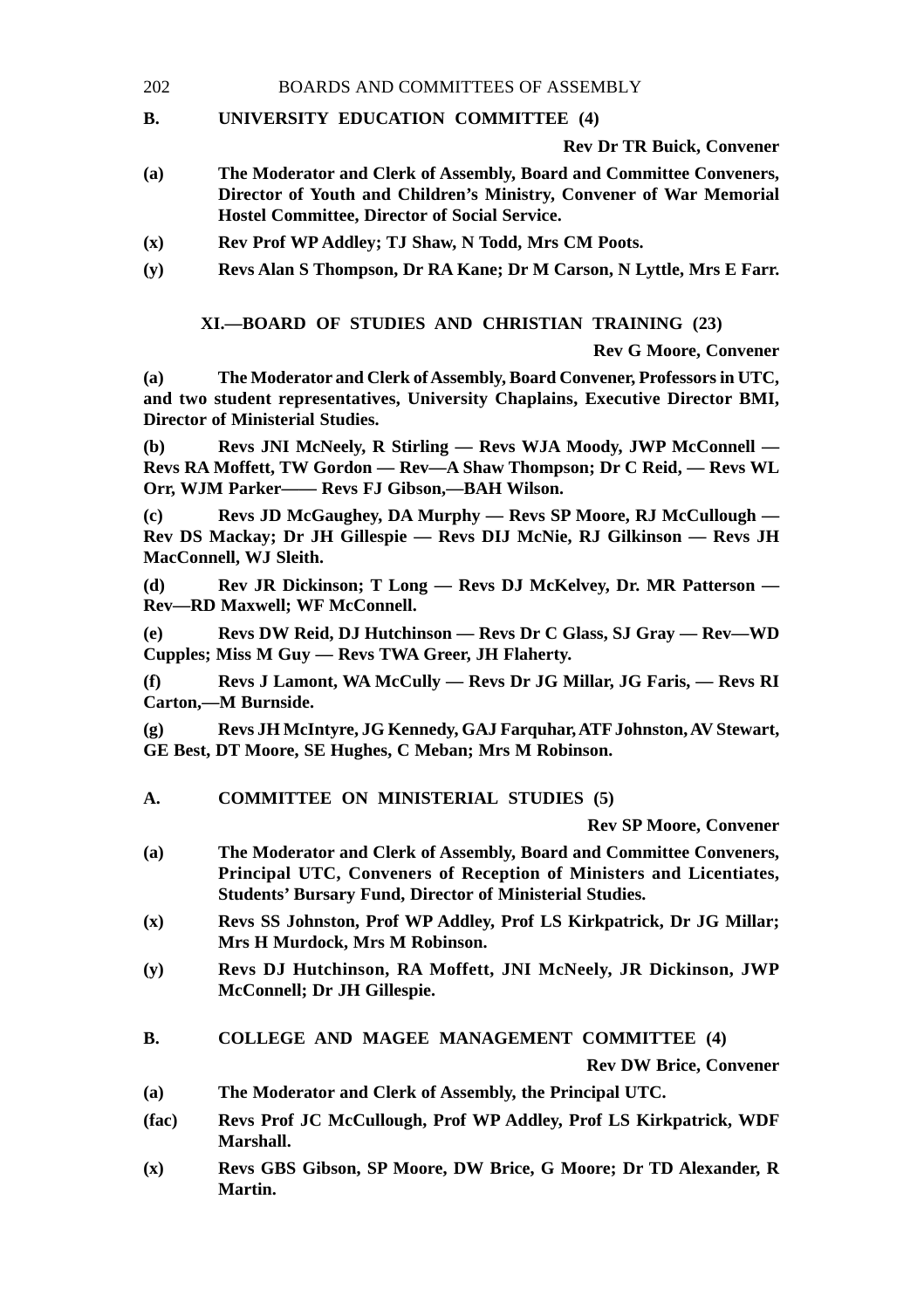**C. COMMITTEE ON RESOURCING CHRISTIANS FOR MINISTRY (6)**

**Rev Dr RM Crooks, Convener**

- **(a) The Moderator and Clerk of AssemblyBoard and Committee Conveners, Professor of Practical Theology, Director and Deputy Director of Youth and Children's Ministry, Directors of Christian Training, Social Service, Director of Ministerial Studies, Congregational Life.**
- **(x) Revs Dr IA McKay, G Aitcheson, J Coulter; C Millar.**
- **(y) Revs JD McGaughey, RJ Gilkinson, JNI McNeely, TWA Greer, WJM Parker, DJ Hutchinson; T Long, Dr J Gillespie.**
- **D. RECEPTION OF MINISTERS AND LICENTIATES COMMITTEE (6)**

**Rev RB Savage, Convener**

- **(a) The Moderator and Clerk of Assembly, Deputy Clerk, Board and Committee Conveners, Principal UTC, Convener and Director of Ministerial Studies, Convener Church Relations.**
- **(x) Revs Dr DH Allen, SD Finlay, SS Johnston, TWD Johnston, DS McIlwrath, WTJ Richardson.**
- **(y) Revs JR Dickinson, J Lamont, Dr JG Millar, A Shaw Thompson, WJM Parker; Mrs M Robinson.**

**XII.—COMMISSION ON TRUSTS (3)**

**AJ Rankin, Convener**

**(a) The Moderator and Clerk; AJ Rankin.**

**(g) Revs D Clarke, Dr TJ Simpson, RJA Bell, D Chapman, WS Marrs, JH Robinson, JW Russell, L Walker, Mrs O Marshall.**

**XIII.—BOARD OF FINANCE AND PERSONNEL (17)**

**J Millar, Convener**

**(a) The Moderator and Clerk of Assembly, Board Convener, Financial Secretary, Convener of Union Commission.**

**(b) Rev NJ Linkens; Mrs J Mann — AG Sleator, N Greenlee — Rev—JM Casement; R Courtenay — Rev A Shaw Thompson; WM McMaster — Rev SA Matthews; H Smyth — Rev D Rankin; M Agnew.**

**(c) Rev WF Dickey; C McClelland — Rev RJA Bell; F Picton — Rev R Kelly; MH Stewart — Rev KDW Crowe; J McMullan — FJ Hand, SJ Waugh.**

**(d) Rev WA Abernethy; A Bridle ——C Graham, M Fitch———JD McKibbin, N Valentine.**

**(e) Rev JT Williamson; A Fletcher — Rev JA Noble; RJ Boggs — Rev JL Casement; RH Kidd — Rev IF Smith; E Carroll.**

**(f) Rev SW Rea; WC Patterson — Rev J Carson; J Gregg — Rev—D Nesbitt; T Semple.**

**A. COMMITTEE ON FINANCE, LEGAL AND IT (3)**

**M Fitch, Convener**

**(a) The Moderator and Clerk of Assembly, Board and Committee Conveners, Financial Secretary.**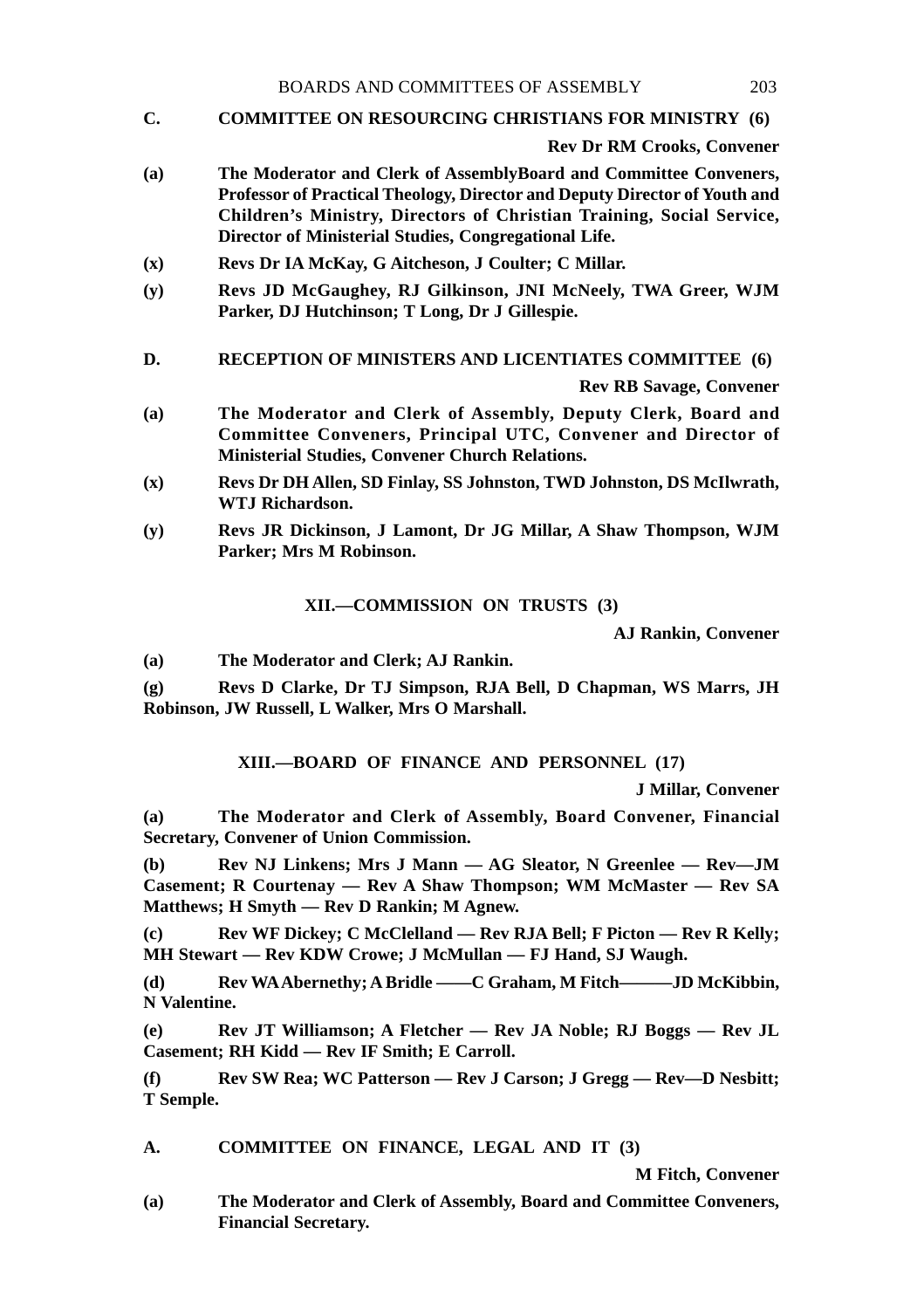| 204            | <b>BOARDS AND COMMITTEES OF ASSEMBLY</b>                                                                                |  |  |
|----------------|-------------------------------------------------------------------------------------------------------------------------|--|--|
| (x)            | R Power, T McQuoid, B McCluggage, WJ Miscampbell.                                                                       |  |  |
| (y)            | Revs D Nesbitt; A Bridle, FJ Hand, N Valentine.                                                                         |  |  |
| <b>B.</b>      | PERSONNEL COMMITTEE (4)<br>D Lamb, Convener                                                                             |  |  |
| (a)            | The Moderator and Clerk of Assembly; Board and Committee Conveners,<br>Head of Personnel, Financial Secretary.          |  |  |
| (x)            | Revs Dr J Fell; B Phillips, I Moore, L Murray.                                                                          |  |  |
| (y)            | Revs JM Casement, IF Smith; T Semple, H Smyth.                                                                          |  |  |
| C.             | <b>ASSEMBLY BUILDINGS COMMITTEE (3)</b><br><b>JH Martin, Convener</b>                                                   |  |  |
|                | <b>J Kelly, Secretary</b>                                                                                               |  |  |
| (a)            | The Moderator and Clerk of Assembly, Board and Committee Conveners,<br><b>Committee Secretary, Financial Secretary.</b> |  |  |
| (x)            | WJ Cairns, A McQuoid, D Bell.                                                                                           |  |  |
| (y)            | Revs JT Williamson, R Kelly, A Shaw Thompson.                                                                           |  |  |
| D.             | PENSIONS AND ASSESSMENTS COMMITTEE (4)                                                                                  |  |  |
|                | D Crowe, Convener                                                                                                       |  |  |
| (a)            | The Moderator and Clerk of Assembly, Board and Committee Conveners,<br><b>Financial Secretary.</b>                      |  |  |
| $(\mathbf{x})$ | Rev D Armstrong; J Hutcheson, I Johnston, D Munster, D Clements.                                                        |  |  |
| (y)            | Revs RJA Bell, JL Casement, SW Rea, WA Abernethy; E Carroll.                                                            |  |  |
|                | XIV.—UNITED APPEAL BOARD (8)                                                                                            |  |  |
|                | <b>MH Stewart, Convener</b>                                                                                             |  |  |
|                | The Clerk, Secretary                                                                                                    |  |  |

**(a) The Moderator and Clerk of Assembly; Board Convener.**

**(b) Mrs J Mann — Rev RIA Allely — S Cunningham — Rev DC Porter — G Macauley — J Peacock.**

**(c) D Preston — G McKinley ——Rev Dr SH Williamson — V McLean —— Rev JH MacConnell.**

**(d) Rev TC Wright — Miss H McMillan — Rev JR Lambe.**

**(e) S Ramsey ——Rev N Ward — Rev RD Cameron — O Gibson.**

**(f) Rev SW Rea — Rev AJ Boal—— Rev M Burnside.**

**(g) Revs—D Clarke, TD Gribben, J Lamont; D Alexander, J Clarke, B McCormack, N Adams.**

## **XV. — HYMNAL COMMITTEE (7)**

**Rev WTJ Richardson, Convener**

**The Moderator and Clerk of Assembly; Committee Convener, Information Officer.**

**Revs Prof WP Addley, WTJ Richardson, WJ Murdock, WA Kennedy, RL Brown, JH McIntyre, WH Sanderson, RD McDowell, M Spratt, R Hill, JF Murdoch, IF Smith, JR Dickinson, Dr AWG Brown; H Morrow, Mrs O Marshall, Miss M Guy, O McAuley, C Blake, Ms J Cowle, Mrs M Braithwaite, Ms D Holt.**